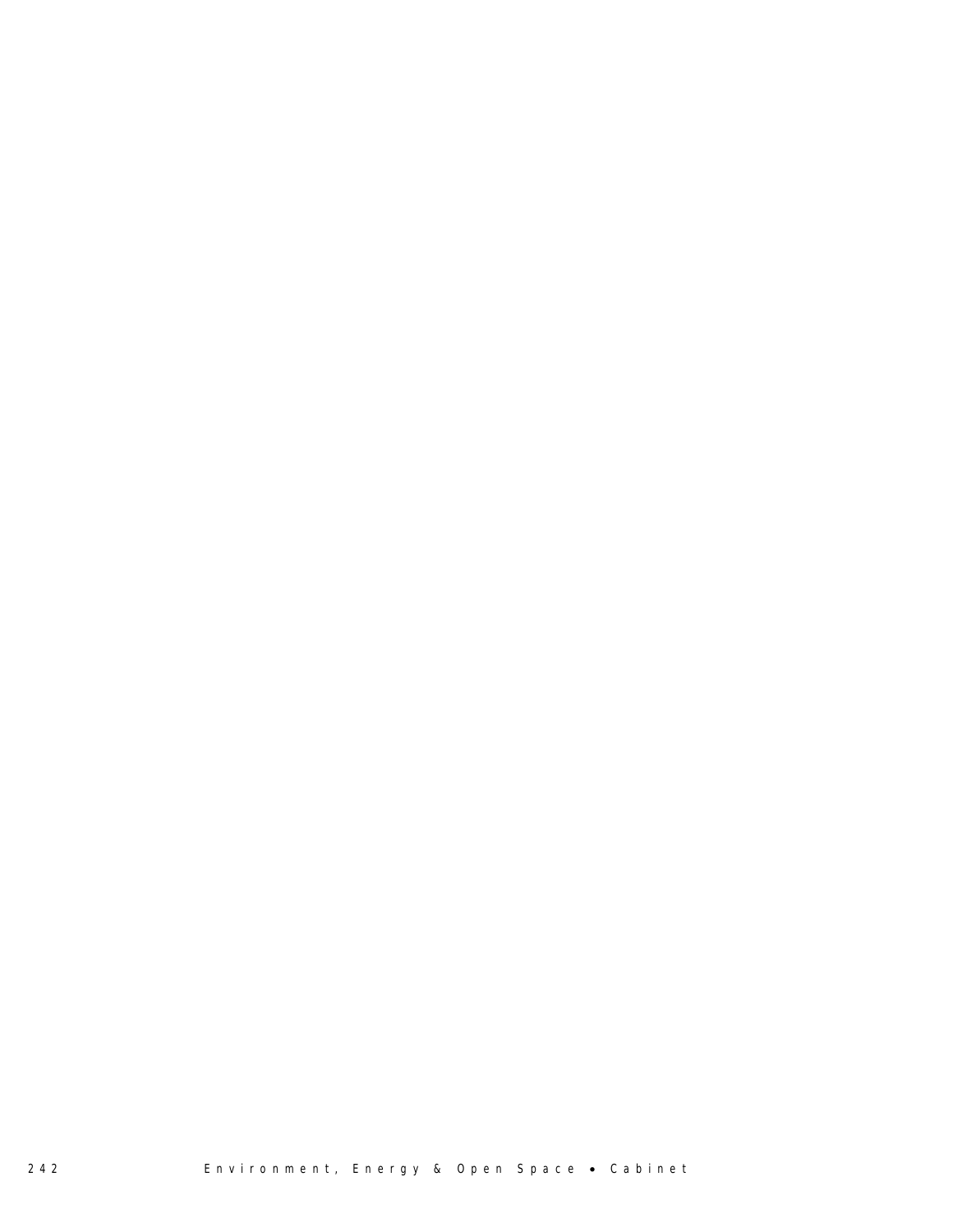# Environment, Energy & Open Space

### *Austin Blackmon, Chief of Environment and Energy*

### *Cabinet Mission*

The mission of the Environment, Energy and Open Space Cabinet is to coordinate several City departments and programs to enhance sustainability, preserve historic and open space resources, protect the health and safety of the built environment, prepare for climate change, and provide public spaces to gather and recreate in Boston. The Environment, Energy and Open Space Cabinet includes initiatives that reduce energy use in municipal buildings and in the community with Renew Boston, enforce the right to a healthy home, engage the community on sustainability with Greenovate Boston, promote waste reduction, and expand the network of street trees.

| <b>Operating Budget</b>            | Program Name                                                                                        | Total Actual '14                      | <b>Total Actual '15</b>               | Total Approp '16                      | <b>Total Budget '17</b>               |
|------------------------------------|-----------------------------------------------------------------------------------------------------|---------------------------------------|---------------------------------------|---------------------------------------|---------------------------------------|
|                                    | <b>Environment Department</b><br><b>Inspectional Services Dept</b><br>Parks & Recreation Department | 1,945,342<br>17,199,296<br>17,851,089 | 2,018,442<br>16,701,352<br>18,397,998 | 2,139,759<br>18,337,721<br>19,495,755 | 2,232,944<br>18,812,690<br>20,981,058 |
|                                    | Total                                                                                               | 36,995,727                            | 37,117,792                            | 39,973,235                            | 42,026,692                            |
| Capital Budget Expenditures        |                                                                                                     | Actual '14                            | Actual '15                            | <b>Estimated '16</b>                  | Projected '17                         |
|                                    | <b>Environment Department</b><br><b>Inspectional Services Dept</b><br>Parks & Recreation Department | 264,658<br>0<br>16,938,497            | 0<br>16,689,318                       | 445,000<br>$\Omega$<br>23,798,241     | 3,700,000<br>42,000<br>26,737,195     |
|                                    | Total                                                                                               | 17,203,155                            | 16,689,318                            | 24,243,241                            | 30,479,195                            |
| <b>External Funds Expenditures</b> |                                                                                                     | <b>Total Actual '14</b>               | <b>Total Actual '15</b>               | Total Approp '16                      | <b>Total Budget '17</b>               |
|                                    | <b>Environment Department</b><br><b>Inspectional Services Dept</b><br>Parks & Recreation Department | 941,148<br>426,717<br>7,372,918       | 895,974<br>444,906<br>5,344,084       | 965,411<br>449.932<br>5,919,488       | 890,526<br>373,324<br>5,876,467       |
|                                    | <b>Total</b>                                                                                        | 8,740,783                             | 6,684,964                             | 7,334,831                             | 7,140,317                             |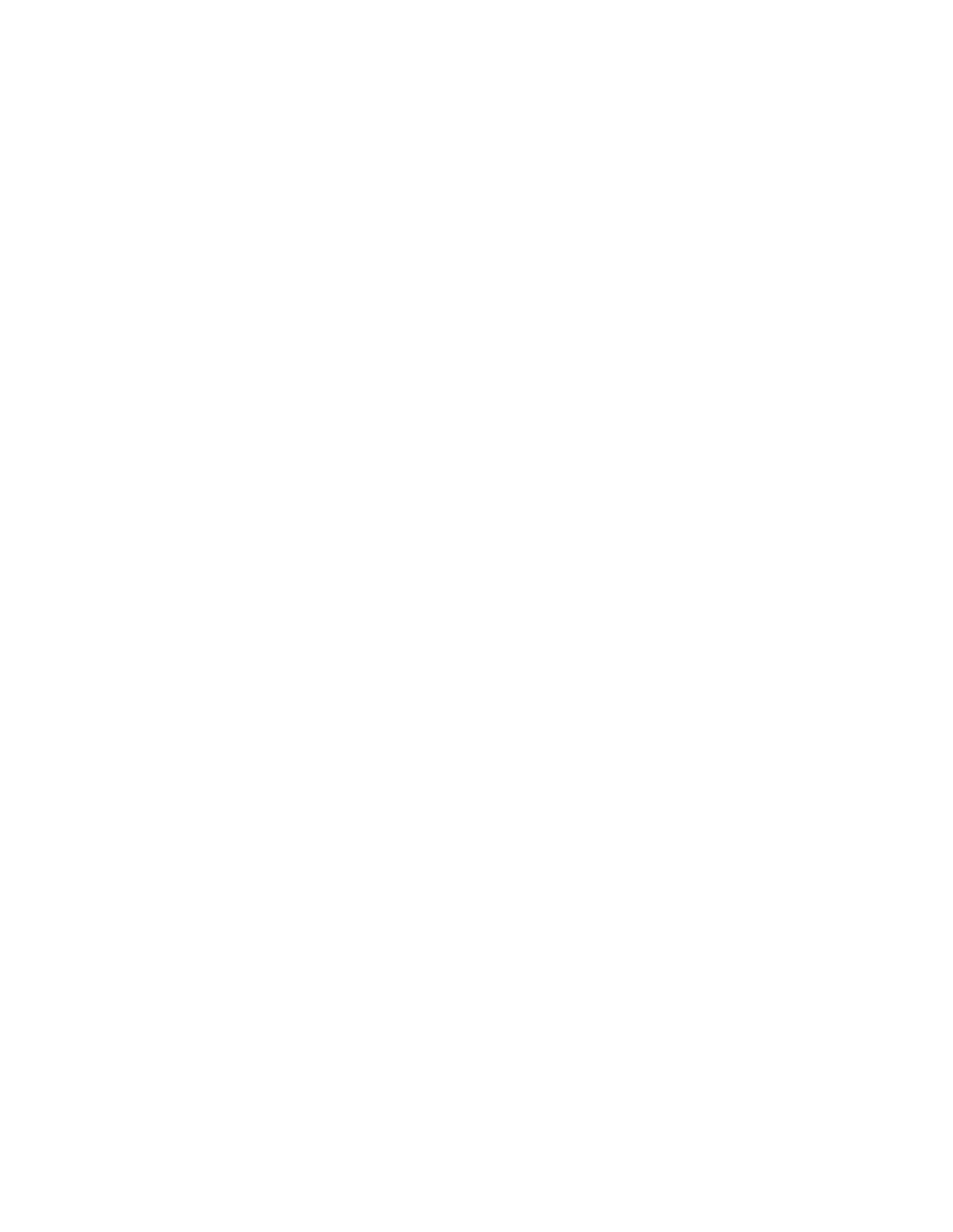# Environment Department Operating Budget

### *Carl Spector, Commissioner, Appropriation 303*

### *Department Mission*

The mission of the Environment Department is to enhance the quality of life in Boston by protecting air, water, climate and land resources, and by preserving and improving the integrity of Boston's architectural and historic resources.

### *Selected Performance Strategies*

*Environment* 

- To promote conservation of the City's architectural resources through administration of local preservation district guidelines and through federal, state and local regulation and review.
- To protect the public from air and noise pollution by enforcing Air Pollution Control Commission and other regulations.

| <b>Operating Budget</b>      | Program Name                                                                                                                                                                                                                                                                                                                                                                                                       | <b>Total Actual '14</b>                                                                                                           | <b>Total Actual '15</b>                                                                                                                | Total Approp '16                                                                                             | <b>Total Budget '17</b>                                                                                                 |
|------------------------------|--------------------------------------------------------------------------------------------------------------------------------------------------------------------------------------------------------------------------------------------------------------------------------------------------------------------------------------------------------------------------------------------------------------------|-----------------------------------------------------------------------------------------------------------------------------------|----------------------------------------------------------------------------------------------------------------------------------------|--------------------------------------------------------------------------------------------------------------|-------------------------------------------------------------------------------------------------------------------------|
|                              | Environment                                                                                                                                                                                                                                                                                                                                                                                                        | 1,945,342                                                                                                                         | 2,018,442                                                                                                                              | 2,139,759                                                                                                    | 2,232,944                                                                                                               |
|                              | <b>Total</b>                                                                                                                                                                                                                                                                                                                                                                                                       | 1,945,342                                                                                                                         | 2,018,442                                                                                                                              | 2,139,759                                                                                                    | 2,232,944                                                                                                               |
| <b>External Funds Budget</b> | <b>Fund Name</b>                                                                                                                                                                                                                                                                                                                                                                                                   | <b>Total Actual '14</b>                                                                                                           | <b>Total Actual '15</b>                                                                                                                | Total Approp '16                                                                                             | <b>Total Budget '17</b>                                                                                                 |
|                              | Archeology Fund<br><b>BARR/BEDF Energy Efficiency Grant</b><br><b>Boston Pollution Abatement Fund</b><br>Climate Action Plan Grant/ BARR<br>Foundation<br>Climate Preparedness Grant<br>Greenovate Fellowships<br>Ground Water Well System<br>Multi-City Microgrids<br>Municipal Waterway<br><b>Renew Boston</b><br>Solar Renewable Energy Certificates<br>Survey & Planning Grant<br>The Roof Top Solar Challenge | 1.150<br>155,328<br>227,969<br>16,610<br>$\overline{0}$<br>198.935<br>31,023<br>0<br>35.793<br>254,790<br>$\Omega$<br>19,550<br>0 | 11.611<br>38.652<br>210,309<br>115,689<br>$\Omega$<br>137.943<br>35,000<br>57,432<br>36.254<br>150,330<br>$\Omega$<br>42,755<br>40,000 | 1.800<br>0<br>330,101<br>59.000<br>75,000<br>189.615<br>0<br>0<br>85,000<br>171,500<br>40,000<br>13,395<br>0 | 1,200<br>0<br>390,980<br>17,000<br>94,346<br>30,000<br>$\left( \right)$<br>0<br>100,000<br>157,000<br>100,000<br>0<br>0 |
|                              | Urban Agriculture Visioning Grant<br><b>Total</b>                                                                                                                                                                                                                                                                                                                                                                  | $\Omega$<br>941,148                                                                                                               | 19,999<br>895,974                                                                                                                      | 0<br>965,411                                                                                                 | 0<br>890,526                                                                                                            |
| <b>Operating Budget</b>      |                                                                                                                                                                                                                                                                                                                                                                                                                    | Actual '14                                                                                                                        | Actual '15                                                                                                                             | Approp '16                                                                                                   | <b>Budget '17</b>                                                                                                       |
|                              | <b>Personnel Services</b><br>Non Personnel                                                                                                                                                                                                                                                                                                                                                                         | 1,514,023<br>431,319                                                                                                              | 1,508,792<br>509,650                                                                                                                   | 1,741,565<br>398,194                                                                                         | 1,802,700<br>430,244                                                                                                    |
|                              | <b>Total</b>                                                                                                                                                                                                                                                                                                                                                                                                       | 1,945,342                                                                                                                         | 2,018,442                                                                                                                              | 2,139,759                                                                                                    | 2.232.944                                                                                                               |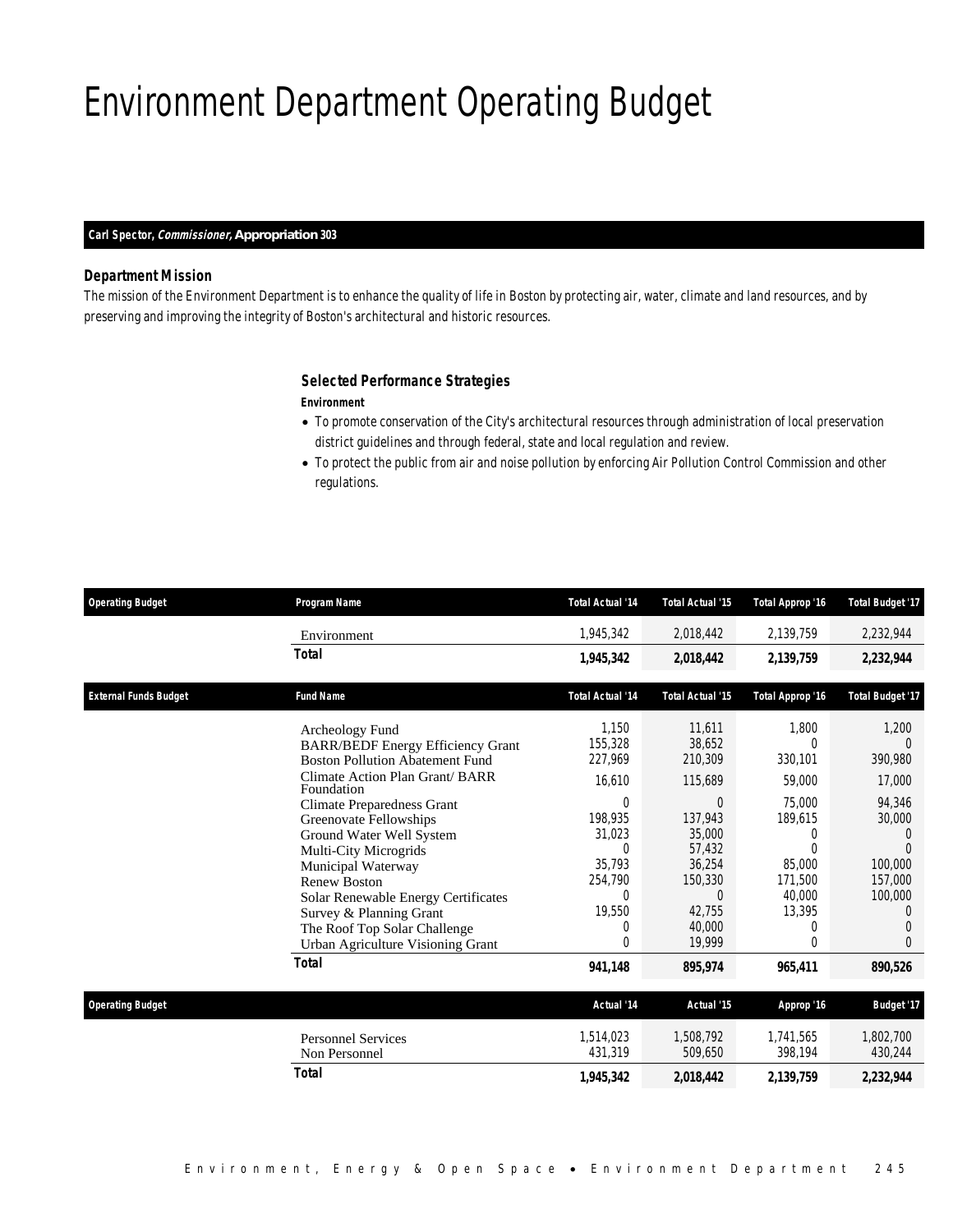## Environment Department Operating Budget



### *Authorizing Statutes*

- Archaeology, M.G.L.A. c.9, §§ 26-27c; 1982 Mass. Acts ch. 152.
- Environmental, CBC Ord. § 5-2.1; CBC Ord. § 7- 1.1; M.G.L.A. c. 131, § 40.
- Administration, 1982 Mass. Acts ch. 624, §§ 1-10.
- Preservation, 36 CFR 60; M.G.L.A. c. 40C; CBC Ord. § 7-3.1; 1955 Mass. Acts ch. 616, as amended; 1966 Mass. Acts ch. 625, as amended; 1975 Mass. Acts ch. 772.
- Generally, CBC St. 5 §§ 3-5, 9, 100, 102, 104, 113; CBC St. 2 § 752; CBC St. 11 §174; CBC St. 14 § 170; CBC Ord. § 5-2.1; M.G.L.A. c. 41, §§ 82-84.

### *Description of Services*

The Environment Department reviews permit applications and development proposals, coordinates City policy on environmental issues and sustainability, conducts surveys of built and natural resources, provides public information and referrals on environmental and historic preservation issues, and develops City programs such as the preservation guidebook for homeowners. The department also provides support for the operations of the Groundwater Trust and the Boston Waterways Board.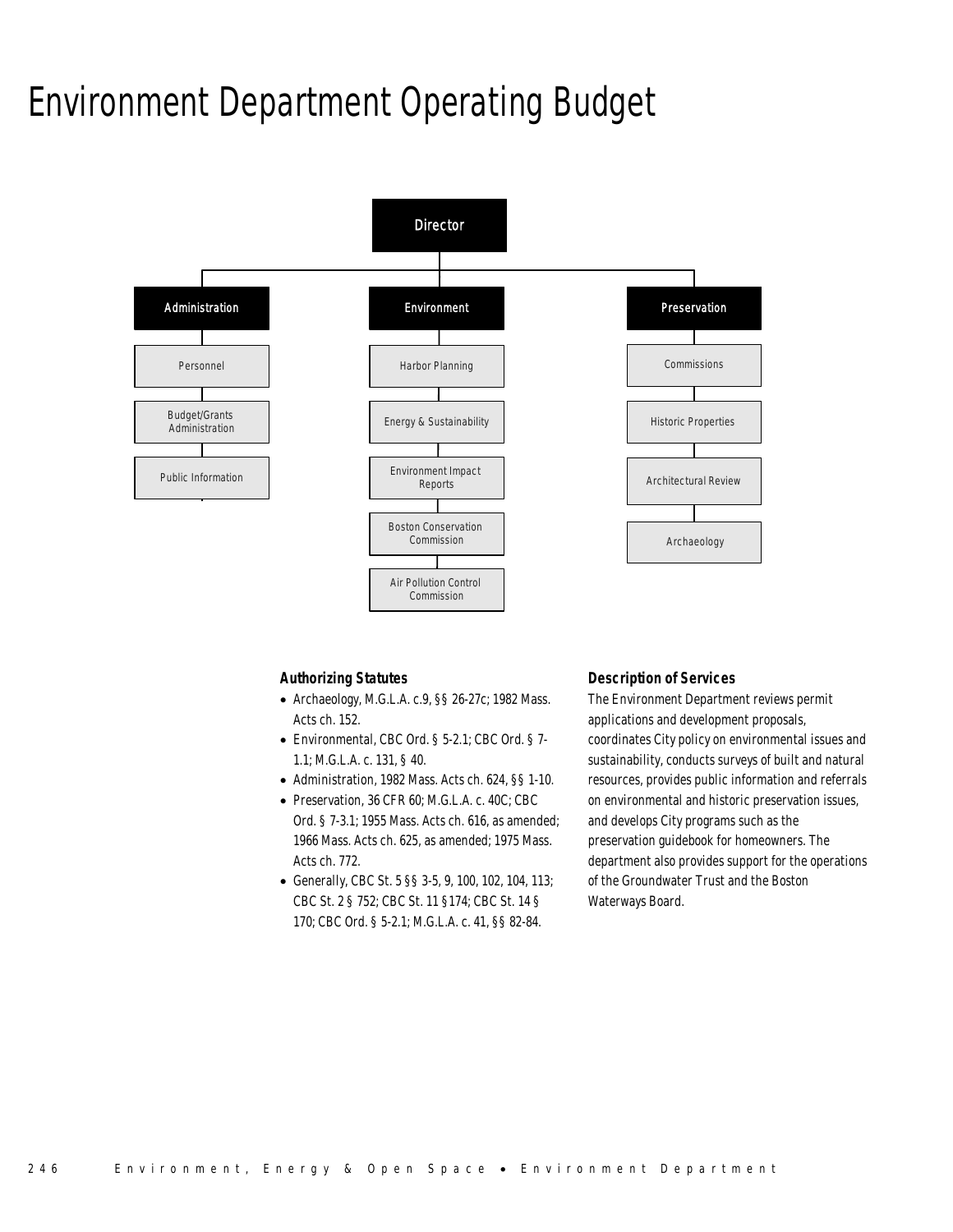# Department History

| <b>Personnel Services</b>       |                                                                                                                                                                                                                                                                                                      | FY14 Expenditure                                                                                                                   | FY15 Expenditure                                                                                                  | FY16 Appropriation                                                                                                                   | FY17 Adopted                                                                                                               | Inc/Dec 16 vs 17                                                                                                            |
|---------------------------------|------------------------------------------------------------------------------------------------------------------------------------------------------------------------------------------------------------------------------------------------------------------------------------------------------|------------------------------------------------------------------------------------------------------------------------------------|-------------------------------------------------------------------------------------------------------------------|--------------------------------------------------------------------------------------------------------------------------------------|----------------------------------------------------------------------------------------------------------------------------|-----------------------------------------------------------------------------------------------------------------------------|
|                                 | 51000 Permanent Employees<br>51100 Emergency Employees<br>51200 Overtime<br>51600 Unemployment Compensation<br>51700 Workers' Compensation<br><b>Total Personnel Services</b>                                                                                                                        | 1,497,661<br>16,362<br>0<br>$\mathbf 0$<br>$\overline{0}$<br>1,514,023                                                             | 1,471,084<br>0<br>$\mathbf{0}$<br>37,708<br>$\mathbf 0$<br>1,508,792                                              | 1,741,565<br>$\mathbf{0}$<br>$\overline{0}$<br>$\overline{0}$<br>$\overline{0}$<br>1,741,565                                         | 1,802,700<br>0<br>$\mathbf{0}$<br>$\overline{0}$<br>$\mathbf{0}$<br>1,802,700                                              | 61,135<br>0<br>$\theta$<br>$\overline{0}$<br>$\Omega$<br>61,135                                                             |
| <b>Contractual Services</b>     |                                                                                                                                                                                                                                                                                                      | FY14 Expenditure                                                                                                                   | FY15 Expenditure                                                                                                  | FY16 Appropriation                                                                                                                   | FY17 Adopted                                                                                                               | Inc/Dec 16 vs 17                                                                                                            |
|                                 | 52100 Communications<br>52200 Utilities<br>52400 Snow Removal<br>52500 Garbage/Waste Removal<br>52600 Repairs Buildings & Structures<br>52700 Repairs & Service of Equipment<br>52800 Transportation of Persons<br>52900 Contracted Services<br><b>Total Contractual Services</b>                    | 6,958<br>0<br>$\overline{0}$<br>$\overline{0}$<br>$\overline{0}$<br>1,430<br>1,555<br>391,383<br>401,326                           | 3,940<br>0<br>$\overline{0}$<br>$\mathbf 0$<br>$\theta$<br>$\overline{0}$<br>686<br>461,098<br>465,724            | 7,100<br>$\mathbf 0$<br>$\overline{0}$<br>$\overline{0}$<br>$\overline{0}$<br>1,000<br>3,000<br>368,629<br>379,729                   | 3,500<br>$\mathbf{0}$<br>$\overline{0}$<br>$\mathbf{0}$<br>$\mathbf 0$<br>1,000<br>3,000<br>400,629<br>408,129             | $-3,600$<br>$\overline{0}$<br>$\overline{0}$<br>$\overline{0}$<br>$\overline{0}$<br>$\overline{0}$<br>0<br>32,000<br>28,400 |
| <b>Supplies &amp; Materials</b> |                                                                                                                                                                                                                                                                                                      | FY14 Expenditure                                                                                                                   | FY15 Expenditure                                                                                                  | FY16 Appropriation                                                                                                                   | FY17 Adopted                                                                                                               | Inc/Dec 16 vs 17                                                                                                            |
|                                 | 53000 Auto Energy Supplies<br>53200 Food Supplies<br>53400 Custodial Supplies<br>53500 Med, Dental, & Hosp Supply<br>53600 Office Supplies and Materials<br>53700 Clothing Allowance<br>53800 Educational Supplies & Mat<br>53900 Misc Supplies & Materials<br><b>Total Supplies &amp; Materials</b> | $\boldsymbol{0}$<br>$\overline{0}$<br>$\overline{0}$<br>$\mathbf{0}$<br>15,101<br>$\mathbf 0$<br>$\overline{0}$<br>1,482<br>16,583 | $\boldsymbol{0}$<br>$\mathbf 0$<br>$\mathbf 0$<br>$\overline{0}$<br>15,870<br>0<br>$\mathbf 0$<br>1,756<br>17,626 | $\boldsymbol{0}$<br>$\overline{0}$<br>$\overline{0}$<br>$\overline{0}$<br>14,000<br>$\mathbf 0$<br>$\overline{0}$<br>2,000<br>16,000 | $\boldsymbol{0}$<br>$\mathbf{0}$<br>$\mathbf{0}$<br>$\mathbf 0$<br>17,500<br>$\mathbf 0$<br>$\mathbf 0$<br>2,000<br>19,500 | 0<br>$\mathbf 0$<br>$\overline{0}$<br>$\Omega$<br>3,500<br>$\mathbf{0}$<br>$\overline{0}$<br>$\Omega$<br>3,500              |
| <b>Current Chgs &amp; Oblig</b> |                                                                                                                                                                                                                                                                                                      | FY14 Expenditure                                                                                                                   | FY15 Expenditure                                                                                                  | FY16 Appropriation                                                                                                                   | FY17 Adopted                                                                                                               | Inc/Dec 16 vs 17                                                                                                            |
|                                 | 54300 Workers' Comp Medical<br>54400 Legal Liabilities<br>54500 Aid To Veterans<br>54600 Current Charges H&I<br>54700 Indemnification<br>54900 Other Current Charges<br>Total Current Chgs & Oblig                                                                                                   | $\boldsymbol{0}$<br>$\boldsymbol{0}$<br>$\overline{0}$<br>$\boldsymbol{0}$<br>$\overline{0}$<br>598<br>598                         | $\boldsymbol{0}$<br>$\overline{0}$<br>$\mathbf 0$<br>$\mathbf 0$<br>$\mathbf 0$<br>8,048<br>8,048                 | $\boldsymbol{0}$<br>$\overline{0}$<br>$\overline{0}$<br>$\overline{0}$<br>$\overline{0}$<br>2,465<br>2,465                           | 0<br>$\mathbf{0}$<br>$\overline{0}$<br>$\mathbf{0}$<br>$\mathbf{0}$<br>2,615<br>2,615                                      | 0<br>$\mathbf 0$<br>$\overline{0}$<br>$\overline{0}$<br>$\mathbf 0$<br>150<br>150                                           |
| Equipment                       |                                                                                                                                                                                                                                                                                                      | FY14 Expenditure                                                                                                                   | FY15 Expenditure                                                                                                  | FY16 Appropriation                                                                                                                   | FY17 Adopted                                                                                                               | Inc/Dec 16 vs 17                                                                                                            |
|                                 | 55000 Automotive Equipment<br>55400 Lease/Purchase<br>55600 Office Furniture & Equipment<br>55900 Misc Equipment<br><b>Total Equipment</b>                                                                                                                                                           | $\boldsymbol{0}$<br>$\Omega$<br>$\boldsymbol{0}$<br>12,812<br>12,812                                                               | $\mathbf 0$<br>$\theta$<br>16,522<br>1,730<br>18,252                                                              | $\boldsymbol{0}$<br>$\Omega$<br>$\boldsymbol{0}$<br>$\mathbf 0$<br>$\pmb{0}$                                                         | $\boldsymbol{0}$<br>$\Omega$<br>$\boldsymbol{0}$<br>$\boldsymbol{0}$<br>0                                                  | $\mathbf 0$<br>$\Omega$<br>$\mathbf 0$<br>0<br>0                                                                            |
| Other                           |                                                                                                                                                                                                                                                                                                      | FY14 Expenditure                                                                                                                   | FY15 Expenditure                                                                                                  | FY16 Appropriation                                                                                                                   | FY17 Adopted                                                                                                               | Inc/Dec 16 vs 17                                                                                                            |
|                                 | 56200 Special Appropriation<br>57200 Structures & Improvements<br>58000 Land & Non-Structure<br><b>Total Other</b>                                                                                                                                                                                   | 0<br>0<br>0<br>0                                                                                                                   | 0<br>0<br>0<br>0                                                                                                  | $\theta$<br>$\mathbf 0$<br>$\mathbf{0}$<br>0                                                                                         | 0<br>0<br>0<br>0                                                                                                           | 0<br>$\mathbf 0$<br>0<br>0                                                                                                  |
|                                 | <b>Grand Total</b>                                                                                                                                                                                                                                                                                   | 1,945,342                                                                                                                          | 2,018,442                                                                                                         | 2,139,759                                                                                                                            | 2,232,944                                                                                                                  | 93,185                                                                                                                      |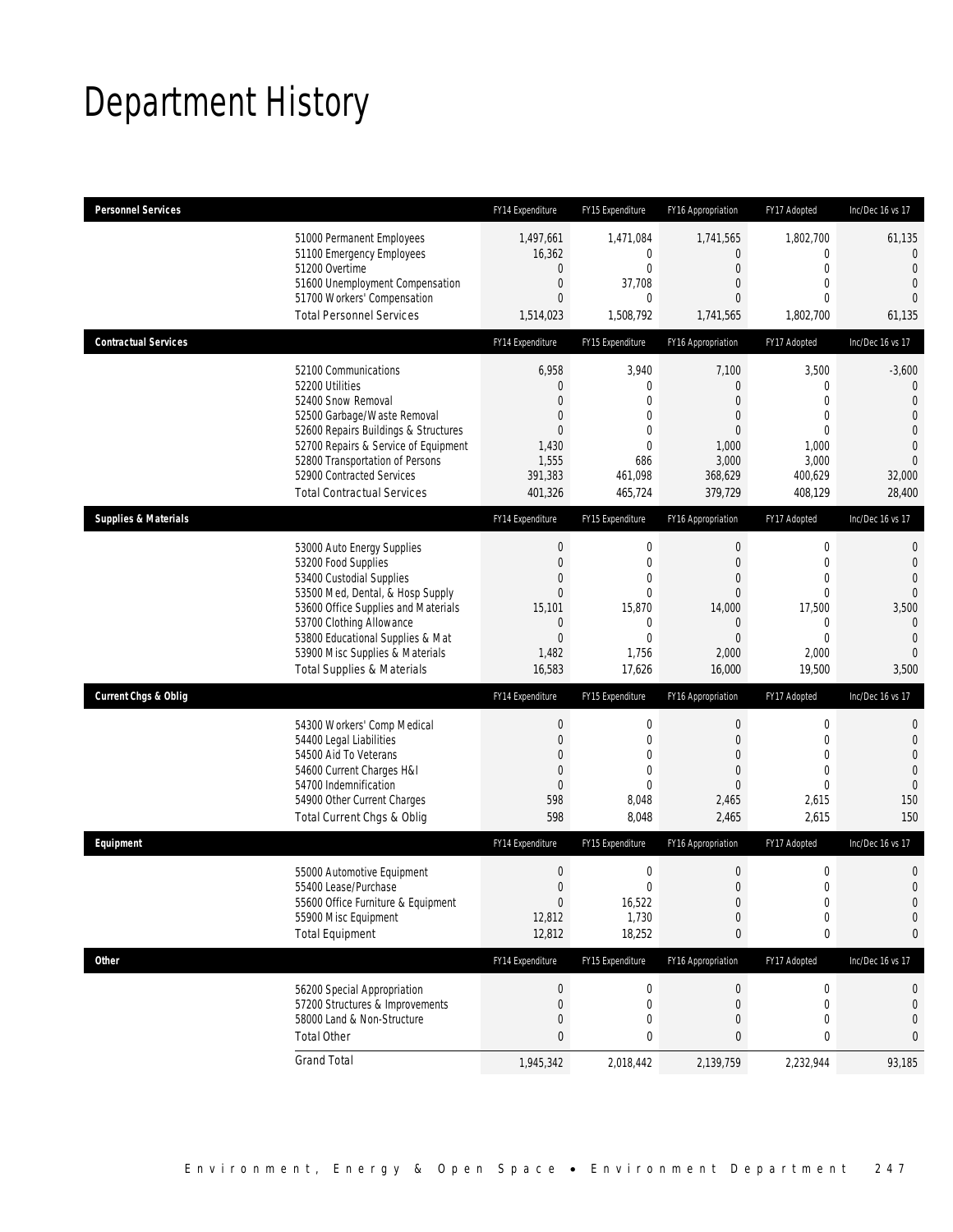# Department Personnel

| Title                         | Union<br>Code   | Grade     | Position | FY17 Salary | Title                       | Union<br>Code   | Grade | Position | FY17 Salary  |
|-------------------------------|-----------------|-----------|----------|-------------|-----------------------------|-----------------|-------|----------|--------------|
|                               |                 |           |          |             |                             |                 |       |          |              |
| Admin Asst                    | MY <sub>0</sub> | 05        | 2.00     | 99,601      | Dir of Recycling Programs   | <b>EXM</b>      | 08    | 1.00     | 97,763       |
| Admin Asst                    | MY0             | 06        | 1.00     | 63,226      | Director CCE                | MY <sub>0</sub> | 09    | 1.00     | 69,337       |
| Admin Asst III                | MY <sub>0</sub> | 08        | 1.00     | 65,030      | <b>Environmental Asst</b>   | MY0             | 06    | 3.00     | 186,159      |
| Administrator                 | MY <sub>0</sub> | 11        | 1.00     | 97,134      | Grants Admin/Finance Spec   | MY <sub>0</sub> | 05    | 1.00     | 50,911       |
| Archaeologist                 | MY0             | 06        | 1.00     | 56,755      | Greenovate Program Manager  | MY0             | 06    | 1.00     | 50,075       |
| Architect                     | MY <sub>0</sub> | 09        | 1.00     | 72,041      | <b>Preservation Planner</b> | MY0             | 06    | 2.00     | 95,855       |
| Asst Survey Director          | MY0             | 06        | 1.00     | 51,746      | Program Coordinator         | MY0             | 07    | 1.00     | 65,789       |
| Chief of Environment & Energy | CDH             | <b>NG</b> | 1.00     | 134,294     | Receptionist/Secretary      | <b>MYG</b>      | 14    | 1.00     | 36,253       |
| Commissioner                  | CDH             | <b>NG</b> | 1.00     | 97,534      | Special Asst II             | MY0             | 11    | 3.00     | 266,033      |
| Dir of Design Review          | MY <sub>0</sub> | 09        | 1.00     | 62,020      | Staff Asst IV               | MY0             | 09    | 1.00     | 78,380       |
|                               |                 |           |          |             | <b>Total</b>                |                 |       | 26       | 1,795,935    |
|                               |                 |           |          |             | <b>Adjustments</b>          |                 |       |          |              |
|                               |                 |           |          |             | Differential Payments       |                 |       |          | $\mathbf{0}$ |
|                               |                 |           |          |             | Other                       |                 |       |          | 41,764       |
|                               |                 |           |          |             | Chargebacks                 |                 |       |          | $-35,000$    |
|                               |                 |           |          |             | <b>Salary Savings</b>       |                 |       |          |              |
|                               |                 |           |          |             | <b>FY17 Total Request</b>   |                 |       |          | 1,802,699    |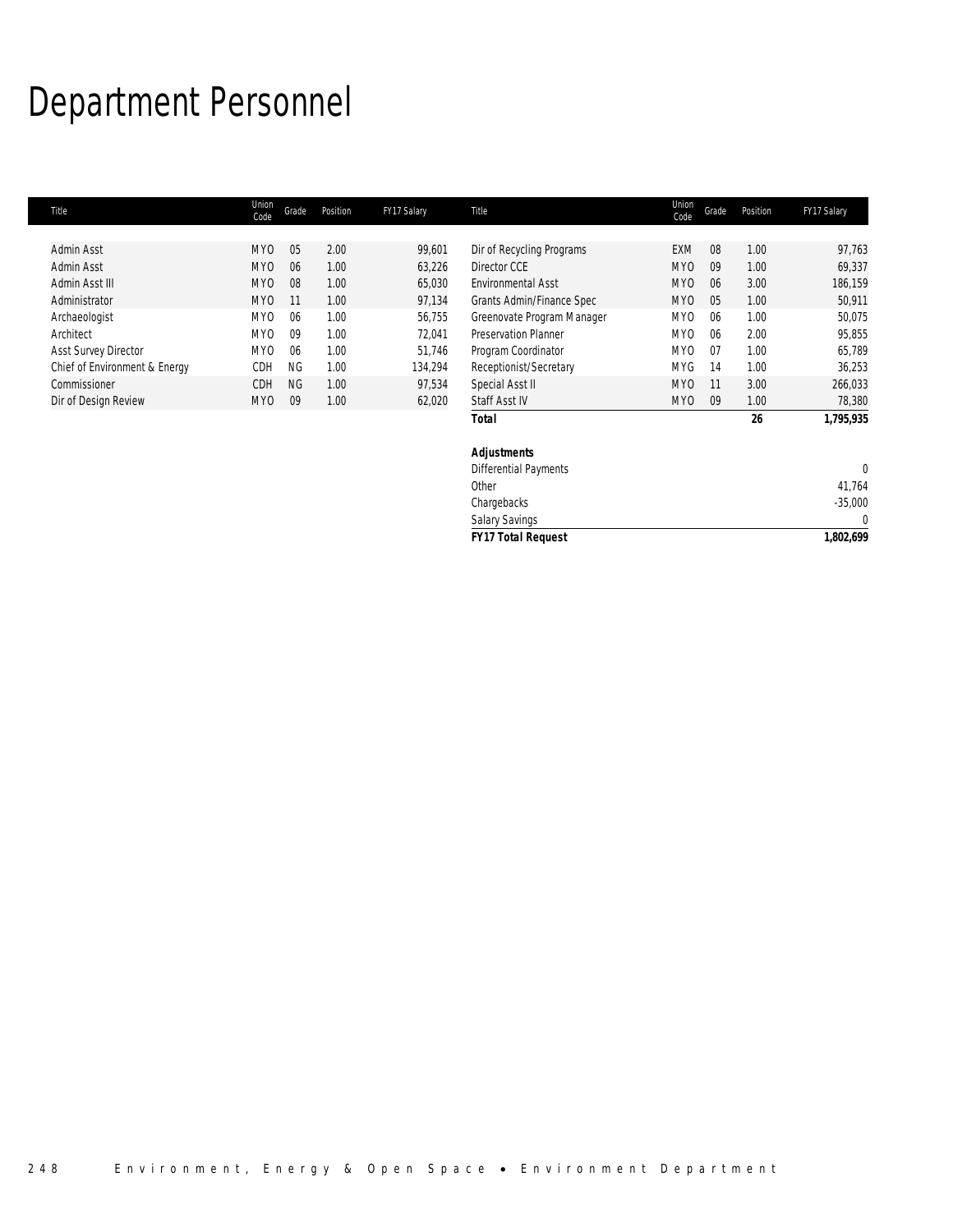# External Funds History

| <b>Personnel Services</b>       |                                                                                                                                                                                                                                                                                                            | FY14 Expenditure                                                                                                                                     | FY15 Expenditure                                                                                                            | FY16 Appropriation                                                                                                                             | FY17 Adopted                                                                                                                                | Inc/Dec 16 vs 17                                                                                                                                         |
|---------------------------------|------------------------------------------------------------------------------------------------------------------------------------------------------------------------------------------------------------------------------------------------------------------------------------------------------------|------------------------------------------------------------------------------------------------------------------------------------------------------|-----------------------------------------------------------------------------------------------------------------------------|------------------------------------------------------------------------------------------------------------------------------------------------|---------------------------------------------------------------------------------------------------------------------------------------------|----------------------------------------------------------------------------------------------------------------------------------------------------------|
|                                 | 51000 Permanent Employees<br>51100 Emergency Employees<br>51200 Overtime<br>51300 Part Time Employees<br>51400 Health Insurance<br>51500 Pension & Annunity<br>51600 Unemployment Compensation<br>51700 Workers' Compensation<br>51800 Indirect Costs<br>51900 Medicare<br><b>Total Personnel Services</b> | 275,241<br>$\mathbf 0$<br>$\boldsymbol{0}$<br>$\mathbf{0}$<br>6,517<br>23,831<br>$\mathbf 0$<br>$\boldsymbol{0}$<br>$\mathbf{0}$<br>2,017<br>307,606 | 270,776<br>0<br>$\mathbf 0$<br>$\mathbf{0}$<br>$-4,854$<br>$-7,633$<br>0<br>$\overline{0}$<br>17,170<br>$-1,668$<br>273,791 | 380,094<br>0<br>$\boldsymbol{0}$<br>$\mathbf{0}$<br>41,950<br>27,458<br>$\mathbf{0}$<br>$\boldsymbol{0}$<br>$\overline{0}$<br>2,214<br>451,716 | 235,653<br>$\mathbf 0$<br>$\mathbf 0$<br>$\mathbf{0}$<br>35,348<br>21,209<br>$\mathbf 0$<br>$\mathbf 0$<br>$\mathbf{0}$<br>3,116<br>295,326 | $-144,441$<br>$\mathbf{0}$<br>$\mathbf 0$<br>$\mathbf{0}$<br>$-6,602$<br>$-6,249$<br>$\mathbf{0}$<br>$\overline{0}$<br>$\mathbf{0}$<br>902<br>$-156,390$ |
| <b>Contractual Services</b>     |                                                                                                                                                                                                                                                                                                            | FY14 Expenditure                                                                                                                                     | FY15 Expenditure                                                                                                            | FY16 Appropriation                                                                                                                             | FY17 Adopted                                                                                                                                | Inc/Dec 16 vs 17                                                                                                                                         |
|                                 | 52100 Communications<br>52200 Utilities<br>52400 Snow Removal<br>52500 Garbage/Waste Removal<br>52600 Repairs Buildings & Structures<br>52700 Repairs & Service of Equipment<br>52800 Transportation of Persons<br>52900 Contracted Services<br><b>Total Contractual Services</b>                          | $\boldsymbol{0}$<br>$\boldsymbol{0}$<br>0<br>0<br>0<br>$\boldsymbol{0}$<br>1,751<br>554,000<br>555,751                                               | $\boldsymbol{0}$<br>$\mathbf 0$<br>$\Omega$<br>$\overline{0}$<br>0<br>$\overline{0}$<br>1,643<br>580,338<br>581,981         | $\boldsymbol{0}$<br>$\boldsymbol{0}$<br>$\overline{0}$<br>$\overline{0}$<br>0<br>$\mathbf{0}$<br>6,000<br>465,895<br>471,895                   | $\boldsymbol{0}$<br>$\mathbf 0$<br>$\mathbf{0}$<br>$\mathbf{0}$<br>$\mathbf{0}$<br>$\mathbf{0}$<br>28,000<br>527,000<br>555,000             | $\mathbf 0$<br>$\mathbf 0$<br>$\overline{0}$<br>$\overline{0}$<br>$\mathbf 0$<br>$\overline{0}$<br>22,000<br>61,105<br>83,105                            |
| <b>Supplies &amp; Materials</b> |                                                                                                                                                                                                                                                                                                            | FY14 Expenditure                                                                                                                                     | FY15 Expenditure                                                                                                            | FY16 Appropriation                                                                                                                             | FY17 Adopted                                                                                                                                | Inc/Dec 16 vs 17                                                                                                                                         |
|                                 | 53000 Auto Energy Supplies<br>53200 Food Supplies<br>53400 Custodial Supplies<br>53500 Med, Dental, & Hosp Supply<br>53600 Office Supplies and Materials<br>53700 Clothing Allowance<br>53800 Educational Supplies & Mat<br>53900 Misc Supplies & Materials<br><b>Total Supplies &amp; Materials</b>       | $\bf{0}$<br>$\boldsymbol{0}$<br>$\mathbf{0}$<br>$\boldsymbol{0}$<br>0<br>$\boldsymbol{0}$<br>$\boldsymbol{0}$<br>749<br>749                          | 0<br>$\mathbf 0$<br>0<br>$\overline{0}$<br>17,244<br>0<br>0<br>$\Omega$<br>17,244                                           | $\mathbf 0$<br>$\boldsymbol{0}$<br>$\overline{0}$<br>$\mathbf 0$<br>0<br>$\boldsymbol{0}$<br>$\boldsymbol{0}$<br>1,800<br>1,800                | $\boldsymbol{0}$<br>$\mathbf 0$<br>$\overline{0}$<br>$\mathbf 0$<br>$\mathbf{0}$<br>$\mathbf{0}$<br>$\overline{0}$<br>15,200<br>15,200      | $\mathbf{0}$<br>$\mathbf 0$<br>$\overline{0}$<br>$\overline{0}$<br>$\mathbf 0$<br>$\overline{0}$<br>$\overline{0}$<br>13,400<br>13,400                   |
| <b>Current Chgs &amp; Oblig</b> |                                                                                                                                                                                                                                                                                                            | FY14 Expenditure                                                                                                                                     | FY15 Expenditure                                                                                                            | FY16 Appropriation                                                                                                                             | FY17 Adopted                                                                                                                                | Inc/Dec 16 vs 17                                                                                                                                         |
|                                 | 54300 Workers' Comp Medical<br>54400 Legal Liabilities<br>54600 Current Charges H&I<br>54700 Indemnification<br>54900 Other Current Charges<br>Total Current Chgs & Oblig                                                                                                                                  | $\bf{0}$<br>$\boldsymbol{0}$<br>0<br>$\boldsymbol{0}$<br>0<br>$\mathbf{0}$                                                                           | 0<br>$\mathbf 0$<br>0<br>$\mathbf 0$<br>0<br>0                                                                              | $\boldsymbol{0}$<br>$\boldsymbol{0}$<br>0<br>0<br>0<br>$\mathbf{0}$                                                                            | $\boldsymbol{0}$<br>$\mathbf 0$<br>$\mathbf{0}$<br>$\mathbf{0}$<br>5,000<br>5,000                                                           | $\mathbf 0$<br>$\mathbf{0}$<br>$\overline{0}$<br>$\overline{0}$<br>5,000<br>5,000                                                                        |
| Equipment                       |                                                                                                                                                                                                                                                                                                            | FY14 Expenditure                                                                                                                                     | FY15 Expenditure                                                                                                            | FY16 Appropriation                                                                                                                             | FY17 Adopted                                                                                                                                | Inc/Dec 16 vs 17                                                                                                                                         |
|                                 | 55000 Automotive Equipment<br>55400 Lease/Purchase<br>55600 Office Furniture & Equipment<br>55900 Misc Equipment<br><b>Total Equipment</b>                                                                                                                                                                 | $\bf{0}$<br>$\boldsymbol{0}$<br>$\boldsymbol{0}$<br>77,042<br>77,042                                                                                 | 0<br>$\mathbf 0$<br>0<br>22,958<br>22,958                                                                                   | $\boldsymbol{0}$<br>$\boldsymbol{0}$<br>0<br>$\mathbf 0$<br>0                                                                                  | $\boldsymbol{0}$<br>$\boldsymbol{0}$<br>$\mathbf 0$<br>20,000<br>20,000                                                                     | 0<br>$\mathbf{0}$<br>$\mathbf 0$<br>20,000<br>20,000                                                                                                     |
| Other                           |                                                                                                                                                                                                                                                                                                            | FY14 Expenditure                                                                                                                                     | FY15 Expenditure                                                                                                            | FY16 Appropriation                                                                                                                             | FY17 Adopted                                                                                                                                | Inc/Dec 16 vs 17                                                                                                                                         |
|                                 | 56200 Special Appropriation<br>57200 Structures & Improvements<br>58000 Land & Non-Structure<br><b>Total Other</b>                                                                                                                                                                                         | $\pmb{0}$<br>$\boldsymbol{0}$<br>0<br>$\bf{0}$                                                                                                       | 0<br>$\boldsymbol{0}$<br>0<br>0                                                                                             | 40,000<br>$\mathbf 0$<br>$\mathbf 0$<br>40,000                                                                                                 | $\boldsymbol{0}$<br>$\mathbf 0$<br>$\boldsymbol{0}$<br>$\bf{0}$                                                                             | $-40,000$<br>0<br>$\mathbf 0$<br>$-40,000$                                                                                                               |
|                                 | <b>Grand Total</b>                                                                                                                                                                                                                                                                                         | 941,148                                                                                                                                              | 895,974                                                                                                                     | 965,411                                                                                                                                        | 890,526                                                                                                                                     | $-74,885$                                                                                                                                                |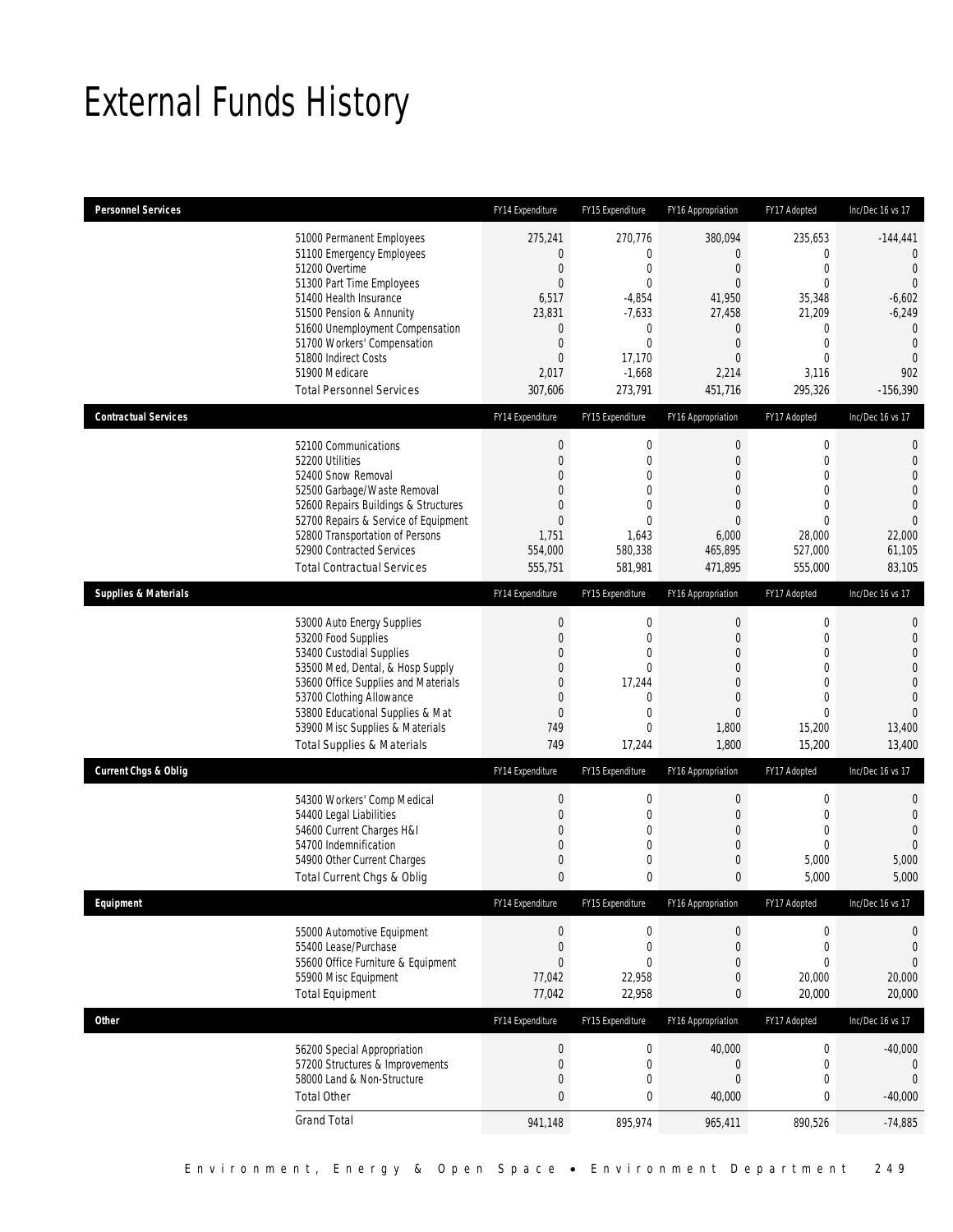# External Funds Personnel

| Title                     | Union<br>Code | Grade | Position | FY17 Salary | Title                        | Union<br>Code                 | Grade           | Position     | FY17 Salary      |
|---------------------------|---------------|-------|----------|-------------|------------------------------|-------------------------------|-----------------|--------------|------------------|
| <b>Environmental Asst</b> | <b>MYO</b>    | 06    | 1.00     | 63,313      | Spec Asst<br>Special Asst II | <b>MYN</b><br>MY <sub>0</sub> | <b>NG</b><br>11 | 1.00<br>1.00 | 75,206<br>97,134 |
|                           |               |       |          |             | <b>Total</b>                 |                               |                 | 3            | 235,653          |
|                           |               |       |          |             | <b>Adjustments</b>           |                               |                 |              |                  |
|                           |               |       |          |             | Differential Payments        |                               |                 |              | $\mathbf 0$      |
|                           |               |       |          |             | Other                        |                               |                 |              | $\mathbf 0$      |
|                           |               |       |          |             | Chargebacks                  |                               |                 |              | $\mathbf 0$      |
|                           |               |       |          |             | <b>Salary Savings</b>        |                               |                 |              | $\mathbf 0$      |
|                           |               |       |          |             | <b>FY17 Total Request</b>    |                               |                 |              | 235,653          |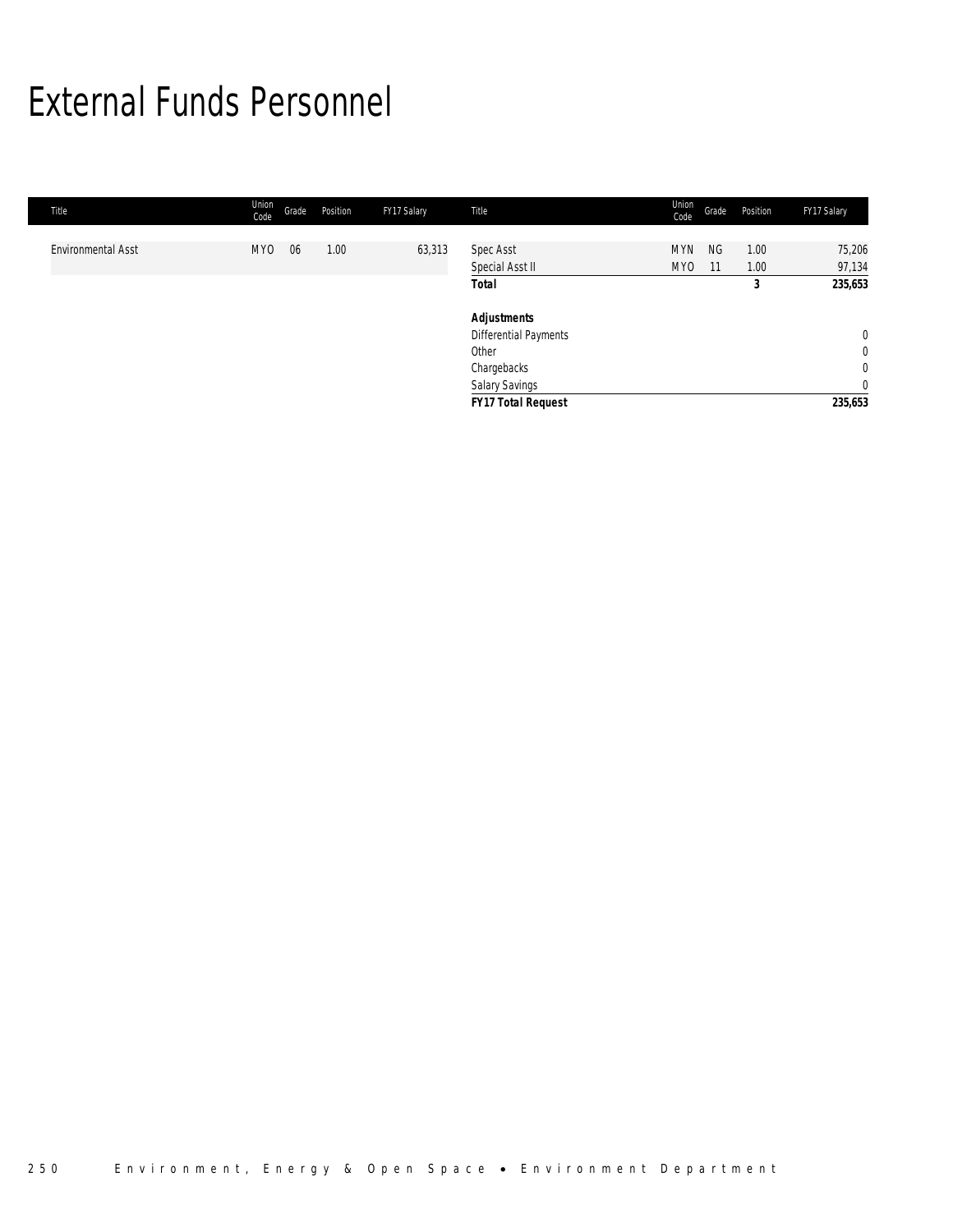# Program 1. Environment

### *Carl Spector, Manager, Organization 303100*

### *Program Description*

The Environment Program works to enhance the quality of Boston's air, water, and land, and the integrity of its architecture and historic resources. The program researches and writes study reports, prepares National Register nominations, and performs design review of properties subject to landmark, local, district, and National Register review. The Program is focused on implementing the Mayor's commitment to sustainable development, climate protection, and the environment by reviewing environmental impact assessments, issuing permits and providing information and referral services on environmental issues. Through participation in various local, state, and federal review processes, the program seeks to increase the accessibility and quality of Boston's water and riverfronts. The program provides improved access to energy efficiency services for both residents and businesses.

| <b>Operating Budget</b>                    | Actual '14           | Actual '15          | Approp '16           | <b>Budget '17</b>    |
|--------------------------------------------|----------------------|---------------------|----------------------|----------------------|
| <b>Personnel Services</b><br>Non Personnel | 1.514.023<br>431.319 | ,508,792<br>509.650 | 1.741.565<br>398.194 | 1,802,700<br>430,244 |
| Total                                      | 1,945,342            | 2,018,442           | 2,139,759            | 2,232,944            |

### *Performance*

Strategy: To promote conservation of the City's architectural resources through administration of local preservation district guidelines and through federal, state and local regulation and review.

| <b>Performance Measures</b>                  | Actual '14 | Actual '15 | <b>Projected '16</b> | Target '17 |
|----------------------------------------------|------------|------------|----------------------|------------|
| # of project reviews for historic properties | ,348       | ,368       | .370                 | 1,380      |

### *Strategy:* To protect wetlands and water quality through administration of the Massachusetts Wetlands Protection Act.

| <b>Performance Measures</b>                        | Actual '14 | Actual '15 | Projected '16 | Target '17   |
|----------------------------------------------------|------------|------------|---------------|--------------|
| # of wetlands and water quality public<br>hearings |            |            | $\sim$        | $\cap$<br>ZU |

**Strategy:** To protect the public from air and noise pollution by enforcing Air Pollution Control Commission and other regulations.

| <b>Performance Measures</b>                                                | Actual '14 | Actual '15 | Projected '16 | Target '17 |
|----------------------------------------------------------------------------|------------|------------|---------------|------------|
| <b>Responsiveness to Constituent Requests (CRM)</b>                        | Actual '14 | Actual '15 | Projected '16 | Target '17 |
| Air quality complaints responded to<br>Noise level complaints responded to | 87<br>280  | 47<br>285  | 75<br>405     | 75<br>410  |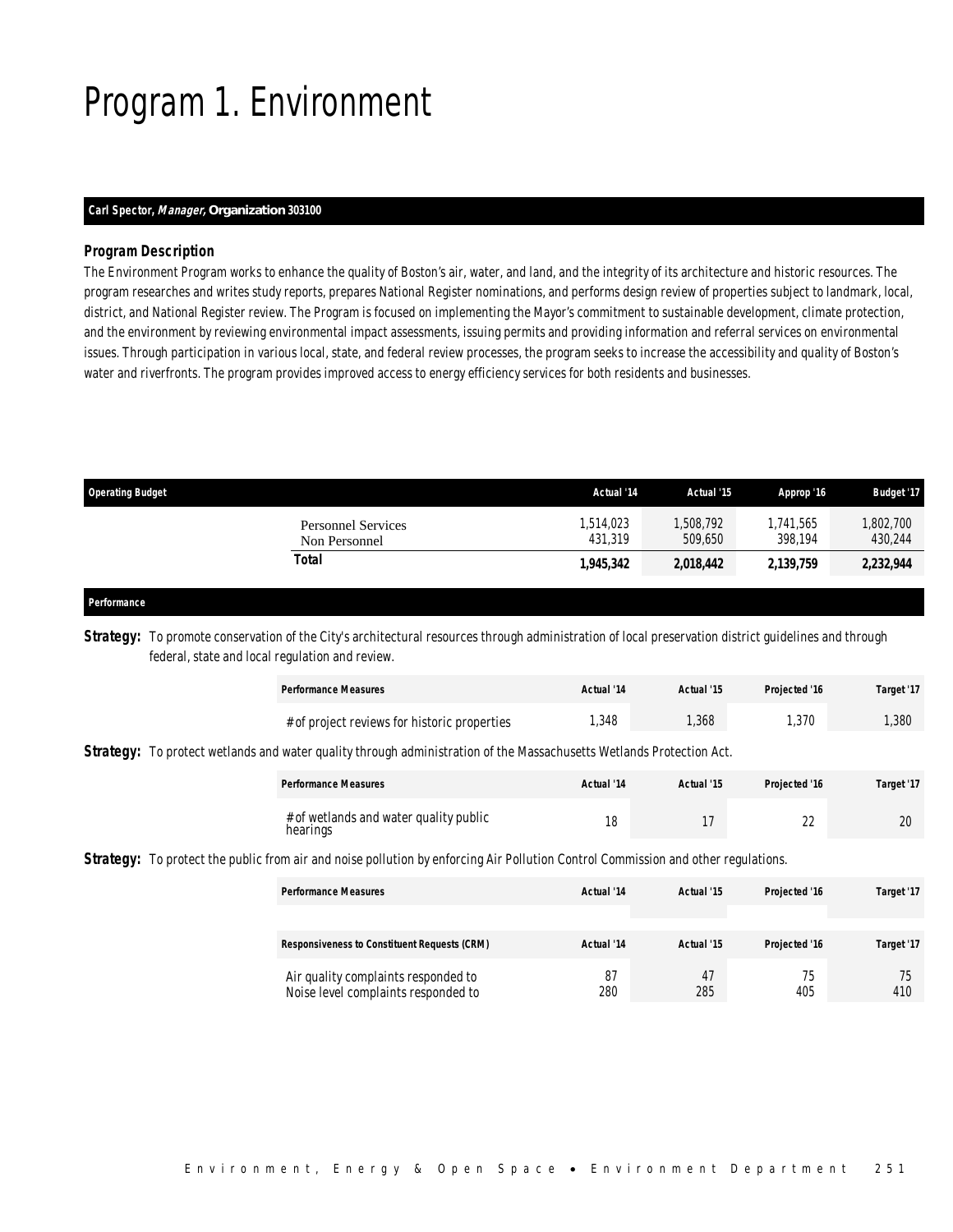## External Funds Projects

*Archeology Fund* 

#### *Project Mission*

This revolving fund will accept and expend donations and honorariums. Expenses will include supplies in support of the field, laboratory, and museum activities of the City Archaeology Program.

#### *BARR/BEDF Energy Efficiency Grant*

#### *Project Mission*

This one time grant for \$200,000 awarded in FY14 from the BARR Foundation, will support the creation of standardized construction documents for energy efficiency projects as well as other studies of how to improve energy efficiencies in school buildings. The Environment Department will work collaboratively with the Boston Public Schools.

#### *Boston Pollution Abatement Fund*

#### *Project Mission*

The Pollution Abatement Fund was established in 1984 to receive funds from environmental permits and fines which are to be expended by Air Pollution Control Commission in support of pollution abatement programs. The Fund has received permit fees from the South Boston Parking freeze and has been used to administer the Freeze and associated air pollution reduction efforts pursuant to 310CMR 7.33 and the Federal Clean Air Act. The fund provides grants for pollution abatements, vehicle retrofits, and air pollution research.

#### *Climate Action Plan Update Grant/ BARR Foundation*

#### *Project Mission*

This is a one-time grant for \$170,000 given by the BARR Foundation, that will help update the city's 2014 Climate Action Plan in order to reduce greenhouse gas emissions and meet the City's Climate Action Goals. Spending will be complete in FY17.

*Climate Preparedness Grant* 

#### *Project Mission*

This is a one-time grant for \$170,000, given by the BARR Foundation, which will provide for a two-year Climate Preparedness Fellow to pursue implementation of the climate preparedness strategies and actions in the 2014 Climate Action Plan. Spending will be complete in FY17.

#### *Greenovate Fellowships*

#### *Project Mission*

The BARR Foundation donated \$170,000 to support two fellowships. The Fellows have provided support to existing and new environmental policies expanded the media presence of the Greenovation agenda and promoted citywide participation in energy and other sustainability programs. The Fellowships expire in FY16.

#### *Groundwater/Well System*

#### *Project Mission*

This state funded grant has been used to test a new porous pavement technology, which will help reduce flooding, sewer overflows, and storm water pollution. Spending was completed in FY15.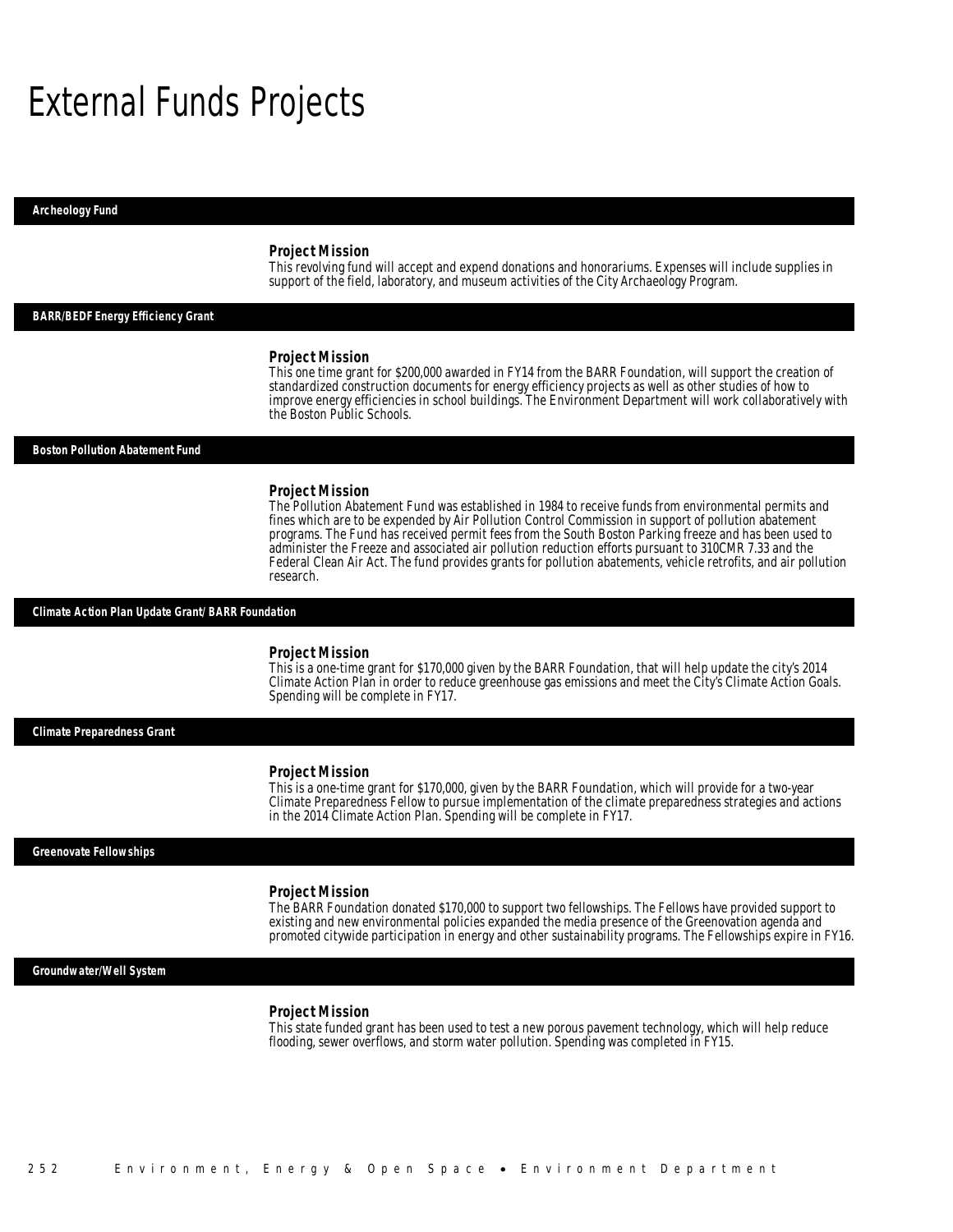#### *Project Mission*

This funding enables USDN core members, associate members, and partners to explore together the potential benefits and various complexities of developing multi-user micro-grids with or without district energy in cities.

*Municipal Waterways Account* 

#### *Project Mission*

This funding will support maintenance, dredging, cleaning and improvement of harbors, inland waters and great ponds of the commonwealth, the public access thereto, the breakwaters, retaining walls, piers, wharves and moorings thereof, and law enforcement and fire prevention.

*National Register Nomination* 

#### *Project Mission*

Survey and Planning is an annual grant from the Massachusetts Historical Commission. This survey and planning grant allows the Boston Landmarks Commission to support the third and final phase of a comprehensive survey of cultural resources in the North End neighborhood of the City of Boston.

*Renew Boston* 

#### *Project Mission*

This ongoing fund will accept and expend utility funds and other donations in support of Renew Boston Programming. Funds will be spent on community-based outreach services to promote residential and small business energy efficiency and solar projects.

*Solar Renewable Energy Certificates* 

#### *Project Mission*

A revolving fund authorized (by Chapter 44, Section 53E 1/2) to facilitate the sale of solar renewable energy certificates produced by the City's solar photovoltaic arrays at 201 Rivermoor Street and 400 Frontage Road, and to facilitate the purchase of offsets of greenhouse gas emissions to further "green" the City's electricity use.

*Survey and Planning Grant* 

#### *Project Mission*

Survey and Planning is an annual grant from the Massachusetts Historical Commission. This survey and planning grant allows the Boston Landmarks Commission to support the third and final phase of a comprehensive survey of cultural resources in the North End neighborhood of the City of Boston.

*The Roof Top Solar Challenge* 

#### *Project Mission*

The Roof Top Solar Challenge grant is provided by the Massachusetts Department of Energy Resources to assess the potential to install roof top solar on municipal buildings. This program was completed in FY15.

*Urban Agriculture Visioning* 

#### *Project Mission*

This is a \$25,000 planning grant to facilitate the creation of an urban agriculture action plan aimed at better aligning Boston's urban growing sector, and creating metrics and milestones for success in urban agriculture.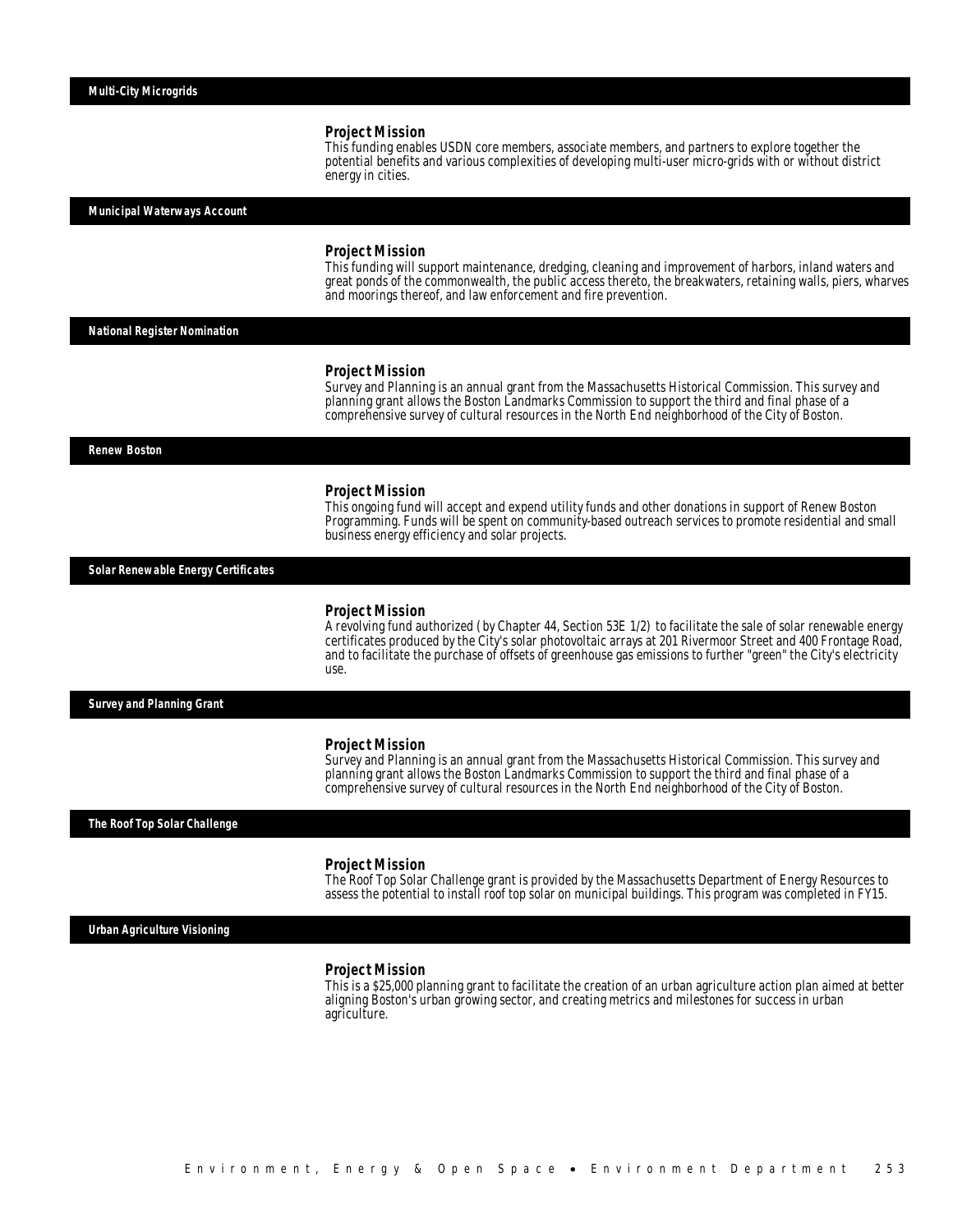# Environment Department Capital Budget

## *Overview*

The City will expand on recent success in retrofitting facilities and streetlights to reduce energy consumption by launching projects under the Renew Boston Trust. The Renew Boston Trust program aims to reduce energy consumption at City facilities and achieve annual savings to support the initial investment in energy efficiency projects.

## *FY17 Major Initiatives*

- The first round of self-financing energy efficiency projects in City Buildings will be launched under the Renew Boston Trust program to reduce environmental impacts and achieve savings.
- Improve energy efficiency in City buildings and assist in capital design processes through building audits.
- Assess the suitability of specific City facilities for distributed energy generation and other energy assets.
- Conduct assessments of capital assets that produce energy, including combined heat and power units, in various City facilities.

| <b>Capital Budget Expenditures</b> | Total Actual '14 | Total Actual '15 |         | Estimated '16  Total Projected '17 |
|------------------------------------|------------------|------------------|---------|------------------------------------|
| Total Department                   | 264.658          |                  | 445,000 | <i>3.700.000</i>                   |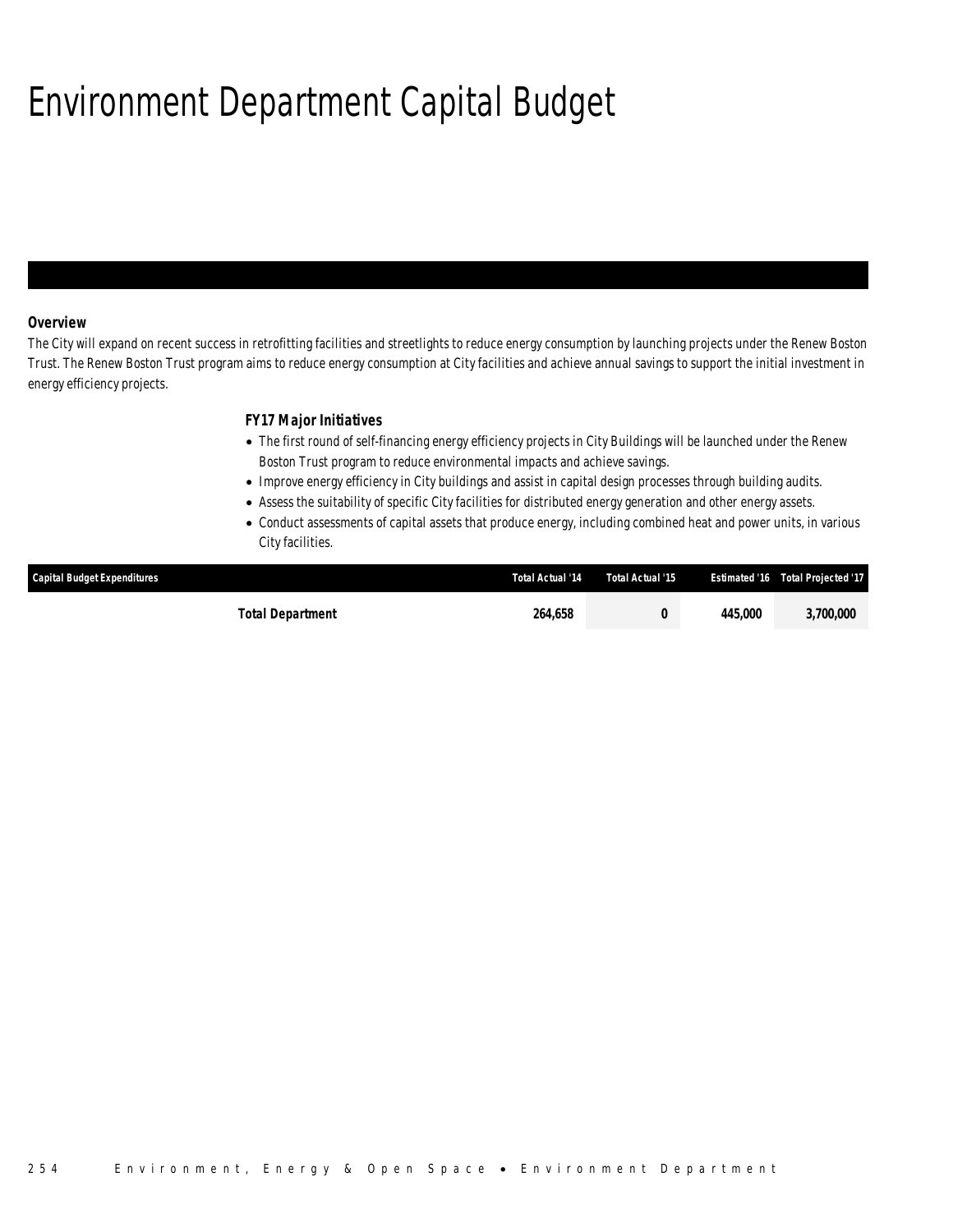## Environment Department Project Profiles

### *DISTRIBUTED ENERGY RESOURCE DESIGN SERVICES*

*Project Mission*

 Study, procurement, design, and installation of distributed energy resources. *Managing Department,* Environment Department *Status,* In Design*Location,* Citywide *Operating Impact,* Yes

| <b>Authorizations</b>                    |          |             |             |             |         |
|------------------------------------------|----------|-------------|-------------|-------------|---------|
|                                          |          |             |             | Non Capital |         |
| Source                                   | Existing | <b>FY17</b> | Future      | Fund        | Total   |
| City Capital                             | 320,000  | 400,000     | 0           | 0           | 720,000 |
| Grants/Other                             | 0        | 0           | 0           | 0           | 0       |
| Total                                    | 320,000  | 400.000     | $\mathbf 0$ | $\mathbf 0$ | 720,000 |
| <b>Expenditures (Actual and Planned)</b> |          |             |             |             |         |
|                                          | Thru     |             |             |             |         |
| Source                                   | 6/30/15  | <b>FY16</b> | <b>FY17</b> | FY18-21     | Total   |
| City Capital                             | 0        | 320,000     | 400.000     | $\Omega$    | 720,000 |
| Grants/Other                             | 0        |             | 0           | 0           | 0       |
| Total                                    | 0        | 320,000     | 400,000     | $\mathbf 0$ | 720,000 |

### *ENERGY EFFICIENCY DESIGN SERVICES*

*Project Mission*

 Design services to enhance the energy efficiency of City capital assets. *Managing Department,* Environment Department *Status,* To Be Scheduled*Location,* Citywide *Operating Impact,* No

| <b>Authorizations</b>                    |          |             |             |             |          |
|------------------------------------------|----------|-------------|-------------|-------------|----------|
|                                          |          |             |             | Non Capital |          |
| Source                                   | Existing | <b>FY17</b> | Future      | Fund        | Total    |
| City Capital                             | 125,000  | 300,000     | 0           | $\Omega$    | 425,000  |
| Grants/Other                             | 0        | 0           | 0           | $\left($    | 0        |
| Total                                    | 125,000  | 300,000     | $\mathbf 0$ | 0           | 425,000  |
| <b>Expenditures (Actual and Planned)</b> |          |             |             |             |          |
|                                          | Thru     |             |             |             |          |
| Source                                   | 6/30/15  | <b>FY16</b> | <b>FY17</b> | FY18-21     | Total    |
| City Capital                             | $\Omega$ | 125,000     | 300,000     | $\Omega$    | 425,000  |
| Grants/Other                             | 0        | 0           | 0           | $\Omega$    | $\Omega$ |
| Total                                    | 0        | 125,000     | 300,000     | $\theta$    | 425,000  |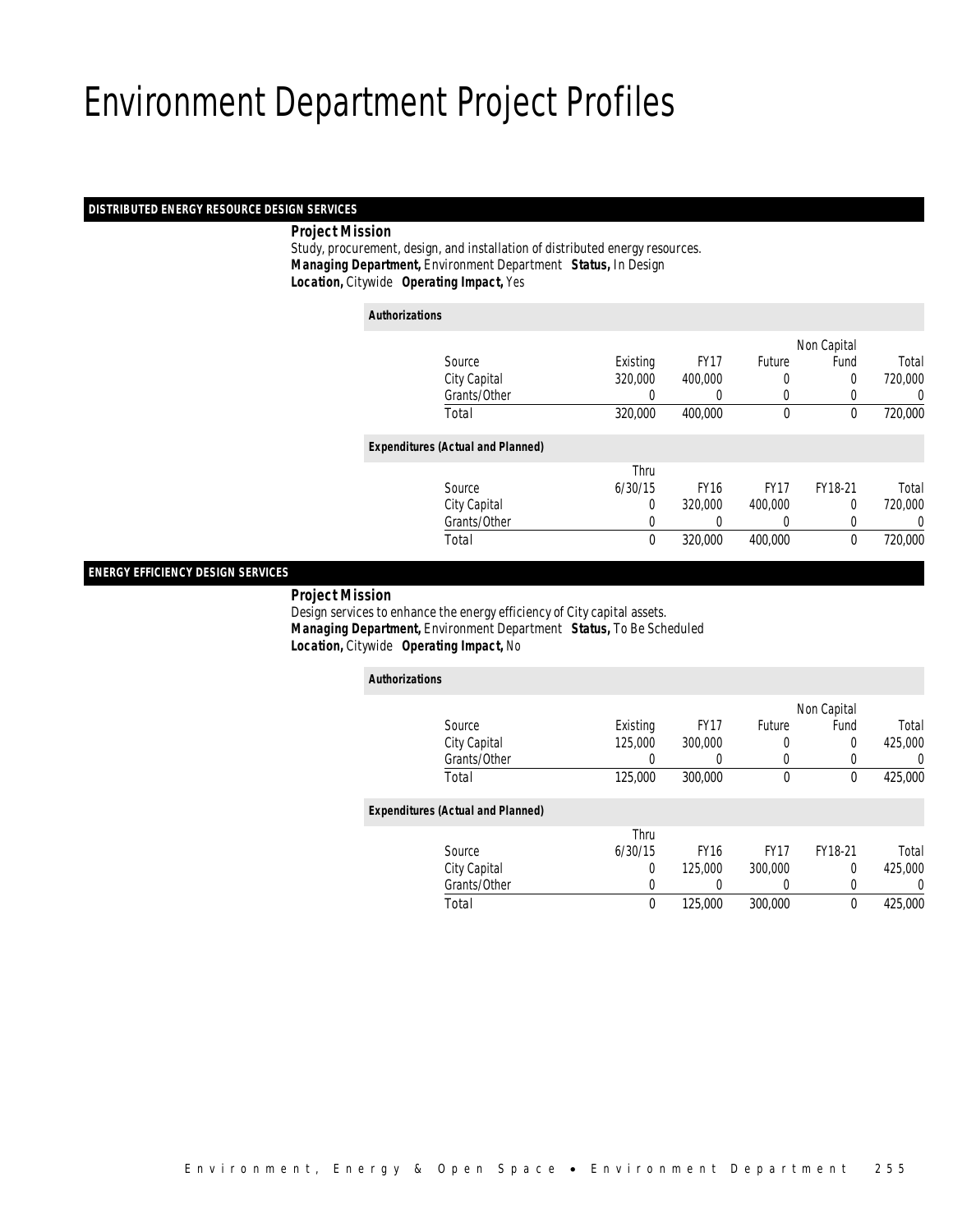## Environment Department Project Profiles

### *RENEW BOSTON TRUST*

### *Project Mission*

Identify energy retrofit project opportunities in City owned buildings that are self-financed by future energy savings. The City will implement the program through contracts with Energy Service Companies (ESCOs) that will guarantee the energy savings.

*Managing Department,* Public Facilities Department *Status,* New Project*Location,* Citywide *Operating Impact,* Yes

| <b>Authorizations</b>                    |          |             |             |             |                  |
|------------------------------------------|----------|-------------|-------------|-------------|------------------|
|                                          |          |             |             | Non Capital |                  |
| Source                                   | Existing | <b>FY17</b> | Future      | Fund        | Total            |
| City Capital                             | 0        | 10,000,000  | 0           | $\theta$    | 10,000,000       |
| Grants/Other                             |          | O           | 0           |             | $\cup$           |
| Total                                    | 0        | 10,000,000  | 0           | 0           | 10,000,000       |
| <b>Expenditures (Actual and Planned)</b> |          |             |             |             |                  |
|                                          | Thru     |             |             |             |                  |
| Source                                   | 6/30/15  | <b>FY16</b> | <b>FY17</b> | FY18-21     | Total            |
| City Capital                             | 0        | 0           | 3.000.000   | 7.000.000   | 10,000,000       |
| Grants/Other                             | 0        | 0           |             |             | $\left( \right)$ |
| Total                                    | 0        | 0           | 3.000.000   | 7.000.000   | 10,000,000       |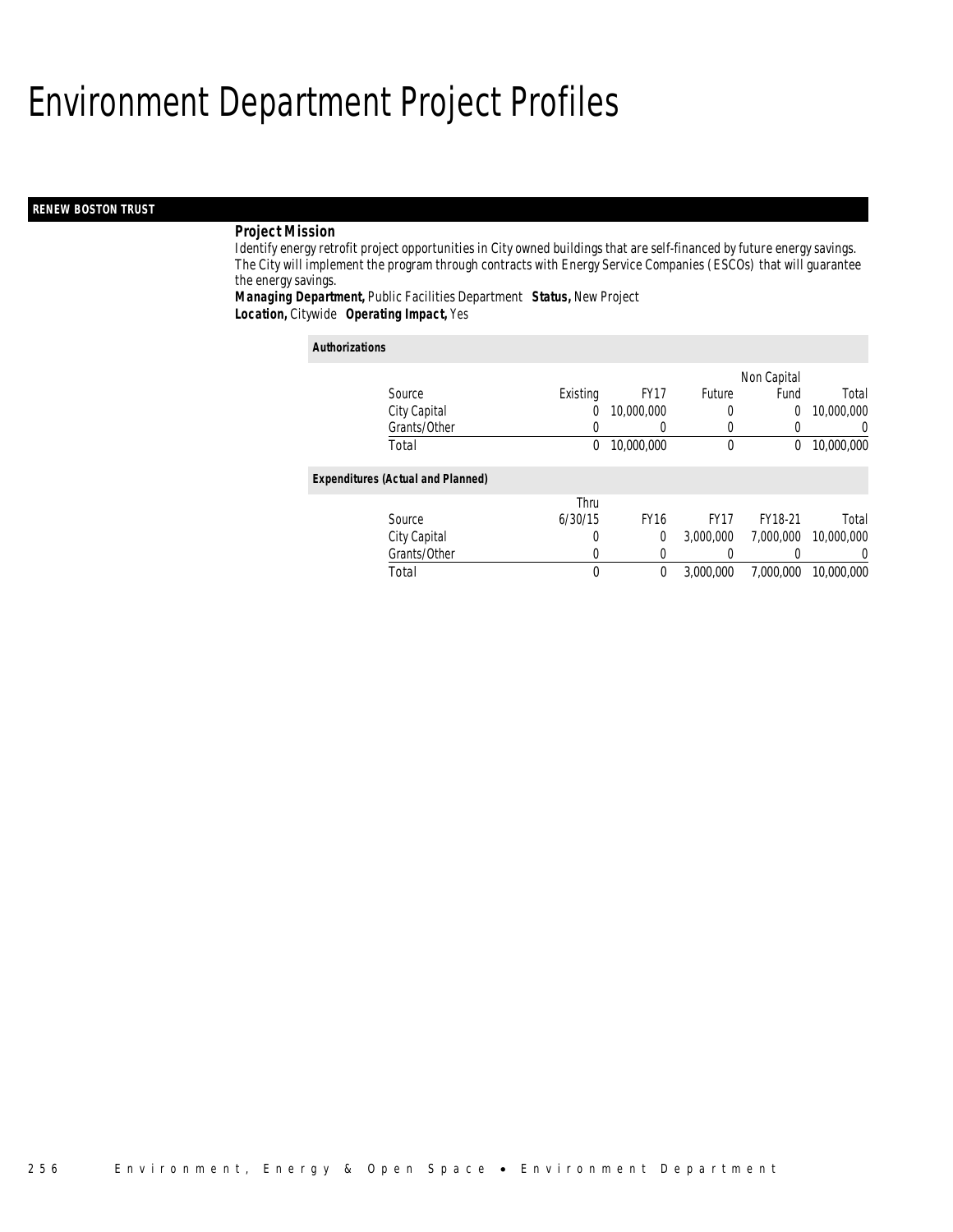# Inspectional Services Department Operating Budget

#### *William Christopher, Commissioner, Appropriation 260*

### *Department Mission*

The mission of the Inspectional Services Department (ISD) is to serve the public by protecting the health, safety, and environmental stability of Boston's business and residential communities. To this end, ISD effectively administers and consistently enforces building, housing, and environmental regulations within the City of Boston. The department will continue to use its resources to protect and improve the quality of life in Boston's neighborhoods by providing public information, education, and enforcement.

#### *Selected Performance Strategies*

*Administration & Finance* 

- To hear Zoning Board of Appeal cases in a timely manner.
- To improve responsiveness to constituent requests.

#### *Buildings & Structures*

• To ensure the safety of buildings by tracking their compliance with codes by means of scheduled inspections. *Field Services* 

- To conduct compliance inspections annually for auto body and repair shops.
- To direct the cleaning of all vacant lots deemed to pose public health concerns.
- To ensure that all dogs are licensed in accordance with the law.
- To ensure that tenants are provided with rental units which comply with building and sanitary codes.
- To respond to housing "no heat" complaints within 24 hours.

| <b>Operating Budget</b>      | Program Name                                                                                         | <b>Total Actual '14</b>                        | Total Actual '15                               | Total Approp '16                                 | <b>Total Budget '17</b>                        |
|------------------------------|------------------------------------------------------------------------------------------------------|------------------------------------------------|------------------------------------------------|--------------------------------------------------|------------------------------------------------|
|                              | Commissioner's Office<br>Administration & Finance<br>Buildings & Structures<br><b>Field Services</b> | 896,457<br>3,333,359<br>5,387,522<br>7,581,958 | 802,695<br>3,552,570<br>6,038,443<br>6,307,644 | 1,045,231<br>3,472,557<br>6,071,060<br>7,748,873 | 990,718<br>3,598,182<br>6,370,123<br>7,853,667 |
|                              | <b>Total</b>                                                                                         | 17,199,296                                     | 16,701,352                                     | 18,337,721                                       | 18,812,690                                     |
| <b>External Funds Budget</b> | <b>Fund Name</b>                                                                                     | <b>Total Actual '14</b>                        | <b>Total Actual '15</b>                        | Total Approp '16                                 | <b>Total Budget '17</b>                        |
|                              | Animal Control Fund<br>Foreclosure Fund<br>Weights & Measures                                        | 149,344<br>219,832<br>57,541                   | 196,807<br>169,660<br>78,439                   | 186,576<br>187,112<br>76,244                     | 278,461<br>72,312<br>22,551                    |
|                              | <b>Total</b>                                                                                         | 426,717                                        | 444,906                                        | 449,932                                          | 373,324                                        |
| <b>Operating Budget</b>      |                                                                                                      | Actual '14                                     | Actual '15                                     | Approp '16                                       | <b>Budget '17</b>                              |
|                              | <b>Personnel Services</b><br>Non Personnel                                                           | 14,011,840<br>3,187,456                        | 14,053,246<br>2,648,106                        | 15,862,924<br>2,474,797                          | 16,099,047<br>2,713,643                        |
|                              | <b>Total</b>                                                                                         | 17,199,296                                     | 16,701,352                                     | 18,337,721                                       | 18,812,690                                     |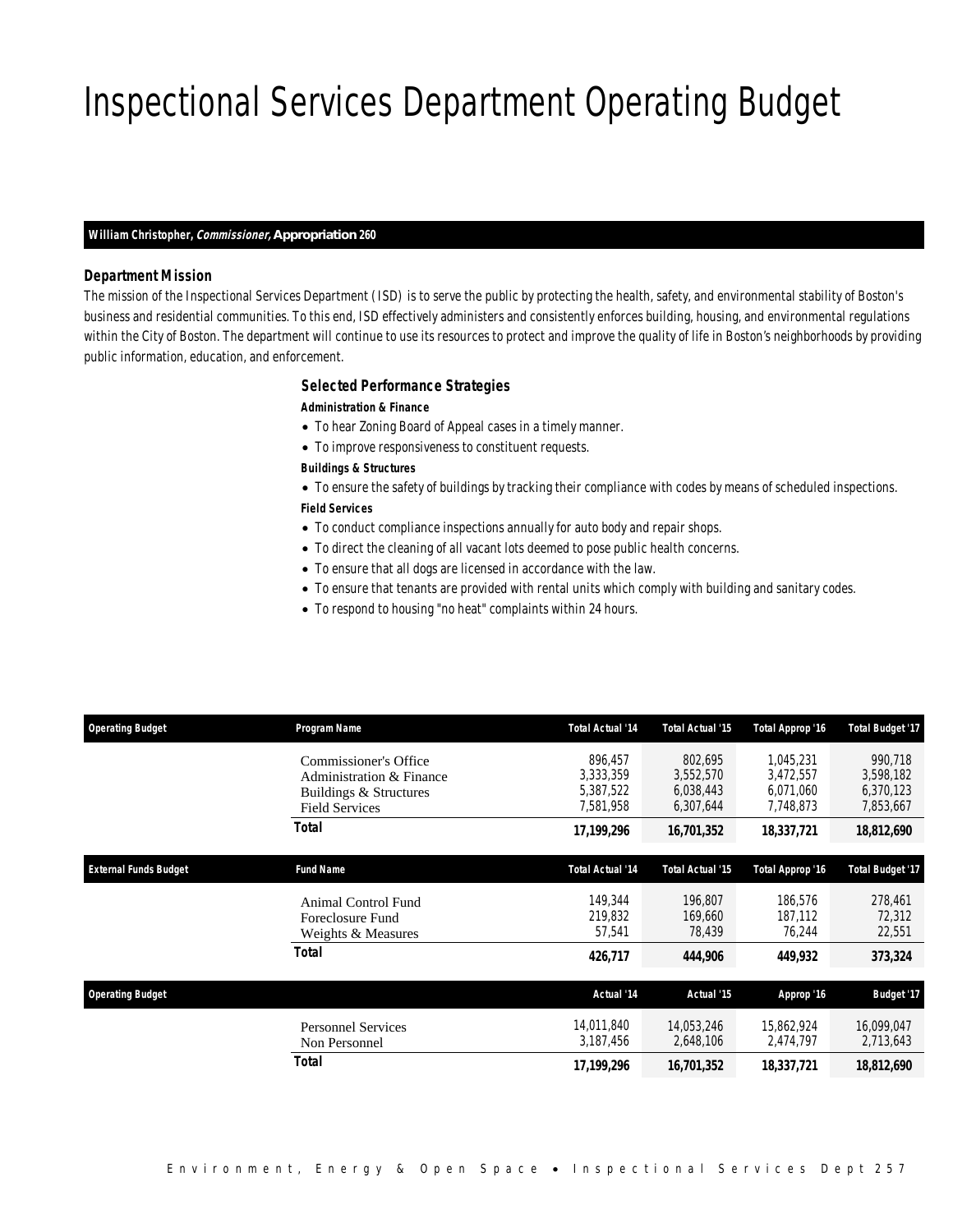## Inspectional Services Department Operating Budget



#### *Authorizing Statutes*

- Establishment, CBC Ord. §§ 9-9.1, 9-9.5-9-9.7.
- Building & Structural Regulation; Swimming Pool; Elderly/Handicapped, State Building Code, 780 CMR; CBC St. 9 § 207; CBC Ord. § 9-9.10; CBC Ord. §§ 9-9.11.1-9-9.11.6.
- Housing Inspection, CBC Ord. 9, s. 1-2; State Sanitary Code, 5 CMR 400-419; Ord. 1984, c. 26, 39.
- Health Inspection, State Sanitary Code, 5 CMR 590-595.
- Weights & Measures; Transient Vendors & Hawkers; Inspection & Sale of Food, Drugs, Various Articles, 1817 Mass. Acts ch. 50, §§ 1-6; CBC St.9 § 10; CBC Ord. § 9-2.1; M.G.L.A. cc. 6, 94, 101; M.G.L.A. c. 98, § 56.
- Rodent Control, State Sanitary Code, 105 CMR 550.
- Board of Appeals, CBC St. 9 §§ 150-152; CBC Ord. §§ 9-4.1-9-4.2, 9-9.5.
- Board of Examiners, CBC St.9 §§ 150-152; CBC Ord. §§ 9-8.1-9-8.2, 9-9.5.
- Animal Control/Dog Registration & Licensing, M.G.L.A. c. 140, §§ 137, 141, 151a; CBC Ord. §§ 7- 9.1-7-9.3; CBC Ord. §§ 16-1.9-16-1.9E(15), 16- 1.10-16-1.10A.

#### *Description of Services*

The Inspectional Services Department provides a broad range of regulatory services that include the inspection of buildings for compliance with building and public safety regulations, general housing inspections, and retail food establishment inspections for compliance with public health regulations. The Department provides services to victims of serious incidents such as fire, building collapse, power failure, etc., by providing coordination and assistance with building boardups, hazard waste removal, short term make-safe repair activities and counseling. The Department works in cooperation with other public safety, human service, and law enforcement agencies to investigate and prosecute fraudulent contractors, environmental violators and others engaged in illegal activities that could have a negative impact on the quality of life. The Inspectional Services Department continues to develop and implement public information programs about the services and activities available through this agency. Inspectional Services also administers the Animal Care and Control unit which enforces regulations pertaining to public safety of both residents and animals.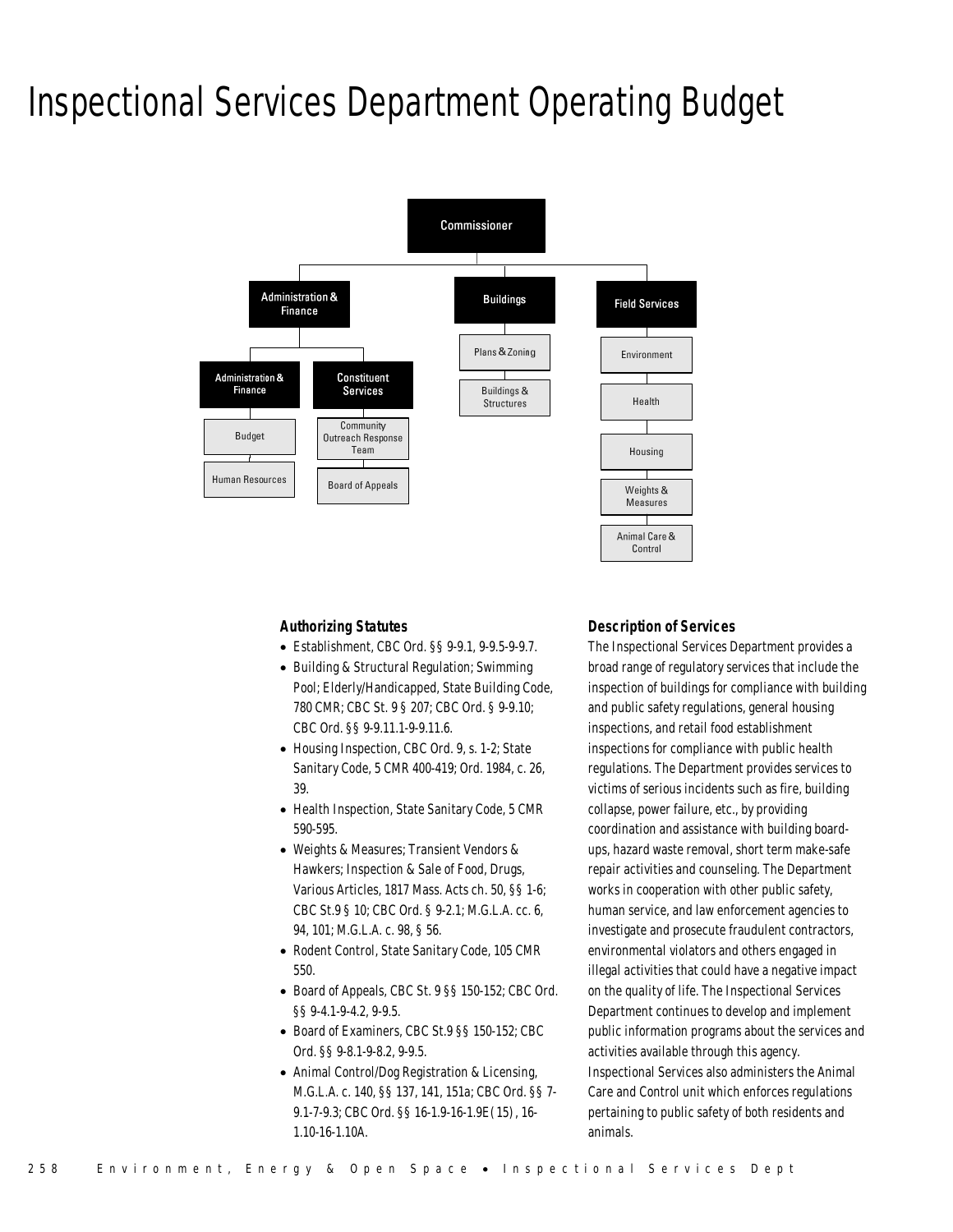# Department History

| <b>Personnel Services</b>       |                                                                                                                                                                                                                                                                                                      | FY14 Expenditure                                                                                    | FY15 Expenditure                                                                                                            | FY16 Appropriation                                                                                              | FY17 Adopted                                                                                       | Inc/Dec 16 vs 17                                                                                                   |
|---------------------------------|------------------------------------------------------------------------------------------------------------------------------------------------------------------------------------------------------------------------------------------------------------------------------------------------------|-----------------------------------------------------------------------------------------------------|-----------------------------------------------------------------------------------------------------------------------------|-----------------------------------------------------------------------------------------------------------------|----------------------------------------------------------------------------------------------------|--------------------------------------------------------------------------------------------------------------------|
|                                 | 51000 Permanent Employees<br>51100 Emergency Employees<br>51200 Overtime<br>51600 Unemployment Compensation<br>51700 Workers' Compensation<br><b>Total Personnel Services</b>                                                                                                                        | 13,431,894<br>0<br>446,067<br>3,700<br>130,179<br>14,011,840                                        | 13,565,512<br>$\mathbf 0$<br>388,431<br>37,367<br>61,936<br>14,053,246                                                      | 15,440,080<br>50,000<br>295,844<br>17,000<br>60,000<br>15,862,924                                               | 15,632,614<br>0<br>388,433<br>8,000<br>70,000<br>16,099,047                                        | 192.534<br>$-50,000$<br>92,589<br>$-9,000$<br>10,000<br>236,123                                                    |
| <b>Contractual Services</b>     |                                                                                                                                                                                                                                                                                                      | FY14 Expenditure                                                                                    | FY15 Expenditure                                                                                                            | FY16 Appropriation                                                                                              | FY17 Adopted                                                                                       | Inc/Dec 16 vs 17                                                                                                   |
|                                 | 52100 Communications<br>52200 Utilities<br>52400 Snow Removal<br>52500 Garbage/Waste Removal<br>52600 Repairs Buildings & Structures<br>52700 Repairs & Service of Equipment<br>52800 Transportation of Persons<br>52900 Contracted Services<br><b>Total Contractual Services</b>                    | 207,630<br>126,481<br>0<br>$\overline{0}$<br>281,818<br>72,613<br>306,801<br>1,018,807<br>2,014,150 | 236,510<br>87,413<br>$\mathbf 0$<br>$\mathbf{0}$<br>297,742<br>74,452<br>301,956<br>460,326<br>1,458,399                    | 208,315<br>131,823<br>$\theta$<br>2,900<br>248,963<br>90,920<br>314,400<br>308,352<br>1,305,673                 | 217,312<br>128,883<br>$\mathbf 0$<br>2,900<br>248,963<br>95,875<br>312,100<br>532,202<br>1,538,235 | 8,997<br>$-2,940$<br>$\mathbf{0}$<br>$\overline{0}$<br>$\theta$<br>4,955<br>$-2,300$<br>223,850<br>232,562         |
| <b>Supplies &amp; Materials</b> |                                                                                                                                                                                                                                                                                                      | FY14 Expenditure                                                                                    | FY15 Expenditure                                                                                                            | FY16 Appropriation                                                                                              | FY17 Adopted                                                                                       | Inc/Dec 16 vs 17                                                                                                   |
|                                 | 53000 Auto Energy Supplies<br>53200 Food Supplies<br>53400 Custodial Supplies<br>53500 Med, Dental, & Hosp Supply<br>53600 Office Supplies and Materials<br>53700 Clothing Allowance<br>53800 Educational Supplies & Mat<br>53900 Misc Supplies & Materials<br><b>Total Supplies &amp; Materials</b> | 45,966<br>0<br>0<br>$\mathbf 0$<br>87,386<br>2,100<br>0<br>38,600<br>174,052                        | 18,184<br>$\mathbf{0}$<br>$\overline{0}$<br>$\overline{0}$<br>103,016<br>$\mathbf 0$<br>$\overline{0}$<br>30,854<br>152,054 | 43,890<br>$\overline{0}$<br>7,200<br>$\overline{0}$<br>100,038<br>11,700<br>$\overline{0}$<br>38,330<br>201,158 | 35,259<br>0<br>7,200<br>$\mathbf 0$<br>133,700<br>1,500<br>0<br>70,943<br>248,602                  | $-8,631$<br>$\mathbf 0$<br>$\overline{0}$<br>$\overline{0}$<br>33,662<br>$-10,200$<br>$\theta$<br>32,613<br>47,444 |
| <b>Current Chgs &amp; Oblig</b> |                                                                                                                                                                                                                                                                                                      | FY14 Expenditure                                                                                    | FY15 Expenditure                                                                                                            | FY16 Appropriation                                                                                              | FY17 Adopted                                                                                       | Inc/Dec 16 vs 17                                                                                                   |
|                                 | 54300 Workers' Comp Medical<br>54400 Legal Liabilities<br>54500 Aid To Veterans<br>54600 Current Charges H&I<br>54700 Indemnification<br>54900 Other Current Charges<br>Total Current Chgs & Oblig                                                                                                   | 23,483<br>5,308<br>0<br>0<br>0<br>744,537<br>773,328                                                | 16,031<br>1,025<br>0<br>0<br>$\Omega$<br>885,267<br>902,323                                                                 | 25,000<br>2,000<br>$\theta$<br>$\theta$<br>$\Omega$<br>788,267<br>815,267                                       | 25,000<br>2,000<br>$\mathbf{0}$<br>$\mathbf 0$<br>$\Omega$<br>773,035<br>800,035                   | $\mathbf 0$<br>$\mathbf{0}$<br>$\overline{0}$<br>$\overline{0}$<br>$\Omega$<br>$-15,232$<br>$-15,232$              |
| Equipment                       |                                                                                                                                                                                                                                                                                                      | FY14 Expenditure                                                                                    | FY15 Expenditure                                                                                                            | FY16 Appropriation                                                                                              | FY17 Adopted                                                                                       | Inc/Dec 16 vs 17                                                                                                   |
|                                 | 55000 Automotive Equipment<br>55400 Lease/Purchase<br>55600 Office Furniture & Equipment<br>55900 Misc Equipment<br><b>Total Equipment</b>                                                                                                                                                           | $\boldsymbol{0}$<br>90,233<br>2,296<br>133,397<br>225,926                                           | $\mathbf 0$<br>96,950<br>12,537<br>25,843<br>135,330                                                                        | $\bf 0$<br>142,814<br>$\mathbf 0$<br>9,885<br>152,699                                                           | $\mathbf 0$<br>98,146<br>8,625<br>20,000<br>126,771                                                | $\mathbf 0$<br>$-44,668$<br>8,625<br>10,115<br>$-25,928$                                                           |
| Other                           |                                                                                                                                                                                                                                                                                                      | FY14 Expenditure                                                                                    | FY15 Expenditure                                                                                                            | FY16 Appropriation                                                                                              | FY17 Adopted                                                                                       | Inc/Dec 16 vs 17                                                                                                   |
|                                 | 56200 Special Appropriation<br>57200 Structures & Improvements<br>58000 Land & Non-Structure<br><b>Total Other</b>                                                                                                                                                                                   | $\boldsymbol{0}$<br>0<br>0<br>0                                                                     | $\boldsymbol{0}$<br>$\mathbf 0$<br>0<br>0                                                                                   | $\theta$<br>$\theta$<br>$\theta$<br>$\bf{0}$                                                                    | 0<br>0<br>$\mathbf 0$<br>0                                                                         | 0<br>0<br>0<br>0                                                                                                   |
|                                 | <b>Grand Total</b>                                                                                                                                                                                                                                                                                   | 17,199,296                                                                                          | 16,701,352                                                                                                                  | 18,337,721                                                                                                      | 18,812,690                                                                                         | 474,969                                                                                                            |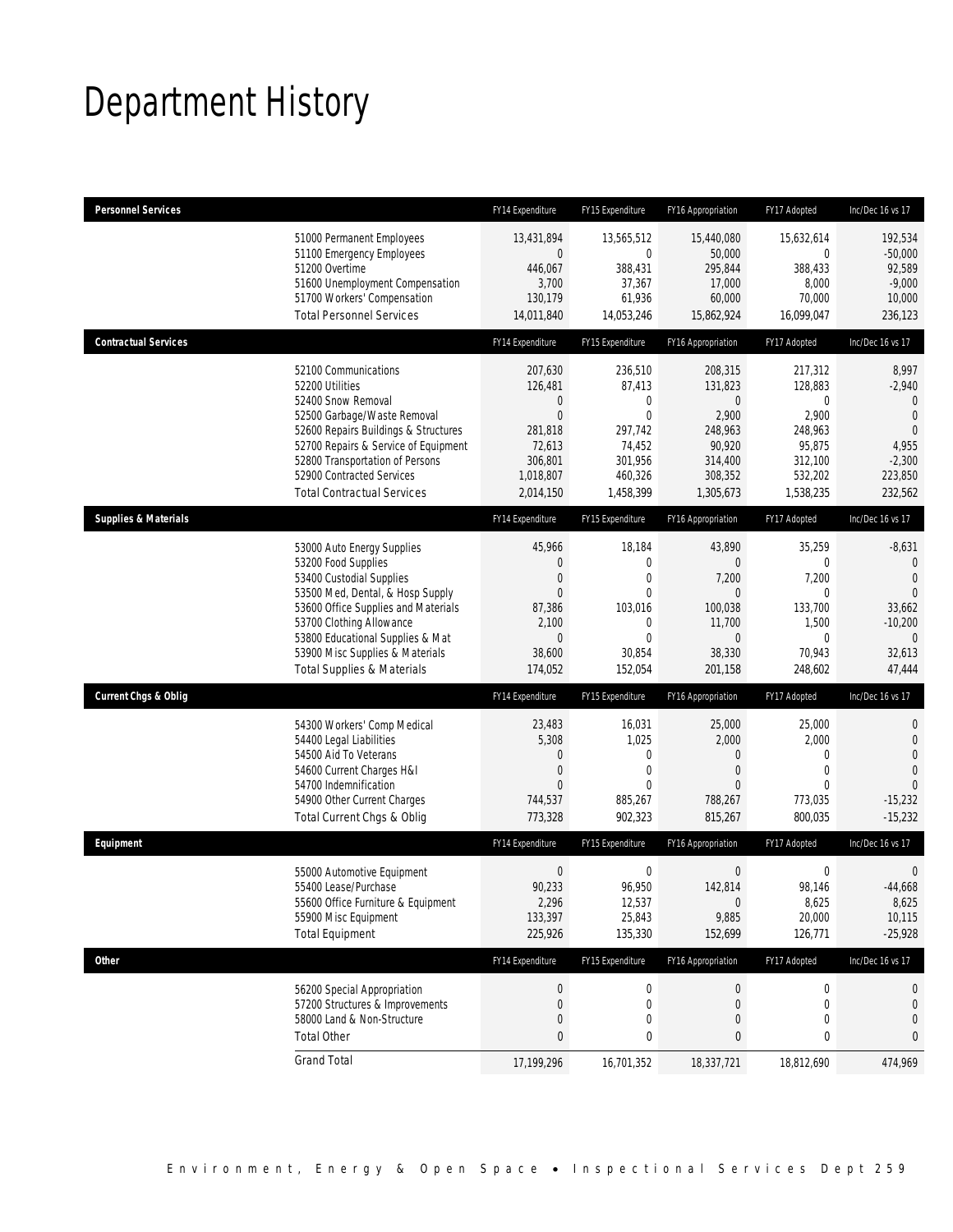# Department Personnel

| Title                                | Union<br>Code   | Grade | Position | FY17 Salary | Title                             | Union<br>Code   | Grade      | Position | FY17 Salary |
|--------------------------------------|-----------------|-------|----------|-------------|-----------------------------------|-----------------|------------|----------|-------------|
| ACC - Attorney                       | EXM             | $NG$  | 2.00     | 113,310     | Dog Officer                       | AFL             | 14A        | 7.00     | 408,133     |
| ACC - Sen Attorney                   | EXM             | NG    | 1.00     | 72,198      | Dog Officer                       | AFL             | 17A        | 2.00     | 148,918     |
| Admin Asst                           | SE1             | 05    | 2.00     | 140,865     | Environmental Health Inspector I  | AFF             | 16A        | 12.00    | 786,199     |
| Admin Asst                           | SE1             | 06    | 2.00     | 162,811     | Environmental Health Inspector II | AFF             | 15A        | 2.00     | 128,965     |
| <b>Admin Secretary</b>               | AFF             | 14    | 2.00     | 108,903     | Head Admin Clerk                  | SU <sub>4</sub> | 14         | 1.00     | 57,078      |
| Admin Secretary                      | SE1             | 03    | 5.00     | 270,579     | <b>Head Clerk</b>                 | AFF             | 12         | 21.00    | 956,431     |
| Animal Room Attendant                | AFB             | 09    | 1.00     | 31,433      | <b>Head Clerk</b>                 | SU <sub>4</sub> | 12         | 1.00     | 50,763      |
| Animal Room Attendant                | AFL             | 09    | 3.00     | 120,063     | Head Clerk & Secretary            | SU <sub>4</sub> | 13         | 1.00     | 39,757      |
| Assoc Inspec Engineer                | SE1             | 09    | 8.00     | 742,639     | Health Inspector                  | AFF             | 16A        | 18.00    | 1,186,383   |
| Assoc Inspection Eng Fire-Serv       | SE1             | 10    | 1.00     | 113,587     | Housing Inspector                 | OPE             | 16A        | 28.00    | 1,757,736   |
| Asst Comm Bldg & Structure Div       | EXM             | 10    | 1.00     | 113,587     | Legal Asst                        | AFF             | 15         | 1.00     | 61,251      |
| Asst Comm/Weights & Measures         | <b>EXM</b>      | 10    | 1.00     | 86,302      | Legal Asst                        | AFF             | 16         | 1.00     | 66,248      |
| Asst Commissioner Environmental Serv | <b>EXM</b>      | 10    | 1.00     | 113,587     | Management Analyst                | SE1             | 05         | 1.00     | 74,701      |
| Asst Commissioner of Health          | <b>EXM</b>      | 10    | 1.00     | 113,587     | Management Analyst                | SE1             | 06         | 1.00     | 55,720      |
| Asst Commissioner of Housing         | <b>EXM</b>      | 10    | 1.00     | 86,633      | Member Bd of Review               | <b>EXO</b>      | <b>NG</b>  | 1.00     | 15,643      |
| Asst Commissioner of Legal           | <b>EXM</b>      | 10    | 1.00     | 109,555     | Plumbing And Gasfitting Insp.     | AFF             | <b>18A</b> | 6.00     | 467,077     |
| Asst Commissioner of Plans & Zoning  | <b>EXM</b>      | 10    | 1.00     | 113,587     | Plumbing Inspector                | AFF             | <b>18A</b> | 1.00     | 84,609      |
| Asst Dir Housing Inspection          | SE1             | 07    | 4.00     | 345,235     | Prin Admin Assistant              | SE1             | 08         | 5.00     | 441,504     |
| <b>Board Member Appeals</b>          | <b>EXO</b>      | NG    | 7.00     | 109,500     | Prin Clerk & Typist               | AFB             | 09         | 1.00     | 32,061      |
| <b>Board Members (Examiners)</b>     | EX <sub>0</sub> | NG    | 3.00     | 31,286      | Prin Clerk & Typist               | AFF             | 09         | 12.00    | 436,242     |
| <b>Building Inspector</b>            | AFF             | 18A   | 20.00    | 1,607,866   | Prin Health Inspector             | SE1             | 07         | 3.00     | 266,717     |
| Chief Bldg Admin Clerk               | AFF             | 14    | 2.00     | 108,903     | Prin Housing Inspector            | OPE             | 18A        | 2.00     | 139,866     |
| Chief Bldg Inspector                 | AFF             | 20A   | 3.00     | 274,566     | Spec Asst                         | <b>MYN</b>      | <b>NG</b>  | 1.00     | 108,297     |
| Chief Deputy Sealer Wts & Msrs       | AFF             | 18A   | 1.00     | 84,609      | Sr Adm Analyst                    | SE <sub>1</sub> | 06         | 2.00     | 139,628     |
| Chief of Staff                       | EXM             | 11    | 1.00     | 120,136     | Sr Admin Asst                     | SE1             | 05         | 1.00     | 74,701      |
| Code Enforce Inspector               | AFF             | 16A   | 2.00     | 140,406     | Sr Cashier                        | AFF             | 10         | 1.00     | 35,130      |
| Commissioner                         | CDH             | NG    | 1.00     | 120,330     | Sr Data Proc Sys Analyst          | SE1             | 08         | 1.00     | 97,764      |
| Community Liaison                    | AFF             | 15    | 1.00     | 61,251      | Sr Legal Asst                     | AFF             | 16         | 3.00     | 184,666     |
| Dep Comm Bldgs & Structures          | <b>EXM</b>      | 14    | 1.00     | 137,962     | Sr Personnel Officer              | SE1             | 06         | 1.00     | 81,405      |
| Dep Sealer                           | AFF             | 16A   | 5.00     | 352,580     | Sub Board Member                  | <b>EXO</b>      | <b>NG</b>  | 5.00     | 78,214      |
| Dir Bldg & Structure Div             | SE1             | 10    | 1.00     | 113,587     | Sup of Plumbing & Gas Insp.       | SE <sub>1</sub> | 08         | 1.00     | 97,764      |
| Dir Human Resources                  | <b>EXM</b>      | 08    | 1.00     | 89,688      | Supv of Building Inspection       | SE1             | 08         | 1.00     | 97,764      |
| Dir of Animal Control                | <b>EXM</b>      | 10    | 1.00     | 85,310      | Supv Permitting&Building Admin    | SE1             | 08         | 1.00     | 97,764      |
| Director Publicity                   | SE1             | 07    | 1.00     | 89,449      | Supv-Electrical Inspection        | SE1             | 08         | 1.00     | 97,764      |
|                                      |                 |       |          |             | Wire Inspector                    | FEW             | 17         | 9.00     | 723,756     |
|                                      |                 |       |          |             | <b>Total</b>                      |                 |            | 245      | 16,062,503  |
|                                      |                 |       |          |             | <b>Adjustments</b>                |                 |            |          |             |
|                                      |                 |       |          |             | Differential Payments             |                 |            |          | A 680       |

| <b>FY17 Total Request</b> | 15,632,613 |
|---------------------------|------------|
| <b>Salary Savings</b>     | -597.830   |
| Chargebacks               | $-70.725$  |
| Other                     | 233.985    |
| Differential Payments     | 4.680      |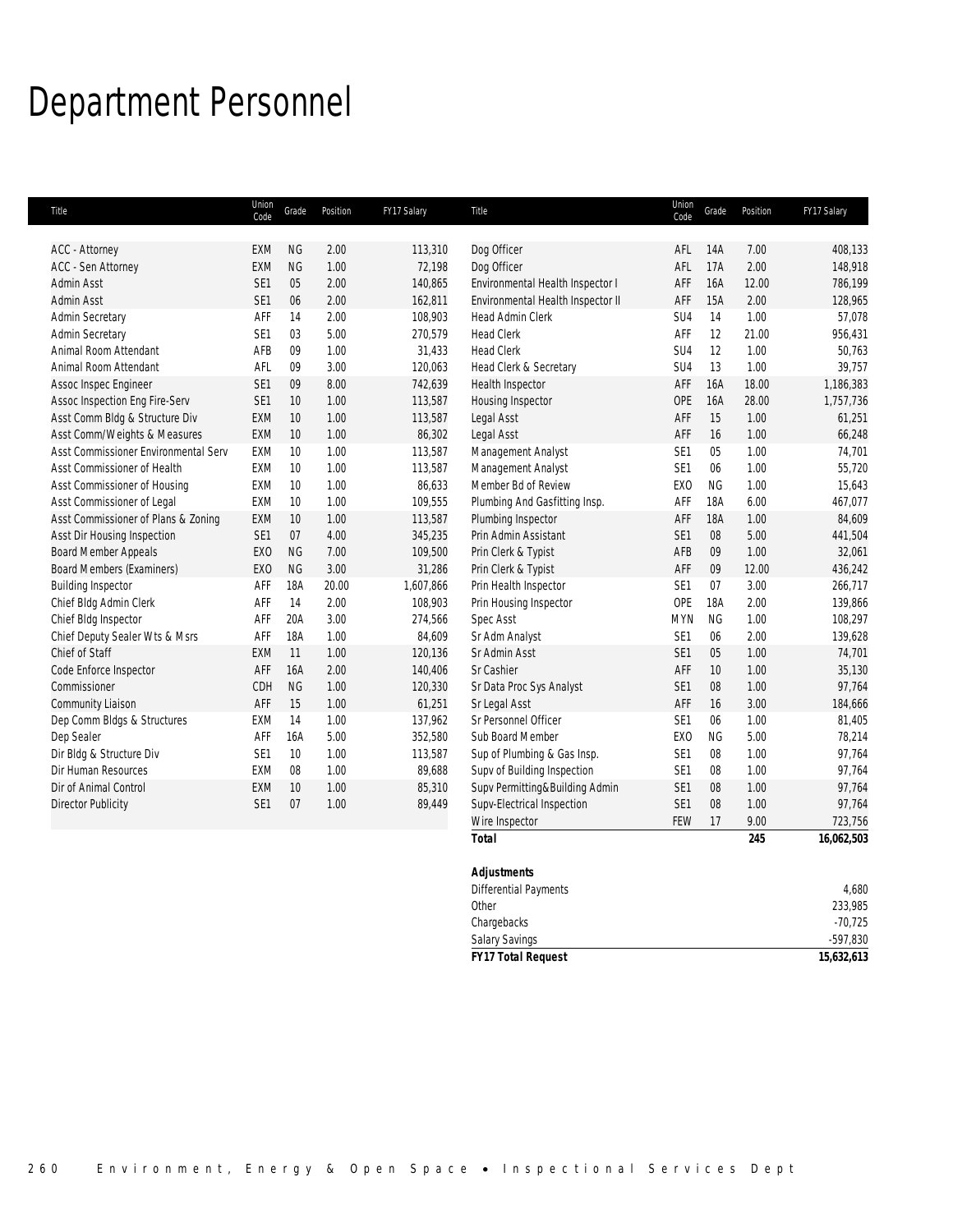# External Funds History

| <b>Personnel Services</b>       |                                                                                                                                                                                                                                                                                                            | FY14 Expenditure                                                                                                                           | FY15 Expenditure                                                                                                             | FY16 Appropriation                                                                                                                      | FY17 Adopted                                                                                                                                                     | Inc/Dec 16 vs 17                                                                                                                                                                 |
|---------------------------------|------------------------------------------------------------------------------------------------------------------------------------------------------------------------------------------------------------------------------------------------------------------------------------------------------------|--------------------------------------------------------------------------------------------------------------------------------------------|------------------------------------------------------------------------------------------------------------------------------|-----------------------------------------------------------------------------------------------------------------------------------------|------------------------------------------------------------------------------------------------------------------------------------------------------------------|----------------------------------------------------------------------------------------------------------------------------------------------------------------------------------|
|                                 | 51000 Permanent Employees<br>51100 Emergency Employees<br>51200 Overtime<br>51300 Part Time Employees<br>51400 Health Insurance<br>51500 Pension & Annunity<br>51600 Unemployment Compensation<br>51700 Workers' Compensation<br>51800 Indirect Costs<br>51900 Medicare<br><b>Total Personnel Services</b> | 97,971<br>$\mathbf 0$<br>19,749<br>$\mathbf 0$<br>$\mathbf{0}$<br>3,210<br>$\mathbf 0$<br>$\boldsymbol{0}$<br>0<br>$\mathbf{0}$<br>120,930 | 95,976<br>9,724<br>16,054<br>$\mathbf 0$<br>$\overline{0}$<br>2,385<br>0<br>$\overline{0}$<br>0<br>$\overline{0}$<br>124,139 | 189,176<br>0<br>$\mathbf 0$<br>$\mathbf{0}$<br>$\Omega$<br>$\mathbf{0}$<br>$\Omega$<br>$\overline{0}$<br>0<br>$\overline{0}$<br>189,176 | $\boldsymbol{0}$<br>$\mathbf 0$<br>$\mathbf 0$<br>$\mathbf{0}$<br>$\mathbf{0}$<br>$\mathbf 0$<br>$\mathbf{0}$<br>$\mathbf 0$<br>$\mathbf{0}$<br>$\mathbf 0$<br>0 | $-189,176$<br>$\mathbf 0$<br>$\mathbf{0}$<br>$\overline{0}$<br>$\overline{0}$<br>$\mathbf{0}$<br>$\mathbf 0$<br>$\overline{0}$<br>$\overline{0}$<br>$\overline{0}$<br>$-189,176$ |
| <b>Contractual Services</b>     |                                                                                                                                                                                                                                                                                                            | FY14 Expenditure                                                                                                                           | FY15 Expenditure                                                                                                             | FY16 Appropriation                                                                                                                      | FY17 Adopted                                                                                                                                                     | Inc/Dec 16 vs 17                                                                                                                                                                 |
|                                 | 52100 Communications<br>52200 Utilities<br>52400 Snow Removal<br>52500 Garbage/Waste Removal<br>52600 Repairs Buildings & Structures<br>52700 Repairs & Service of Equipment<br>52800 Transportation of Persons<br>52900 Contracted Services<br><b>Total Contractual Services</b>                          | 52<br>$\mathbf 0$<br>$\overline{0}$<br>$\boldsymbol{0}$<br>0<br>463<br>5,340<br>189,130<br>194,985                                         | 278<br>0<br>$\Omega$<br>$\mathbf 0$<br>0<br>$\overline{0}$<br>391<br>166,789<br>167,458                                      | 700<br>$\mathbf 0$<br>$\overline{0}$<br>2,500<br>0<br>$\mathbf{0}$<br>2,000<br>113,676<br>118,876                                       | 696<br>$\mathbf 0$<br>$\overline{0}$<br>$\mathbf 0$<br>$\mathbf{0}$<br>4,000<br>6,100<br>224,258<br>235,054                                                      | $-4$<br>$\mathbf{0}$<br>$\overline{0}$<br>$-2,500$<br>$\theta$<br>4,000<br>4,100<br>110,582<br>116,178                                                                           |
| <b>Supplies &amp; Materials</b> |                                                                                                                                                                                                                                                                                                            | FY14 Expenditure                                                                                                                           | FY15 Expenditure                                                                                                             | FY16 Appropriation                                                                                                                      | FY17 Adopted                                                                                                                                                     | Inc/Dec 16 vs 17                                                                                                                                                                 |
|                                 | 53000 Auto Energy Supplies<br>53200 Food Supplies<br>53400 Custodial Supplies<br>53500 Med, Dental, & Hosp Supply<br>53600 Office Supplies and Materials<br>53700 Clothing Allowance<br>53800 Educational Supplies & Mat<br>53900 Misc Supplies & Materials<br><b>Total Supplies &amp; Materials</b>       | $\bf{0}$<br>$\bf 0$<br>3,993<br>30,909<br>5,831<br>150<br>$\mathbf 0$<br>14,591<br>55,474                                                  | $\mathbf 0$<br>3,460<br>3,969<br>38,094<br>5,112<br>0<br>$\overline{0}$<br>24,342<br>74,977                                  | $\boldsymbol{0}$<br>30,000<br>0<br>35,000<br>5,500<br>$\mathbf 0$<br>$\mathbf{0}$<br>4,280<br>74,780                                    | $\boldsymbol{0}$<br>$\mathbf 0$<br>$\Omega$<br>34,348<br>13,000<br>$\mathbf 0$<br>$\overline{0}$<br>18,300<br>65,648                                             | $\mathbf 0$<br>$-30,000$<br>$\overline{0}$<br>$-652$<br>7,500<br>$\mathbf{0}$<br>$\overline{0}$<br>14,020<br>$-9,132$                                                            |
| <b>Current Chgs &amp; Oblig</b> |                                                                                                                                                                                                                                                                                                            | FY14 Expenditure                                                                                                                           | FY15 Expenditure                                                                                                             | FY16 Appropriation                                                                                                                      | FY17 Adopted                                                                                                                                                     | Inc/Dec 16 vs 17                                                                                                                                                                 |
|                                 | 54300 Workers' Comp Medical<br>54400 Legal Liabilities<br>54600 Current Charges H&I<br>54700 Indemnification<br>54900 Other Current Charges<br>Total Current Chgs & Oblig                                                                                                                                  | $\boldsymbol{0}$<br>$\boldsymbol{0}$<br>$\boldsymbol{0}$<br>$\boldsymbol{0}$<br>46,980<br>46,980                                           | 0<br>$\mathbf 0$<br>0<br>$\overline{0}$<br>77,477<br>77,477                                                                  | $\boldsymbol{0}$<br>$\boldsymbol{0}$<br>$\mathbf{0}$<br>$\boldsymbol{0}$<br>67.100<br>67,100                                            | $\boldsymbol{0}$<br>$\mathbf 0$<br>$\mathbf{0}$<br>$\mathbf{0}$<br>72,622<br>72,622                                                                              | $\mathbf 0$<br>$\mathbf{0}$<br>$\overline{0}$<br>$\overline{0}$<br>5,522<br>5,522                                                                                                |
| Equipment                       |                                                                                                                                                                                                                                                                                                            | FY14 Expenditure                                                                                                                           | FY15 Expenditure                                                                                                             | FY16 Appropriation                                                                                                                      | FY17 Adopted                                                                                                                                                     | Inc/Dec 16 vs 17                                                                                                                                                                 |
|                                 | 55000 Automotive Equipment<br>55400 Lease/Purchase<br>55600 Office Furniture & Equipment<br>55900 Misc Equipment<br><b>Total Equipment</b>                                                                                                                                                                 | $\pmb{0}$<br>$\bf 0$<br>4,466<br>3,882<br>8,348                                                                                            | 0<br>$\mathbf 0$<br>0<br>855<br>855                                                                                          | $\boldsymbol{0}$<br>$\boldsymbol{0}$<br>0<br>0<br>0                                                                                     | $\boldsymbol{0}$<br>$\boldsymbol{0}$<br>$\mathbf{0}$<br>$\mathbf 0$<br>$\mathbf 0$                                                                               | 0<br>$\mathbf{0}$<br>0<br>$\mathbf{0}$<br>$\bf{0}$                                                                                                                               |
| Other                           |                                                                                                                                                                                                                                                                                                            | FY14 Expenditure                                                                                                                           | FY15 Expenditure                                                                                                             | FY16 Appropriation                                                                                                                      | FY17 Adopted                                                                                                                                                     | Inc/Dec 16 vs 17                                                                                                                                                                 |
|                                 | 56200 Special Appropriation<br>57200 Structures & Improvements<br>58000 Land & Non-Structure<br><b>Total Other</b>                                                                                                                                                                                         | $\pmb{0}$<br>$\boldsymbol{0}$<br>0<br>$\bf{0}$                                                                                             | 0<br>$\mathbf 0$<br>0<br>0                                                                                                   | $\boldsymbol{0}$<br>$\boldsymbol{0}$<br>0<br>0                                                                                          | $\boldsymbol{0}$<br>$\mathbf 0$<br>$\mathbf 0$<br>$\bf{0}$                                                                                                       | 0<br>$\boldsymbol{0}$<br>$\mathbf 0$<br>$\bf{0}$                                                                                                                                 |
|                                 | <b>Grand Total</b>                                                                                                                                                                                                                                                                                         | 426,717                                                                                                                                    | 444,906                                                                                                                      | 449,932                                                                                                                                 | 373,324                                                                                                                                                          | $-76,608$                                                                                                                                                                        |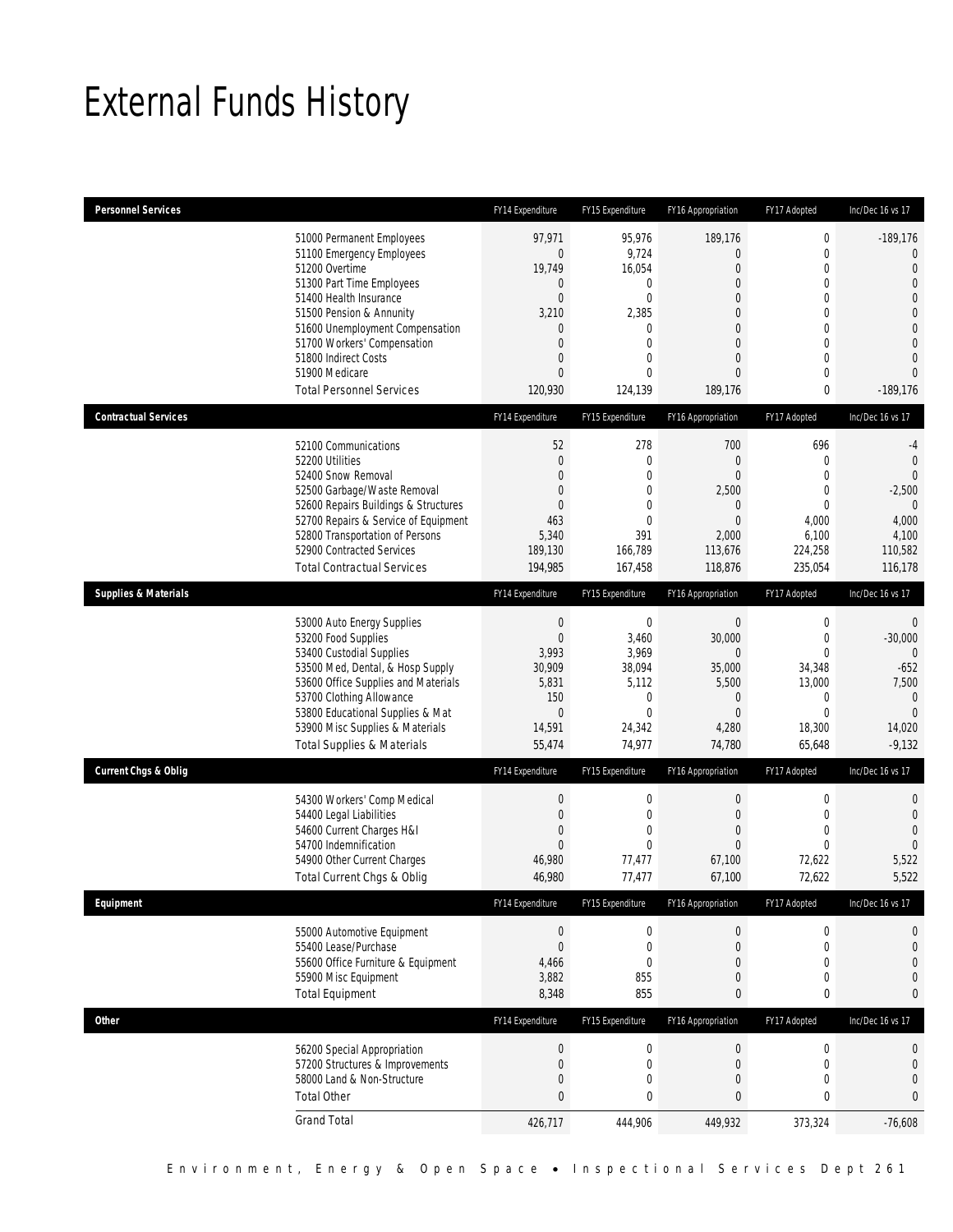# Program 1. Commissioner's Office

## *William Christopher, Commissioner, Organization 260100*

## *Program Description*

The Commissioner's Office is responsible for overseeing daily departmental operations, including the development and implementation of an Automated Permitting and Inspection System (APIS). This system will provide for full online permitting and centralize the intake and scheduling of service requests and response to complaints. The permitting software solution will also be the framework for a permit management system involving all city agencies participating in the building permitting. This system will also enable ISD to share information among divisions by means of a centralized data management system. The Commissioner's Office coordinates all policy and planning functions, as well as focusing the Department's efforts to disseminate information in an understandable and timely manner. The Inspectional Services Department (ISD) is comprised of six regulatory divisions, namely, Building and Structures, Housing, Health, Environmental Services, Weights & Measures and Animal Care and Control, with the aim to protect and improve the quality of life for all City of Boston residents by effectively administering and enforcing regulations mandated by City and State governments.

| <b>Operating Budget</b>                    | Actual '14         | Actual '15         | Approp '16         | <b>Budget '17</b>  |
|--------------------------------------------|--------------------|--------------------|--------------------|--------------------|
| <b>Personnel Services</b><br>Non Personnel | 464.141<br>432.316 | 356,107<br>446.588 | 683,127<br>362.104 | 621.954<br>368.764 |
| Total                                      | 896,457            | 802,695            | ,045,231           | 990,718            |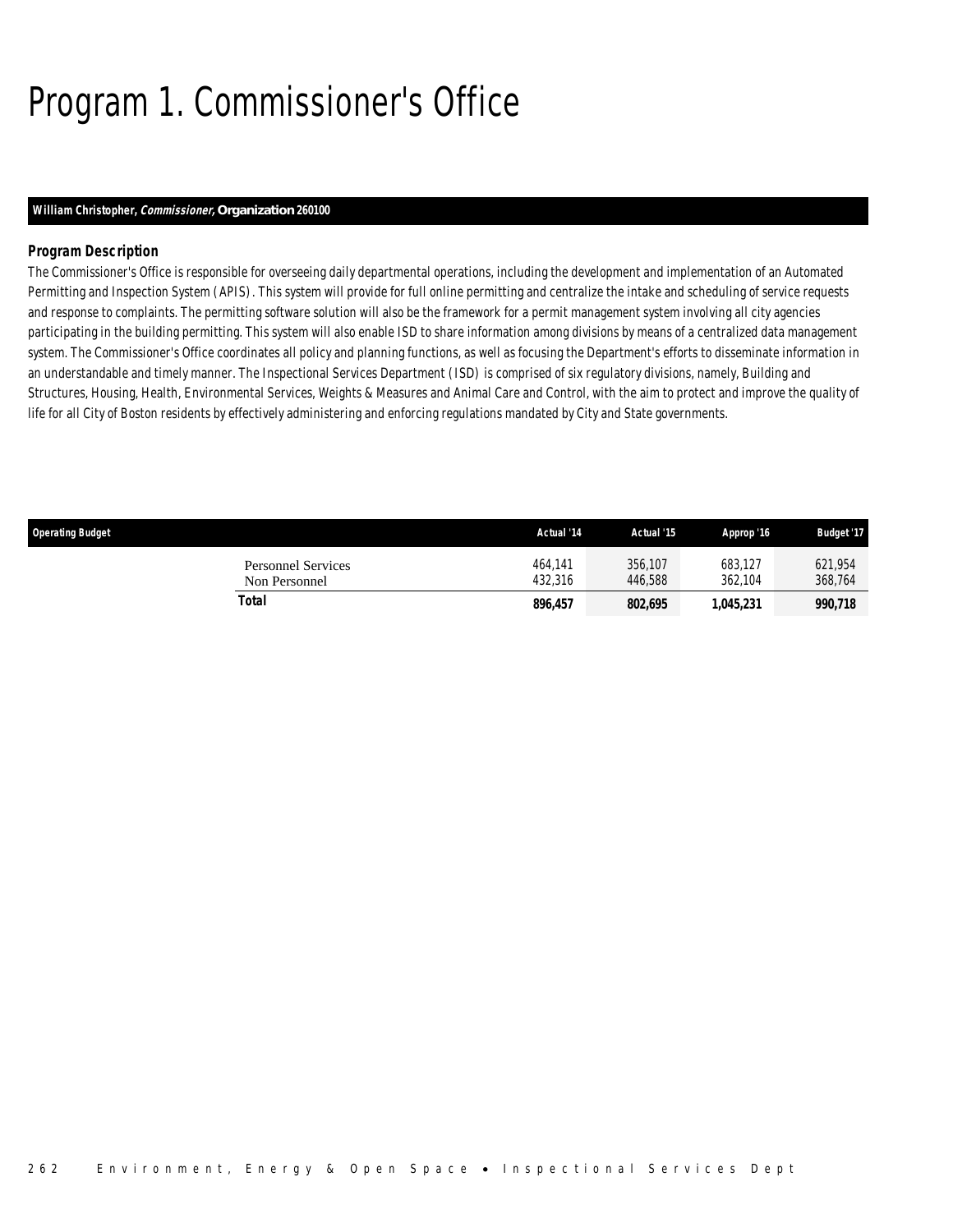# Program 2. Administration & Finance

### *William Christopher, Manager, Organization 260200*

### *Program Description*

The Administration and Finance program provides direction and supervision for Human Resources, Budget Management, Information Technology, and Legal Services. Human Resources directs the administration of all employee services, payroll, and labor relations. Budget provides fiscal oversight for the responsible management of the departmental non-personnel operating budget, in addition to asset/fleet management. Information Technology is responsible for maintaining the department's local area network, web page materials and Microsoft exchange server. Legal works with departmental field inspection divisions in enforcing State Building, Housing and Sanitary Codes, in addition to addressing distressed properties and processing property liens. Constituent Services holds Zoning Board of Appeal hearings and responds to non-emergency complaints from the public.

| <b>Operating Budget</b>                                                   |                                                                                         | Actual '14             | Actual '15             | Approp '16             | <b>Budget '17</b>      |
|---------------------------------------------------------------------------|-----------------------------------------------------------------------------------------|------------------------|------------------------|------------------------|------------------------|
|                                                                           | <b>Personnel Services</b><br>Non Personnel                                              | 1,914,461<br>1,418,898 | 2,048,967<br>1,503,603 | 2,144,629<br>1,327,928 | 2,254,658<br>1,343,524 |
|                                                                           | <b>Total</b>                                                                            | 3,333,359              | 3,552,570              | 3,472,557              | 3,598,182              |
| Performance                                                               |                                                                                         |                        |                        |                        |                        |
| <b>Strategy:</b> To hear Zoning Board of Appeal cases in a timely manner. |                                                                                         |                        |                        |                        |                        |
|                                                                           | <b>Performance Measures</b>                                                             | Actual '14             | Actual '15             | Projected '16          | Target '17             |
|                                                                           | % of ZBA Hearings scheduled between 60-90<br>days from receipt of completed application | 92%                    | 94%                    | 95%                    | 95%                    |
| <b>Strategy:</b> To improve responsiveness to constituent requests.       |                                                                                         |                        |                        |                        |                        |
|                                                                           | <b>Performance Measures</b>                                                             | Actual '14             | Actual '15             | Projected '16          | Target '17             |
|                                                                           | Total constituent non-emergency requests<br>received                                    | 6,474                  | 6,209                  | 6,358                  | 4,500                  |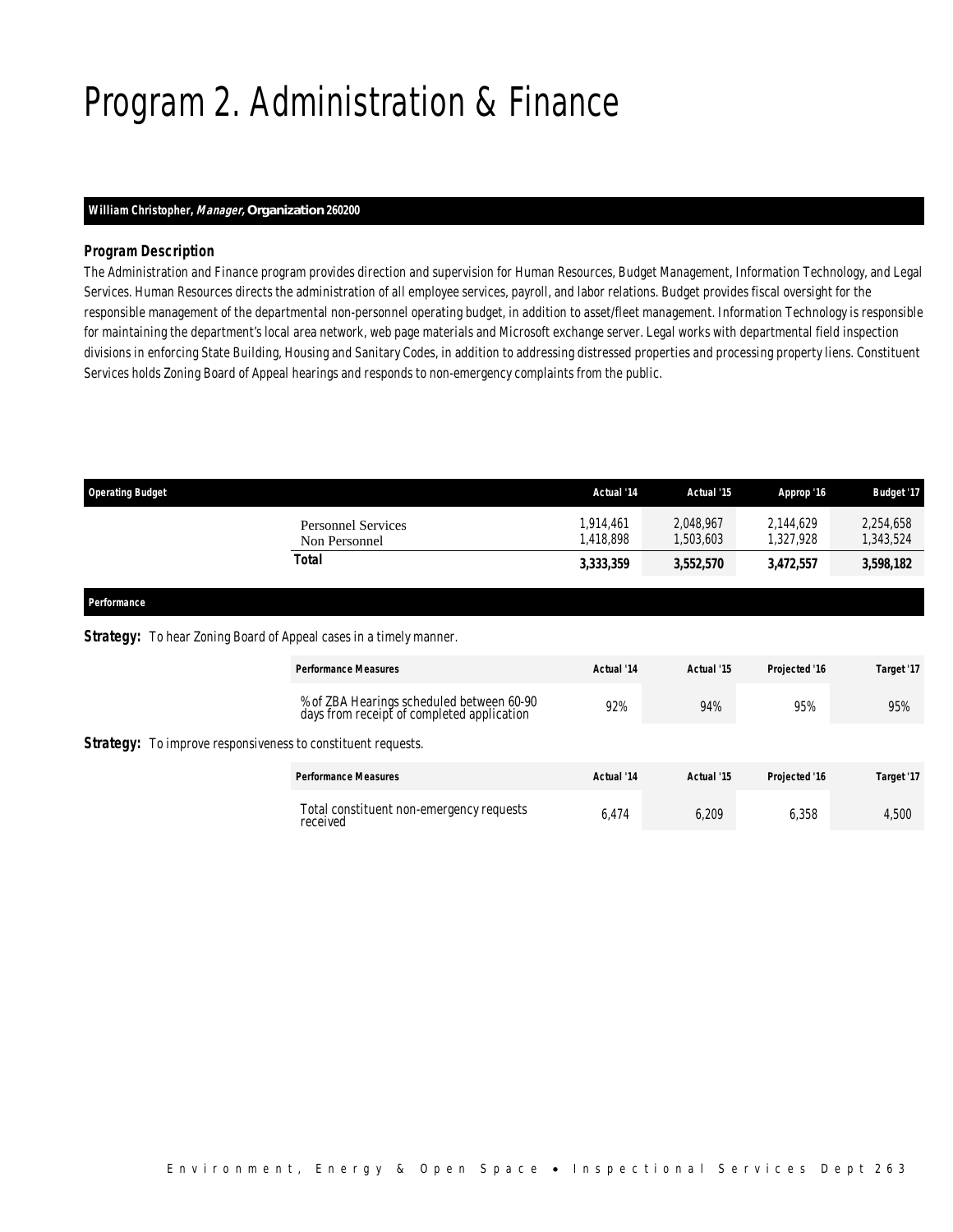# Program 3. Buildings & Structures

## *Gary P. Moccia, Manager, Organization 260300*

### *Program Description*

The Inspector of Buildings oversees all building permit application processing, plans and zoning reviews, field inspections, and the investigative and regulatory enforcement activities administered by the Department. The Buildings and Structures management staff is responsible for issuing building permits for repair and installation, certificates of occupancy, building licenses, and inspecting buildings for safety and compliance with the allowable uses and applicable laws and codes. The Plans and Zoning staff responds to all permit applications and reviews building plans for zoning compliance. Zoning Materials and Zoning Clinics are available at 1010 Massachusetts Avenue and neighborhood libraries to assist individuals and businesses. Building, Electrical and Mechanical inspectors inspect all construction or renovation work to ensure that proper safety standards are followed. Inspectors respond to all community complaints about non-permitted work and zoning violations, including the use of land and structures beyond the allowable use and occupancy.

| <b>Operating Budget</b> |                                                                          |                                                                                                                               | <b>Actual</b> '14    | Actual '15           | Approp '16           | <b>Budget '17</b>    |
|-------------------------|--------------------------------------------------------------------------|-------------------------------------------------------------------------------------------------------------------------------|----------------------|----------------------|----------------------|----------------------|
|                         |                                                                          | <b>Personnel Services</b><br>Non Personnel                                                                                    | 5,096,559<br>290,963 | 5,733,170<br>305,273 | 5,816,495<br>254,565 | 5,890,166<br>479,957 |
|                         |                                                                          | <b>Total</b>                                                                                                                  | 5,387,522            | 6,038,443            | 6,071,060            | 6,370,123            |
| Performance             |                                                                          |                                                                                                                               |                      |                      |                      |                      |
| Strategy:               |                                                                          | Support City's economy by timely plan & zoning review                                                                         |                      |                      |                      |                      |
|                         |                                                                          | <b>Performance Measures</b>                                                                                                   | Actual '14           | Actual '15           | Projected '16        | Target '17           |
|                         | % plan reviews resulted on time<br>Average days to complete plan reviews |                                                                                                                               | 95<br>21             | 95<br>21             | 95<br>21             |                      |
|                         |                                                                          | <b>Strategy:</b> To ensure the safety of buildings by tracking their compliance with codes by means of scheduled inspections. |                      |                      |                      |                      |
|                         |                                                                          | <b>Performance Measures</b>                                                                                                   | Actual '14           | Actual '15           | Projected '16        | Target '17           |
|                         |                                                                          | Building, Electrical, and Mechanical permits<br>issued                                                                        | 22,114               | 30,546               | 22,197               | 35,000               |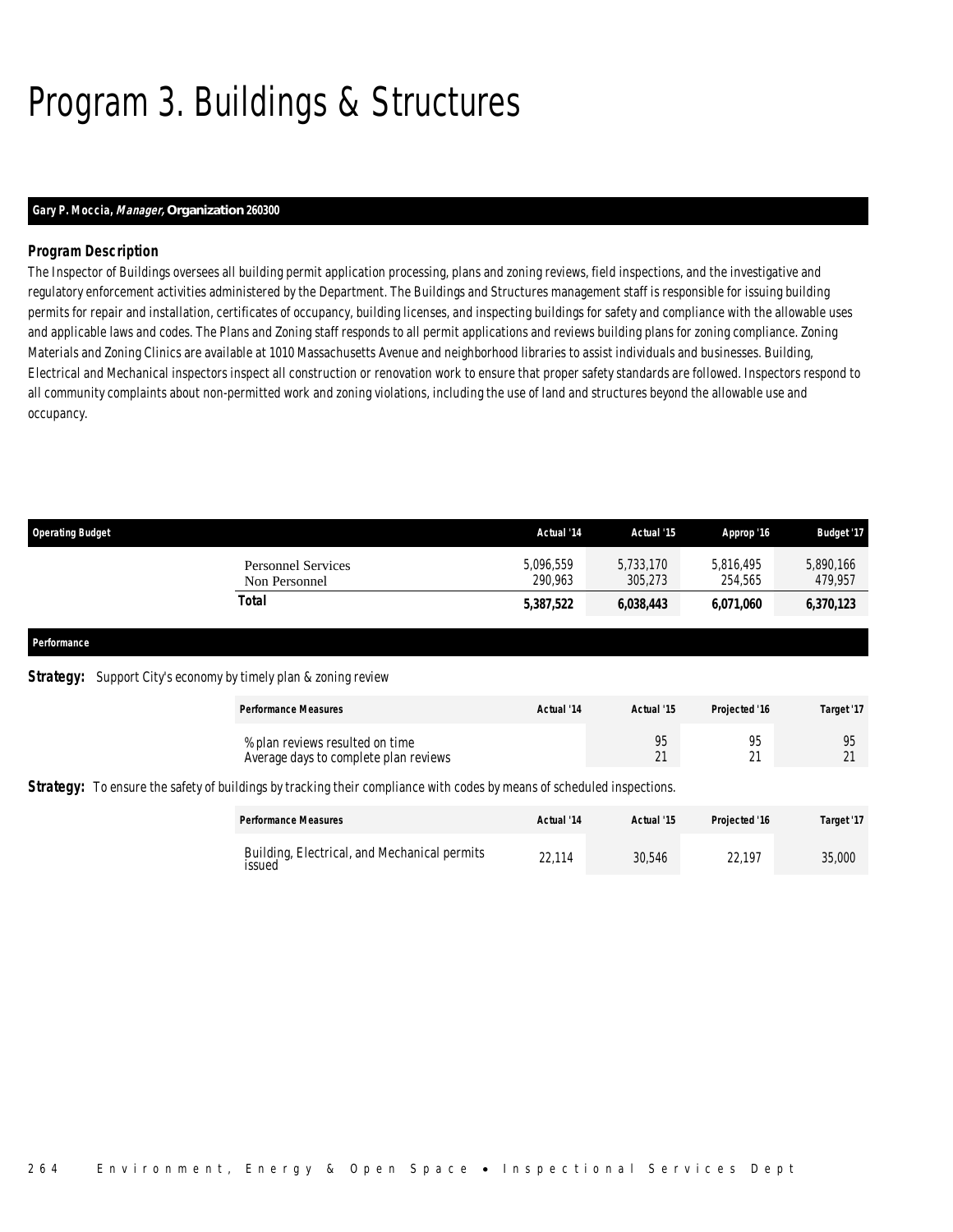## Program 4. Field Services

### *William Christopher, Manager, Organization 260400*

### *Program Description*

The Field Services program consists of four divisions: Health, Housing, Environmental Services and Weights & Measures. The Health Division's role is to protect the public health by permitting and inspecting food establishments, restaurants, caterers, health clubs, massage practitioners, and recreational camps. The Housing Division's role is to ensure the availability of clean, safe living conditions as required by the State Sanitary Code. The Environmental Services Division is responsible for the abatement and prevention of rodent infestation, the implementation of the City's site cleanliness ordinance, the boarding and securing of abandoned properties, and the coordination of the vacant lot maintenance program. The Weights and Measures Division is charged with protecting consumers by ensuring accuracy in retail establishment pricing and proper readings on gas pumps, taxi meters, scales and fuel truck meters. Animal Care and Control issues dog licenses, protects the public from dangerous animals and holds clinics on rabies awareness.

| <b>Operating Budget</b> |                                                                                                                       | Actual '14             | Actual '15           | Approp '16           | <b>Budget '17</b>    |
|-------------------------|-----------------------------------------------------------------------------------------------------------------------|------------------------|----------------------|----------------------|----------------------|
|                         | <b>Personnel Services</b><br>Non Personnel                                                                            | 6,536,679<br>1,045,279 | 5,915,002<br>392,642 | 7,218,673<br>530,200 | 7,332,269<br>521,398 |
|                         | <b>Total</b>                                                                                                          | 7,581,958              | 6,307,644            | 7,748,873            | 7,853,667            |
| Performance             |                                                                                                                       |                        |                      |                      |                      |
|                         | <b>Strategy:</b> To conduct compliance inspections annually for auto body and repair shops.                           |                        |                      |                      |                      |
|                         | <b>Performance Measures</b>                                                                                           | Actual '14             | Actual '15           | Projected '16        | Target '17           |
|                         | Auto body and repair shops inspected                                                                                  | 603                    | 124                  | 550                  | 560                  |
|                         | <b>Strategy:</b> To direct the cleaning of all vacant lots deemed to pose public health concerns.                     |                        |                      |                      |                      |
|                         | <b>Performance Measures</b>                                                                                           | Actual '14             | Actual '15           | Projected '16        | Target '17           |
|                         | Vacant Lots - % cleaned by owner<br>Vacant Lots - Total cleaned<br>Vacant lots cleaned by ISD                         | 90<br>60<br>10         | 100<br>135           | 65<br>26             | 90<br>100<br>10      |
|                         | Vacant lots cleaned by owner                                                                                          | 54                     | 135                  | 26                   | 90                   |
|                         | <b>Strategy:</b> To ensure that all dogs are licensed in accordance with the law.                                     |                        |                      |                      |                      |
|                         | <b>Performance Measures</b>                                                                                           | Actual '14             | Actual '15           | Projected '16        | Target '17           |
|                         | Dog licenses issued                                                                                                   | 9,870                  | 6,500                | 10,028               | 6,500                |
|                         | <b>Strategy:</b> To ensure that tenants are provided with rental units which comply with building and sanitary codes. |                        |                      |                      |                      |
|                         | <b>Performance Measures</b>                                                                                           | Actual '14             | Actual '15           | Projected '16        | Target '17           |
|                         | Rental inspection certificates issued by ISD<br>Rental inspections                                                    | 609<br>960             | 562<br>1,598         | 3,903<br>5,475       | 5,500<br>6,000       |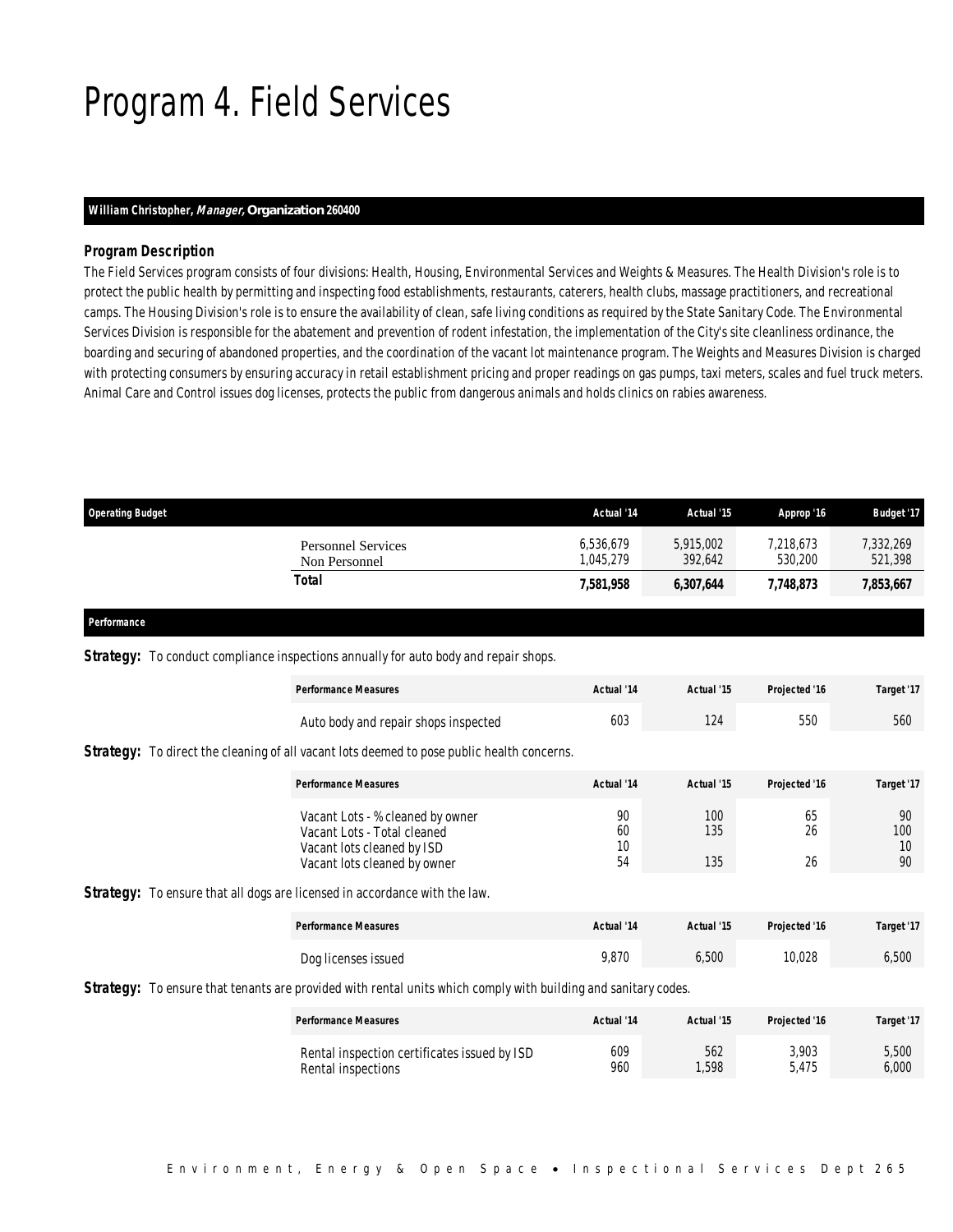## **Strategy:** To respond to animal control issues and complaints.

|                                                                              | <b>Performance Measures</b>                                                                                                                                                             | Actual '14                         | Actual '15                   | Projected '16                     | Target '17 |
|------------------------------------------------------------------------------|-----------------------------------------------------------------------------------------------------------------------------------------------------------------------------------------|------------------------------------|------------------------------|-----------------------------------|------------|
|                                                                              | % of animal control complaints responded to<br>Animal control complaints received<br>Animal control complaints responded to<br>Animals adopted at Animal Shelter<br>Rabies clinics held | 89%<br>3,415<br>3,033<br>177<br>16 | 100%<br>3.273<br>3.273<br>40 | 100%<br>5.876<br>5.876<br>13<br>O | 100%<br>40 |
| <b>Strategy:</b> To respond to housing "no heat" complaints within 24 hours. |                                                                                                                                                                                         |                                    |                              |                                   |            |
|                                                                              | <b>Performance Measures</b>                                                                                                                                                             | Actual '14                         | Actual '15                   | Projected '16                     | Target '17 |
|                                                                              | % of "no heat" complaints responded to within<br>24 hours                                                                                                                               | 100%                               | 100%                         | 100%                              | 100%       |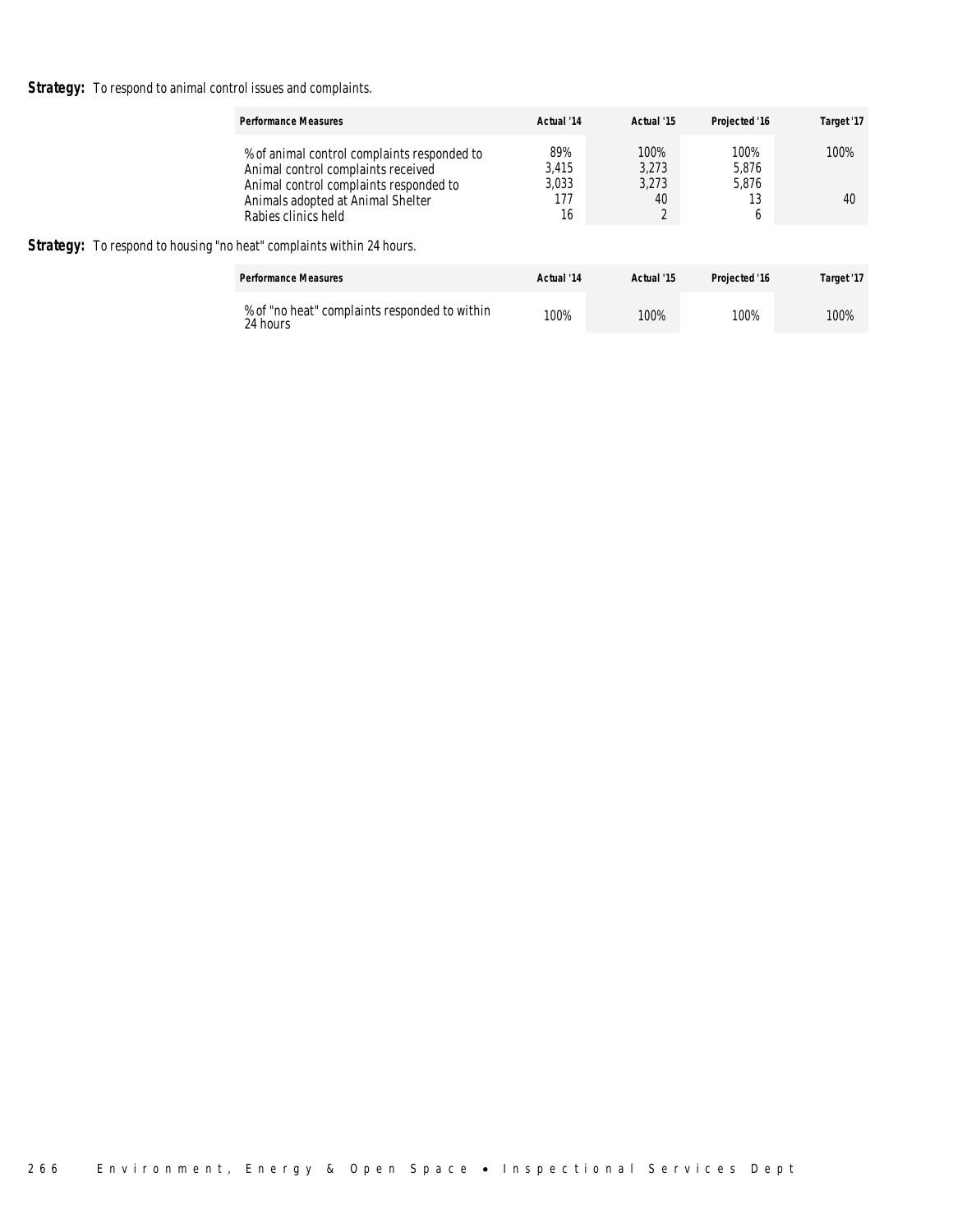## External Funds Projects

*Animal Control Fund* 

### *Project Mission*

The Animal Control Fund authorized by (Chapter 44, Section 53E ½) generates monies derived from dog licenses and animal violations. The revolving fund is used to defer and supplement the costs of the animal control program such as veterinary care, animal food, spay and neuter services, and public service television programming. Î

*Foreclosure Fund* 

#### *Project Mission*

The Foreclosure Fund was created in 2008 in compliance with the M.G.L. c.59, s57D, M.G.L. c,,156D, s5.02 and the 950CMR 113,20 requirement to register vacant or foreclosed properties. The fund allows Inspectional Services to charge an annual \$100 fee for the registration of each foreclosed property. Monies collected are to be used to offset costs to track and secure foreclosed properties.

*Weights and Measures Enforcement Fund* 

#### *Project Mission*

The fund was created in 1998 in order to be in compliance with MGL c. 98 s. 29A, which was amended in 1998 to allow local weights and measures departments to issue civil citations (fines). The amended law specifically required that the revenue collected from said fines be retained and expended only for the purposes of enforcing "item pricing" and weights and measures laws.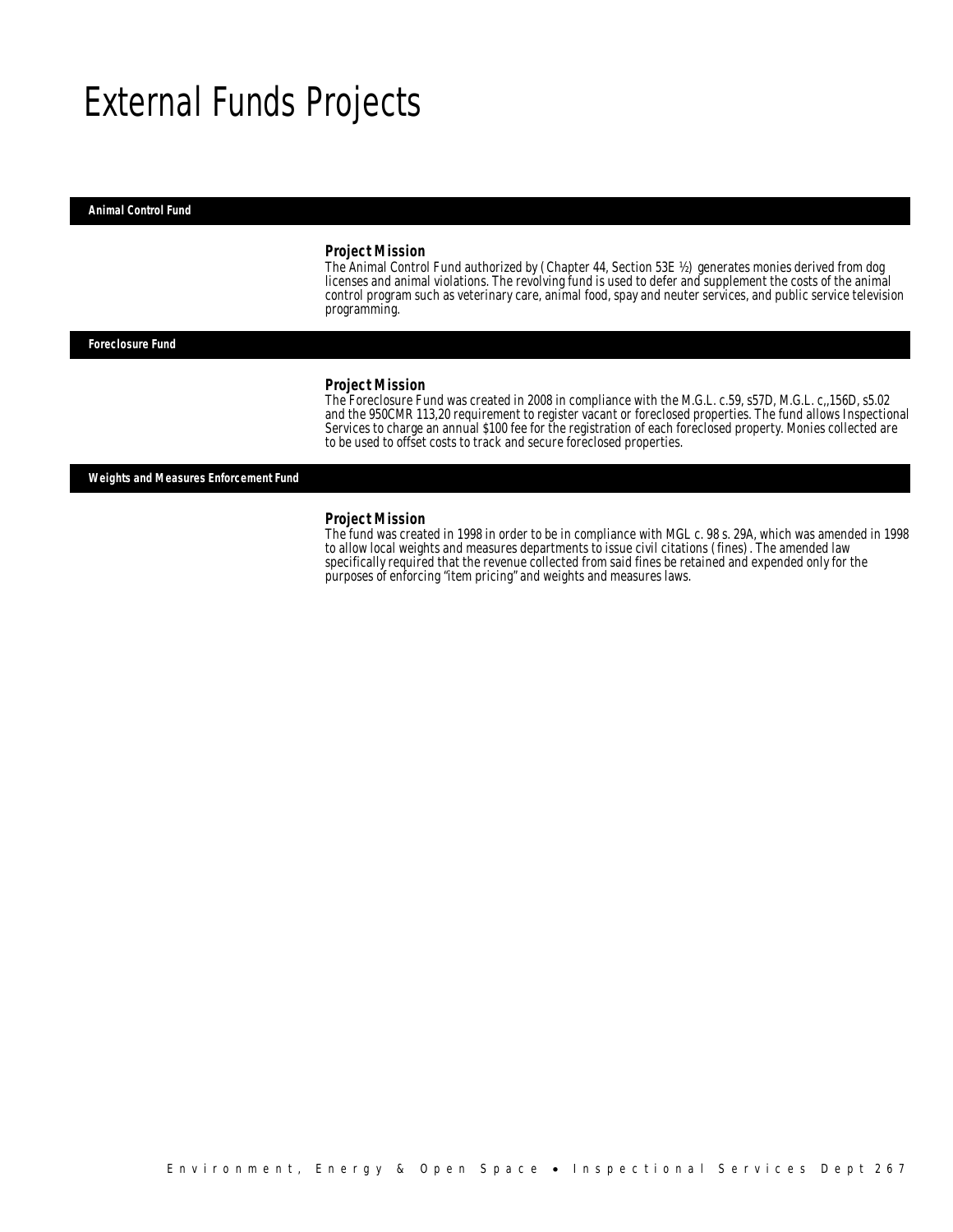268 Environment, Energy & Open Space • Inspectional Services Dept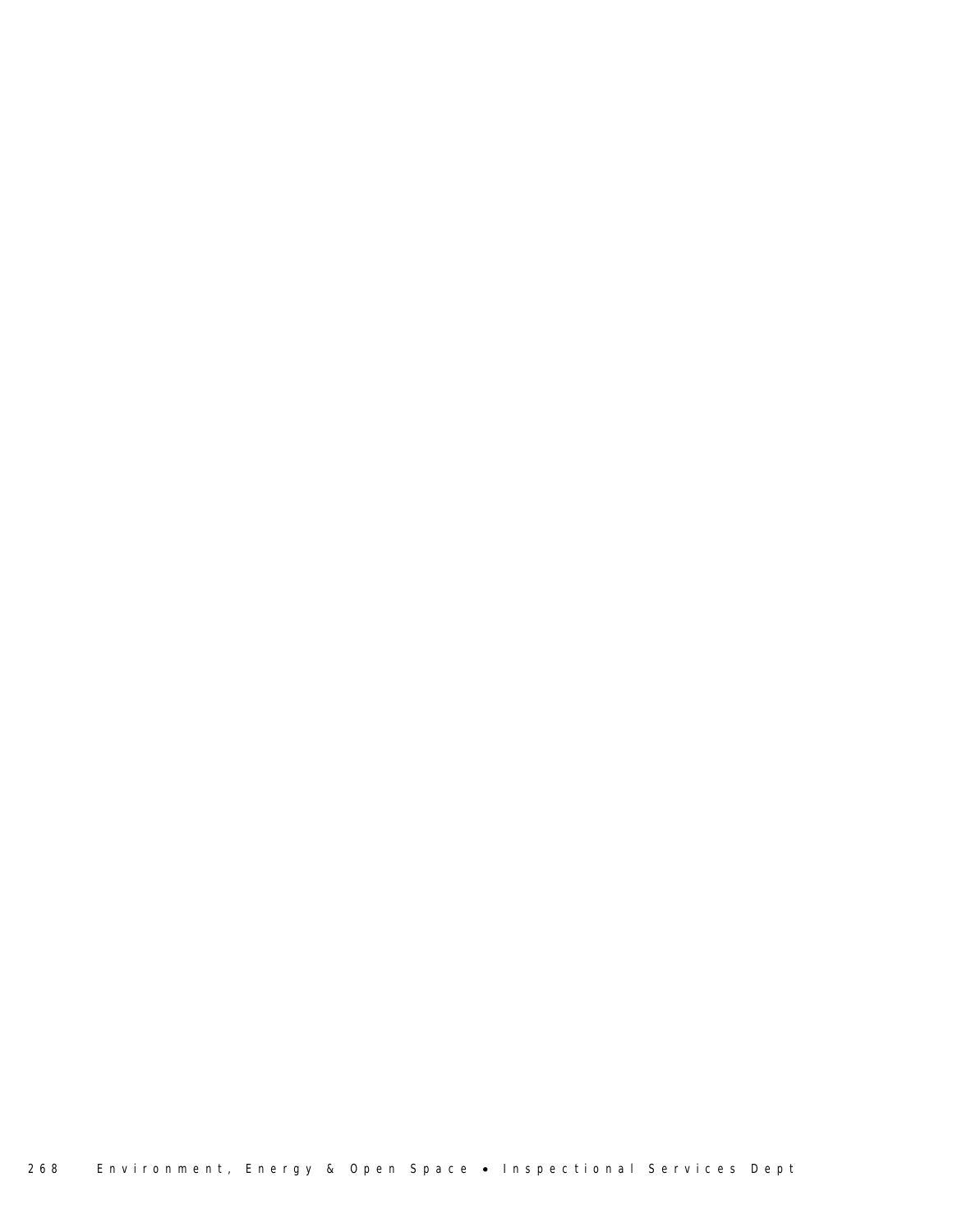# Parks & Recreation Department Operating Budget

#### *Christopher Cook, Commissioner, Appropriation 300*

### *Department Mission*

The mission of the Parks and Recreation Department is to maintain clean, green, safe, accessible and well-programmed park land for the City's residents.

#### *Selected Performance Strategies*

*Administration* 

- To permit use of park facilities.
- To provide support to private sector partners to facilitate beautification projects throughout the City.
- To provide yearlong arts and cultural programs.
- To raise funds through various leases, sponsorships, and special events.

*Operations* 

• To manage a street tree maintenance program.

## *Citywide Recreation*

- To provide free, fun recreational opportunities to Boston's residents.
- *Design & Construction*
- To design and construct capital projects.

| <b>Operating Budget</b>      | Program Name                      | <b>Total Actual '14</b> | <b>Total Actual '15</b> | Total Approp '16        | <b>Total Budget '17</b> |
|------------------------------|-----------------------------------|-------------------------|-------------------------|-------------------------|-------------------------|
|                              | Administration                    | 3,190,438<br>10,493,914 | 2,678,196<br>11,722,777 | 2.836.966<br>11,404,313 | 2,835,524<br>12,649,992 |
|                              | Operations<br>Citywide Recreation | 0                       | 0                       | 1,023,708               | 1,015,432               |
|                              | Design & Construction             | 1,909,683               | 1,814,092               | 1,893,043               | 2,060,678               |
|                              | Cemetery                          | 2,257,054               | 2,182,933               | 2,337,725               | 2,419,432               |
|                              | <b>Total</b>                      | 17,851,089              | 18,397,998              | 19,495,755              | 20,981,058              |
| <b>External Funds Budget</b> | <b>Fund Name</b>                  | <b>Total Actual '14</b> | Total Actual '15        | Total Approp '16        | <b>Total Budget '17</b> |
|                              | Fund for Parks and Recreation     | 6,100,413               | 3,807,887               | 4,569,488               | 4,408,467               |
|                              | George W. Parkman Trust Fund      | 983,780                 | 1,265,109               | 1,100,000               | 1,200,000               |
|                              | Park Floodlighting Fees           | 210.373                 | 227,004                 | 220,000                 | 240,000                 |
|                              | The Ryder Cup Trust Fund          | 78,352                  | 44,084                  | 30,000                  | 28,000                  |
|                              | <b>Total</b>                      | 7,372,918               | 5,344,084               | 5,919,488               | 5,876,467               |
| <b>Operating Budget</b>      |                                   | Actual '14              | Actual '15              | Approp '16              | <b>Budget '17</b>       |
|                              | <b>Personnel Services</b>         | 11,272,599              | 11,274,854              | 12,654,607              | 13,004,639              |
|                              | Non Personnel                     | 6,578,490               | 7,123,144               | 6,841,148               | 7,976,419               |
|                              | Total                             | 17,851,089              | 18,397,998              | 19,495,755              | 20,981,058              |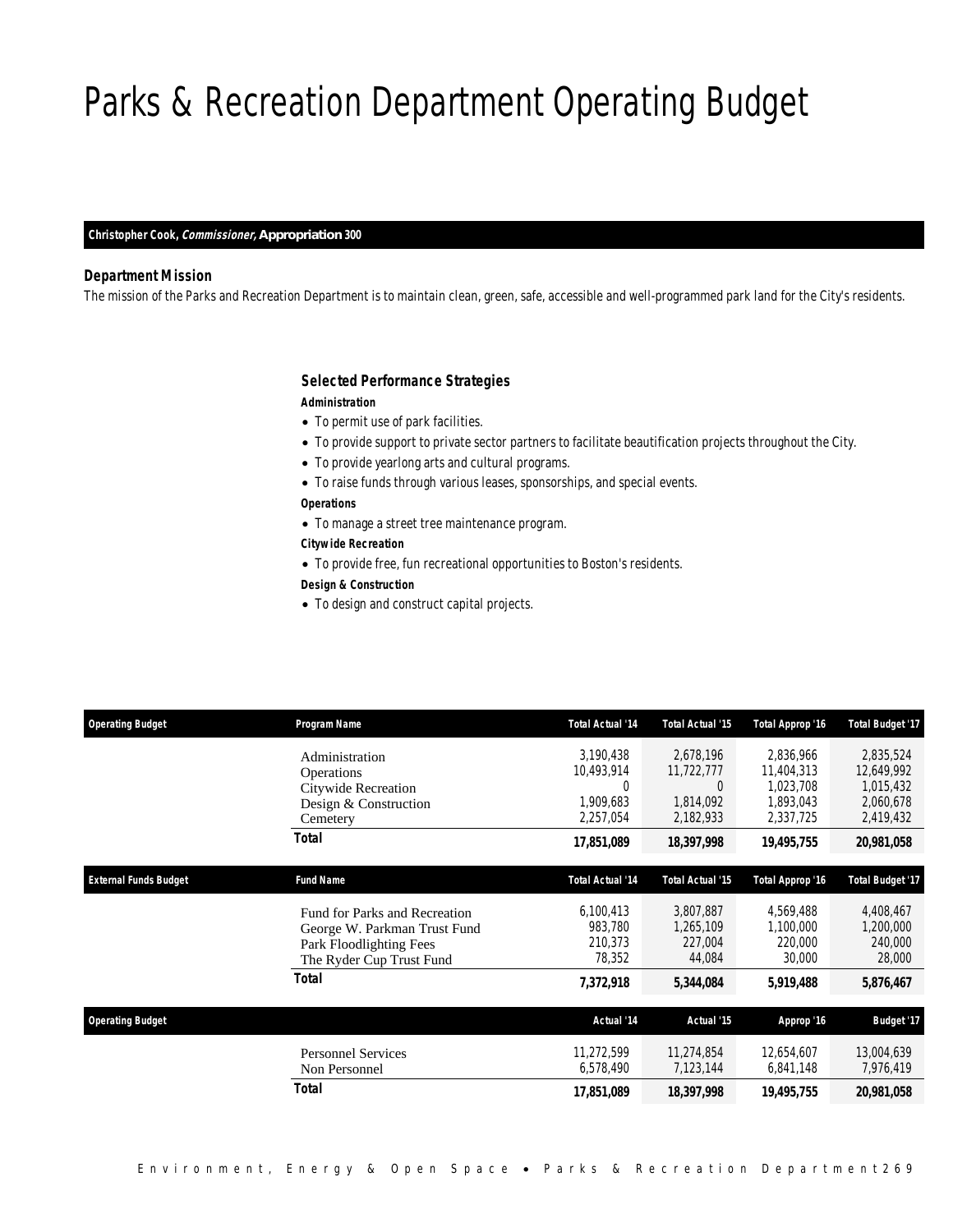## Parks & Recreation Department Operating Budget



## *Authorizing Statutes*

- Care of Public Parks and Playgrounds, CBC St. 7 §§ 100-106.
- Parks and Recreation Board: Powers and Duties, CBC Ord. §§ 7-4.1-7-4.13.
- Administration, Ch. 624m, s. 1-10, Acts of 1982.
- Generally, 1953 Mass. Acts ch. 473 § 1; CBC Ord. §§ 11-10.1-11-10.2(q).

### *Description of Services*

The Department is responsible for 217 City parks, playgrounds and athletic fields, 2 golf courses, 65 squares, 17 fountains, 75 game courts, 16 historic and 3 active cemeteries, urban wilds, 4 High School Athletic Fields, and approximately 125,000 trees, all covering 2,346 acres, 1,000 of which comprise the historic Emerald Necklace. In addition, the Parks Department is responsible for more than 35,000 street trees. The department annually beautifies these park and open space areas with ornamental plantings of trees, shrubs, and flowers. The department schedules events and programs for the participation and enjoyment of the public.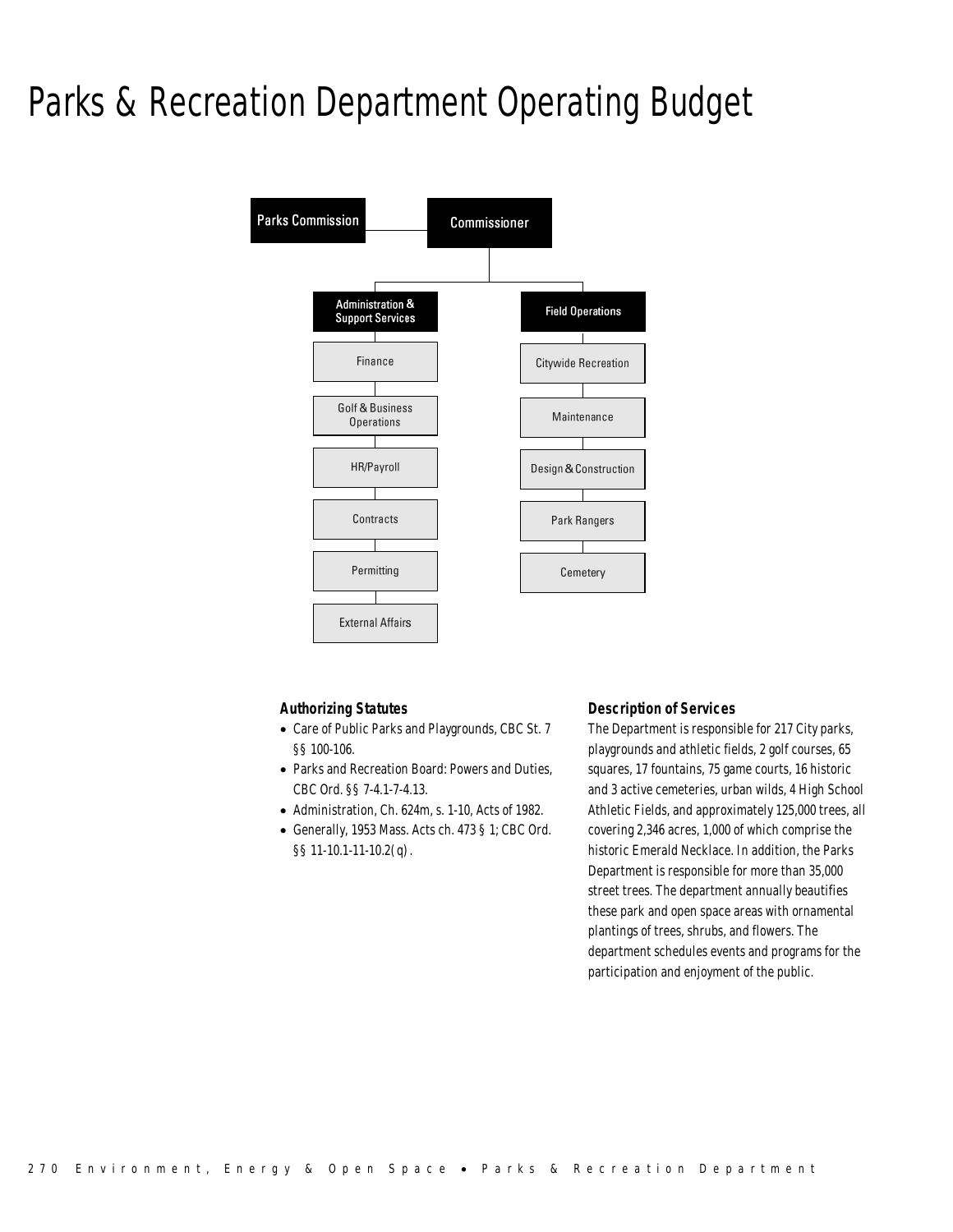# Department History

| <b>Personnel Services</b>       |                                                                                                                                                                                                                                                                                                      | FY14 Expenditure                                                                             | FY15 Expenditure                                                                                   | FY16 Appropriation                                                                                     | FY17 Adopted                                                                                       | Inc/Dec 16 vs 17                                                                                                                    |
|---------------------------------|------------------------------------------------------------------------------------------------------------------------------------------------------------------------------------------------------------------------------------------------------------------------------------------------------|----------------------------------------------------------------------------------------------|----------------------------------------------------------------------------------------------------|--------------------------------------------------------------------------------------------------------|----------------------------------------------------------------------------------------------------|-------------------------------------------------------------------------------------------------------------------------------------|
|                                 | 51000 Permanent Employees<br>51100 Emergency Employees<br>51200 Overtime<br>51600 Unemployment Compensation<br>51700 Workers' Compensation<br><b>Total Personnel Services</b>                                                                                                                        | 9,667,925<br>211,413<br>1,024,145<br>136,135<br>232,981<br>11,272,599                        | 9,545,797<br>244,436<br>1,257,707<br>49,587<br>177,327<br>11,274,854                               | 11,524,988<br>346,619<br>630,000<br>31,000<br>122,000<br>12,654,607                                    | 11,358,813<br>679,826<br>800,000<br>31,000<br>135,000<br>13,004,639                                | $-166, 175$<br>333,207<br>170,000<br>$\theta$<br>13,000<br>350,032                                                                  |
| <b>Contractual Services</b>     |                                                                                                                                                                                                                                                                                                      | FY14 Expenditure                                                                             | FY15 Expenditure                                                                                   | FY16 Appropriation                                                                                     | FY17 Adopted                                                                                       | Inc/Dec 16 vs 17                                                                                                                    |
|                                 | 52100 Communications<br>52200 Utilities<br>52400 Snow Removal<br>52500 Garbage/Waste Removal<br>52600 Repairs Buildings & Structures<br>52700 Repairs & Service of Equipment<br>52800 Transportation of Persons<br>52900 Contracted Services<br><b>Total Contractual Services</b>                    | 245,416<br>1,706,101<br>81,901<br>183,357<br>244,208<br>635,335<br>6<br>707,749<br>3,804,073 | 237,139<br>1,677,362<br>55,906<br>191,845<br>237,256<br>656,213<br>5,355<br>1,007,269<br>4,068,345 | 203,680<br>1,646,815<br>57,000<br>212,100<br>420,786<br>589,700<br>$\mathbf 0$<br>449,686<br>3,579,767 | 203,680<br>1,765,347<br>66,500<br>274,100<br>342,644<br>596,300<br>1,260<br>1,211,686<br>4,461,517 | $\mathbf 0$<br>118,532<br>9,500<br>62,000<br>$-78,142$<br>6,600<br>1,260<br>762,000<br>881,750                                      |
| <b>Supplies &amp; Materials</b> |                                                                                                                                                                                                                                                                                                      | FY14 Expenditure                                                                             | FY15 Expenditure                                                                                   | FY16 Appropriation                                                                                     | FY17 Adopted                                                                                       | Inc/Dec 16 vs 17                                                                                                                    |
|                                 | 53000 Auto Energy Supplies<br>53200 Food Supplies<br>53400 Custodial Supplies<br>53500 Med, Dental, & Hosp Supply<br>53600 Office Supplies and Materials<br>53700 Clothing Allowance<br>53800 Educational Supplies & Mat<br>53900 Misc Supplies & Materials<br><b>Total Supplies &amp; Materials</b> | 412,644<br>0<br>56,114<br>0<br>21,265<br>0<br>$\mathbf{0}$<br>440,627<br>930,650             | 313,348<br>$\mathbf 0$<br>39,282<br>918<br>18,168<br>0<br>$\overline{0}$<br>509,895<br>881,611     | 383,437<br>3,000<br>74,719<br>1,000<br>21,000<br>$\mathbf 0$<br>$\mathbf{0}$<br>422,500<br>905,656     | 383,437<br>3,000<br>74,719<br>1,000<br>21,000<br>0<br>$\overline{0}$<br>451,500<br>934,656         | $\mathbf 0$<br>$\mathbf 0$<br>$\mathbf{0}$<br>$\overline{0}$<br>$\mathbf 0$<br>$\overline{0}$<br>$\overline{0}$<br>29,000<br>29,000 |
| <b>Current Chgs &amp; Oblig</b> |                                                                                                                                                                                                                                                                                                      | FY14 Expenditure                                                                             | FY15 Expenditure                                                                                   | FY16 Appropriation                                                                                     | FY17 Adopted                                                                                       | Inc/Dec 16 vs 17                                                                                                                    |
|                                 | 54300 Workers' Comp Medical<br>54400 Legal Liabilities<br>54500 Aid To Veterans<br>54600 Current Charges H&I<br>54700 Indemnification<br>54900 Other Current Charges<br>Total Current Chgs & Oblig                                                                                                   | 74,582<br>37,450<br>0<br>0<br>$\Omega$<br>297,039<br>409,071                                 | 159,558<br>11,814<br>0<br>0<br>$\Omega$<br>366,923<br>538,295                                      | 67,000<br>39,000<br>$\mathbf 0$<br>$\mathbf 0$<br>$\Omega$<br>517,951<br>623,951                       | 67,000<br>40,000<br>0<br>$\mathbf 0$<br>$\Omega$<br>472,221<br>579,221                             | $\overline{0}$<br>1,000<br>$\mathbf{0}$<br>$\mathbf{0}$<br>$\Omega$<br>$-45,730$<br>$-44,730$                                       |
| Equipment                       |                                                                                                                                                                                                                                                                                                      | FY14 Expenditure                                                                             | FY15 Expenditure                                                                                   | FY16 Appropriation                                                                                     | FY17 Adopted                                                                                       | Inc/Dec 16 vs 17                                                                                                                    |
|                                 | 55000 Automotive Equipment<br>55400 Lease/Purchase<br>55600 Office Furniture & Equipment<br>55900 Misc Equipment<br><b>Total Equipment</b>                                                                                                                                                           | $\mathbf 0$<br>287,221<br>$\mathbf 0$<br>369,169<br>656,390                                  | 148,595<br>387,836<br>11,928<br>216,405<br>764,764                                                 | $\mathbf 0$<br>396,691<br>$\mathbf 0$<br>42,000<br>438,691                                             | 0<br>508,942<br>$\boldsymbol{0}$<br>42,000<br>550,942                                              | $\mathbf 0$<br>112,251<br>$\mathbf 0$<br>$\theta$<br>112,251                                                                        |
| Other                           |                                                                                                                                                                                                                                                                                                      | FY14 Expenditure                                                                             | FY15 Expenditure                                                                                   | FY16 Appropriation                                                                                     | FY17 Adopted                                                                                       | Inc/Dec 16 vs 17                                                                                                                    |
|                                 | 56200 Special Appropriation<br>57200 Structures & Improvements<br>58000 Land & Non-Structure<br><b>Total Other</b>                                                                                                                                                                                   | 46,440<br>$\pmb{0}$<br>731,866<br>778,306                                                    | 44,049<br>0<br>826,080<br>870,129                                                                  | 60,000<br>$\mathbf 0$<br>1,233,083<br>1,293,083                                                        | 70,000<br>0<br>1,380,083<br>1,450,083                                                              | 10,000<br>$\mathbf 0$<br>147,000<br>157,000                                                                                         |
|                                 | <b>Grand Total</b>                                                                                                                                                                                                                                                                                   | 17,851,089                                                                                   | 18,397,998                                                                                         | 19,495,755                                                                                             | 20,981,058                                                                                         | 1,485,303                                                                                                                           |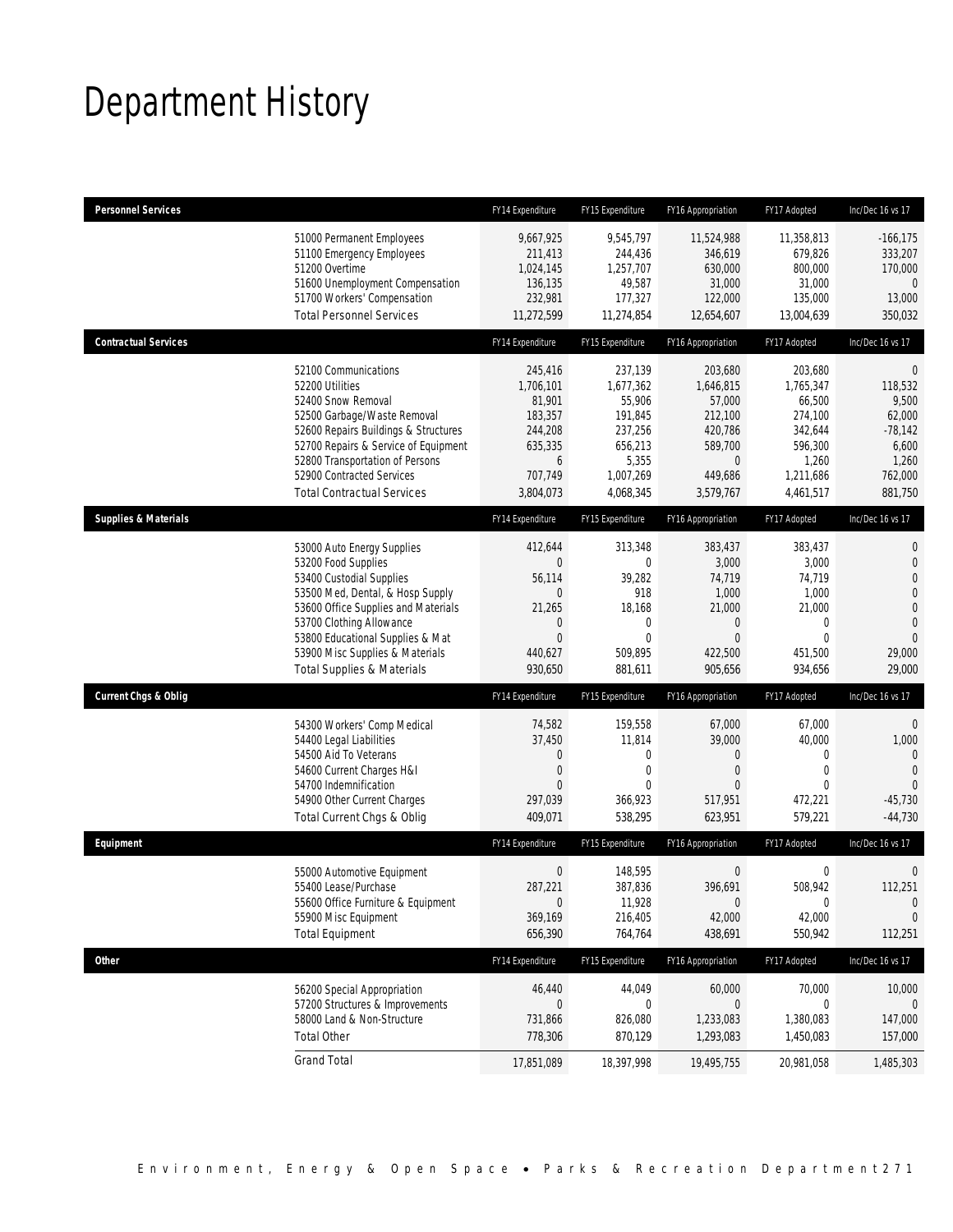# Department Personnel

| Title                                 | Union<br>Code   | Grade     | Position | FY17 Salary | Title                          | Union<br>Code   | Grade | Position | FY17 Salary |
|---------------------------------------|-----------------|-----------|----------|-------------|--------------------------------|-----------------|-------|----------|-------------|
|                                       |                 |           |          |             |                                |                 |       |          |             |
| Admin Asst                            | AFE             | 15        | 3.00     | 183,754     | Laborer                        | AFE             | 06L   | 23.00    | 794,221     |
| Admin Asst                            | AFE             | 18        | 1.00     | 80,601      | Landscape Designer             | SE1             | 10    | 1.00     | 99,712      |
| <b>Admin Asst</b>                     | AFG             | 15        | 1.00     | 61,251      | Maint Mech (Carpenter)         | AFE             | 12L   | 3.00     | 136,621     |
| <b>Admin Secretary</b>                | AFE             | 14        | 6.00     | 323,087     | Maint Mech (Painter)           | AFE             | 12L   | 2.00     | 88,816      |
| <b>Asst Electrical Engineer</b>       | AFJ             | 18A       | 1.00     | 83,826      | Maint Mech (Plumber)           | AFE             | 12L   | 2.00     | 87,432      |
| <b>Board Secretary</b>                | EXM             | 10        | 1.00     | 109,152     | Maint Mech (Welder)            | AFE             | 12L   | 1.00     | 41,230      |
| Cemetery Foreperson                   | AFG             | 13        | 3.00     | 153,378     | Maint Mech Foreman (Welder)    | AFE             | 15A   | 1.00     | 55,572      |
| Chief Engineer                        | SE <sub>1</sub> | 11        | 1.00     | 120,556     | Maint Mech Frprs (Carpenter)   | AFG             | 15A   | 1.00     | 57,753      |
| Commissioner                          | CDH             | <b>NG</b> | 1.00     | 110,302     | Maint Mech Frprs (Painter)     | AFG             | 15A   | 1.00     | 59,655      |
| <b>Community Relations Specialist</b> | SE <sub>1</sub> | 05        | 2.00     | 149,402     | Maint Mech Frprs (Plumber)     | AFG             | 15A   | 1.00     | 64,482      |
| Contract Manager                      | SE <sub>1</sub> | 07        | 1.00     | 61,423      | Maint Mech Helper              | AFE             | 08L   | 1.00     | 32,689      |
| Dir Recreation Programming            | <b>EXM</b>      | 08        | 1.00     | 97,763      | MaintMechaFrprs(Machi/Parks)   | AFG             | 16A   | 1.00     | 70,724      |
| Director Administration & Finance     | EXM             | 11        | 1.00     | 120,556     | Motor Equip Operator & Laborer | AFB             | 07L   | 1.00     | 31,433      |
| Director External Affairs & Marketing | EXM             | 10        | 1.00     | 95,641      | Motor Equip Operator & Laborer | AFE             | 07L   | 12.00    | 451,764     |
| <b>Exec Assistant</b>                 | SE <sub>1</sub> | 05        | 3.00     | 194,078     | Park Keeper                    | AFE             | 08L   | 12.00    | 480,045     |
| <b>Exec Assistant</b>                 | SE <sub>1</sub> | 06        | 3.00     | 244,216     | Park Maint Foreprs             | AFB             | 13    | 1.00     | 36,773      |
| <b>Exec Assistant</b>                 | SE <sub>2</sub> | 06        | 1.00     | 58,222      | Park Maint Foreprs             | AFE             | 13    | 2.00     | 95,003      |
| <b>Exec Secretary</b>                 | <b>EXM</b>      | 04        | 1.00     | 67,996      | Park Maint Foreprs             | AFG             | 13    | 17.00    | 846,114     |
| <b>Exec Secretary</b>                 | SE <sub>1</sub> | 08        | 7.00     | 655,249     | Park Ranger I                  | <b>BPR</b>      | 01    | 6.00     | 230,957     |
| <b>Finance Director</b>               | <b>EXM</b>      | 09        | 1.00     | 84,979      | Park Ranger II                 | <b>BPR</b>      | 02    | 3.00     | 145,256     |
| Gardener                              | AFE             | 11L       | 13.00    | 561,285     | Park Ranger III                | <b>BPR</b>      | 03    | 2.00     | 129,263     |
| Gardener Foreperson                   | AFG             | 14        | 3.00     | 160,569     | Prin Adm Assistant             | SE <sub>1</sub> | 06    | 14.00    | 1,068,797   |
| Gen Maint Mech Frprs                  | AFG             | 16A       | 1.00     | 69,681      | Prin Admin Analyst             | SE <sub>1</sub> | 07    | 1.00     | 89,449      |
| Gen Park Maint Frprs                  | AFB             | 16A       | 1.00     | 56,652      | Prin Clerk & Typist            | AFE             | 09    | 1.00     | 43,034      |
| Gen Park Maint Frprs                  | AFG             | 16A       | 5.00     | 345,538     | Research Analyst               | AFE             | 14    | 1.00     | 54,452      |
| Gen Sup Pk Maint                      | SE <sub>1</sub> | 10        | 1.00     | 113,587     | Research Analyst               | AFE             | 16    | 1.00     | 48,389      |
| Gen Supn                              | SE <sub>1</sub> | 10        | 1.00     | 114,630     | Senior Admin Asst              | SE <sub>1</sub> | 07    | 1.00     | 82,949      |
| Gen Tree Maint Frprs                  | AFG             | 18        | 3.00     | 209,989     | Spec Hvy Meo                   | AFE             | 11L   | 4.00     | 178,496     |
| Grave Digger                          | AFE             | 09L       | 16.00    | 600,784     | Sr Personnel Officer II        | SU <sub>4</sub> | 16    | 1.00     | 60,618      |
| Greenhouse Gardener                   | AFE             | 12L       | 1.00     | 48,407      | Sr Research Analyst            | AFG             | 18A   | 1.00     | 64,737      |
| <b>Head Clerk</b>                     | AFE             | 12        | 1.00     | 43,590      | Sr Research Analyst            | AFJ             | 18A   | 2.00     | 127,669     |
| <b>Head Clerk</b>                     | AFT             | 12        | 1.00     | 35,260      | Staff Asst II                  | MY <sub>0</sub> | 05    | 1.00     | 57,037      |
| Head Clerk & Sec                      | AFE             | 13        | 1.00     | 42,878      | Supn Of Park Maint (Trades)    | SE <sub>1</sub> | 07    | 1.00     | 89,449      |
| <b>Head Storekeeper</b>               | AFB             | 14        | 1.00     | 54,452      | Supn of Tree Maintenance       | SE1             | 07    | 1.00     | 89,449      |
| <b>Head Storekeeper</b>               | AFG             | 14        | 1.00     | 54,452      | Supn-Automotive Maintenance    | SE <sub>1</sub> | 07    | 1.00     | 90,492      |
| Hvy Mtr Equip Oper & Lbr              | AFB             | 10L       | 1.00     | 35,357      | Supn-Cemeteries                | SE <sub>1</sub> | 07    | 1.00     | 89,449      |
| Hvy Mtr Equip Oper & Lbr              | AFE             | 10L       | 7.00     | 290,571     | Supn-Horticulture              | SE <sub>1</sub> | 07    | 1.00     | 89,449      |
| Hvy Mtr Equip Reprprs                 | AFE             | 13        | 3.00     | 153,354     | Supn-Park Maint                | SE1             | 07    | 6.00     | 536,694     |
| Laborer                               | AFB             | 06L       | 1.00     | 30,224      | Tree Climber                   | AFE             | 12L   | 1.00     | 38,242      |
|                                       |                 |           |          |             | <b>Total</b>                   |                 |       | 236      | 13,011,058  |
|                                       |                 |           |          |             | <b>Adjustments</b>             |                 |       |          |             |

| <b>FY17 Total Request</b>    | 11,358,813 |
|------------------------------|------------|
| <b>Salary Savings</b>        | $-729.985$ |
| Chargebacks                  | $-975.000$ |
| Other                        | 52.740     |
| <b>Differential Payments</b> | $\Omega$   |
| <b>Adjustments</b>           |            |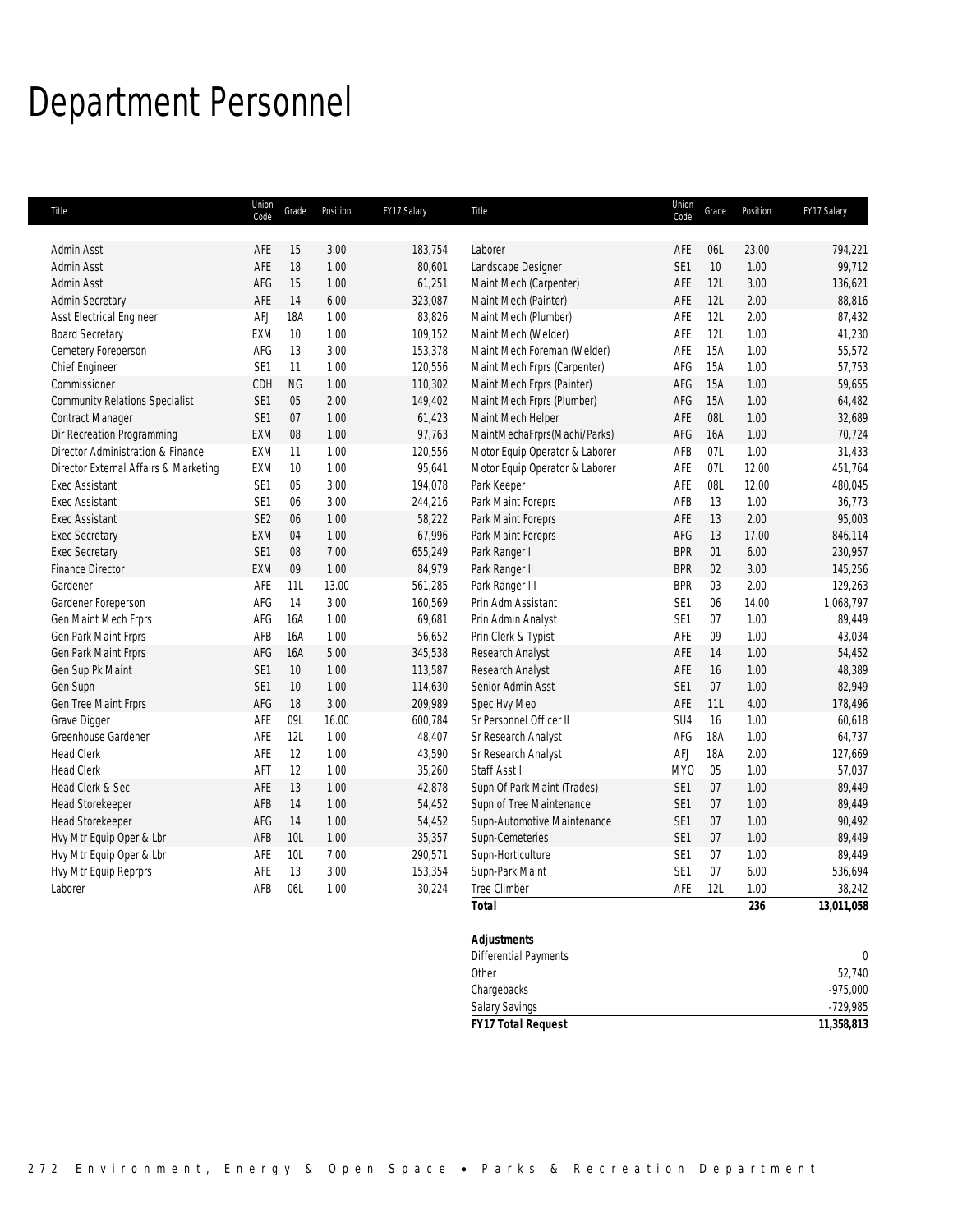# External Funds History

| <b>Personnel Services</b>       |                                                                                                                                                                                                                                                                                                            | FY14 Expenditure                                                                                        | FY15 Expenditure                                                                                                                         | FY16 Appropriation                                                                                                                 | FY17 Adopted                                                                                                                                                | Inc/Dec 16 vs 17                                                                                                                               |
|---------------------------------|------------------------------------------------------------------------------------------------------------------------------------------------------------------------------------------------------------------------------------------------------------------------------------------------------------|---------------------------------------------------------------------------------------------------------|------------------------------------------------------------------------------------------------------------------------------------------|------------------------------------------------------------------------------------------------------------------------------------|-------------------------------------------------------------------------------------------------------------------------------------------------------------|------------------------------------------------------------------------------------------------------------------------------------------------|
|                                 | 51000 Permanent Employees<br>51100 Emergency Employees<br>51200 Overtime<br>51300 Part Time Employees<br>51400 Health Insurance<br>51500 Pension & Annunity<br>51600 Unemployment Compensation<br>51700 Workers' Compensation<br>51800 Indirect Costs<br>51900 Medicare<br><b>Total Personnel Services</b> | 1,544,485<br>659,743<br>1,816<br>0<br>99,677<br>0<br>27,957<br>0<br>$\mathbf{0}$<br>20,235<br>2,353,913 | 1,552,072<br>671,143<br>4,149<br>$\mathbf 0$<br>119,202<br>$\mathbf 0$<br>14,696<br>$\mathbf 0$<br>$\overline{0}$<br>21,211<br>2,382,473 | 1,866,790<br>721,886<br>$\theta$<br>$\overline{0}$<br>111,829<br>$\theta$<br>40,000<br>$\theta$<br>$\theta$<br>11,793<br>2,752,298 | 1,864,160<br>773,407<br>0<br>$\overline{0}$<br>$\theta$<br>$\mathbf 0$<br>$\overline{0}$<br>$\overline{0}$<br>$\overline{0}$<br>$\overline{0}$<br>2,637,567 | $-2,630$<br>51,521<br>$\theta$<br>$\theta$<br>$-111,829$<br>$\overline{0}$<br>$-40,000$<br>$\mathbf{0}$<br>$\Omega$<br>$-11,793$<br>$-114,731$ |
| <b>Contractual Services</b>     |                                                                                                                                                                                                                                                                                                            | FY14 Expenditure                                                                                        | FY15 Expenditure                                                                                                                         | FY16 Appropriation                                                                                                                 | FY17 Adopted                                                                                                                                                | Inc/Dec 16 vs 17                                                                                                                               |
|                                 | 52100 Communications<br>52200 Utilities<br>52400 Snow Removal<br>52500 Garbage/Waste Removal<br>52600 Repairs Buildings & Structures<br>52700 Repairs & Service of Equipment<br>52800 Transportation of Persons<br>52900 Contracted Services<br><b>Total Contractual Services</b>                          | 2,198<br>393,762<br>19,875<br>$\boldsymbol{0}$<br>93.138<br>97,907<br>443<br>3,314,944<br>3,922,267     | 4,828<br>409,828<br>0<br>12,070<br>112,335<br>53,580<br>1,059<br>1,146,517<br>1,740,217                                                  | 2,300<br>393,800<br>$\theta$<br>$\bf 0$<br>99,700<br>90,100<br>400<br>1,591,690<br>2,177,990                                       | 4,500<br>573,600<br>0<br>12,500<br>130,000<br>72,600<br>700<br>1,259,900<br>2,053,800                                                                       | 2,200<br>179,800<br>$\theta$<br>12,500<br>30,300<br>$-17,500$<br>300<br>$-331,790$<br>$-124,190$                                               |
| <b>Supplies &amp; Materials</b> |                                                                                                                                                                                                                                                                                                            | FY14 Expenditure                                                                                        | FY15 Expenditure                                                                                                                         | FY16 Appropriation                                                                                                                 | FY17 Adopted                                                                                                                                                | Inc/Dec 16 vs 17                                                                                                                               |
|                                 | 53000 Auto Energy Supplies<br>53200 Food Supplies<br>53400 Custodial Supplies<br>53500 Med, Dental, & Hosp Supply<br>53600 Office Supplies and Materials<br>53700 Clothing Allowance<br>53800 Educational Supplies & Mat<br>53900 Misc Supplies & Materials<br><b>Total Supplies &amp; Materials</b>       | 19,272<br>14,474<br>10,885<br>0<br>2,722<br>0<br>$\boldsymbol{0}$<br>473,337<br>520,690                 | 20,113<br>22,685<br>6,773<br>$\boldsymbol{0}$<br>2,725<br>$\mathbf 0$<br>$\overline{0}$<br>585,619<br>637,915                            | 19,300<br>14,400<br>10,900<br>$\bf 0$<br>2,700<br>$\theta$<br>$\theta$<br>485,100<br>532,400                                       | 19,000<br>27,700<br>7,300<br>$\mathbf 0$<br>4,900<br>$\mathbf 0$<br>$\overline{0}$<br>628,100<br>687,000                                                    | $-300$<br>13,300<br>$-3,600$<br>$\Omega$<br>2,200<br>$\Omega$<br>$\theta$<br>143,000<br>154,600                                                |
| <b>Current Chgs &amp; Oblig</b> |                                                                                                                                                                                                                                                                                                            | FY14 Expenditure                                                                                        | FY15 Expenditure                                                                                                                         | FY16 Appropriation                                                                                                                 | FY17 Adopted                                                                                                                                                | Inc/Dec 16 vs 17                                                                                                                               |
|                                 | 54300 Workers' Comp Medical<br>54400 Legal Liabilities<br>54600 Current Charges H&I<br>54700 Indemnification<br>54900 Other Current Charges<br>Total Current Chgs & Oblig                                                                                                                                  | $\boldsymbol{0}$<br>$\boldsymbol{0}$<br>$\overline{0}$<br>$\mathbf{0}$<br>136,871<br>136,871            | 0<br>$\mathbf 0$<br>$\overline{0}$<br>$\overline{0}$<br>223,659<br>223,659                                                               | $\theta$<br>$\mathbf{0}$<br>$\theta$<br>$\theta$<br>35,000<br>35,000                                                               | $\mathbf 0$<br>$\mathbf 0$<br>$\theta$<br>$\theta$<br>31,200<br>31,200                                                                                      | 0<br>$\mathbf 0$<br>$\theta$<br>$\Omega$<br>$-3,800$<br>$-3,800$                                                                               |
| Equipment                       |                                                                                                                                                                                                                                                                                                            | FY14 Expenditure                                                                                        | FY15 Expenditure                                                                                                                         | FY16 Appropriation                                                                                                                 | FY17 Adopted                                                                                                                                                | Inc/Dec 16 vs 17                                                                                                                               |
|                                 | 55000 Automotive Equipment<br>55400 Lease/Purchase<br>55600 Office Furniture & Equipment<br>55900 Misc Equipment<br><b>Total Equipment</b>                                                                                                                                                                 | $\boldsymbol{0}$<br>$\boldsymbol{0}$<br>726<br>66,373<br>67,099                                         | $\boldsymbol{0}$<br>$\mathbf 0$<br>$\overline{0}$<br>17,282<br>17,282                                                                    | $\boldsymbol{0}$<br>$\bf 0$<br>700<br>52,600<br>53,300                                                                             | 0<br>$\mathbf 0$<br>0<br>38,700<br>38,700                                                                                                                   | $\theta$<br>$\theta$<br>$-700$<br>$-13,900$<br>$-14,600$                                                                                       |
| Other                           |                                                                                                                                                                                                                                                                                                            | FY14 Expenditure                                                                                        | FY15 Expenditure                                                                                                                         | FY16 Appropriation                                                                                                                 | FY17 Adopted                                                                                                                                                | Inc/Dec 16 vs 17                                                                                                                               |
|                                 | 56200 Special Appropriation<br>57200 Structures & Improvements<br>58000 Land & Non-Structure<br><b>Total Other</b>                                                                                                                                                                                         | 214,915<br>$\boldsymbol{0}$<br>157,163<br>372,078                                                       | 206,501<br>$\mathbf{0}$<br>136,037<br>342,538                                                                                            | 214,900<br>$\mathbf 0$<br>153,600<br>368,500                                                                                       | 270,300<br>0<br>157,900<br>428,200                                                                                                                          | 55,400<br>0<br>4,300<br>59,700                                                                                                                 |
|                                 | <b>Grand Total</b>                                                                                                                                                                                                                                                                                         | 7,372,918                                                                                               | 5,344,084                                                                                                                                | 5,919,488                                                                                                                          | 5,876,467                                                                                                                                                   | $-43,021$                                                                                                                                      |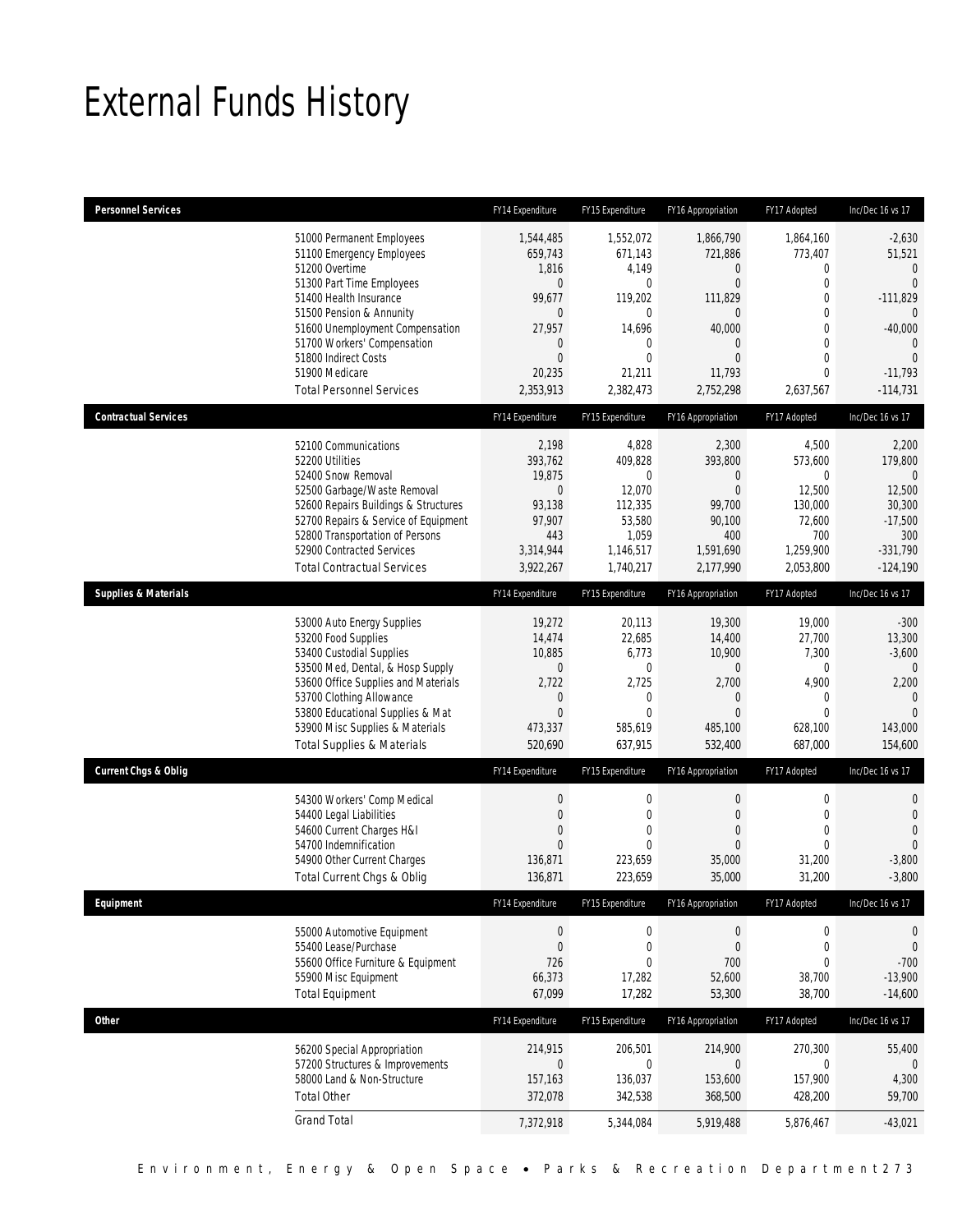# External Funds Personnel

| Title                          | Union<br>Code   | Grade     | Position | FY17 Salary | Title                         | Union<br>Code | Grade     | Position | FY17 Salary  |
|--------------------------------|-----------------|-----------|----------|-------------|-------------------------------|---------------|-----------|----------|--------------|
|                                |                 |           |          |             |                               |               |           |          |              |
| Admin Asst                     | <b>MYN</b>      | <b>NG</b> | 1.00     | 56,800      | Golf Course Superintendent    | <b>EXM</b>    | 09        | 2.00     | 210,006      |
| <b>Business Operations Mgr</b> | <b>EXM</b>      | 08        | 2.00     | 159,170     | <b>Head Golf Professional</b> | <b>EXM</b>    | 09        | 1.00     | 105,003      |
| Golf Course Asst Supn          | MY <sub>0</sub> | 04        | 2.00     | 91,045      | Mechanic                      | <b>MYN</b>    | <b>NG</b> | 1.00     | 69,537       |
| Golf Course Operations Mgr     | MY0             | 04        | 2.00     | 97,221      | Park Ranger I                 | <b>BPR</b>    | 01        | 2.00     | 67,778       |
|                                |                 |           |          |             | Staff Asst                    | <b>MYN</b>    | NG.       | 1.00     | 25,377       |
|                                |                 |           |          |             | <b>Total</b>                  |               |           | 14       | 881,938      |
|                                |                 |           |          |             | <b>Adjustments</b>            |               |           |          |              |
|                                |                 |           |          |             | <b>Differential Payments</b>  |               |           |          | $\mathbf{0}$ |
|                                |                 |           |          |             | Other                         |               |           |          | $\mathbf 0$  |
|                                |                 |           |          |             | Chargebacks                   |               |           |          | 982,222      |
|                                |                 |           |          |             | <b>Salary Savings</b>         |               |           |          | 0            |
|                                |                 |           |          |             | <b>FY17 Total Request</b>     |               |           |          | 1,864,160    |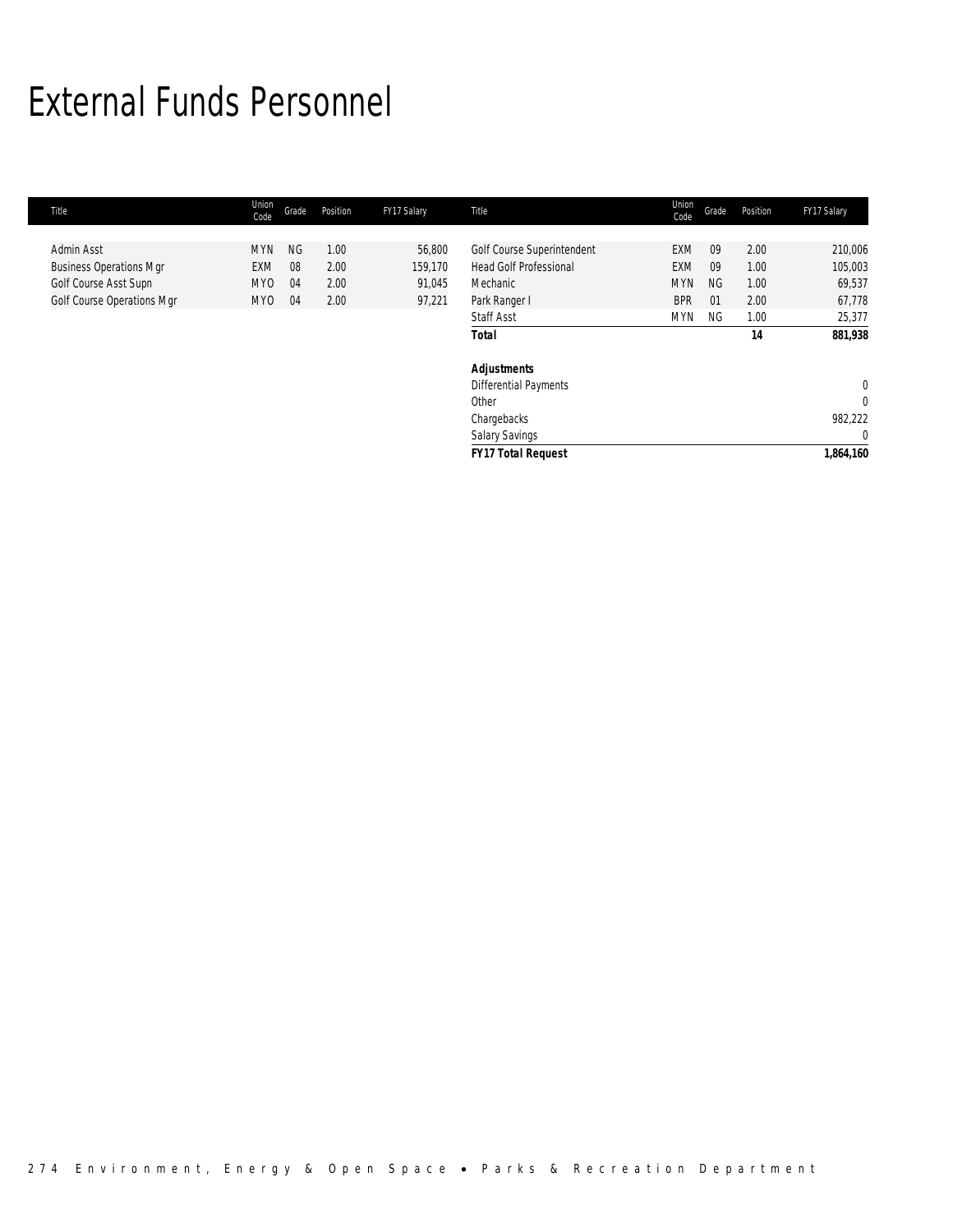# Program 1. Administration

## *Christopher Cook, Commissioner, Organization 300100*

### *Program Description*

The Administration Program provides administrative, financial, and personnel support for all departmental units. This program is also responsible for monitoring MOAs, contractual arrangements, licensing of major park facilities, coordination of community-based organizations, solicitation of corporate sponsorship, and communication with the public.

| <b>Operating Budget</b>                                          |                                                                                                                    | Actual '14             | Actual '15           | Approp '16             | Budget '17           |
|------------------------------------------------------------------|--------------------------------------------------------------------------------------------------------------------|------------------------|----------------------|------------------------|----------------------|
|                                                                  | <b>Personnel Services</b><br>Non Personnel                                                                         | 1,917,474<br>1,272,964 | 1,713,635<br>964,561 | 1,732,302<br>1,104,664 | 1,866,802<br>968,722 |
|                                                                  | <b>Total</b>                                                                                                       | 3,190,438              | 2,678,196            | 2,836,966              | 2,835,524            |
| Performance                                                      |                                                                                                                    |                        |                      |                        |                      |
| <b>Strategy:</b> To permit use of park facilities.               |                                                                                                                    |                        |                      |                        |                      |
|                                                                  | <b>Performance Measures</b>                                                                                        | Actual '14             | Actual '15           | Projected '16          | Target '17           |
|                                                                  | Park permits granted                                                                                               | 2.037                  | 1.926                | 2,334                  | 2.000                |
|                                                                  | Strategy: To provide support to private sector partners to facilitate beautification projects throughout the City. |                        |                      |                        |                      |
|                                                                  | <b>Performance Measures</b>                                                                                        | Actual '14             | Actual '15           | Projected '16          | Target '17           |
|                                                                  | New park partnerships established                                                                                  | 13                     | 10                   | 12                     | 6                    |
| <b>Strategy:</b> To provide yearlong arts and cultural programs. |                                                                                                                    |                        |                      |                        |                      |
|                                                                  | <b>Performance Measures</b>                                                                                        | Actual '14             | Actual '15           | Projected '16          | Target '17           |
|                                                                  | Arts and cultural programs                                                                                         | 214                    | 409                  | 832                    | 220                  |
|                                                                  | Strategy: To raise funds through various leases, sponsorships, and special events.                                 |                        |                      |                        |                      |
|                                                                  | <b>Performance Measures</b>                                                                                        | Actual '14             | Actual '15           | Projected '16          | Target '17           |
|                                                                  | Revenue received from all sources                                                                                  | 7.062.689              | 6.290.635            | 9.640.241              | 6.200.000            |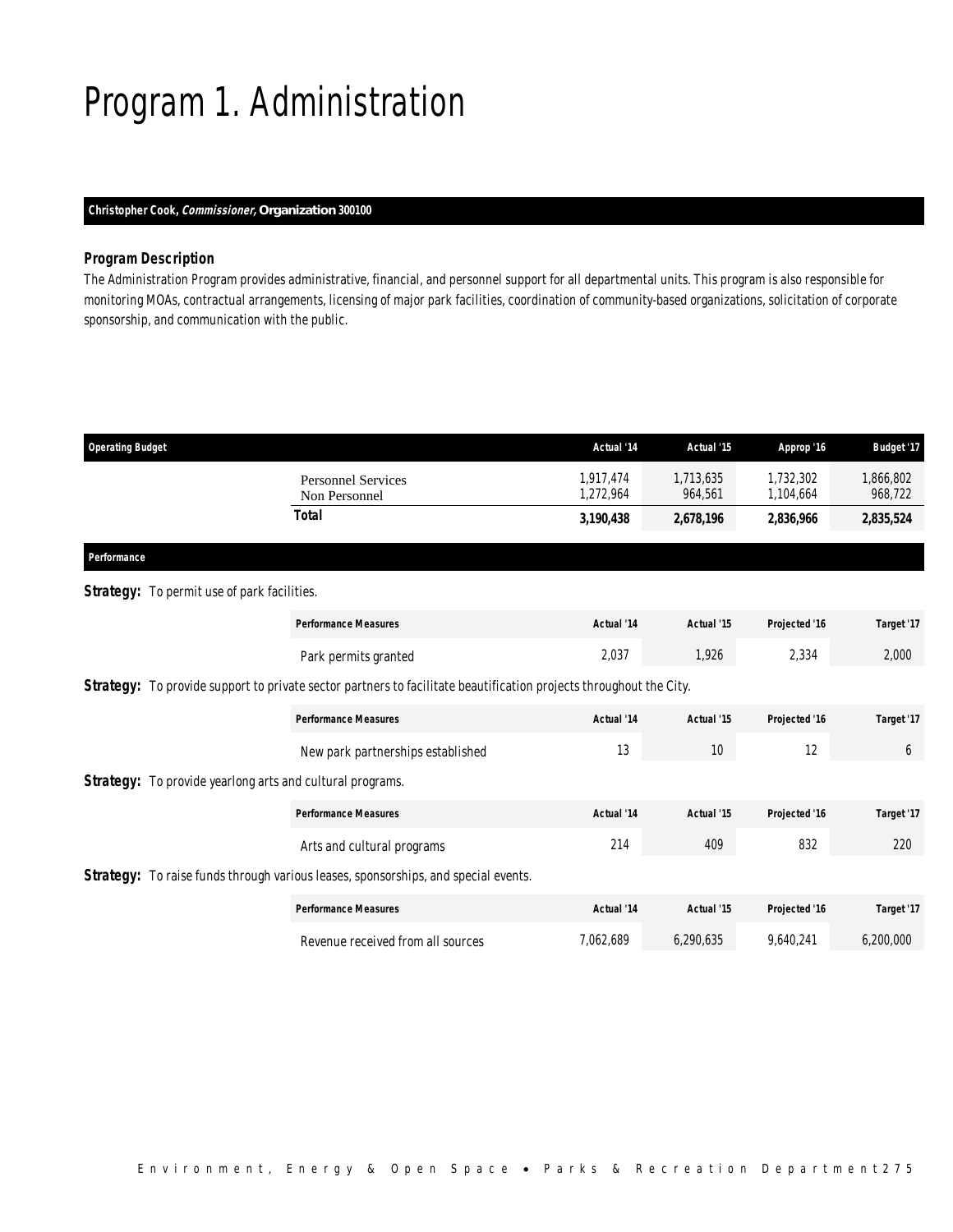# Program 2. Operations

## *James Sheehan, Manager, Organization 300200*

### *Program Description*

The Operations Program provides clean, hazard-free, and physically attractive areas for public use. This includes the Maintenance Division that maintains the grounds and equipment in squares, parks, all City athletic fields and playgrounds and the Park Ranger Unit that patrols parks to ensure public safety and park protection.

| <b>Operating Budget</b>                    | Actual '14             | Actual '15             | Approp '16             | <b>Budget '17</b>      |
|--------------------------------------------|------------------------|------------------------|------------------------|------------------------|
| <b>Personnel Services</b><br>Non Personnel | 6,570,340<br>3.923.574 | 6,805,868<br>4.916.909 | 7.209.114<br>4.195.199 | 7,248,736<br>5,401,256 |
| Total                                      | 10,493,914             | 11,722,777             | 11.404.313             | 12,649,992             |
|                                            |                        |                        |                        |                        |

*Performance* 

### **Strategy:** To maintain clean, green, safe, attractive parks and playgrounds.

| <b>Performance Measures</b>                                                                                                                | Actual '14                     | Actual '15                     | Projected '16                  | Target '17                     |
|--------------------------------------------------------------------------------------------------------------------------------------------|--------------------------------|--------------------------------|--------------------------------|--------------------------------|
| Park maintenance requests received                                                                                                         | 2,989                          | 5,311                          | 5,040                          | 2,500                          |
| <b>Strategy:</b> To manage a street tree maintenance program.                                                                              |                                |                                |                                |                                |
| <b>Performance Measures</b>                                                                                                                | Actual '14                     | Actual '15                     | Projected '16                  | Target '17                     |
| # of tree emergency requests received<br># of tree maintenance requests received<br>Street trees maintained/pruned<br>Street trees planted | 623<br>2.861<br>1,688<br>1,396 | 591<br>3.026<br>1,322<br>1,600 | 744<br>2.500<br>1.628<br>1,617 | 600<br>2,500<br>1,300<br>1,000 |
| <b>Strategy:</b> To maintain clean, green, safe, attractive parks and playgrounds.                                                         |                                |                                |                                |                                |
| <b>Responsiveness to Constituent Requests (CRM)</b>                                                                                        | Actual '14                     | Actual '15                     | Projected '16                  | Target '17                     |

| % Park maintenance requests completed on<br>time | 70% | 64% | 50% | 50% |
|--------------------------------------------------|-----|-----|-----|-----|

## Strategy: To manage a street tree maintenance program.

| <b>Responsiveness to Constituent Requests (CRM)</b>               | Actual '14 | Actual '15 | Projected '16 | Target '17 |
|-------------------------------------------------------------------|------------|------------|---------------|------------|
| % Tree maintenance work orders closed<br>within 365 calendar days | 99%        | 99%        | 80%           | 80%        |
| Average time to complete a tree emergency<br>request (Days)       | 10         |            |               |            |
| Tree maintenance requests completed on<br>time                    | 3.217      | 2.368      | 729           | 1,300      |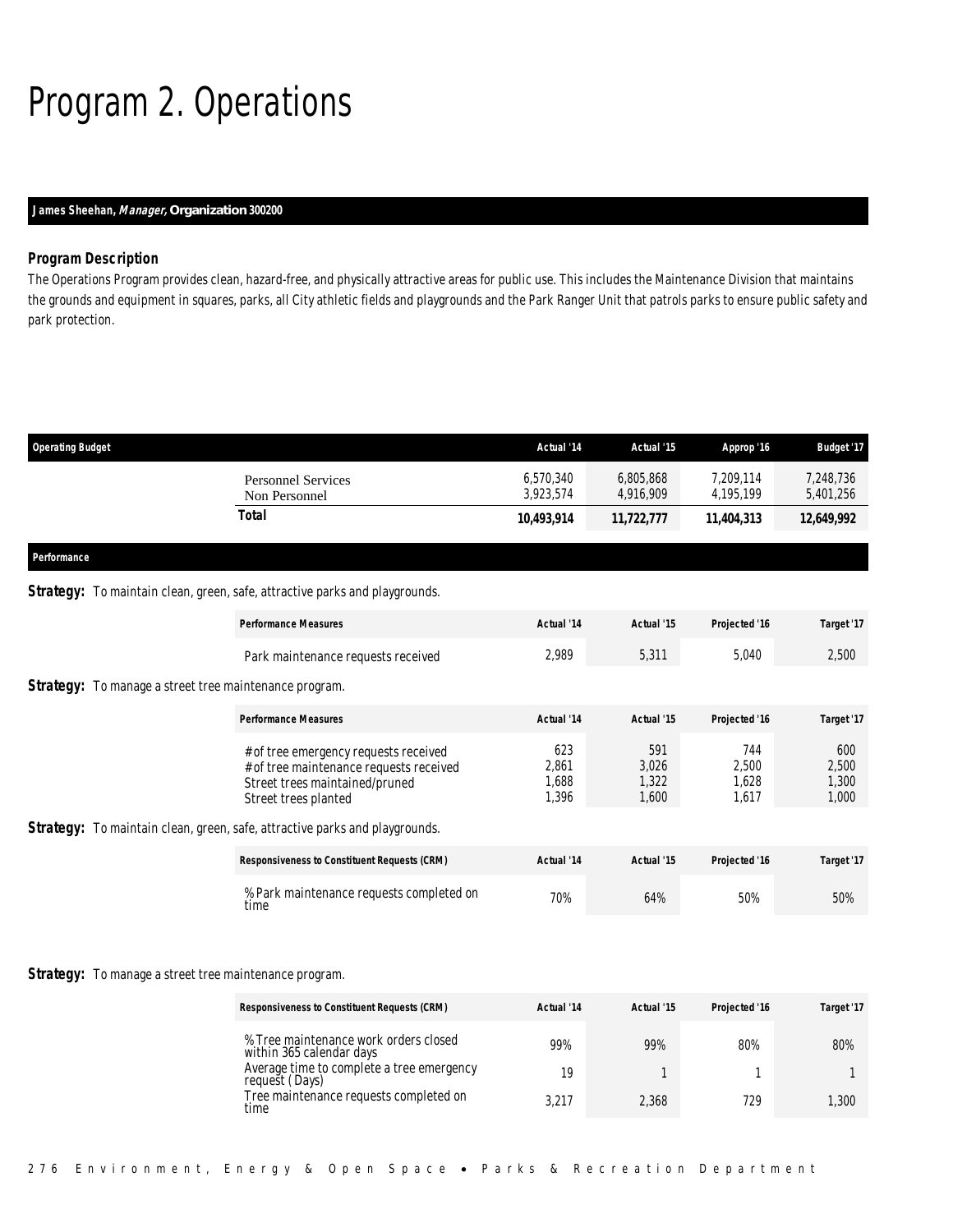# Program 3. Citywide Recreation

## *Michael Devlin, Manager, Organization 300300*

## *Program Description*

The Citywide Recreation Program offers youth athletic programs, clinics, and camps in neighborhood parks citywide, as well as local community centers in partnership with Boston Centers for Youth & Families. The program offers a variety of healthy activities and events including golf lessons, the All Girls Sports Festival, Sox Talks with Boston Red Sox players and coaches, Boston Neighborhood Basketball League games, Mayor's Cup baseball, cross country, golf, hockey, soccer, and softball tournaments, and much more.\*The Citywide Recreation Program was included in Boston Centers for Youth and Families' budget prior to FY16.

| <b>Operating Budget</b>                    | Actual '14 | Actual '15 | Approp '16         | <b>Budget '17</b>  |
|--------------------------------------------|------------|------------|--------------------|--------------------|
| <b>Personnel Services</b><br>Non Personnel |            |            | 784,678<br>239,030 | 785,192<br>230,240 |
| Total                                      | 0          | 0          | 1,023,708          | 1,015,432          |
|                                            |            |            |                    |                    |

## *Performance*

**Strategy:** To provide free, fun recreational opportunities to Boston's residents

| <b>Performance Measures</b> | Actual '14 | Actual '15 | <b>Projected '16</b> | Target '17 |
|-----------------------------|------------|------------|----------------------|------------|
| Recreation programs         |            |            | 293                  | 1,500      |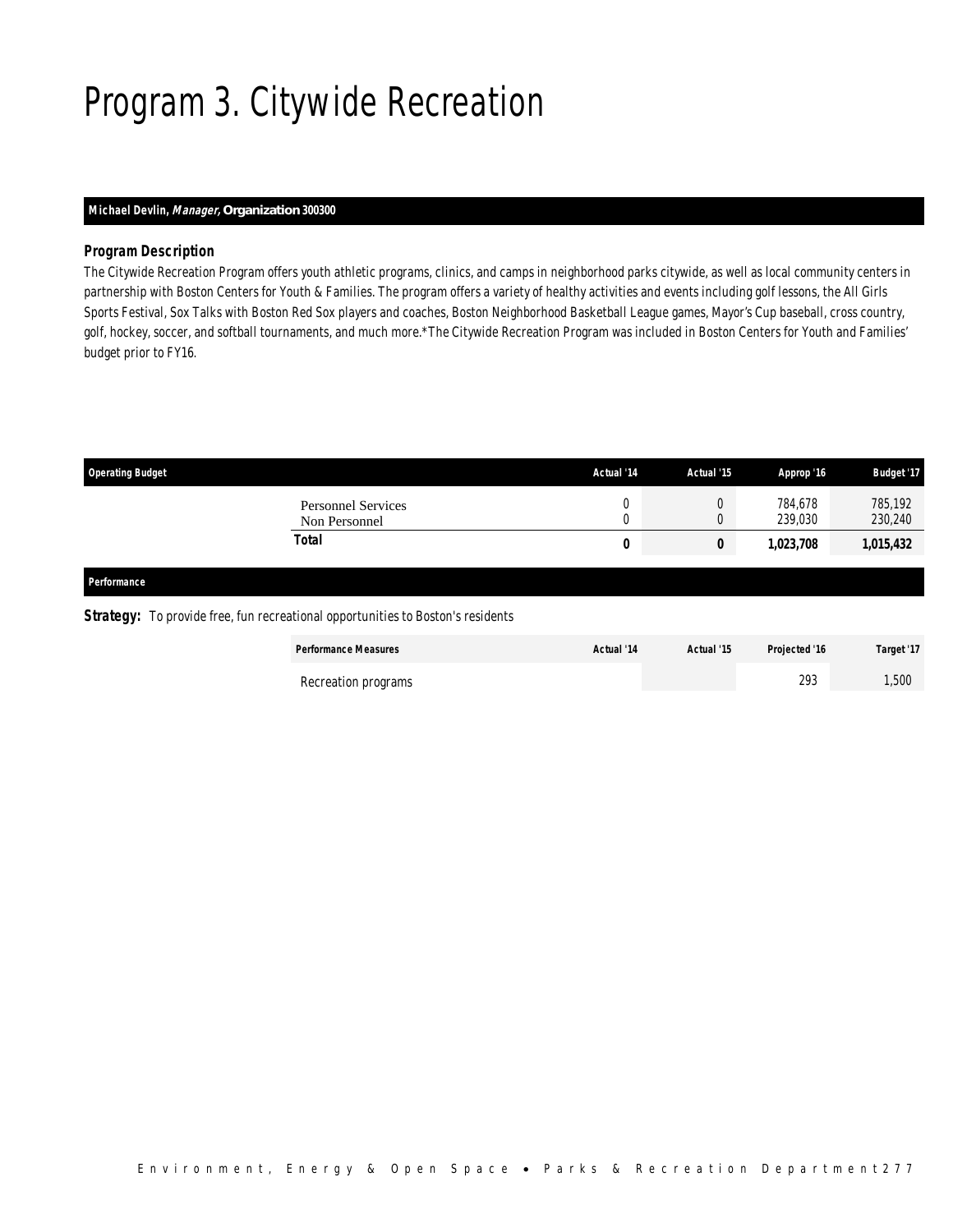# Program 4. Design & Construction

## *Robert Rottenbucher, P.E., Manager, Organization 300400*

## *Program Description*

The Design & Construction Program works to develop and revitalize the full potential of Boston's physical park system by designing, contracting, and monitoring capital improvement projects. The planning process analyzes active and passive park opportunities, restores park lands, and promotes open space that is safe and accessible as well as functional and aesthetically pleasing. Improvements must be sensitive to community needs, budget limitations, appropriate environmental and horticultural values, and maintenance requirements.

| <b>Operating Budget</b>                                    |                                            | Actual '14           | Actual '15           | Approp '16           | <b>Budget '17</b>    |
|------------------------------------------------------------|--------------------------------------------|----------------------|----------------------|----------------------|----------------------|
|                                                            | <b>Personnel Services</b><br>Non Personnel | 1,047,212<br>862,471 | 1,046,785<br>767,307 | 1,099,883<br>793,160 | 1,220,376<br>840,302 |
|                                                            | <b>Total</b>                               | 1,909,683            | 1,814,092            | 1,893,043            | 2,060,678            |
| Performance                                                |                                            |                      |                      |                      |                      |
| <b>Strategy:</b> To design and construct capital projects. |                                            |                      |                      |                      |                      |
|                                                            | <b>Performance Measures</b>                | Actual '14           | Actual '15           | Projected '16        | Target '17           |
|                                                            | Douly construction nucleate completed      | つつ                   | วว                   | ገՋ                   | 21                   |

Park construction projects completed  $\begin{array}{ccc} 22 & 22 & 28 & 21 \\ \text{Park design plans completed} & 19 & 33 & 26 \end{array}$ Park design plans completed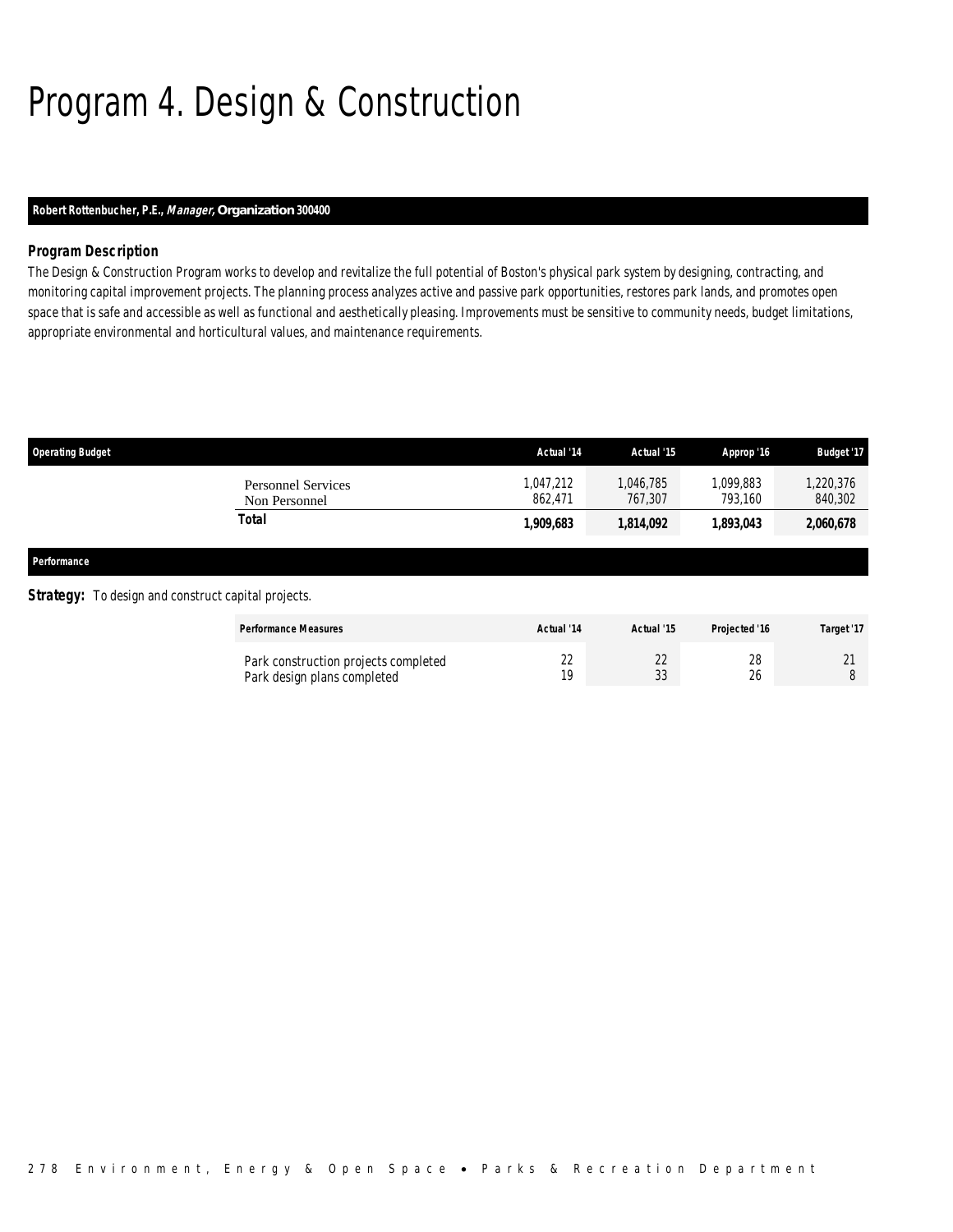## Program 5. Cemetery

## *Thomas A. Sullivan, Manager, Organization 400100*

## *Program Description*

The Cemetery Program provides grounds maintenance for the City's three active cemeteries and sixteen historic cemeteries ensuring that they are physically attractive and well-manicured. Special efforts are undertaken in preparation for Memorial Day, Veterans' Day, and other holidays. This program is also responsible for completing all burials requested during the year. Preparation involves identifying and preparing grave sites, escorting the funeral service, and securing the burial plot upon completion of service.

| <b>Operating Budget</b>                    | Actual '14          | Actual '15          | Approp '16          | <b>Budget '17</b>   |
|--------------------------------------------|---------------------|---------------------|---------------------|---------------------|
| <b>Personnel Services</b><br>Non Personnel | .737.573<br>519,481 | .708.566<br>474.367 | .828.630<br>509.095 | ,883,533<br>535,899 |
| Total                                      | 2,257,054           | 2,182,933           | 2,337,725           | 2,419,432           |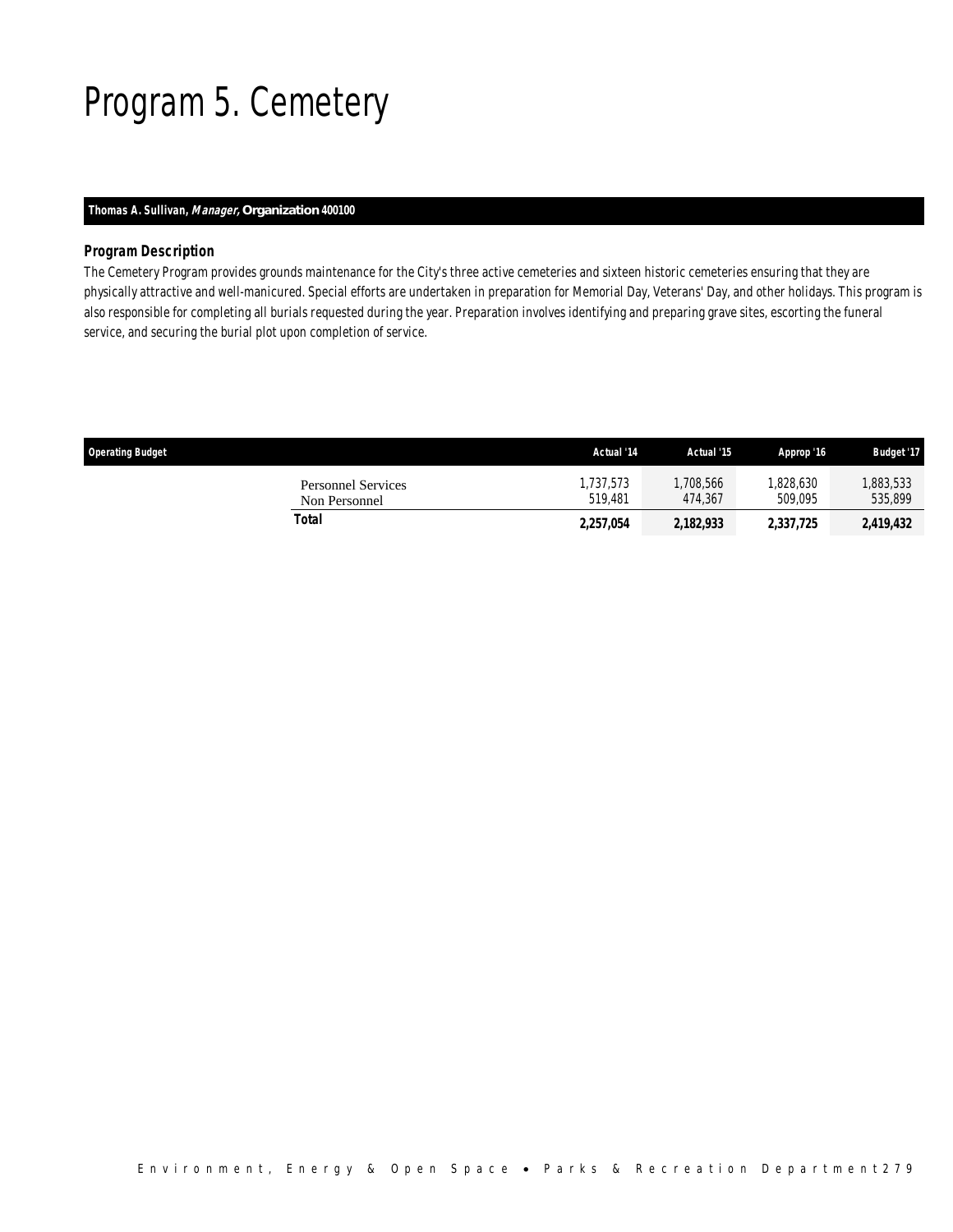## External Funds Projects

*Fund for Parks and Recreation* 

#### *Project Mission*

The Fund for Parks and Recreation in Boston was established in 1983 for the purpose of furthering the maintenance and preservation of parks now or in the future belonging to the City of Boston and to provide recreational programs to the residents of Boston.

## *George W. Parkman Trust Fund*

#### *Project Mission*

The Parkman Fund annually provides additional funding to maintain and improve parks, such as the Boston Common, Public Garden, Franklin Park, the Fens, etc. This includes tree work, repairs to roads, turf, and funding for maintenance employees working in designated parks.

#### *Park Floodlighting Fees*

#### *Project Mission*

Floodlighting fees are charged to non-resident groups and resident non-youth group organizations (typically sports leagues) conducting permitted night-time activities which require the use of the floodlights located at City parks.

*Ryder Cup/Youth Endowment Fund* 

#### *Project Mission*

The Ryder Cup/Youth Endowment Fund was formed from the proceeds of tickets to the 1999 Ryder Cup matches. The tickets were donated by the Country Club of Brookline to the City of Boston. The income from the Fund is used to support youth golf programming and other youth recreation activities.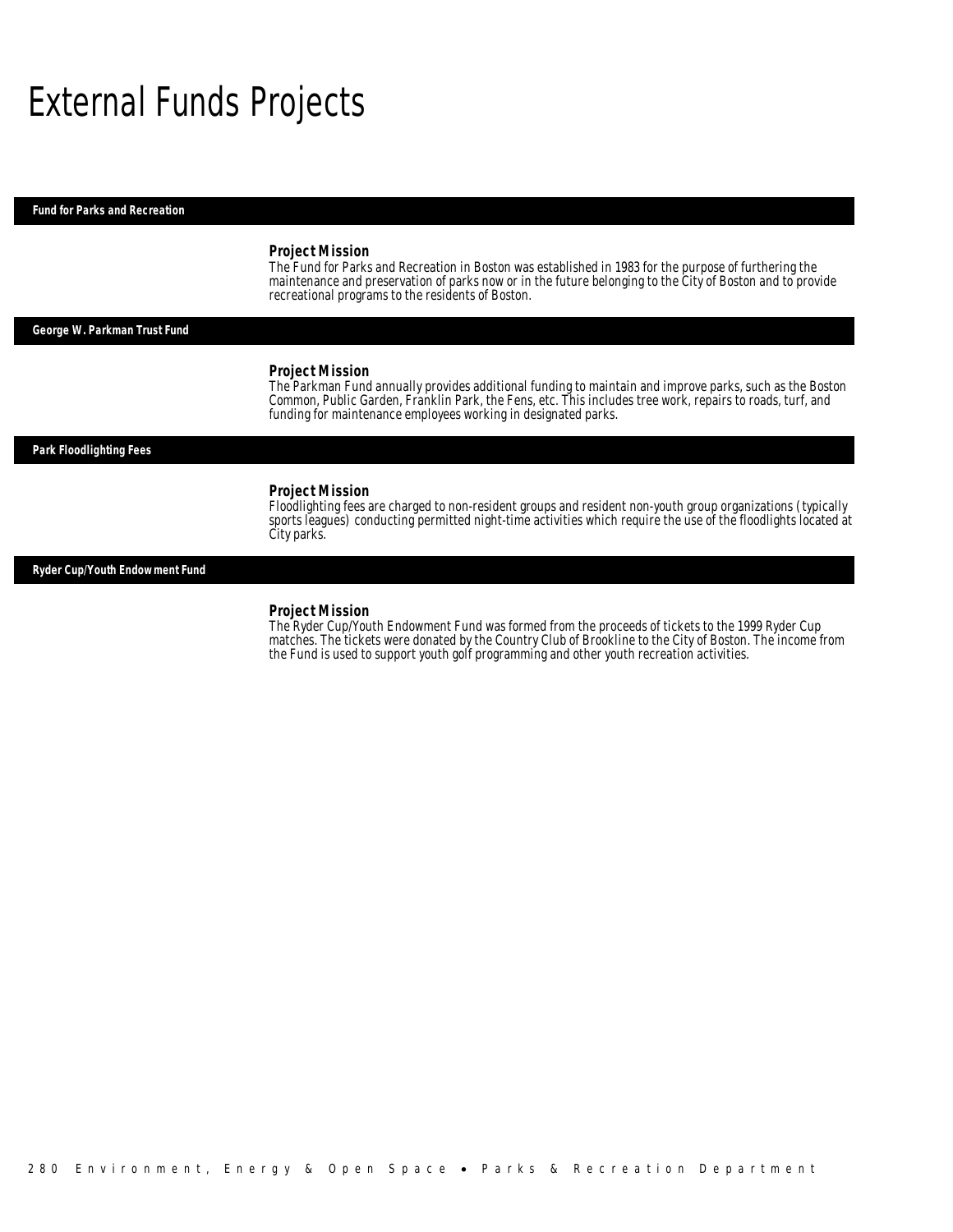## Parks & Recreation Department Capital Budget

## *Overview*

Boston's parks and open spaces provide environmental, recreational, social and economic benefits to the City's residents and visitors. The City will make a robust new investment in urban signature parks projects reflecting the Walsh Administration's priority focus in this area. Many of these investments tackle environmental justice issues and have the ability to stabilize neighborhoods. Ongoing capital investment in parks, as well as in the many ball fields, playgrounds, play lots and other recreational areas utilized by the City's visitors, youth and families, help to protect and enrich a park system that is among the nation's best.

## *FY17 Major Initiatives*

- Reinvigoration of Franklin Park pathways will improve park access and expand recreation for park users.
- Parks will begin Phase I of the Harambee Park master plan, a comprehensive plan to make this 45 acre park a beautiful, dynamic public space.
- Design and renovation will start at Paul Revere Mall, one of the City's most photographed points of interest and central to the Freedom Trail.
- The City is launching the Smith Playground project which creates a totlot and gathering space for the neighborhood.
- Major park renovation project will launch at Ramsay Park in the South End, a project that came out of advocacy from engaged young people who wanted to see a safer park in their neighborhood.
- With support from private funding partnerships, the Park's Department will create a new inclusive playground in South Boston in honor of Martin Richard.
- Major park renovation projects underway at Marcella Playground and Children's Park in Roxbury, Fallon Field Playground in Roslindale, and Roberts Playground in Dorchester.
- The Olmstead Park Landscape Restoration project will begin construction, and will address several historic staircases, enhance plantings and provide trail improvements.

| Capital Budget Expenditures | Total Actual '14 | Total Actual '15 |            | <b>Estimated '16 Total Projected '17</b> |
|-----------------------------|------------------|------------------|------------|------------------------------------------|
| <b>Total Department</b>     | 16,938,497       | 16,689,318       | 23,798,241 | 26.737.195                               |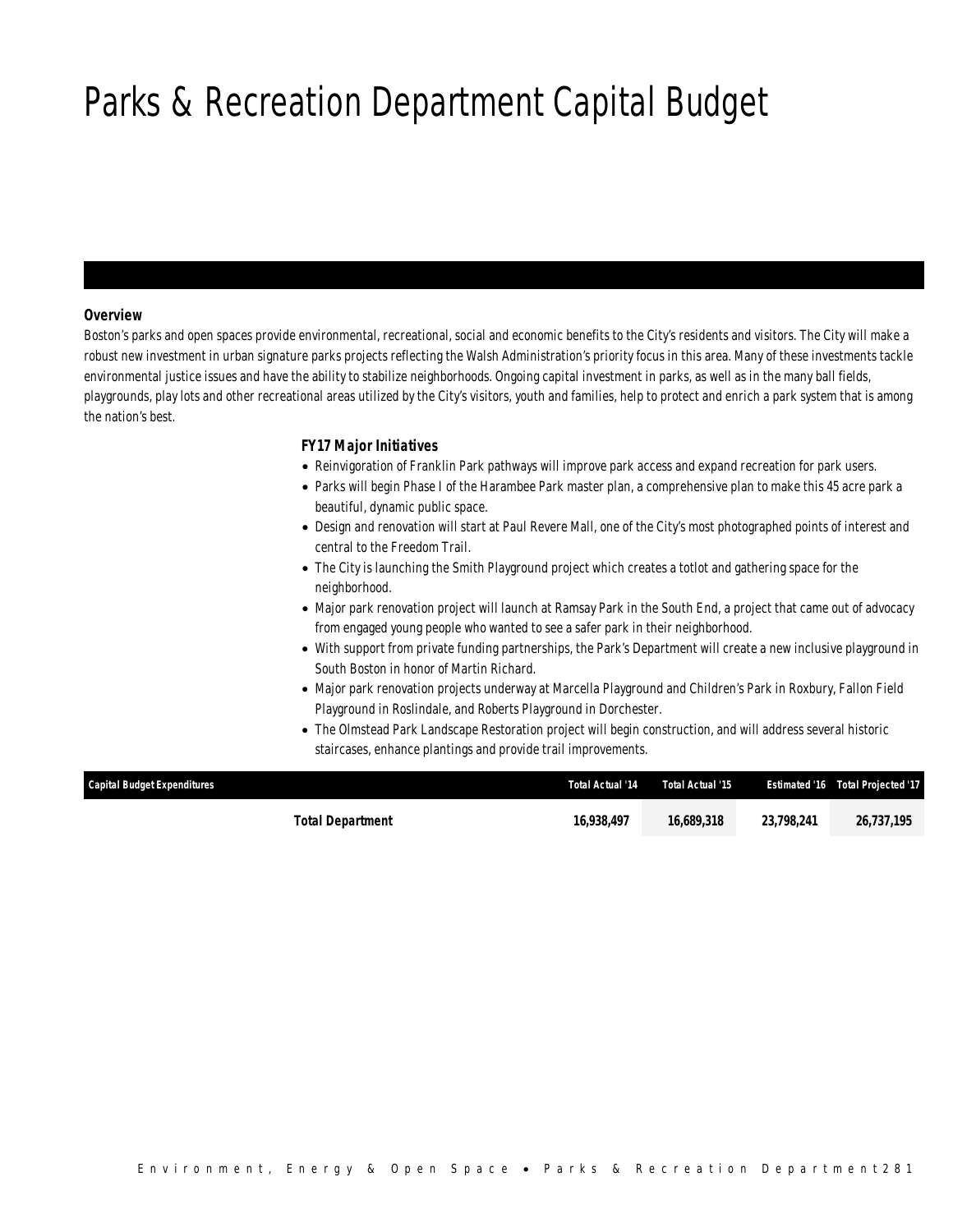## *ADAMS/KING PLAYGROUND*

### *Project Mission*

Park renovation including drainage, fencing and wall repairs; new landscaping, play structure, and safety surfacing. *Managing Department,* Parks and Recreation Department *Status,* In Construction*Location,* Dorchester *Operating Impact,* No

| <b>Authorizations</b>                    |          |             |             |             |                  |
|------------------------------------------|----------|-------------|-------------|-------------|------------------|
|                                          |          |             |             | Non Capital |                  |
| Source                                   | Existing | <b>FY17</b> | Future      | Fund        | Total            |
| City Capital                             | 500,000  | 0           | 0           | 0           | 500,000          |
| Grants/Other                             | 0        | 0           | 0           | 0           | $\left( \right)$ |
| Total                                    | 500,000  | 0           | $\mathbf 0$ | 0           | 500,000          |
| <b>Expenditures (Actual and Planned)</b> |          |             |             |             |                  |
|                                          | Thru     |             |             |             |                  |
| Source                                   | 6/30/15  | <b>FY16</b> | <b>FY17</b> | FY18-21     | Total            |
| City Capital                             | 33.198   | 300,000     | 166,802     | $\Omega$    | 500,000          |
| Grants/Other                             | 0        | 0           | 0           | 0           | 0                |
| Total                                    | 33,198   | 300,000     | 166,802     | $\theta$    | 500,000          |

### *BACK BAY FENS WESTLAND AVENUE ENTRANCE*

#### *Project Mission*

Improvements to park entrance including Johnson Memorial Gates monument conservation, accessibility upgrades, and landscape rehabilitation.

*Managing Department,* Parks and Recreation Department *Status,* To Be Scheduled*Location,* Fenway/Kenmore *Operating Impact,* No

| <b>Authorizations</b>                    |          |             |             |             |                  |
|------------------------------------------|----------|-------------|-------------|-------------|------------------|
|                                          |          |             |             | Non Capital |                  |
| Source                                   | Existing | <b>FY17</b> | Future      | Fund        | Total            |
| City Capital                             | 0        | 100,000     | 720,000     | 0           | 820,000          |
| Grants/Other                             |          |             |             | 0           | $\left( \right)$ |
| Total                                    | 0        | 100,000     | 720,000     | $\theta$    | 820,000          |
| <b>Expenditures (Actual and Planned)</b> |          |             |             |             |                  |
|                                          | Thru     |             |             |             |                  |
| Source                                   | 6/30/15  | <b>FY16</b> | <b>FY17</b> | FY18-21     | Total            |
| City Capital                             | 0        | $\Omega$    | 100,000     | 720,000     | 820,000          |
| Grants/Other                             | 0        |             |             | 0           | $\left( \right)$ |
| Total                                    | 0        | $\theta$    | 100,000     | 720,000     | 820,000          |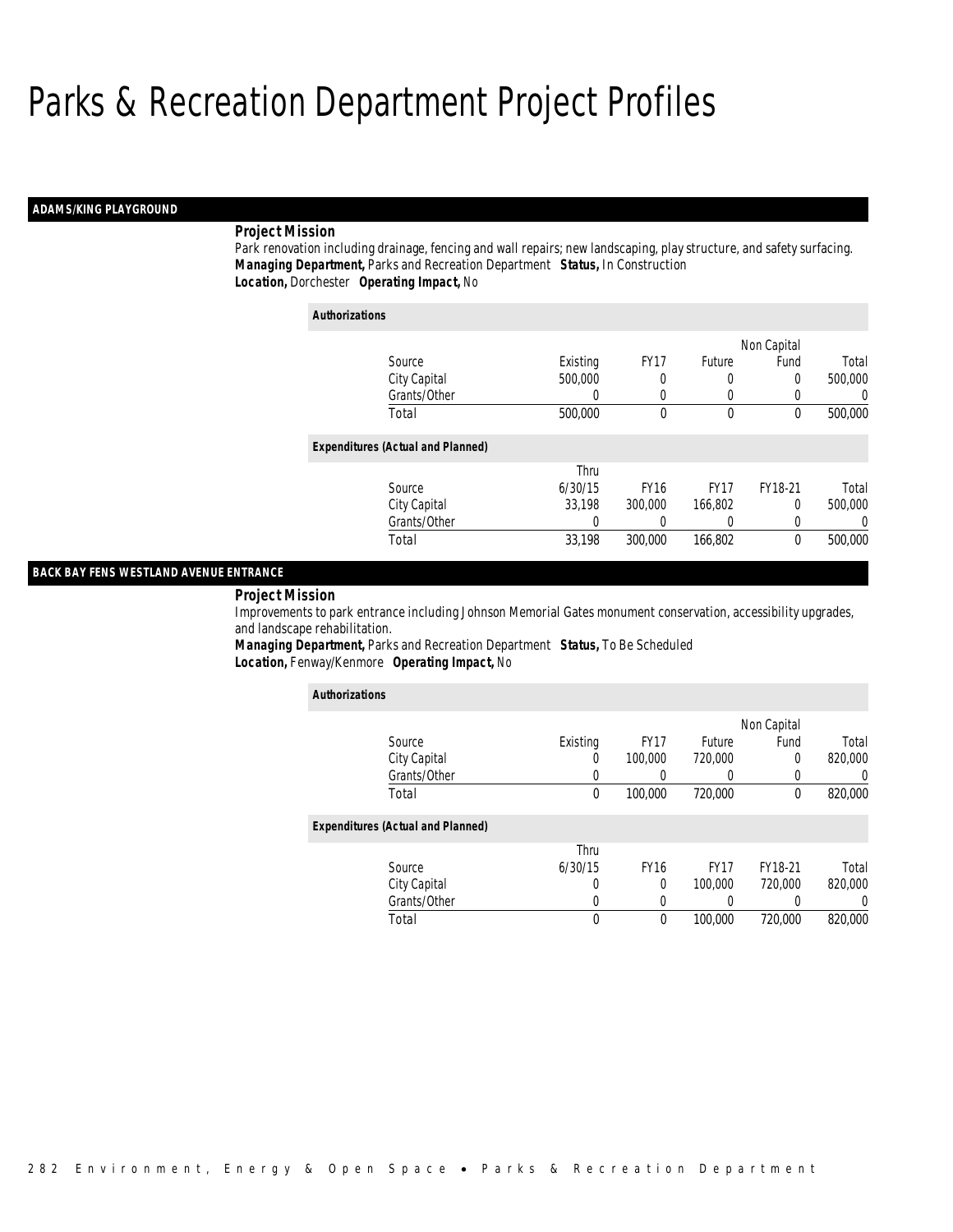#### *BOSTON COMMON ACCESSIBILITY STUDY SHAW MEMORIAL*

*Project Mission*

 Study to explore options to improve accessibility between the Shaw Memorial and the rest of the Common. *Managing Department,* Public Facilities Department *Status,* To Be Scheduled*Location,* Beacon Hill *Operating Impact,* No

| <b>Authorizations</b>                    |          |             |             |             |        |
|------------------------------------------|----------|-------------|-------------|-------------|--------|
|                                          |          |             |             | Non Capital |        |
| Source                                   | Existing | <b>FY17</b> | Future      | Fund        | Total  |
| City Capital                             | 50,000   | 0           | 0           | 0           | 50,000 |
| Grants/Other                             | 0        | 0           | 0           |             | 0      |
| Total                                    | 50,000   | $\theta$    | $\theta$    | $\theta$    | 50,000 |
| <b>Expenditures (Actual and Planned)</b> |          |             |             |             |        |
|                                          | Thru     |             |             |             |        |
| Source                                   | 6/30/15  | <b>FY16</b> | <b>FY17</b> | FY18-21     | Total  |
| City Capital                             | 0        | 0           | 50,000      | 0           | 50,000 |
| Grants/Other                             | 0        | 0           | 0           | 0           | 0      |
| Total                                    | 0        | 0           | 50,000      | $\mathbf 0$ | 50,000 |

## *BOSTON COMMON BOYLSTON STREET EDGE*

*Project Mission*

 Upgrades to sidewalk and utilities along Boylston Street edge of park. *Managing Department,* Parks and Recreation Department *Status,* In Design*Location,* Beacon Hill *Operating Impact,* No

| <b>Authorizations</b>                    |          |             |             |             |         |
|------------------------------------------|----------|-------------|-------------|-------------|---------|
|                                          |          |             |             | Non Capital |         |
| Source                                   | Existing | <b>FY17</b> | Future      | Fund        | Total   |
| City Capital                             | 560,000  | 0           | 0           | 0           | 560,000 |
| Grants/Other                             | 0        | 0           | 0           |             | 0       |
| Total                                    | 560,000  | $\mathbf 0$ | $\mathbf 0$ | 0           | 560,000 |
| <b>Expenditures (Actual and Planned)</b> |          |             |             |             |         |
|                                          | Thru     |             |             |             |         |
| Source                                   | 6/30/15  | <b>FY16</b> | <b>FY17</b> | FY18-21     | Total   |
| City Capital                             | 0        | 60,000      | 500,000     | 0           | 560,000 |
| Grants/Other                             | 0        |             |             | 0           | 0       |
| Total                                    | 0        | 60.000      | 500,000     | 0           | 560,000 |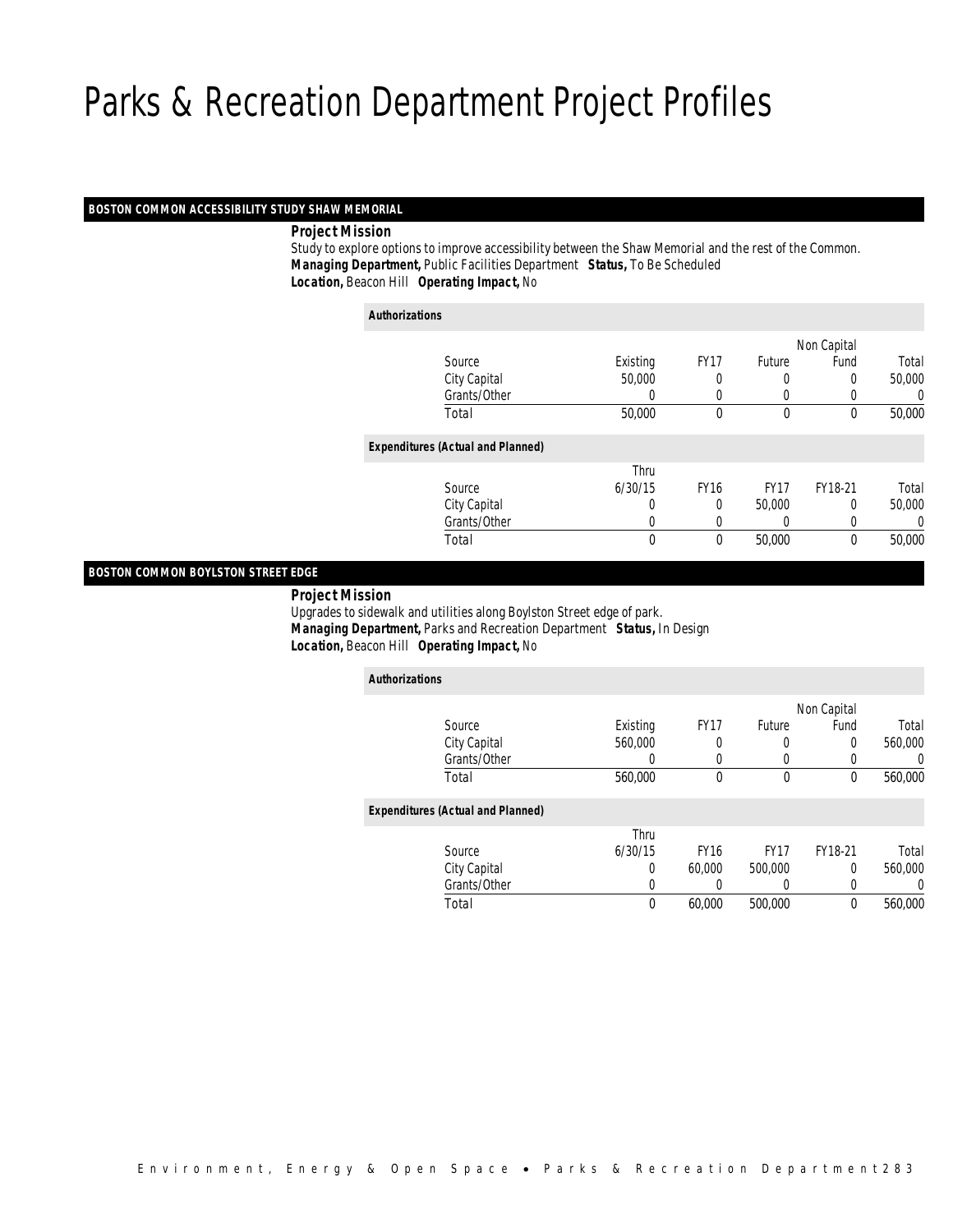### *BOSTON COMMON PARKMAN PLAZA*

## *Project Mission*

Renovate Parkman Plaza at the Visitor Information Center in the Boston Common and the sidewalk from the VIC towards the Boylston Street T Station.

*Managing Department,* Parks and Recreation Department *Status,* In Design*Location,* Beacon Hill *Operating Impact,* No

| <b>Authorizations</b>                    |           |             |             |             |           |  |  |
|------------------------------------------|-----------|-------------|-------------|-------------|-----------|--|--|
|                                          |           |             |             | Non Capital |           |  |  |
| Source                                   | Existing  | <b>FY17</b> | Future      | Fund        | Total     |  |  |
| City Capital                             | 3,500,000 | 0           | 0           | $\theta$    | 3,500,000 |  |  |
| Grants/Other                             |           | 0           | 0           | 800,000     | 800,000   |  |  |
| Total                                    | 3,500,000 | $\theta$    | $\theta$    | 800,000     | 4.300.000 |  |  |
| <b>Expenditures (Actual and Planned)</b> |           |             |             |             |           |  |  |
|                                          | Thru      |             |             |             |           |  |  |
| Source                                   | 6/30/15   | <b>FY16</b> | <b>FY17</b> | FY18-21     | Total     |  |  |
| City Capital                             | 0         | 41,000      | 2,000,000   | 1.459.000   | 3.500.000 |  |  |
| Grants/Other                             | 0         |             |             | 0           | $\left($  |  |  |
| Total                                    | 0         | 41,000      | 2.000.000   | 1.459.000   | 3,500,000 |  |  |

### *BOSTON COMMON PATHWAYS*

#### *Project Mission*

Improve paths, paving, and associated infrastructure, including the area around the Soldiers and Sailors Monument. *Managing Department,* Parks and Recreation Department *Status,* In Construction*Location,* Beacon Hill *Operating Impact,* No

| <b>Authorizations</b>                    |           |             |             |             |           |
|------------------------------------------|-----------|-------------|-------------|-------------|-----------|
|                                          |           |             |             | Non Capital |           |
| Source                                   | Existing  | <b>FY17</b> | Future      | Fund        | Total     |
| City Capital                             | 1,482,145 | 0           | 0           | $\Omega$    | 1,482,145 |
| Grants/Other                             | 0         | 0           | 0           | 200,000     | 200,000   |
| Total                                    | 1,482,145 | 0           | 0           | 200,000     | 1,682,145 |
| <b>Expenditures (Actual and Planned)</b> |           |             |             |             |           |
|                                          | Thru      |             |             |             |           |
| Source                                   | 6/30/15   | <b>FY16</b> | <b>FY17</b> | FY18-21     | Total     |
| City Capital                             | 465.066   | 753.982     | 0           | 263.097     | 1.482.145 |
| Grants/Other                             | 0         | 0           | 0           |             | 0         |
| Total                                    | 465.066   | 753.982     | 0           | 263.097     | 1.482.145 |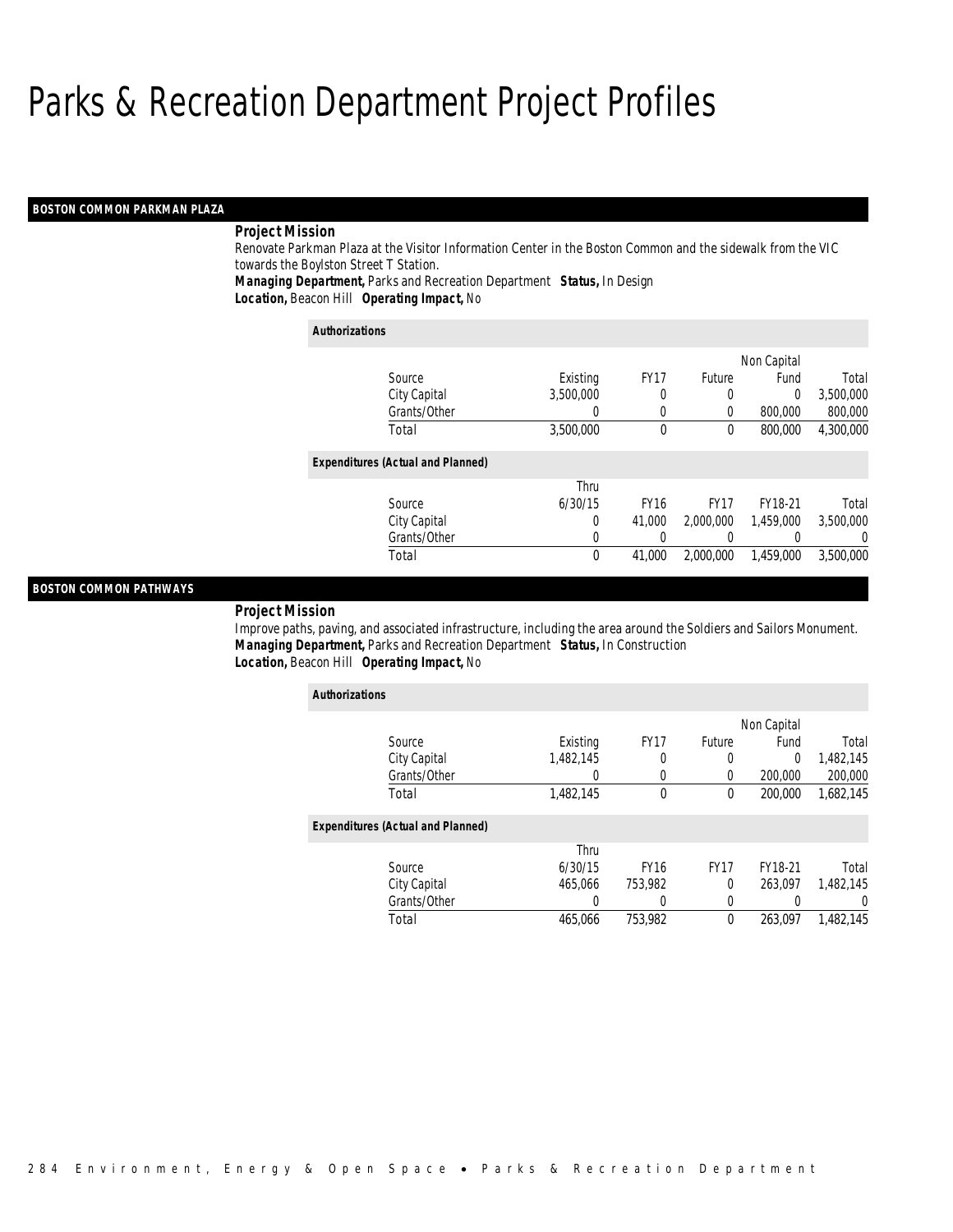## *BOSTON COMMON UTILITY STUDY*

### *Project Mission*

 Study to determine utility needs (electric and drainage) of the Boston Common in advance of needed utility upgrades and future pathway paving.

*Managing Department,* Parks and Recreation Department *Status,* In Design*Location,* Beacon Hill *Operating Impact,* No

#### *Authorizations*

*Authorizations*

|                                          |             |             |               | Non Capital |         |
|------------------------------------------|-------------|-------------|---------------|-------------|---------|
| Source                                   | Existing    | <b>FY17</b> | <b>Future</b> | Fund        | Total   |
| City Capital                             | 100,000     |             |               | 0           | 100,000 |
| Grants/Other                             | 0           |             |               |             | 0       |
| Total                                    | 100,000     | 0           | $\mathbf 0$   | 0           | 100,000 |
| <b>Expenditures (Actual and Planned)</b> |             |             |               |             |         |
|                                          | Thru        |             |               |             |         |
| Source                                   | 6/30/15     | <b>FY16</b> | <b>FY17</b>   | FY18-21     | Total   |
| City Capital                             | 0           | 50,000      | 50,000        | $\Omega$    | 100,000 |
| Grants/Other                             | 0           |             | $\left($      | 0           | 0       |
| Total                                    | $\mathbf 0$ | 50,000      | 50,000        | $\theta$    | 100,000 |
|                                          |             |             |               |             |         |

### *BUSSEY BROOK WALL*

*Project Mission*

 Rebuild portions of stone walls adjacent to roadways and near Bussey Brook. *Managing Department,* Parks and Recreation Department *Status,* To Be Scheduled*Location,* Jamaica Plain *Operating Impact,* No

| AUUIVIIZAUVIIS                           |          |             |             |             |         |
|------------------------------------------|----------|-------------|-------------|-------------|---------|
|                                          |          |             |             | Non Capital |         |
| Source                                   | Existing | <b>FY17</b> | Future      | Fund        | Total   |
| City Capital                             | $\left($ | 125,000     | 0           | 0           | 125,000 |
| Grants/Other                             |          |             | 0           |             | 0       |
| Total                                    | 0        | 125,000     | 0           | 0           | 125,000 |
| <b>Expenditures (Actual and Planned)</b> |          |             |             |             |         |
|                                          | Thru     |             |             |             |         |
| Source                                   | 6/30/15  | <b>FY16</b> | <b>FY17</b> | FY18-21     | Total   |
| City Capital                             | 0        | 0           | 10,000      | 115,000     | 125,000 |
| Grants/Other                             | $\Omega$ |             |             |             | 0       |
| Total                                    | 0        | 0           | 10,000      | 115,000     | 125,000 |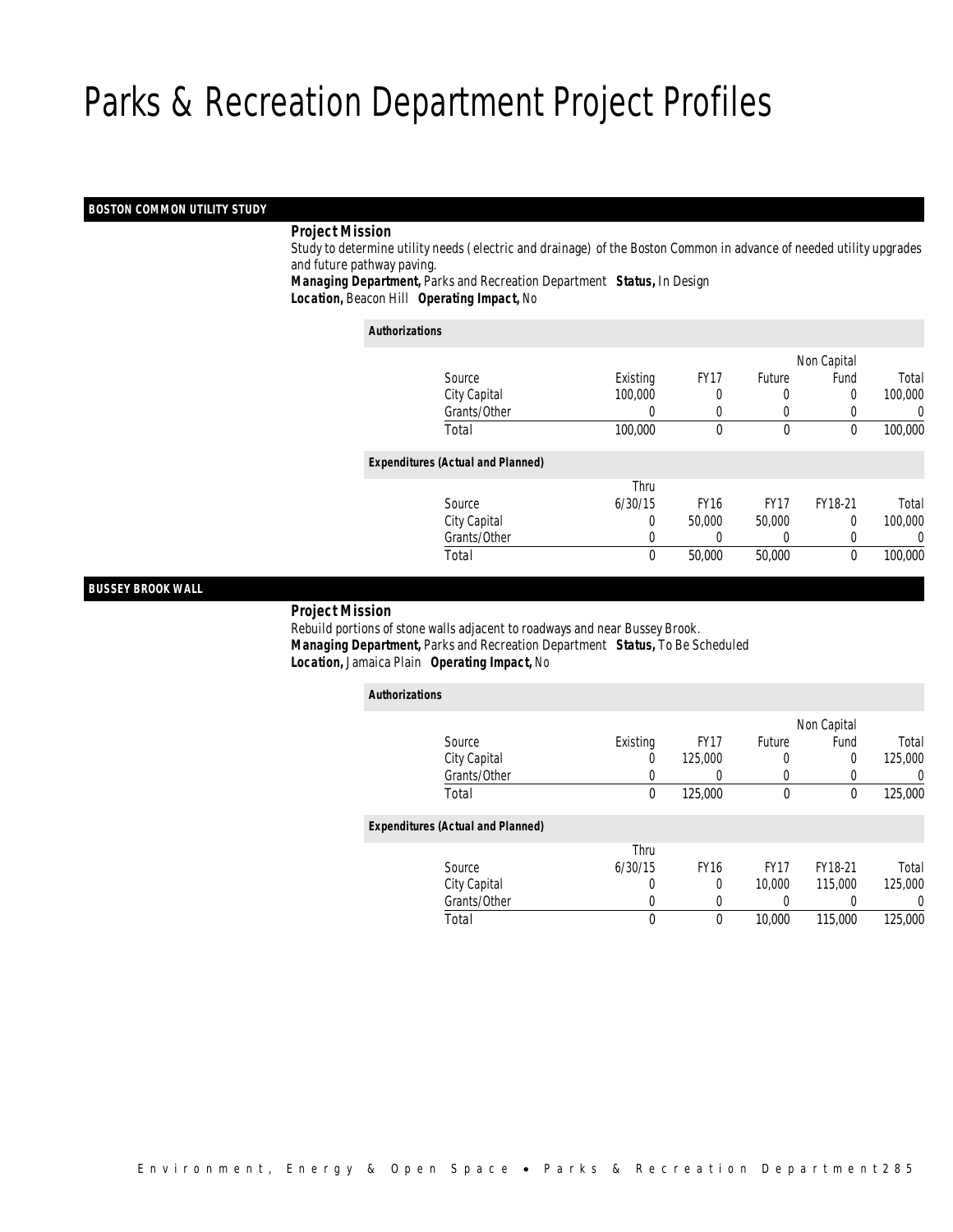### *CASSIDY FIELD HOUSE*

## *Project Mission*

Renovation includes structural, MEP and envelope repairs as well as ADA access and bathroom and interior reconfiguration and upgrades.

*Managing Department,* Public Facilities Department *Status,* To Be Scheduled*Location,* Allston/Brighton *Operating Impact,* No

| <b>Authorizations</b>                    |          |             |             |                |                  |
|------------------------------------------|----------|-------------|-------------|----------------|------------------|
|                                          |          |             |             | Non Capital    |                  |
| Source                                   | Existing | <b>FY17</b> | Future      | Fund           | Total            |
| City Capital                             | 125,000  | 500,000     | 1,064,358   | $\overline{0}$ | 1,689,358        |
| Grants/Other                             | 0        |             |             | 0              | 0                |
| Total                                    | 125,000  | 500,000     | 1.064.358   | $\theta$       | 1,689,358        |
| <b>Expenditures (Actual and Planned)</b> |          |             |             |                |                  |
|                                          | Thru     |             |             |                |                  |
| Source                                   | 6/30/15  | <b>FY16</b> | <b>FY17</b> | FY18-21        | Total            |
| City Capital                             | 0        | 0           | 165,000     | 1.524.358      | 1.689.358        |
| Grants/Other                             | 0        | 0           |             |                | $\left( \right)$ |
| Total                                    | 0        | 0           | 165,000     | 1.524.358      | 1.689.358        |

### *CASSIDY FIELD MASTER PLAN IMPLEMENTATION*

#### *Project Mission*

Comprehensive park renovation to include ballfields, courts, passive areas, pathways, utilities and landscaping. *Managing Department,* Parks and Recreation Department *Status,* New Project*Location,* Allston/Brighton *Operating Impact,* Yes

| <b>Authorizations</b>                    |          |             |             |                |           |
|------------------------------------------|----------|-------------|-------------|----------------|-----------|
|                                          |          |             |             | Non Capital    |           |
| Source                                   | Existing | <b>FY17</b> | Future      | Fund           | Total     |
| City Capital                             | 710.000  | 600.000     | 2.695.030   | $\overline{0}$ | 4,005,030 |
| Grants/Other                             | 0        |             | 0           | 0              | 0         |
| Total                                    | 710,000  | 600,000     | 2.695.030   | $\theta$       | 4,005,030 |
| <b>Expenditures (Actual and Planned)</b> |          |             |             |                |           |
|                                          | Thru     |             |             |                |           |
| Source                                   | 6/30/15  | <b>FY16</b> | <b>FY17</b> | FY18-21        | Total     |
| City Capital                             | 62.000   | 0           | 100,000     | 3.843.030      | 4,005,030 |
| Grants/Other                             | 0        | 0           | 0           | 0              | 0         |
| Total                                    | 62.000   | 0           | 100,000     | 3.843.030      | 4.005.030 |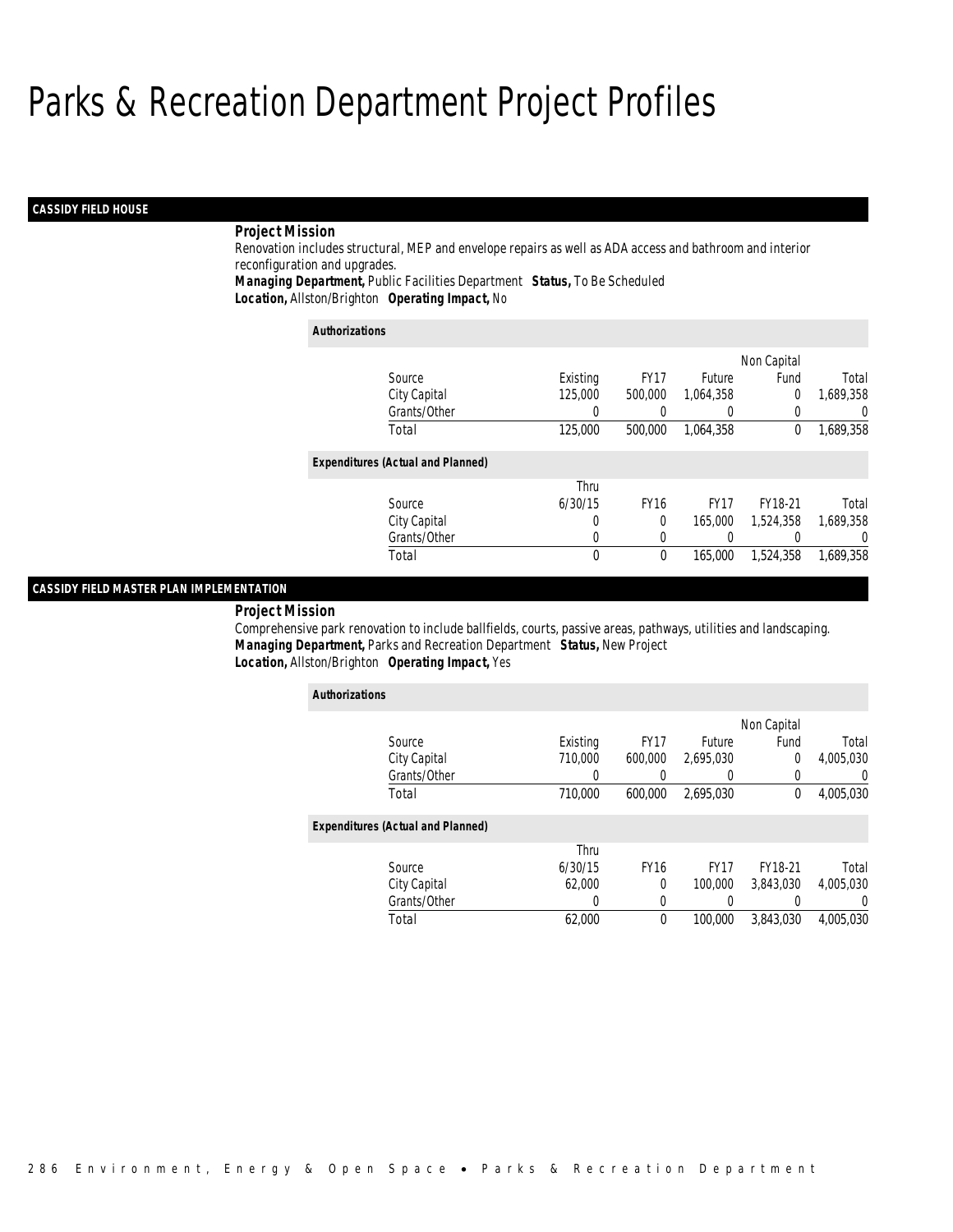## *CHILDREN'S PARK PLAYGROUND*

### *Project Mission*

 Playground and park renovation, including water spray, play structure and safety surfacing, site furnishings and plantings.

*Managing Department,* Parks and Recreation Department *Status,* In Design*Location,* Roxbury *Operating Impact,* No

#### *Authorizations*

|                                          |          |             |               | Non Capital |         |
|------------------------------------------|----------|-------------|---------------|-------------|---------|
| Source                                   | Existing | <b>FY17</b> | <b>Future</b> | Fund        | Total   |
| City Capital                             | 996,000  |             | 0             | 0           | 996,000 |
| Grants/Other                             | 0        | 0           | $\left($      | 0           | 0       |
| Total                                    | 996,000  | $\theta$    | $\mathbf 0$   | 0           | 996,000 |
| <b>Expenditures (Actual and Planned)</b> |          |             |               |             |         |
|                                          | Thru     |             |               |             |         |
| Source                                   | 6/30/15  | <b>FY16</b> | <b>FY17</b>   | FY18-21     | Total   |
| City Capital                             | 6.279    | 369.721     | 620,000       | $\Omega$    | 996,000 |
| Grants/Other                             | 0        |             | $\left($      | 0           | 0       |
| Total                                    | 6,279    | 369,721     | 620,000       | $\theta$    | 996,000 |
|                                          |          |             |               |             |         |

## *CHRISTOPHER COLUMBUS PARK*

*Project Mission*

 Address drainage and pavement issues adjacent to water play feature. *Managing Department,* Parks and Recreation Department *Status,* To Be Scheduled*Location,* North End *Operating Impact,* No

| <b>Authorizations</b>                    |          |             |             |             |         |
|------------------------------------------|----------|-------------|-------------|-------------|---------|
|                                          |          |             |             | Non Capital |         |
| Source                                   | Existing | <b>FY17</b> | Future      | Fund        | Total   |
| City Capital                             | 60,000   | 200,000     | 0           | 0           | 260,000 |
| Grants/Other                             |          |             | $\left($    |             | 0       |
| Total                                    | 60,000   | 200,000     | $\mathbf 0$ | $\mathbf 0$ | 260,000 |
| <b>Expenditures (Actual and Planned)</b> |          |             |             |             |         |
|                                          | Thru     |             |             |             |         |
| Source                                   | 6/30/15  | <b>FY16</b> | <b>FY17</b> | FY18-21     | Total   |
| City Capital                             | 0        | 25,000      | 235,000     | $\Omega$    | 260,000 |
| Grants/Other                             | 0        |             |             | 0           | 0       |
| Total                                    | 0        | 25,000      | 235,000     | $\theta$    | 260,000 |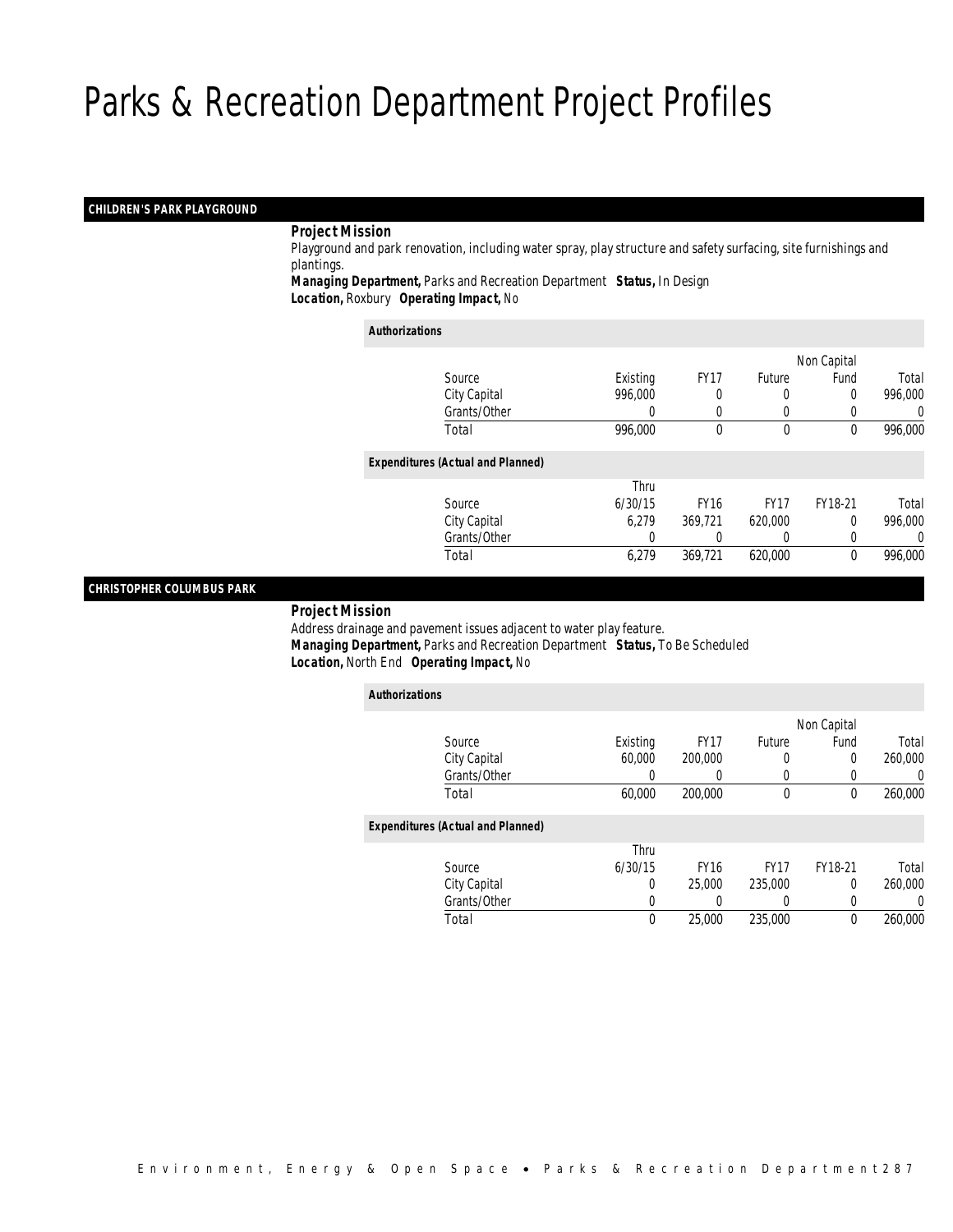### *COMMONWEALTH AVENUE MALL*

## *Project Mission*

Repair and upgrade existing pathways.*Managing Department,* Parks and Recreation Department *Status,* To Be Scheduled

*Location,* Back Bay *Operating Impact,* No

| <b>Authorizations</b> |                                          |          |             |             |             |         |
|-----------------------|------------------------------------------|----------|-------------|-------------|-------------|---------|
|                       |                                          |          |             |             | Non Capital |         |
|                       | Source                                   | Existing | <b>FY17</b> | Future      | Fund        | Total   |
|                       | City Capital                             | 500,000  | 0           | 0           | 0           | 500,000 |
|                       | Grants/Other                             | 0        | 0           | 0           | 0           | 0       |
|                       | Total                                    | 500,000  | 0           | $\mathbf 0$ | 0           | 500,000 |
|                       | <b>Expenditures (Actual and Planned)</b> |          |             |             |             |         |
|                       |                                          | Thru     |             |             |             |         |
|                       | Source                                   | 6/30/15  | <b>FY16</b> | <b>FY17</b> | FY18-21     | Total   |
|                       | City Capital                             | 261,705  | 0           | 0           | 238.295     | 500,000 |
|                       | Grants/Other                             | 0        | $\Omega$    | 0           | 0           | 0       |
|                       | Total                                    | 261,705  | 0           | 0           | 238,295     | 500,000 |

### *COURT RENOVATIONS*

#### *Project Mission*

Annual program to rehabilitate tennis, basketball, and street hockey courts citywide. *Managing Department,* Parks and Recreation Department *Status,* Annual Program*Location,* Citywide *Operating Impact,* No

| <b>Authorizations</b>                    |           |                  |                  |             |                  |
|------------------------------------------|-----------|------------------|------------------|-------------|------------------|
|                                          |           |                  |                  | Non Capital |                  |
| Source                                   | Existing  | FY <sub>17</sub> | <b>Future</b>    | Fund        | Total            |
| City Capital                             | 4.600.000 | 350,000          | 1.350.000        | 0           | 6,300,000        |
| Grants/Other                             |           |                  | $\left( \right)$ | 0           | $\left( \right)$ |
| Total                                    | 4,600,000 | 350,000          | 1,350,000        | 0           | 6,300,000        |
| <b>Expenditures (Actual and Planned)</b> |           |                  |                  |             |                  |
|                                          | Thru      |                  |                  |             |                  |
| Source                                   | 6/30/15   | <b>FY16</b>      | <b>FY17</b>      | FY18-21     | Total            |
| City Capital                             | 2.844.506 | 850,000          | 650,000          | 1.955.494   | 6,300,000        |
| Grants/Other                             | 0         |                  |                  |             | 0                |
| Total                                    | 2.844.506 | 850,000          | 650,000          | 1.955.494   | 6.300.000        |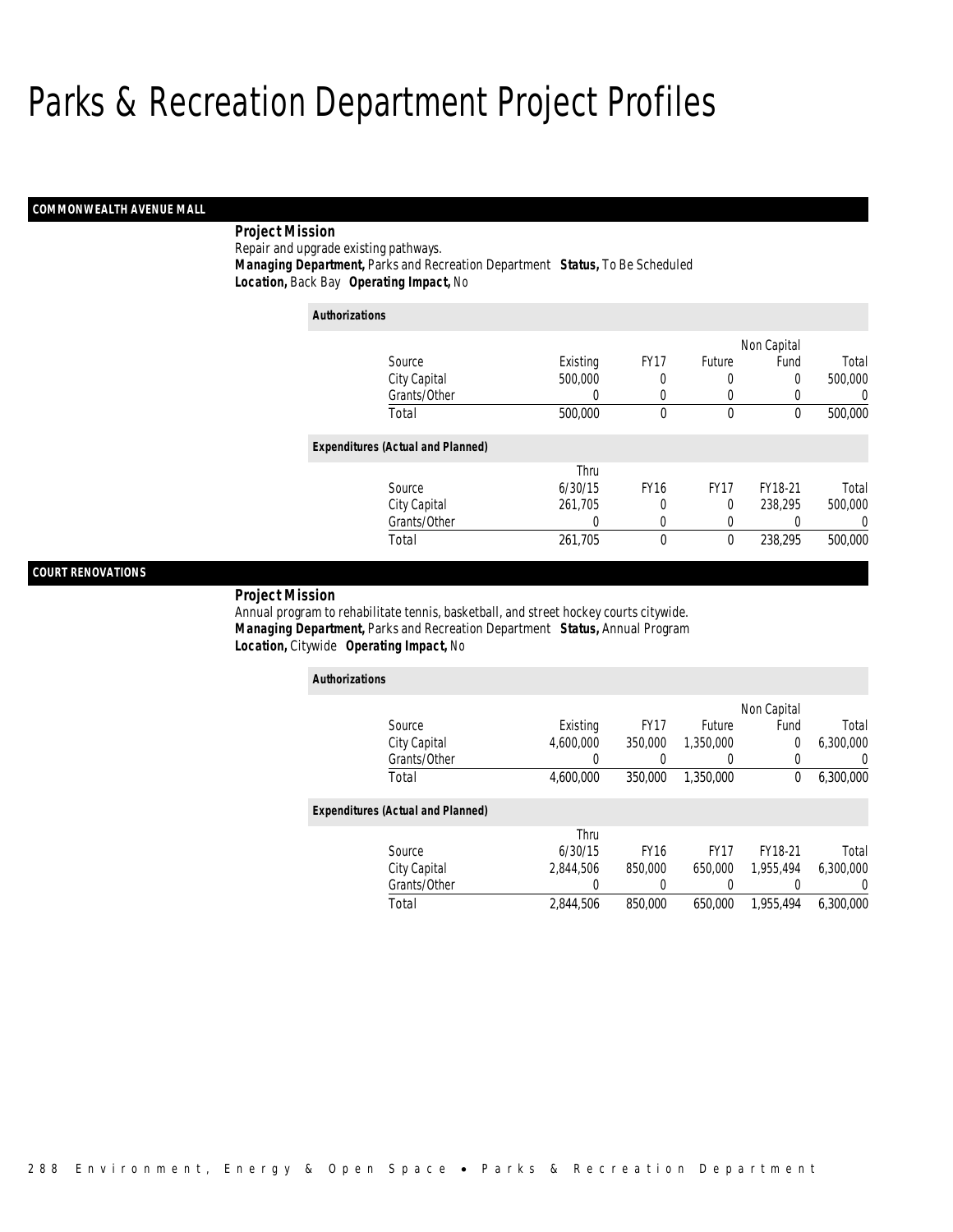### *CUNEO PLAYGROUND*

### *Project Mission*

 Major park renovation including drainage; fencing and wall repairs; and new landscaping, play structure, and safety surfacing.

*Managing Department,* Parks and Recreation Department *Status,* In Design*Location,* East Boston *Operating Impact,* No

| Authorizations |
|----------------|
|----------------|

|                                          |          |             |               | Non Capital |         |
|------------------------------------------|----------|-------------|---------------|-------------|---------|
| Source                                   | Existing | <b>FY17</b> | <b>Future</b> | Fund        | Total   |
| City Capital                             | 320,000  |             | 0             | 0           | 320,000 |
| Grants/Other                             | 0        | 0           | $\left($      |             | 0       |
| Total                                    | 320,000  | $\theta$    | $\mathbf 0$   | 0           | 320,000 |
| <b>Expenditures (Actual and Planned)</b> |          |             |               |             |         |
|                                          | Thru     |             |               |             |         |
| Source                                   | 6/30/15  | <b>FY16</b> | <b>FY17</b>   | FY18-21     | Total   |
| City Capital                             | 0        | 30,000      | 290,000       | 0           | 320,000 |
| Grants/Other                             | 0        |             | $\left($      |             | 0       |
| Total                                    | 0        | 30,000      | 290,000       | $\theta$    | 320,000 |
|                                          |          |             |               |             |         |

## *DOHERTY-GIBSON PLAYGROUND*

*Project Mission*

Refurbish play lot and adjacent passive areas.

*Managing Department,* Parks and Recreation Department *Status,* New Project

*Location,* Dorchester *Operating Impact,* No

| <b>Authorizations</b>                    |          |             |             |             |           |
|------------------------------------------|----------|-------------|-------------|-------------|-----------|
|                                          |          |             |             | Non Capital |           |
| Source                                   | Existing | <b>FY17</b> | Future      | Fund        | Total     |
| City Capital                             | U        | 0           | 1,650,000   | 0           | 1,650,000 |
| Grants/Other                             |          |             | 0           |             | 0         |
| Total                                    | 0        | 0           | 1,650,000   | 0           | 1,650,000 |
| <b>Expenditures (Actual and Planned)</b> |          |             |             |             |           |
|                                          | Thru     |             |             |             |           |
| Source                                   | 6/30/15  | <b>FY16</b> | <b>FY17</b> | FY18-21     | Total     |
| City Capital                             | 0        | 0           | 0           | 1.650.000   | 1,650,000 |
| Grants/Other                             | 0        | 0           | 0           |             | 0         |
| Total                                    | 0        | 0           | $\mathbf 0$ | 1.650.000   | 1.650.000 |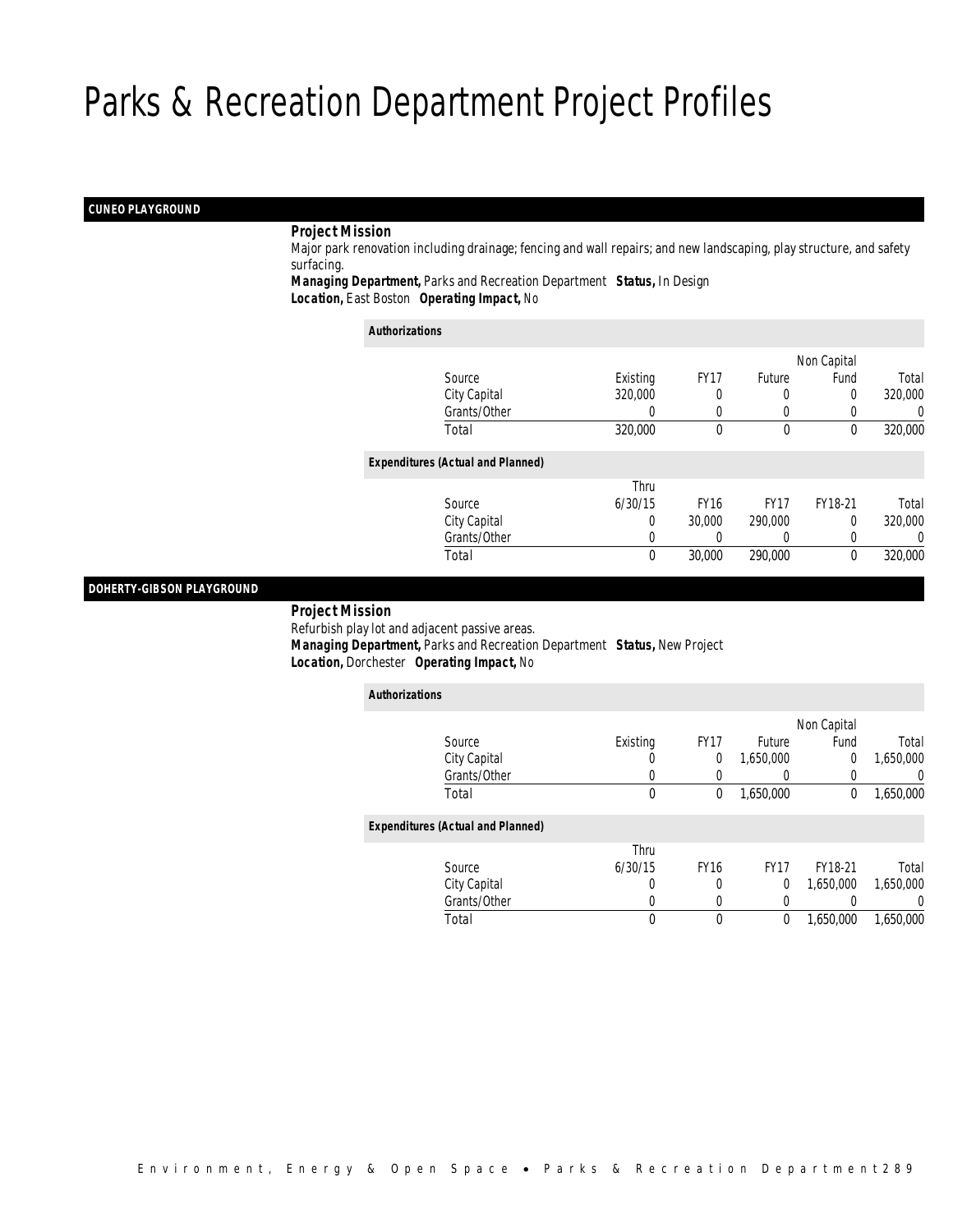#### *DOWNER AVENUE PARK*

## *Project Mission*

Overall park and play lot refurbishment including basketball court, pathways, playground, and possible water spray play feature.

*Managing Department,* Parks and Recreation Department *Status,* To Be Scheduled*Location,* Dorchester *Operating Impact,* No

| <b>Authorizations</b>                    |          |             |             |             |           |
|------------------------------------------|----------|-------------|-------------|-------------|-----------|
|                                          |          |             |             | Non Capital |           |
| Source                                   | Existing | <b>FY17</b> | Future      | Fund        | Total     |
| City Capital                             | 75,000   | 1,075,000   | 0           | 0           | 1,150,000 |
| Grants/Other                             |          |             |             | 0           | 0         |
| Total                                    | 75,000   | 1.075.000   | $\mathbf 0$ | $\mathbf 0$ | 1,150,000 |
| <b>Expenditures (Actual and Planned)</b> |          |             |             |             |           |
|                                          | Thru     |             |             |             |           |
| Source                                   | 6/30/15  | <b>FY16</b> | <b>FY17</b> | FY18-21     | Total     |
| City Capital                             | 0        | 0           | 200,000     | 950.000     | 1,150,000 |
| Grants/Other                             | 0        | 0           |             |             | $\left($  |
| Total                                    | 0        | 0           | 200,000     | 950,000     | 1.150.000 |

### *DUDLEY TOWN COMMON*

#### *Project Mission*

Improvements to Dudley Town Common to support the use of this neighborhood "Common" for gathering and civic uses.

*Managing Department,* Parks and Recreation Department *Status,* To Be Scheduled*Location,* Roxbury *Operating Impact,* No

|  | <b>Authorizations</b> |
|--|-----------------------|
|  |                       |

|                                          |              |          |             |             | Non Capital |         |
|------------------------------------------|--------------|----------|-------------|-------------|-------------|---------|
| Source                                   |              | Existing | <b>FY17</b> | Future      | Fund        | Total   |
| City Capital                             |              |          | 0           | 972,000     | 0           | 972,000 |
|                                          | Grants/Other | 0        | 0           | 0           |             |         |
| Total                                    |              | 0        | 0           | 972,000     | $\Omega$    | 972,000 |
| <b>Expenditures (Actual and Planned)</b> |              |          |             |             |             |         |
|                                          |              | Thru     |             |             |             |         |
| Source                                   |              | 6/30/15  | <b>FY16</b> | <b>FY17</b> | FY18-21     | Total   |
| City Capital                             |              | 0        | 0           | 0           | 972.000     | 972,000 |
|                                          | Grants/Other |          | $\Omega$    | 0           |             |         |
| Total                                    |              | 0        | 0           | $\theta$    | 972,000     | 972.000 |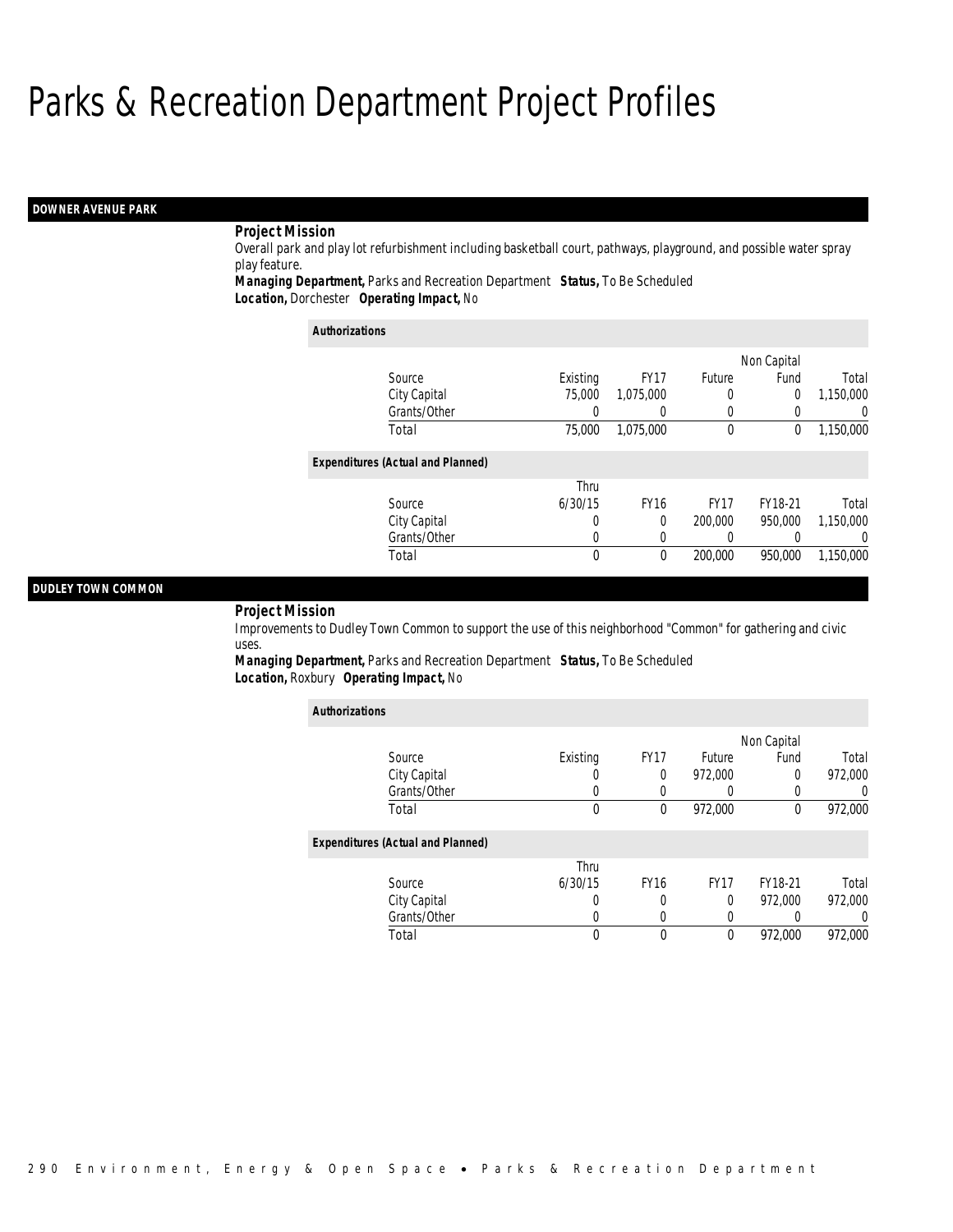## *EDWARDS PLAYGROUND*

### *Project Mission*

 Renovations to the playground including safety surfacing, passive park improvements including site furnishings upgraded utilities and pathways. *Managing Department,* Parks and Recreation Department *Status,* To Be Scheduled

*Location,* Charlestown *Operating Impact,* No

#### *Authorizations*

|                                          |          |             |               | Non Capital |         |
|------------------------------------------|----------|-------------|---------------|-------------|---------|
| Source                                   | Existing | <b>FY17</b> | <b>Future</b> | Fund        | Total   |
| City Capital                             |          | 0           | 703,000       | 0           | 703,000 |
| Grants/Other                             |          |             |               |             | 0       |
| Total                                    | 0        | $\theta$    | 703,000       | 0           | 703,000 |
| <b>Expenditures (Actual and Planned)</b> |          |             |               |             |         |
|                                          | Thru     |             |               |             |         |
| Source                                   | 6/30/15  | <b>FY16</b> | <b>FY17</b>   | FY18-21     | Total   |
| City Capital                             | 0        | 0           | 0             | 703,000     | 703,000 |
| Grants/Other                             | 0        |             |               |             | 0       |
| Total                                    | 0        | $\theta$    | $\theta$      | 703,000     | 703,000 |
|                                          |          |             |               |             |         |

## *EVERGREEN CEMETERY*

 *Project Mission* Pathway repair and repaving. *Managing Department,* Parks and Recreation Department *Status,* New Project*Location,* Allston/Brighton *Operating Impact,* No

| <b>Authorizations</b> |                                          |          |             |             |             |          |
|-----------------------|------------------------------------------|----------|-------------|-------------|-------------|----------|
|                       |                                          |          |             |             | Non Capital |          |
|                       | Source                                   | Existing | <b>FY17</b> | Future      | Fund        | Total    |
|                       | City Capital                             | 150,000  |             |             | $\Omega$    | 150,000  |
|                       | Grants/Other                             | 0        | 0           | 0           |             | $\Omega$ |
|                       | Total                                    | 150,000  | $\theta$    | $\theta$    | $\theta$    | 150,000  |
|                       | <b>Expenditures (Actual and Planned)</b> |          |             |             |             |          |
|                       |                                          | Thru     |             |             |             |          |
|                       | Source                                   | 6/30/15  | <b>FY16</b> | <b>FY17</b> | FY18-21     | Total    |
|                       | City Capital                             | 0        | 0           | 150,000     | $\Omega$    | 150,000  |
|                       | Grants/Other                             | $\left($ | 0           |             | 0           | $\Omega$ |
|                       | Total                                    | 0        | $\theta$    | 150,000     | $\theta$    | 150,000  |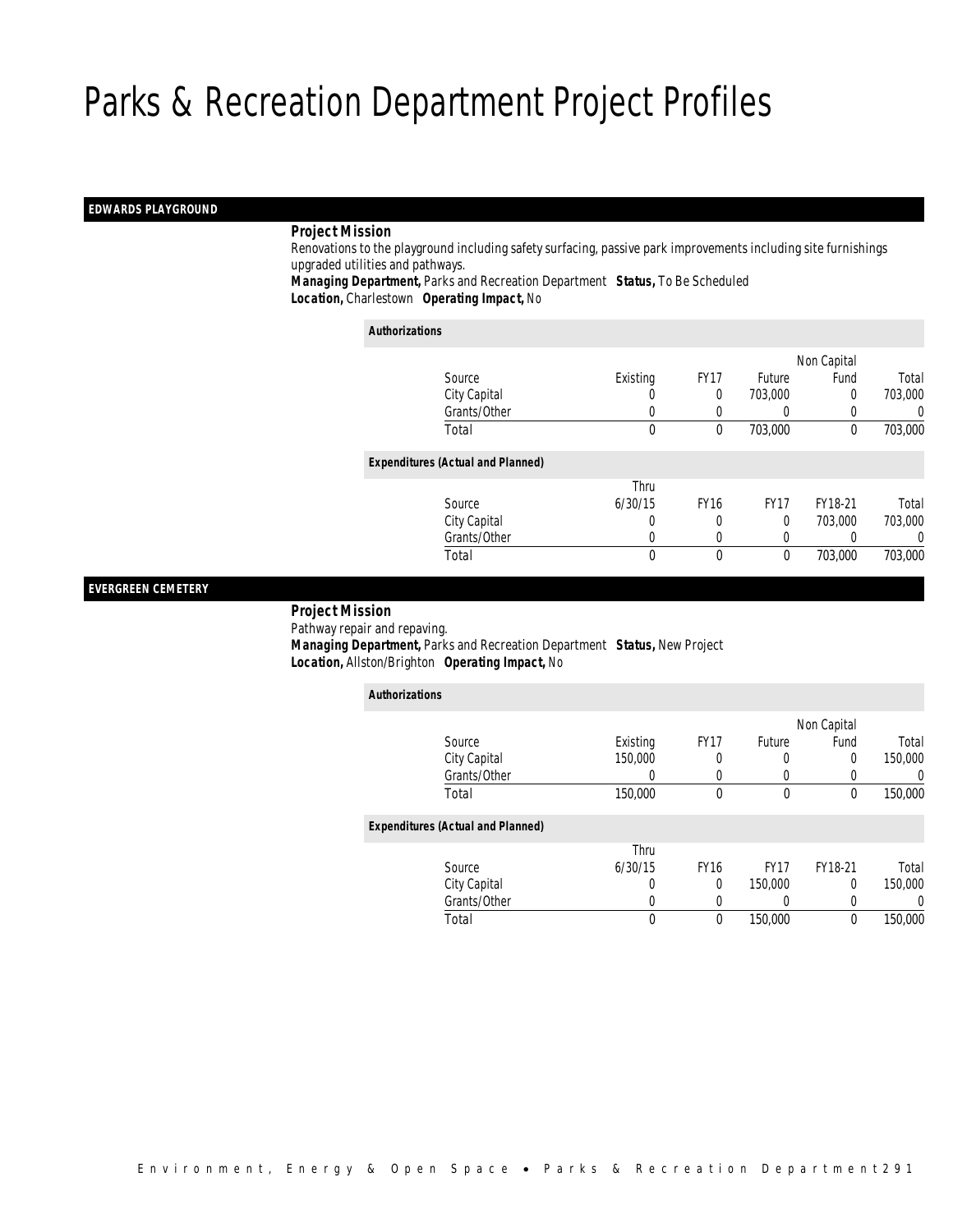## *FAIRVIEW CEMETERY GARAGE BUILDING*

### *Project Mission*

Construct new garage. Provide access for persons with disabilities. *Managing Department,* Public Facilities Department *Status,* In Construction*Location,* Hyde Park *Operating Impact,* No

| <b>Authorizations</b>                    |           |                  |             |                |           |
|------------------------------------------|-----------|------------------|-------------|----------------|-----------|
|                                          |           |                  |             | Non Capital    |           |
| Source                                   | Existing  | FY <sub>17</sub> | Future      | Fund           | Total     |
| City Capital                             | 1,503,000 | 0                | 0           | $\overline{0}$ | 1.503.000 |
| Grants/Other                             | 0         | 0                | $\Omega$    | $\Omega$       | 0         |
| Total                                    | 1,503,000 | 0                | 0           | 0              | 1,503,000 |
| <b>Expenditures (Actual and Planned)</b> |           |                  |             |                |           |
|                                          | Thru      |                  |             |                |           |
| Source                                   | 6/30/15   | <b>FY16</b>      | <b>FY17</b> | FY18-21        | Total     |
| City Capital                             | 127,790   | 553,500          | 821,710     | $\overline{0}$ | 1.503.000 |
| Grants/Other                             | 0         | 0                | 0           | $\Omega$       | 0         |
| Total                                    | 127,790   | 553,500          | 821,710     | 0              | 1,503,000 |

## *FALLON FIELD PLAYGROUND*

*Project Mission* 

Overall park and play lot refurbishment and installation of safety surfacing. *Managing Department,* Parks and Recreation Department *Status,* In Construction*Location,* Roslindale *Operating Impact,* No

| <b>Authorizations</b>                    |          |             |             |             |         |
|------------------------------------------|----------|-------------|-------------|-------------|---------|
|                                          |          |             |             | Non Capital |         |
| Source                                   | Existing | <b>FY17</b> | Future      | Fund        | Total   |
| City Capital                             | 910,000  |             | 0           | $\Omega$    | 910.000 |
| Grants/Other                             | 0        | 0           | 0           | $\Omega$    |         |
| Total                                    | 910,000  | $\theta$    | $\mathbf 0$ | 0           | 910,000 |
| <b>Expenditures (Actual and Planned)</b> |          |             |             |             |         |
|                                          | Thru     |             |             |             |         |
| Source                                   | 6/30/15  | <b>FY16</b> | <b>FY17</b> | FY18-21     | Total   |
| City Capital                             | 22.193   | 270,000     | 617,807     | $\Omega$    | 910,000 |
| Grants/Other                             |          |             | 0           | 0           |         |
| Total                                    | 22,193   | 270,000     | 617.807     | $\theta$    | 910,000 |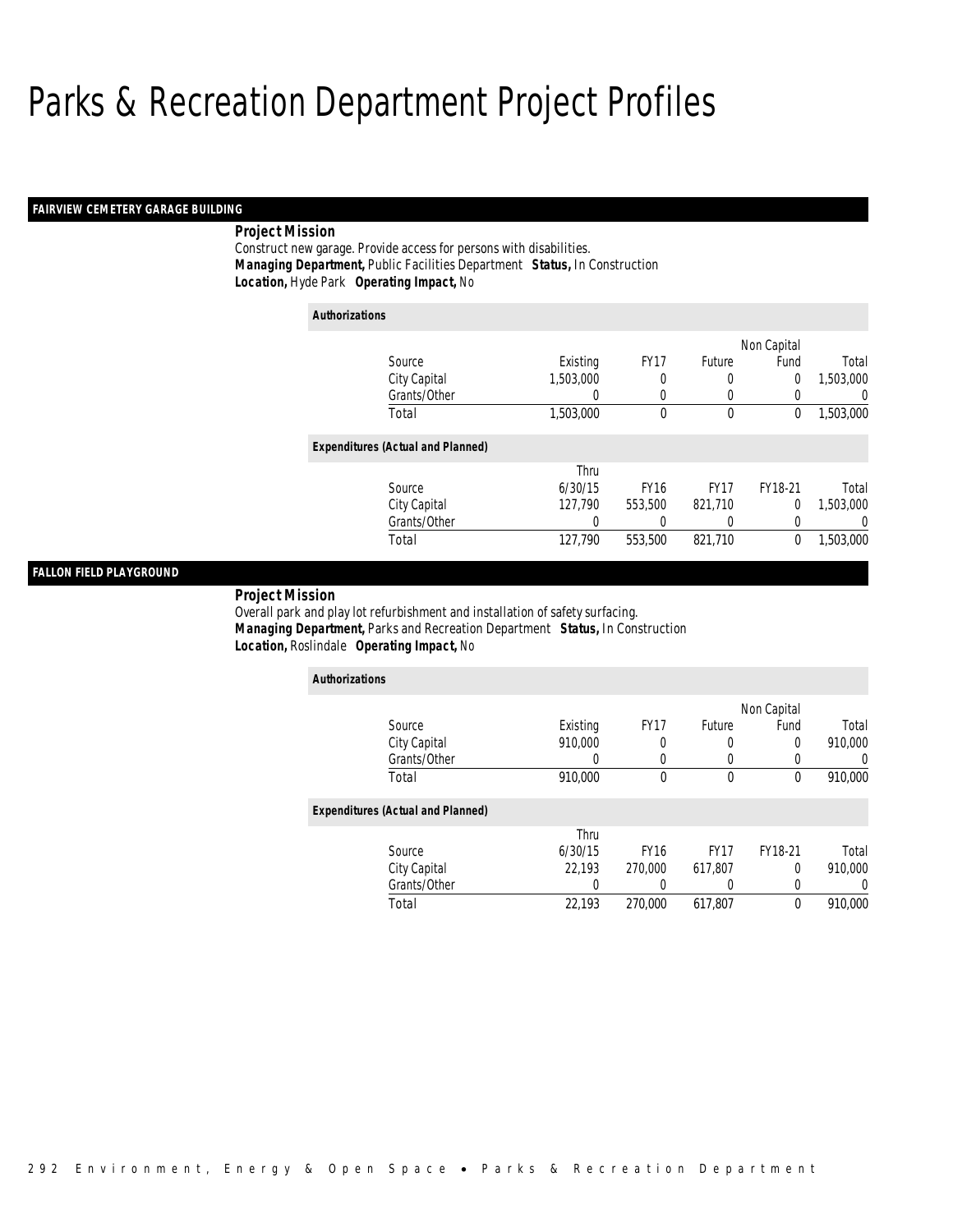## *FIELD LIGHTS AT DOHERTY-GIBSON PLAYGROUND*

*Project Mission*

 Repair or replace field flood lights and upgrade electrical system to Musco System. *Managing Department,* Parks and Recreation Department *Status,* New Project*Location,* Dorchester *Operating Impact,* No

> *Authorizations* Source **Existing** FY17 Future Non Capital Fund Total City Capital 0 500,000 0 0 500,000 Grants/Other 0 0 0 0 0 0 Total 0 500,000 0 0 500,000*Expenditures (Actual and Planned)* Source Thru 6/30/15 FY16 FY17 FY18-21 Total City Capital 0 0 500,000 0 500,000 Grants/Other 0 0 0 0 0 0 Total 0 0 500,000 0 500,000

### *FIELD RENOVATIONS AT MOAKLEY PARK*

#### *Project Mission*

 Re-grade multi-use field and surrounding areas to improve drainage and playing surface. *Managing Department,* Parks and Recreation Department *Status,* In Design*Location,* South Boston *Operating Impact,* No

| <b>Authorizations</b>                    |          |             |             |             |         |
|------------------------------------------|----------|-------------|-------------|-------------|---------|
|                                          |          |             |             | Non Capital |         |
| Source                                   | Existing | <b>FY17</b> | Future      | Fund        | Total   |
| City Capital                             | 500,000  | 0           | 0           | 0           | 500,000 |
| Grants/Other                             | 0        | 0           | 0           | 0           | 0       |
| Total                                    | 500,000  | $\theta$    | $\mathbf 0$ | 0           | 500,000 |
| <b>Expenditures (Actual and Planned)</b> |          |             |             |             |         |
|                                          | Thru     |             |             |             |         |
| Source                                   | 6/30/15  | <b>FY16</b> | <b>FY17</b> | FY18-21     | Total   |
| City Capital                             | 0        | 50,000      | 450,000     | 0           | 500,000 |
| Grants/Other                             | 0        | 0           |             | 0           | 0       |
| Total                                    | 0        | 50,000      | 450,000     | 0           | 500,000 |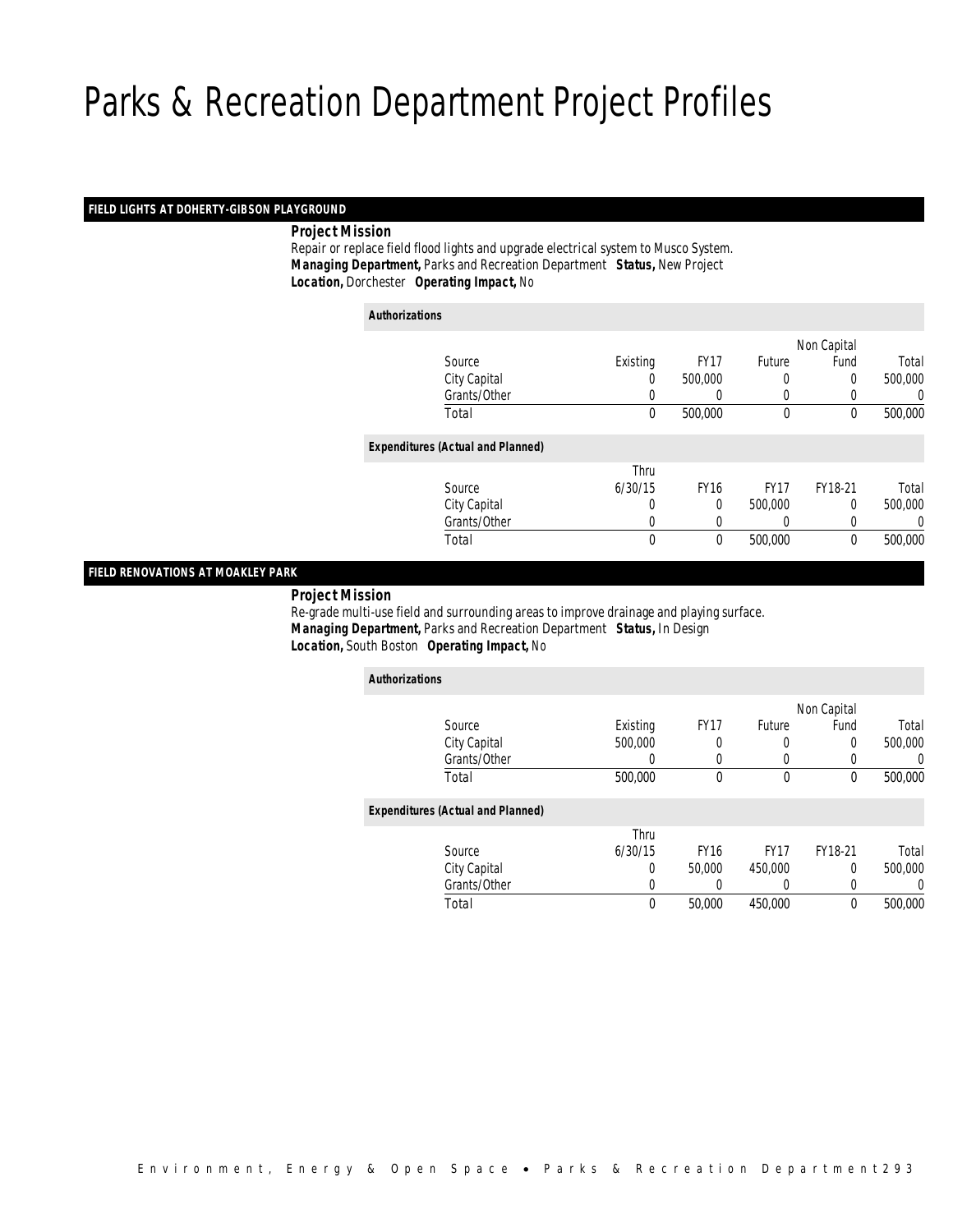## *FIELD RENOVATIONS AT PARKMAN PLAYGROUND*

### *Project Mission*

Renovate the existing field and perform associated site improvements. *Managing Department,* Parks and Recreation Department *Status,* In Construction*Location,* Roslindale *Operating Impact,* No

| <b>Authorizations</b>                    |          |             |             |             |                  |
|------------------------------------------|----------|-------------|-------------|-------------|------------------|
|                                          |          |             |             | Non Capital |                  |
| Source                                   | Existing | <b>FY17</b> | Future      | Fund        | Total            |
| City Capital                             | 800,000  | 0           | 0           | 0           | 800,000          |
| Grants/Other                             | 0        | 0           | 0           | 0           | $\left( \right)$ |
| Total                                    | 800,000  | 0           | $\mathbf 0$ | 0           | 800,000          |
| <b>Expenditures (Actual and Planned)</b> |          |             |             |             |                  |
|                                          | Thru     |             |             |             |                  |
| Source                                   | 6/30/15  | <b>FY16</b> | <b>FY17</b> | FY18-21     | Total            |
| City Capital                             | 36.340   | 350,000     | 375,000     | 38.660      | 800,000          |
| Grants/Other                             | 0        | 0           | 0           | 0           | $\left( \right)$ |
| Total                                    | 36,340   | 350,000     | 375,000     | 38,660      | 800,000          |

## *FIELD RENOVATIONS AT RONAN PARK*

*Project Mission* 

Renovate existing baseball field to improve drainage and playing surface. *Managing Department,* Parks and Recreation Department *Status,* In Design*Location,* Dorchester *Operating Impact,* No

| <b>Authorizations</b>                    |          |             |             |             |                  |
|------------------------------------------|----------|-------------|-------------|-------------|------------------|
|                                          |          |             |             | Non Capital |                  |
| Source                                   | Existing | <b>FY17</b> | Future      | Fund        | Total            |
| City Capital                             | 500,000  |             |             | 0           | 500,000          |
| Grants/Other                             | 0        | 0           | $\left($    | 0           | $\left( \right)$ |
| Total                                    | 500,000  | $\theta$    | $\mathbf 0$ | 0           | 500,000          |
| <b>Expenditures (Actual and Planned)</b> |          |             |             |             |                  |
|                                          | Thru     |             |             |             |                  |
| Source                                   | 6/30/15  | <b>FY16</b> | <b>FY17</b> | FY18-21     | Total            |
| City Capital                             | 0        | 50,000      | 450,000     | 0           | 500,000          |
| Grants/Other                             | U        |             |             | 0           | 0                |
| Total                                    | 0        | 50,000      | 450,000     | 0           | 500,000          |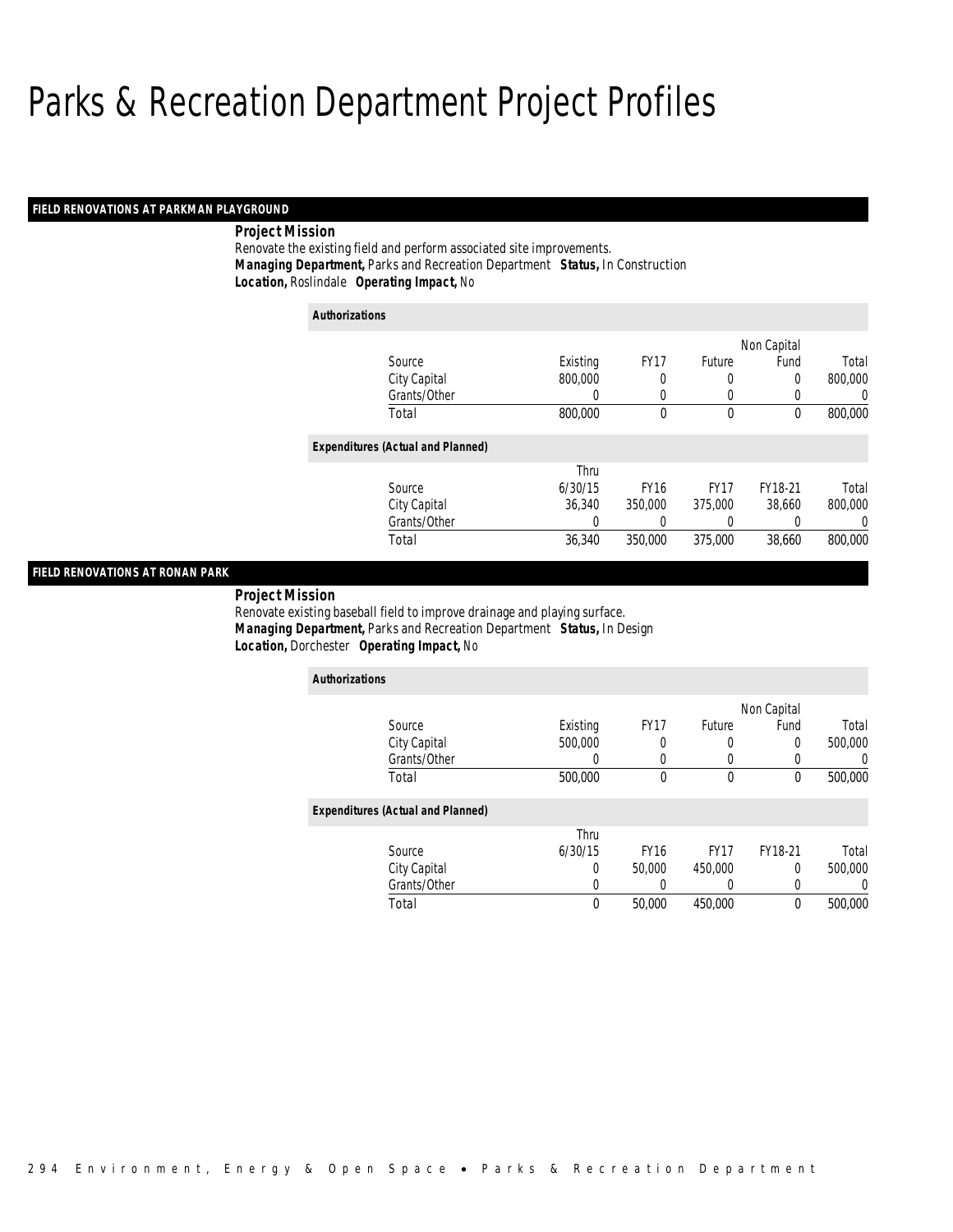### *FLAHERTY PARK*

## *Project Mission*

 Renovation of park, including play lot, pathways, and passive areas. *Managing Department,* Parks and Recreation Department *Status,* New Project*Location,* South Boston *Operating Impact,* No

| <b>Authorizations</b> |                                          |             |             |             |             |         |
|-----------------------|------------------------------------------|-------------|-------------|-------------|-------------|---------|
|                       |                                          |             |             |             | Non Capital |         |
|                       | Source                                   | Existing    | <b>FY17</b> | Future      | Fund        | Total   |
|                       | City Capital                             | $\left($    | 100,000     | 615,000     | $\Omega$    | 715,000 |
|                       | Grants/Other                             | 0           | 0           | 0           | 0           | 0       |
|                       | Total                                    | 0           | 100,000     | 615,000     | $\theta$    | 715,000 |
|                       | <b>Expenditures (Actual and Planned)</b> |             |             |             |             |         |
|                       |                                          | Thru        |             |             |             |         |
|                       | Source                                   | 6/30/15     | <b>FY16</b> | <b>FY17</b> | FY18-21     | Total   |
|                       | City Capital                             | 0           | 0           | 65,000      | 650,000     | 715,000 |
|                       | Grants/Other                             | 0           | $\left($    | 0           | 0           | 0       |
|                       | Total                                    | $\mathbf 0$ | $\mathbf 0$ | 65,000      | 650,000     | 715,000 |

## *FRANKLIN PARK MASTER PLAN UPDATE*

#### *Project Mission*

 Update the existing Master Plan to build out the Franklin Park Yard as a full administration and maintenance facility for the Boston Parks Department.

*Managing Department,* Public Facilities Department *Status,* In Design*Location,* Roxbury *Operating Impact,* No

| <b>Authorizations</b> |                                          |          |             |             |             |        |
|-----------------------|------------------------------------------|----------|-------------|-------------|-------------|--------|
|                       |                                          |          |             |             | Non Capital |        |
|                       | Source                                   | Existing | <b>FY17</b> | Future      | Fund        | Total  |
|                       | City Capital                             | 75,000   | 0           | 0           | $\Omega$    | 75,000 |
|                       | Grants/Other                             | 0        | 0           | 0           | 0           | 0      |
|                       | Total                                    | 75,000   | 0           | $\mathbf 0$ | $\mathbf 0$ | 75,000 |
|                       | <b>Expenditures (Actual and Planned)</b> |          |             |             |             |        |
|                       |                                          | Thru     |             |             |             |        |
|                       | Source                                   | 6/30/15  | <b>FY16</b> | <b>FY17</b> | FY18-21     | Total  |
|                       | City Capital                             | 0        | 40,000      | 35,000      | $\Omega$    | 75,000 |
|                       | Grants/Other                             | 0        | 0           | 0           | 0           | 0      |
|                       | Total                                    | 0        | 40,000      | 35,000      | $\theta$    | 75,000 |
|                       |                                          |          |             |             |             |        |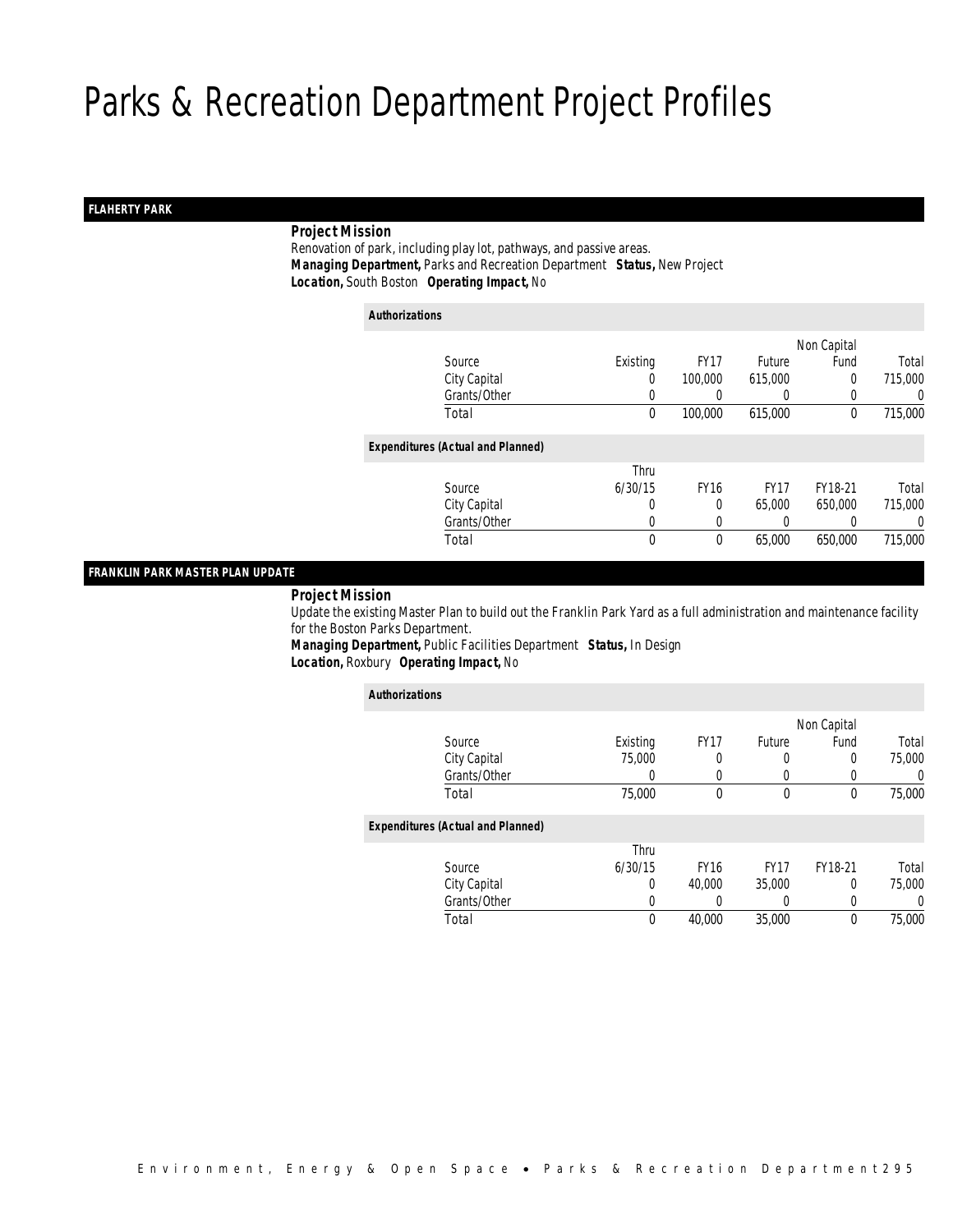#### *FRANKLIN PARK PATHWAY IMPROVEMENTS*

## *Project Mission*

Revitalize pathways and entrances in this highly used park. Improve universal access within the park to expand recreation opportunities for park users of all abilities.

*Managing Department,* Parks and Recreation Department *Status,* New Project

*Location,* Various neighborhoods *Operating Impact,* No

| <b>Authorizations</b>                    |          |              |              |                |           |
|------------------------------------------|----------|--------------|--------------|----------------|-----------|
|                                          |          |              |              | Non Capital    |           |
| Source                                   | Existing | <b>FY17</b>  | Future       | Fund           | Total     |
| City Capital                             | 0        | 2,200,000    | 0            | 0              | 2,200,000 |
| Grants/Other                             | 0        | 2,800,000    |              | $\overline{0}$ | 2,800,000 |
| Total                                    | 0        | 5,000,000    | $\mathbf{0}$ | 0              | 5,000,000 |
| <b>Expenditures (Actual and Planned)</b> |          |              |              |                |           |
|                                          | Thru     |              |              |                |           |
| Source                                   | 6/30/15  | <b>FY16</b>  | <b>FY17</b>  | FY18-21        | Total     |
| City Capital                             | 0        | 0            | $\Omega$     | 2,200,000      | 2,200,000 |
| Grants/Other                             | 0        | $\theta$     | 2,000,000    | 800,000        | 2,800,000 |
| Total                                    | 0        | $\mathbf{0}$ | 2.000.000    | 3.000.000      | 5,000,000 |

### *FROG POND*

#### *Project Mission*

Study to evaluate the mechanical systems of the Frog Pond. *Managing Department,* Public Facilities Department *Status,* In Design*Location,* Beacon Hill *Operating Impact,* No

| <b>Authorizations</b>                    |          |             |                  |             |         |
|------------------------------------------|----------|-------------|------------------|-------------|---------|
|                                          |          |             |                  | Non Capital |         |
| Source                                   | Existing | <b>FY17</b> | Future           | Fund        | Total   |
| City Capital                             | 150,000  | 0           | $\left($         | 0           | 150,000 |
| Grants/Other                             | 0        | 0           |                  | 0           | 0       |
| Total                                    | 150,000  | 0           | $\theta$         | 0           | 150,000 |
| <b>Expenditures (Actual and Planned)</b> |          |             |                  |             |         |
|                                          | Thru     |             |                  |             |         |
| Source                                   | 6/30/15  | <b>FY16</b> | FY <sub>17</sub> | FY18-21     | Total   |
| City Capital                             | 0        | 100,000     | 50,000           | 0           | 150,000 |
| Grants/Other                             | 0        | 0           |                  | 0           | 0       |
| Total                                    | 0        | 100,000     | 50,000           | 0           | 150,000 |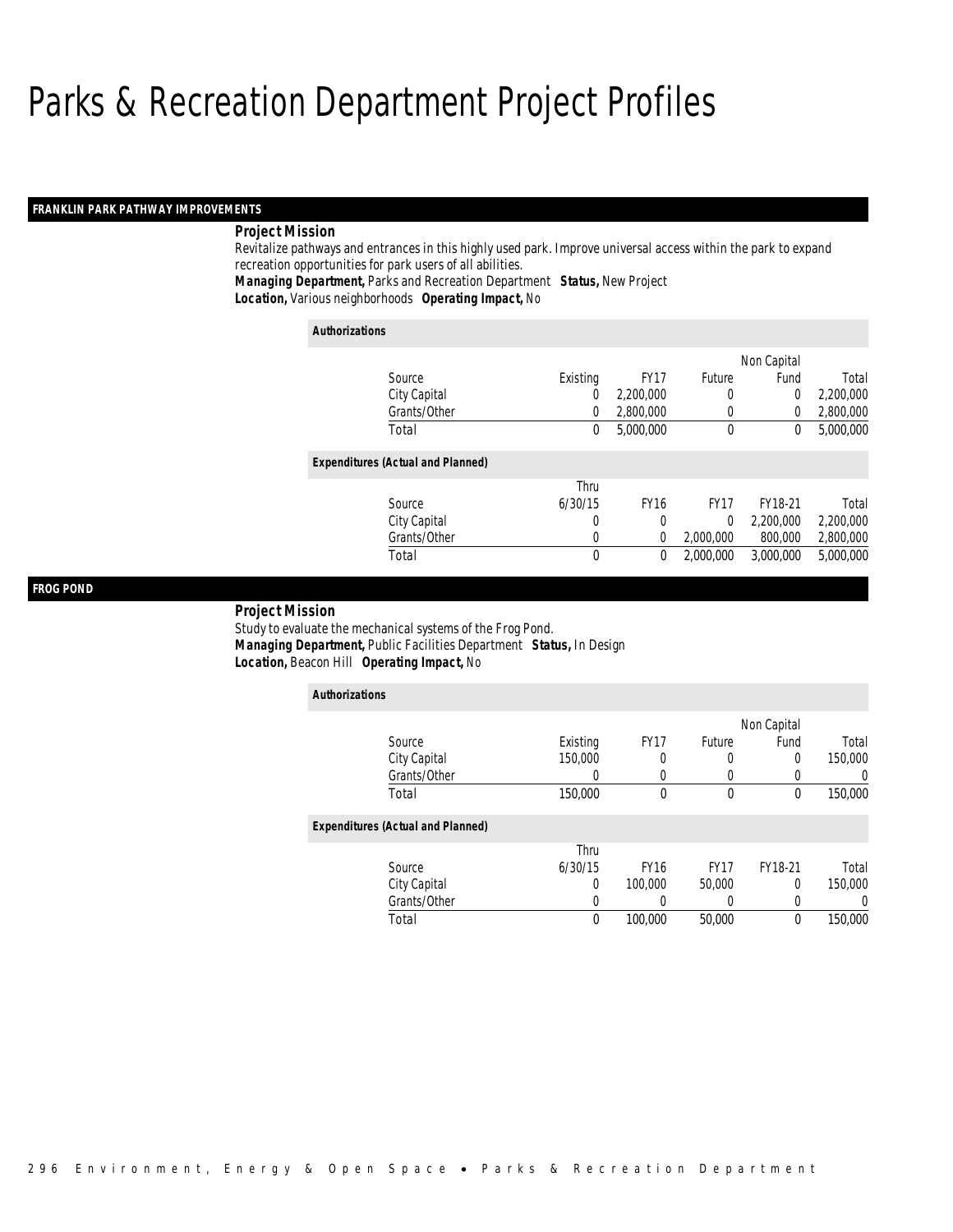## *FROG POND MASTER PLAN STUDY*

### *Project Mission*

 Study to determine the future redesign of the Frog Pond Ice Facility and the accompanying building. *Managing Department,* Public Facilities Department *Status,* In Design*Location,* Beacon Hill *Operating Impact,* No

| <b>Authorizations</b> |                                          |          |             |             |              |         |
|-----------------------|------------------------------------------|----------|-------------|-------------|--------------|---------|
|                       |                                          |          |             |             | Non Capital  |         |
|                       | Source                                   | Existing | <b>FY17</b> | Future      | Fund         | Total   |
|                       | City Capital                             | 150,000  | 0           | 0           | 0            | 150,000 |
|                       | Grants/Other                             |          | 0           | $\Omega$    | 0            | 0       |
|                       | Total                                    | 150,000  | $\Omega$    | $\mathbf 0$ | $\mathbf{0}$ | 150,000 |
|                       | <b>Expenditures (Actual and Planned)</b> |          |             |             |              |         |
|                       |                                          | Thru     |             |             |              |         |
|                       | Source                                   | 6/30/15  | <b>FY16</b> | <b>FY17</b> | FY18-21      | Total   |
|                       | City Capital                             | 0        | 10,000      | 140,000     | 0            | 150,000 |
|                       | Grants/Other                             |          | 0           | 0           | 0            | 0       |
|                       | Total                                    | $\theta$ | 10,000      | 140,000     | $\Omega$     | 150,000 |

## *GARVEY PLAYGROUND*

#### *Project Mission*

 Park renovation including play lot, field improvements, lighting, pathways, and court upgrades. *Managing Department,* Parks and Recreation Department *Status,* New Project*Location,* Dorchester *Operating Impact,* No

| <b>Authorizations</b>                    |          |             |              |             |                  |
|------------------------------------------|----------|-------------|--------------|-------------|------------------|
|                                          |          |             |              | Non Capital |                  |
| Source                                   | Existing | <b>FY17</b> | Future       | Fund        | Total            |
| City Capital                             | $\left($ | 5,000,000   | 0            | $\Omega$    | 5,000,000        |
| Grants/Other                             | 0        | 0           | 0            |             | $\left( \right)$ |
| Total                                    | 0        | 5,000,000   | $\mathbf{0}$ | $\mathbf 0$ | 5,000,000        |
| <b>Expenditures (Actual and Planned)</b> |          |             |              |             |                  |
|                                          | Thru     |             |              |             |                  |
| Source                                   | 6/30/15  | <b>FY16</b> | <b>FY17</b>  | FY18-21     | Total            |
| City Capital                             | 0        | 0           | 350,000      | 4,650,000   | 5,000,000        |
| Grants/Other                             | 0        | 0           | 0            |             | 0                |
| Total                                    | 0        | 0           | 350,000      | 4,650,000   | 5,000,000        |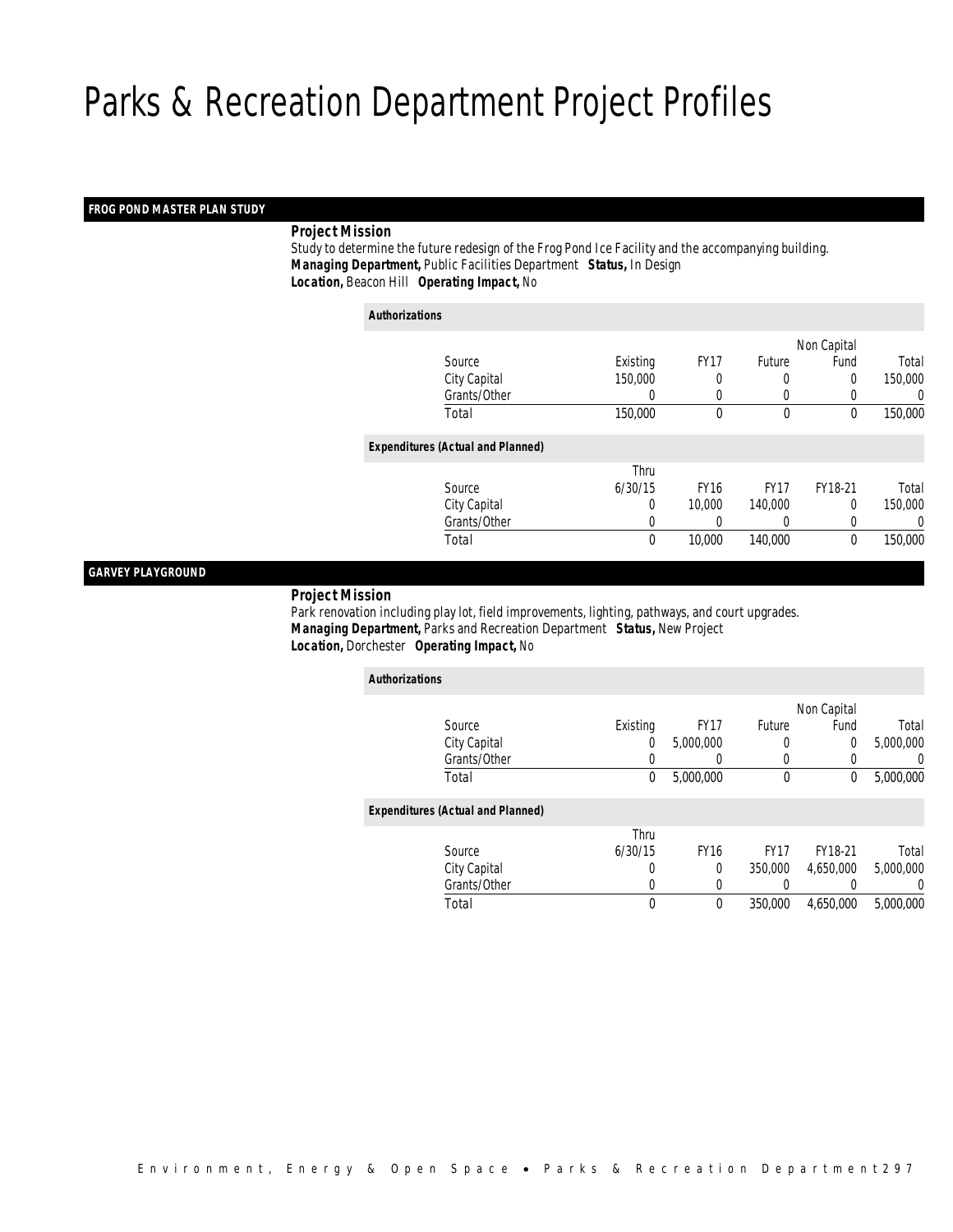#### *GENERAL PARKS IMPROVEMENTS*

### *Project Mission*

Replace fencing, pavement, court lighting, and other infrastructure repairs as needed. *Managing Department,* Parks and Recreation Department *Status,* Annual Program*Location,* Citywide *Operating Impact,* No

| <b>Authorizations</b>                    |           |             |             |             |           |
|------------------------------------------|-----------|-------------|-------------|-------------|-----------|
|                                          |           |             |             | Non Capital |           |
| Source                                   | Existing  | <b>FY17</b> | Future      | Fund        | Total     |
| City Capital                             | 3.945.708 | 500,000     | 736.466     | 0           | 5.182.174 |
| Grants/Other                             | 39.864    | 0           | 0           | $\left($    | 39,864    |
| Total                                    | 3,985,572 | 500,000     | 736.466     | 0           | 5,222,038 |
| <b>Expenditures (Actual and Planned)</b> |           |             |             |             |           |
|                                          | Thru      |             |             |             |           |
| Source                                   | 6/30/15   | <b>FY16</b> | <b>FY17</b> | FY18-21     | Total     |
| City Capital                             | 2.682.174 | 500,000     | 500,000     | 1.500.000   | 5,182,174 |
| Grants/Other                             | 39,864    | 0           | 0           | 0           | 39,864    |
| Total                                    | 2,722,038 | 500,000     | 500,000     | 1.500.000   | 5,222,038 |

### *GEORGE WRIGHT CLUBHOUSE PHASE 2*

#### *Project Mission*

Building renovations include installation of a new boiler, electrical system and fire protection. Update bathroom for accessibility.

*Managing Department,* Public Facilities Department *Status,* New Project*Location,* Hyde Park *Operating Impact,* No

| <b>Authorizations</b>                    |           |             |             |             |                  |
|------------------------------------------|-----------|-------------|-------------|-------------|------------------|
|                                          |           |             |             | Non Capital |                  |
| Source                                   | Existing  | <b>FY17</b> | Future      | Fund        | Total            |
| City Capital                             | 1,400,000 | 0           | 0           | 0           | 1,400,000        |
| Grants/Other                             |           |             |             |             |                  |
| Total                                    | 1,400,000 | $\theta$    | $\mathbf 0$ | 0           | 1,400,000        |
| <b>Expenditures (Actual and Planned)</b> |           |             |             |             |                  |
|                                          | Thru      |             |             |             |                  |
| Source                                   | 6/30/15   | <b>FY16</b> | <b>FY17</b> | FY18-21     | Total            |
| City Capital                             | O         | $\Omega$    | 100,000     | 1,300,000   | 1,400,000        |
| Grants/Other                             | 0         | $\left($    |             |             | $\left( \right)$ |
| Total                                    | 0         | $\theta$    | 100,000     | 1.300.000   | 1,400,000        |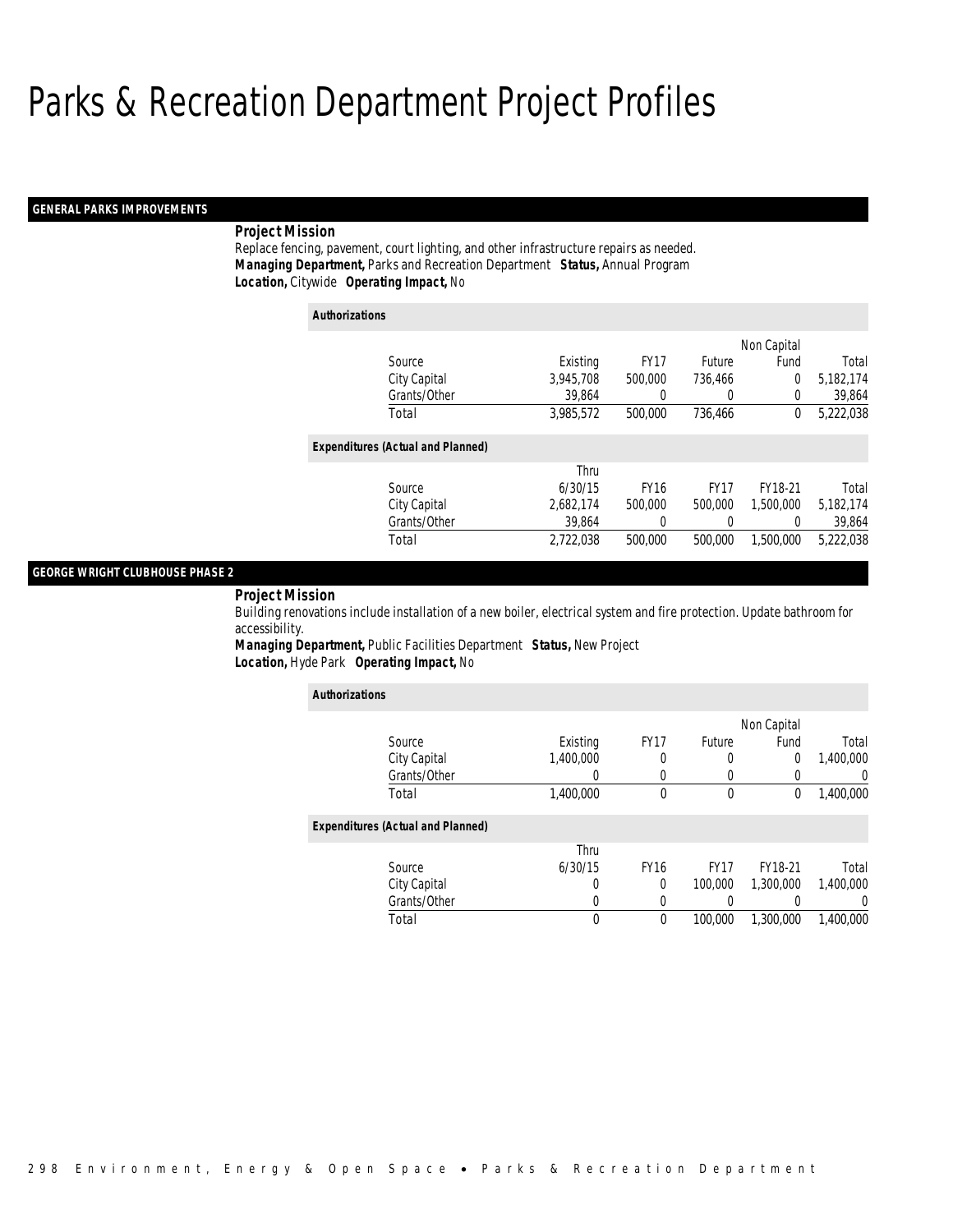## *GEORGE WRIGHT CLUBHOUSE STUDY*

### *Project Mission*

 Programming study to identify re-configuring/reprogramming opportunities for the clubhouse. *Managing Department,* Public Facilities Department *Status,* New Project*Location,* Hyde Park *Operating Impact,* Yes

|                                          |                  |                  |             | Non Capital |        |
|------------------------------------------|------------------|------------------|-------------|-------------|--------|
| Source                                   | Existing         | FY <sub>17</sub> | Future      | Fund        | Total  |
| City Capital                             | $\left( \right)$ | 75,000           | 0           | 0           | 75,000 |
| Grants/Other                             | 0                | $\Omega$         | 0           | 0           |        |
| Total                                    | 0                | 75,000           | $\theta$    | 0           | 75,000 |
| <b>Expenditures (Actual and Planned)</b> |                  |                  |             |             |        |
|                                          | Thru             |                  |             |             |        |
| Source                                   | 6/30/15          | <b>FY16</b>      | <b>FY17</b> | FY18-21     | Total  |
| City Capital                             | 0                | $\theta$         | 75,000      | 0           | 75,000 |
|                                          | 0                | $\Omega$         | 0           | 0           |        |
| Grants/Other                             |                  |                  |             |             |        |

## *GEORGE WRIGHT GOLF COURSE*

#### *Project Mission*

 Ongoing improvements including drainage, paving, and other miscellaneous items. *Managing Department,* Parks and Recreation Department *Status,* Annual Program*Location,* Hyde Park *Operating Impact,* No

| <b>Authorizations</b>                    |           |             |             |             |           |
|------------------------------------------|-----------|-------------|-------------|-------------|-----------|
|                                          |           |             |             | Non Capital |           |
| Source                                   | Existing  | <b>FY17</b> | Future      | Fund        | Total     |
| City Capital                             | 2.104.695 | 0           | 261,725     | $\Omega$    | 2.366.420 |
| Grants/Other                             | 5.605     | 0           | $\left($    | 0           | 5.605     |
| Total                                    | 2,110,300 | $\mathbf 0$ | 261,725     | $\theta$    | 2,372,025 |
| <b>Expenditures (Actual and Planned)</b> |           |             |             |             |           |
|                                          | Thru      |             |             |             |           |
| Source                                   | 6/30/15   | <b>FY16</b> | <b>FY17</b> | FY18-21     | Total     |
| City Capital                             | 1.316.420 | 250,000     | 200,000     | 600,000     | 2.366.420 |
| Grants/Other                             | 5.605     | 0           | 0           |             | 5.605     |
| Total                                    | 1,322,025 | 250,000     | 200,000     | 600,000     | 2.372.025 |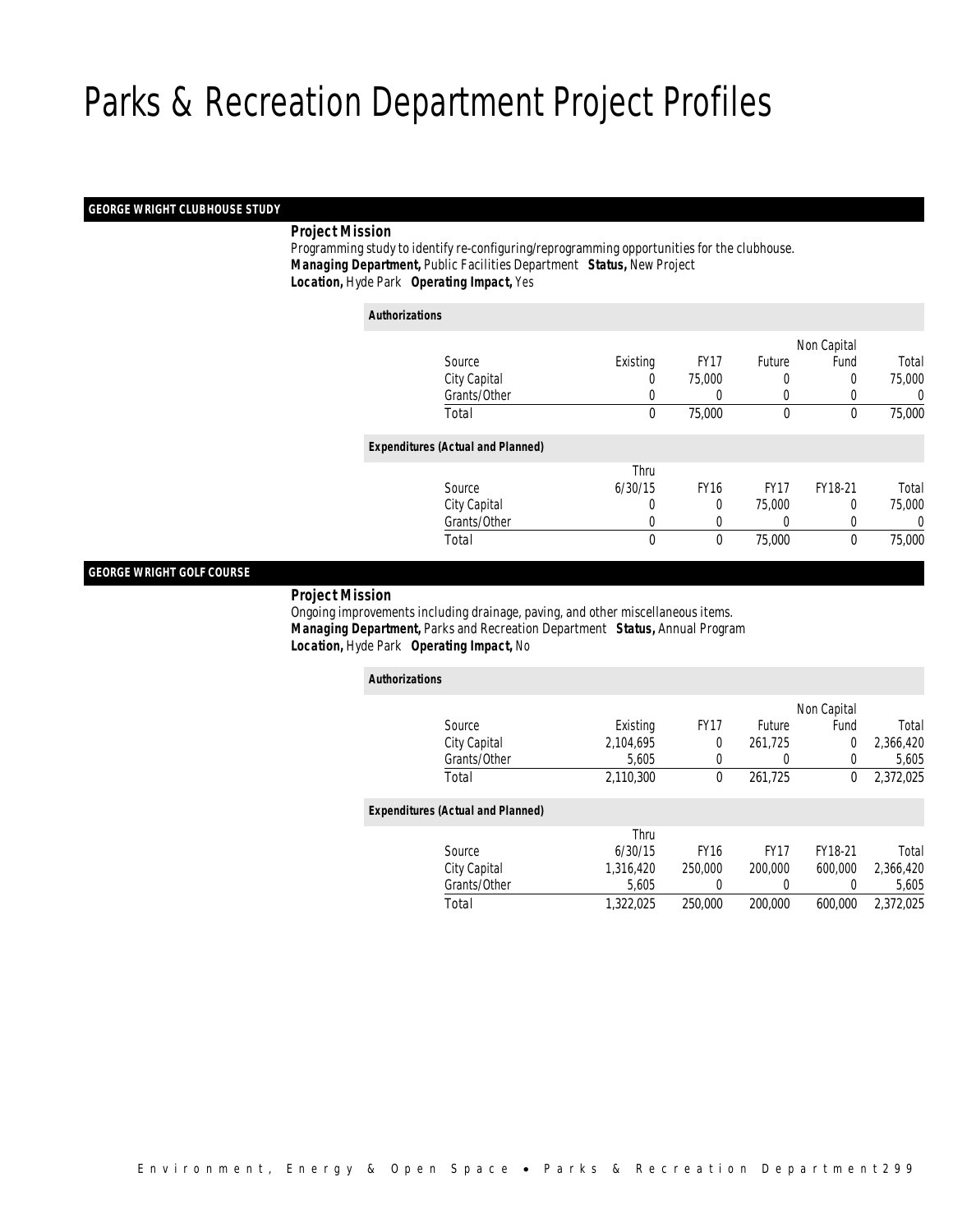#### *GEORGE WRIGHT GOLF COURSE CLUBHOUSE*

### *Project Mission*

Building renovations include envelope work and exterior access improvements, new doors and windows, and new boiler and ATC. Install new electrical service and fire protection. Update bathroom for accessibility. *Managing Department,* Public Facilities Department *Status,* In Construction*Location,* Hyde Park *Operating Impact,* No

| <b>Authorizations</b>                    |           |             |             |             |           |
|------------------------------------------|-----------|-------------|-------------|-------------|-----------|
|                                          |           |             |             | Non Capital |           |
| Source                                   | Existing  | <b>FY17</b> | Future      | Fund        | Total     |
| City Capital                             | 3,558,918 | 0           | 0           | 0           | 3,558,918 |
| Grants/Other                             | 59,340    | 0           | 0           | 0           | 59,340    |
| Total                                    | 3,618,258 | 0           | 0           | 0           | 3,618,258 |
| <b>Expenditures (Actual and Planned)</b> |           |             |             |             |           |
|                                          | Thru      |             |             |             |           |
| Source                                   | 6/30/15   | <b>FY16</b> | <b>FY17</b> | FY18-21     | Total     |
| City Capital                             | 393.646   | 2,900,000   | 265,272     | 0           | 3,558,918 |
| Grants/Other                             | 59,340    | 0           | 0           | 0           | 59,340    |
| Total                                    | 452.986   | 2.900.000   | 265,272     | $\theta$    | 3.618.258 |

### *GEORGE WRIGHT GOLF COURSE WATER MAIN*

*Project Mission* 

Replacement of leaking water main at George Wright Golf course. *Managing Department,* Parks and Recreation Department *Status,* In Design*Location,* Hyde Park *Operating Impact,* Yes

| <b>Authorizations</b>                    |          |             |             |             |         |
|------------------------------------------|----------|-------------|-------------|-------------|---------|
|                                          |          |             |             | Non Capital |         |
| Source                                   | Existing | <b>FY17</b> | Future      | Fund        | Total   |
| City Capital                             | 250,000  | 0           |             | 0           | 250,000 |
| Grants/Other                             | 0        | 0           |             |             | 0       |
| Total                                    | 250,000  | $\theta$    | 0           | $\theta$    | 250,000 |
| <b>Expenditures (Actual and Planned)</b> |          |             |             |             |         |
|                                          | Thru     |             |             |             |         |
| Source                                   | 6/30/15  | <b>FY16</b> | <b>FY17</b> | FY18-21     | Total   |
| City Capital                             | 0        | 150,000     | 100,000     | 0           | 250,000 |
| Grants/Other                             | 0        |             |             | 0           | 0       |
| Total                                    | 0        | 150,000     | 100,000     | 0           | 250,000 |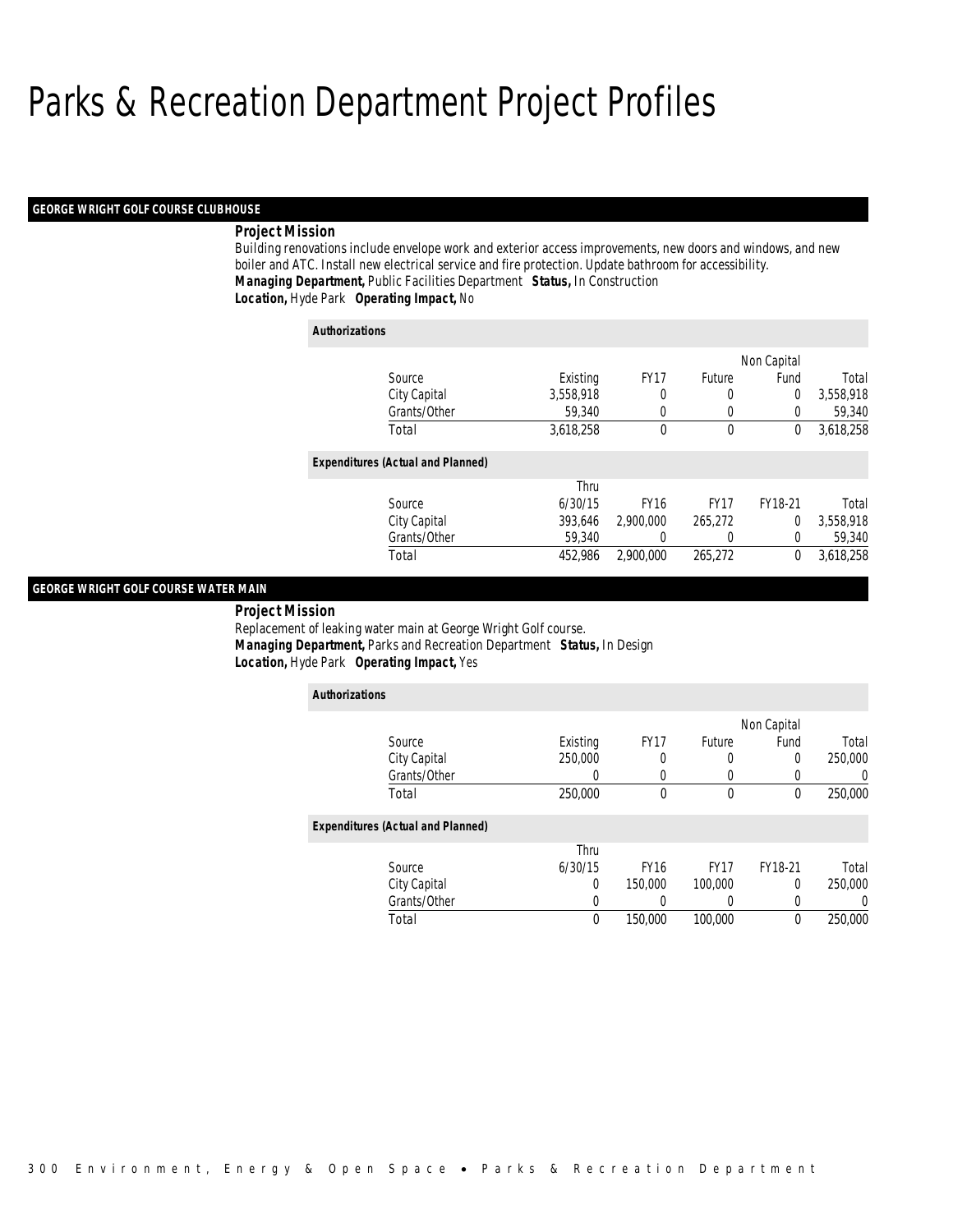## *GREEN INFRASTRUCTURE PLAN*

## *Project Mission*

 Study to determine the future Capital and Operating needs for green infrastructure development within parks and the streetscape under Parks Department's jurisdiction.

*Managing Department,* Parks and Recreation Department *Status,* New Project*Location,* Citywide *Operating Impact,* No

#### *Authorizations*

|                                          |          |             |               | Non Capital |         |
|------------------------------------------|----------|-------------|---------------|-------------|---------|
| Source                                   | Existing | <b>FY17</b> | <b>Future</b> | Fund        | Total   |
| City Capital                             | 0        | 100,000     | 0             | 0           | 100,000 |
| Grants/Other                             | 0        |             | $\left($      |             | 0       |
| Total                                    | 0        | 100,000     | $\mathbf 0$   | 0           | 100,000 |
| <b>Expenditures (Actual and Planned)</b> |          |             |               |             |         |
|                                          | Thru     |             |               |             |         |
| Source                                   | 6/30/15  | <b>FY16</b> | <b>FY17</b>   | FY18-21     | Total   |
| City Capital                             | 0        | $\theta$    | 100,000       | $\Omega$    | 100,000 |
| Grants/Other                             | 0        |             | $\left($      | 0           | 0       |
| Total                                    | 0        | 0           | 100,000       | $\theta$    | 100,000 |
|                                          |          |             |               |             |         |

## *HARAMBEE PARK MASTER PLAN*

*Project Mission*

 Develop a master plan for the optimal use of space within the entire park. *Managing Department,* Parks and Recreation Department *Status,* In Design*Location,* Mattapan *Operating Impact,* No

| <b>Authorizations</b> |                                          |          |             |             |             |         |
|-----------------------|------------------------------------------|----------|-------------|-------------|-------------|---------|
|                       |                                          |          |             |             | Non Capital |         |
|                       | Source                                   | Existing | <b>FY17</b> | Future      | Fund        | Total   |
|                       | City Capital                             | 125,000  |             |             | 0           | 125,000 |
|                       | Grants/Other                             | 0        |             |             |             | 0       |
|                       | Total                                    | 125,000  | $\Omega$    | $\theta$    | 0           | 125,000 |
|                       | <b>Expenditures (Actual and Planned)</b> |          |             |             |             |         |
|                       |                                          | Thru     |             |             |             |         |
|                       | Source                                   | 6/30/15  | <b>FY16</b> | <b>FY17</b> | FY18-21     | Total   |
|                       | City Capital                             | 4.975    | 80,000      | 40,025      | $\Omega$    | 125,000 |
|                       | Grants/Other                             | 0        |             |             |             | 0       |
|                       | Total                                    | 4.975    | 80,000      | 40,025      | 0           | 125,000 |
|                       |                                          |          |             |             |             |         |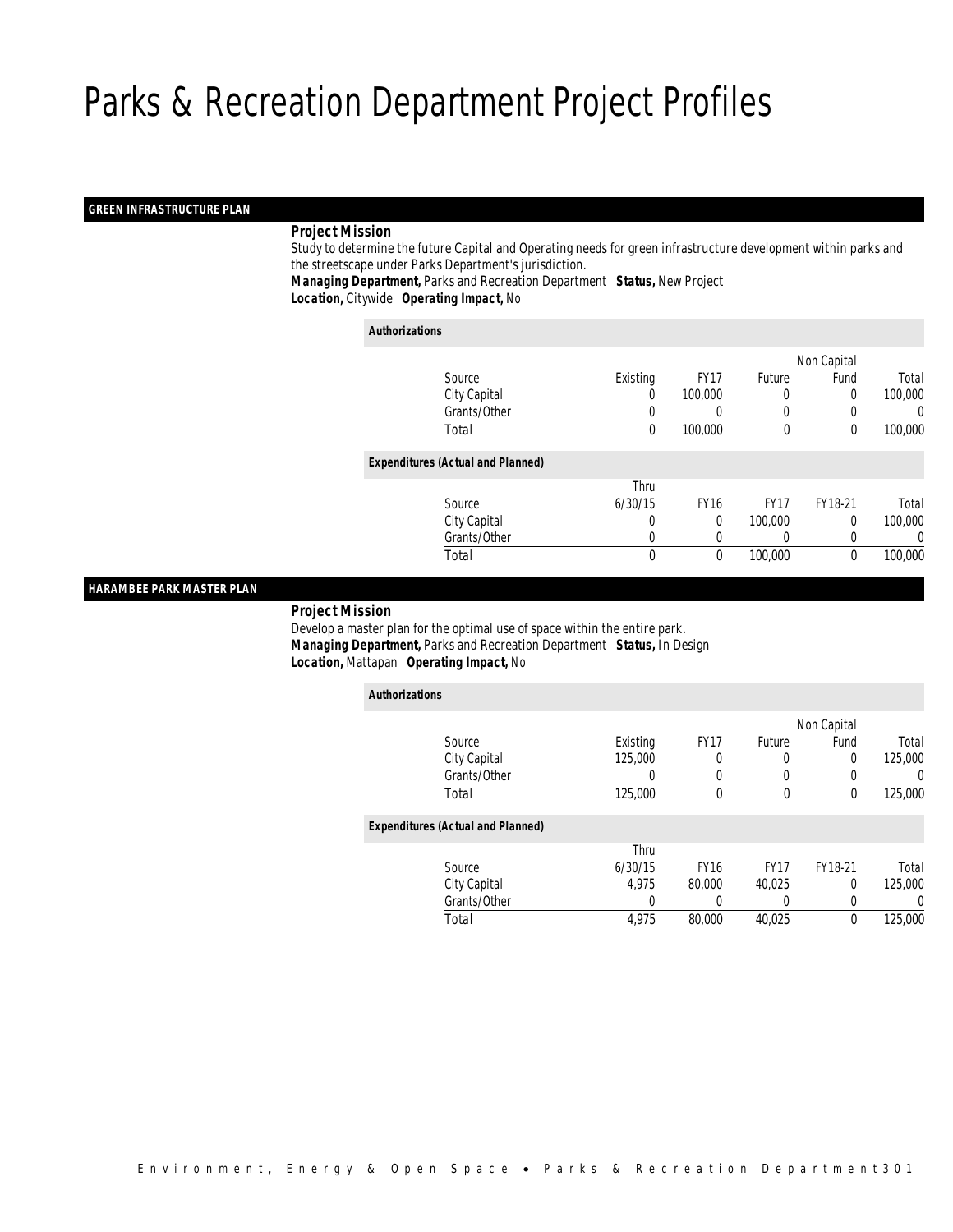## *HARAMBEE PARK MASTER PLAN IMPLEMENTATION*

### *Project Mission*

New playground on the west side of the park, pathway, and lighting improvements. *Managing Department,* Parks and Recreation Department *Status,* New Project*Location,* Mattapan *Operating Impact,* Yes

| <b>Authorizations</b> |                                          |          |             |             |             |                |
|-----------------------|------------------------------------------|----------|-------------|-------------|-------------|----------------|
|                       |                                          |          |             |             | Non Capital |                |
|                       | Source                                   | Existing | <b>FY17</b> | Future      | Fund        | Total          |
|                       | City Capital                             | 0        | 3,700,000   | 0           | 0           | 3,700,000      |
|                       | Grants/Other                             | 0        | 0           | 0           |             | $\overline{0}$ |
|                       | Total                                    | 0        | 3,700,000   | 0           | 0           | 3,700,000      |
|                       | <b>Expenditures (Actual and Planned)</b> |          |             |             |             |                |
|                       |                                          | Thru     |             |             |             |                |
|                       | Source                                   | 6/30/15  | <b>FY16</b> | <b>FY17</b> | FY18-21     | Total          |
|                       | City Capital                             | 0        | 0           | 278,000     | 3,422,000   | 3,700,000      |
|                       | Grants/Other                             | 0        | 0           | 0           |             | $\overline{0}$ |
|                       | Total                                    | 0        | 0           | 278,000     | 3,422,000   | 3,700,000      |

## *HEALY FIELD PLAYGROUND*

*Project Mission* 

Play lot renovation including play structures, site furnishings, fencing and landscaping. *Managing Department,* Parks and Recreation Department *Status,* In Design*Location,* Roslindale *Operating Impact,* No

| <b>Authorizations</b>                    |          |             |             |             |                  |
|------------------------------------------|----------|-------------|-------------|-------------|------------------|
|                                          |          |             |             | Non Capital |                  |
| Source                                   | Existing | <b>FY17</b> | Future      | Fund        | Total            |
| City Capital                             | 75,000   | 590,000     | 0           | 0           | 665,000          |
| Grants/Other                             | 0        | 0           | 0           | 0           | $\left( \right)$ |
| Total                                    | 75,000   | 590,000     | 0           | 0           | 665,000          |
| <b>Expenditures (Actual and Planned)</b> |          |             |             |             |                  |
|                                          | Thru     |             |             |             |                  |
| Source                                   | 6/30/15  | <b>FY16</b> | <b>FY17</b> | FY18-21     | Total            |
| City Capital                             | 0        | 73,000      | 592,000     | 0           | 665,000          |
| Grants/Other                             | 0        |             |             | 0           | 0                |
| Total                                    | 0        | 73,000      | 592,000     | $\Omega$    | 665,000          |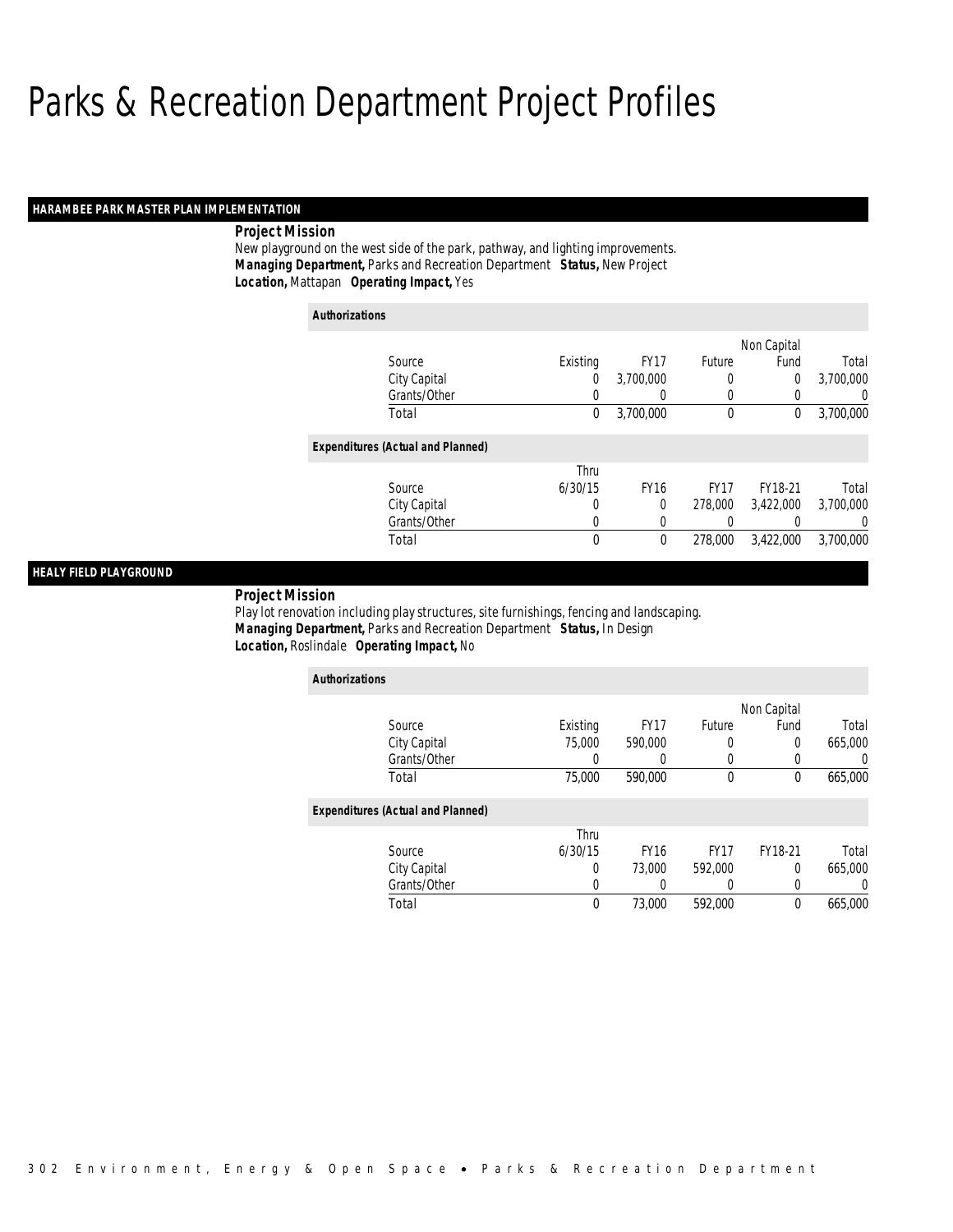#### *HEMENWAY PLAYGROUND*

### *Project Mission*

 Park renovation including drainage; fencing and wall repairs; and new landscaping, play structure and safety surfacing.

*Managing Department,* Parks and Recreation Department *Status,* In Construction*Location,* Dorchester *Operating Impact,* No

## *Authorizations*

|                                          |                  |             |                  | Non Capital |         |
|------------------------------------------|------------------|-------------|------------------|-------------|---------|
| Source                                   | Existing         | <b>FY17</b> | Future           | Fund        | Total   |
| City Capital                             | 552,500          | 0           |                  | 0           | 552,500 |
| Grants/Other                             | $\left( \right)$ |             | $\left( \right)$ |             | 0       |
| Total                                    | 552,500          | $\theta$    | $\mathbf 0$      | 0           | 552,500 |
| <b>Expenditures (Actual and Planned)</b> |                  |             |                  |             |         |
|                                          | Thru             |             |                  |             |         |
| Source                                   | 6/30/15          | <b>FY16</b> | <b>FY17</b>      | FY18-21     | Total   |
| City Capital                             | 101,568          | 450,932     | 0                | 0           | 552,500 |
| Grants/Other                             | 0                |             | 0                |             | 0       |
| Total                                    | 101,568          | 450,932     | $\theta$         | 0           | 552,500 |
|                                          |                  |             |                  |             |         |

### *HISTORIC CEMETERIES*

*Project Mission*

 Ongoing program of repairs in designated historic cemeteries located throughout the City. *Managing Department,* Parks and Recreation Department *Status,* Annual Program*Location,* Citywide *Operating Impact,* No

| <b>Authorizations</b> |                                          |           |             |             |             |           |
|-----------------------|------------------------------------------|-----------|-------------|-------------|-------------|-----------|
|                       |                                          |           |             |             | Non Capital |           |
|                       | Source                                   | Existing  | <b>FY17</b> | Future      | Fund        | Total     |
|                       | City Capital                             | 1.320.000 | 140,000     | 485,520     | 0           | 1.945.520 |
|                       | Grants/Other                             | 228,000   | $\left($    | 0           | 166.117     | 394,117   |
|                       | Total                                    | 1,548,000 | 140,000     | 485,520     | 166.117     | 2,339,637 |
|                       | <b>Expenditures (Actual and Planned)</b> |           |             |             |             |           |
|                       |                                          | Thru      |             |             |             |           |
|                       | Source                                   | 6/30/15   | <b>FY16</b> | <b>FY17</b> | FY18-21     | Total     |
|                       | City Capital                             | 1.042.520 | 203,000     | 140,000     | 560,000     | 1.945.520 |
|                       | Grants/Other                             | 174,624   | 53.376      | 0           | 0           | 228,000   |
|                       | Total                                    | 1.217.144 | 256.376     | 140,000     | 560,000     | 2.173.520 |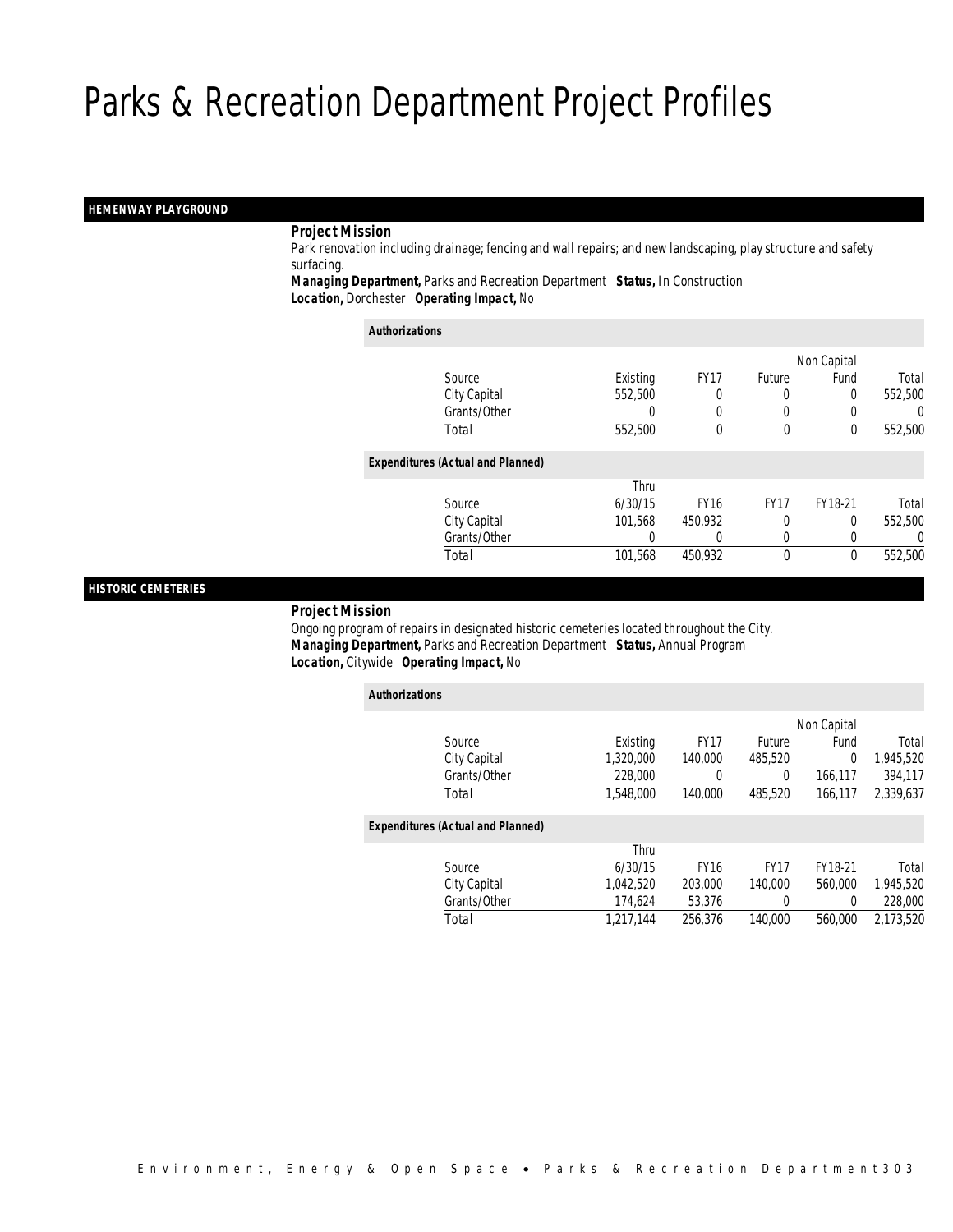#### *JAMAICA POND DOCK REHABILITATION*

## *Project Mission*

Design rehabilitation and repair of the boat docks. *Managing Department,* Public Facilities Department *Status,* To Be Scheduled*Location,* Jamaica Plain *Operating Impact,* No

| <b>Authorizations</b> |                                          |             |             |             |             |         |
|-----------------------|------------------------------------------|-------------|-------------|-------------|-------------|---------|
|                       |                                          |             |             |             | Non Capital |         |
|                       | Source                                   | Existing    | <b>FY17</b> | Future      | Fund        | Total   |
|                       | City Capital                             | 144,000     | 0           | 0           | 0           | 144,000 |
|                       | Grants/Other                             | 0           | 0           | 0           | 0           | 0       |
|                       | Total                                    | 144,000     | 0           | 0           | 0           | 144,000 |
|                       | <b>Expenditures (Actual and Planned)</b> |             |             |             |             |         |
|                       |                                          | Thru        |             |             |             |         |
|                       | Source                                   | 6/30/15     | <b>FY16</b> | <b>FY17</b> | FY18-21     | Total   |
|                       | City Capital                             | 0           | 12,000      | 132,000     | 0           | 144,000 |
|                       | Grants/Other                             | 0           | 0           | 0           | 0           | 0       |
|                       | Total                                    | $\mathbf 0$ | 12,000      | 132,000     | 0           | 144,000 |

## *JAMAICA POND OUTFALL PIPE REPLACEMENT*

 *Project Mission* Replace outfall pipe and make related site improvements at Jamaica Pond. *Managing Department,* Parks and Recreation Department *Status,* In Design*Location,* Jamaica Plain *Operating Impact,* No

| <b>Authorizations</b>                    |          |             |             |             |                  |
|------------------------------------------|----------|-------------|-------------|-------------|------------------|
|                                          |          |             |             | Non Capital |                  |
| Source                                   | Existing | <b>FY17</b> | Future      | Fund        | Total            |
| City Capital                             | 300,000  |             | 0           | 0           | 300,000          |
| Grants/Other                             | 0        |             |             | 0           | $\left( \right)$ |
| Total                                    | 300,000  | 0           | 0           | 0           | 300,000          |
| <b>Expenditures (Actual and Planned)</b> |          |             |             |             |                  |
|                                          | Thru     |             |             |             |                  |
| Source                                   | 6/30/15  | <b>FY16</b> | <b>FY17</b> | FY18-21     | Total            |
| City Capital                             | 0        | 175,000     | 125,000     | 0           | 300,000          |
| Grants/Other                             | 0        |             | 0           | 0           | 0                |
| Total                                    | $\theta$ | 175,000     | 125,000     | 0           | 300,000          |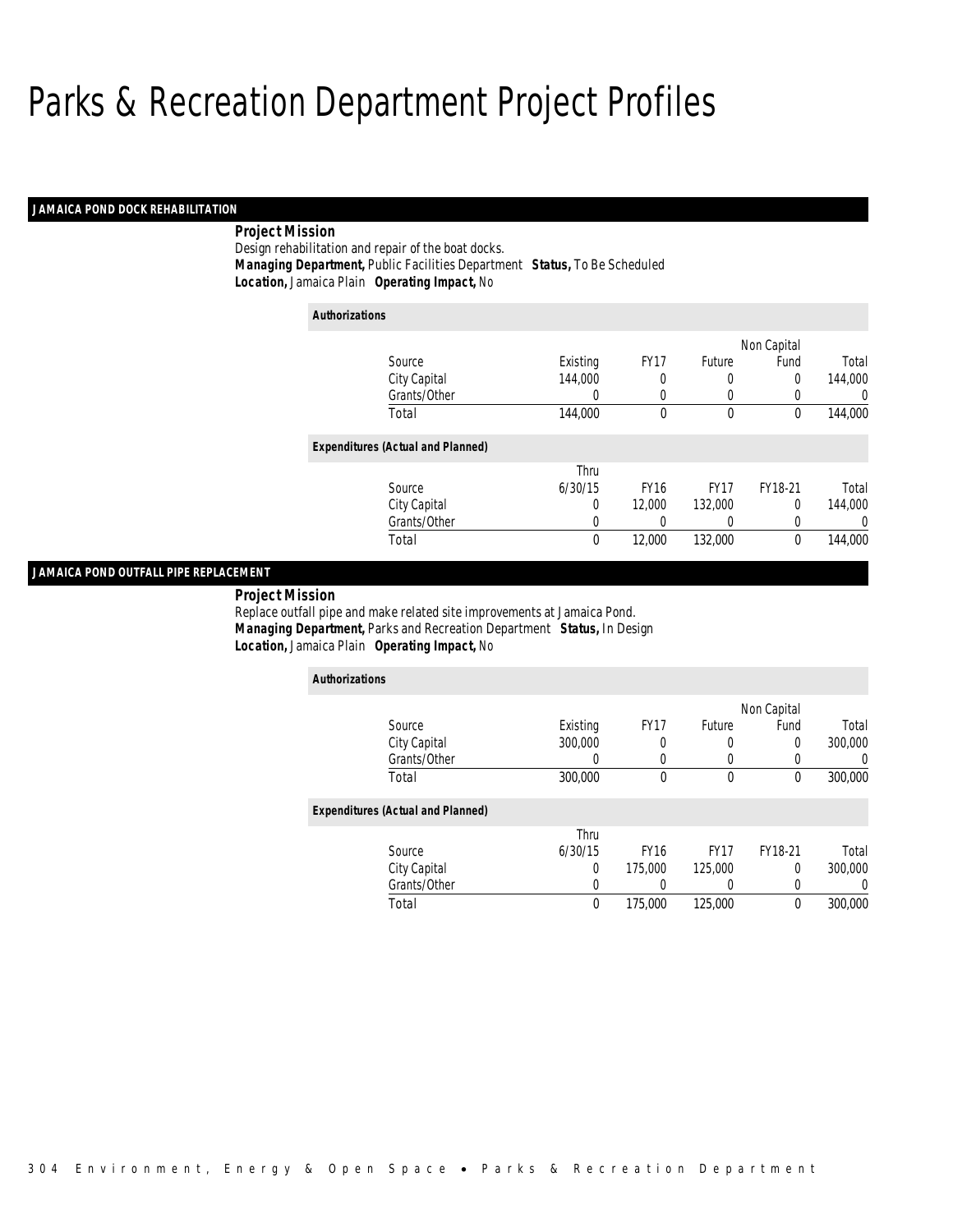## *JOHN HARVARD MALL*

## *Project Mission*

 Renovate existing passive park and improve accessibility. *Managing Department,* Parks and Recreation Department *Status,* In Construction*Location,* Charlestown *Operating Impact,* No

| <b>Authorizations</b> |                                          |           |             |              |             |                  |
|-----------------------|------------------------------------------|-----------|-------------|--------------|-------------|------------------|
|                       |                                          |           |             |              | Non Capital |                  |
|                       | Source                                   | Existing  | <b>FY17</b> | Future       | Fund        | Total            |
|                       | City Capital                             | 1,255,000 | 0           | 0            | 0           | 1,255,000        |
|                       | Grants/Other                             | $\left($  | 0           | 0            | 0           | $\left( \right)$ |
|                       | Total                                    | 1,255,000 | 0           | $\mathbf{0}$ | 0           | 1,255,000        |
|                       | <b>Expenditures (Actual and Planned)</b> |           |             |              |             |                  |
|                       |                                          | Thru      |             |              |             |                  |
|                       | Source                                   | 6/30/15   | <b>FY16</b> | <b>FY17</b>  | FY18-21     | Total            |
|                       | City Capital                             | 56.524    | 900.000     | 298,476      | $\Omega$    | 1,255,000        |
|                       | Grants/Other                             | 0         | 0           | 0            | 0           | 0                |
|                       | Total                                    | 56,524    | 900.000     | 298,476      | 0           | 1,255,000        |

## *JOHN HARVARD MALL PLAY AREA*

#### *Project Mission*

 Complete renovation of tot lot and surrounding area including fencing, paving, and lighting. *Managing Department,* Parks and Recreation Department *Status,* In Construction*Location,* Charlestown *Operating Impact,* No

| <b>Authorizations</b>                    |          |             |             |                  |          |
|------------------------------------------|----------|-------------|-------------|------------------|----------|
|                                          |          |             |             | Non Capital      |          |
| Source                                   | Existing | <b>FY17</b> | Future      | Fund             | Total    |
| City Capital                             | 450,000  | 0           | 0           | 0                | 450,000  |
| Grants/Other                             | 0        | $\left($    | 0           |                  | $\Omega$ |
| Total                                    | 450,000  | 0           | $\mathbf 0$ | $\boldsymbol{0}$ | 450,000  |
| <b>Expenditures (Actual and Planned)</b> |          |             |             |                  |          |
|                                          | Thru     |             |             |                  |          |
| Source                                   | 6/30/15  | <b>FY16</b> | <b>FY17</b> | FY18-21          | Total    |
| City Capital                             | 49.000   | 300,000     | 101,000     | 0                | 450,000  |
| Grants/Other                             | 0        | 0           | 0           | 0                | $\Omega$ |
| Total                                    | 49,000   | 300,000     | 101,000     | $\theta$         | 450,000  |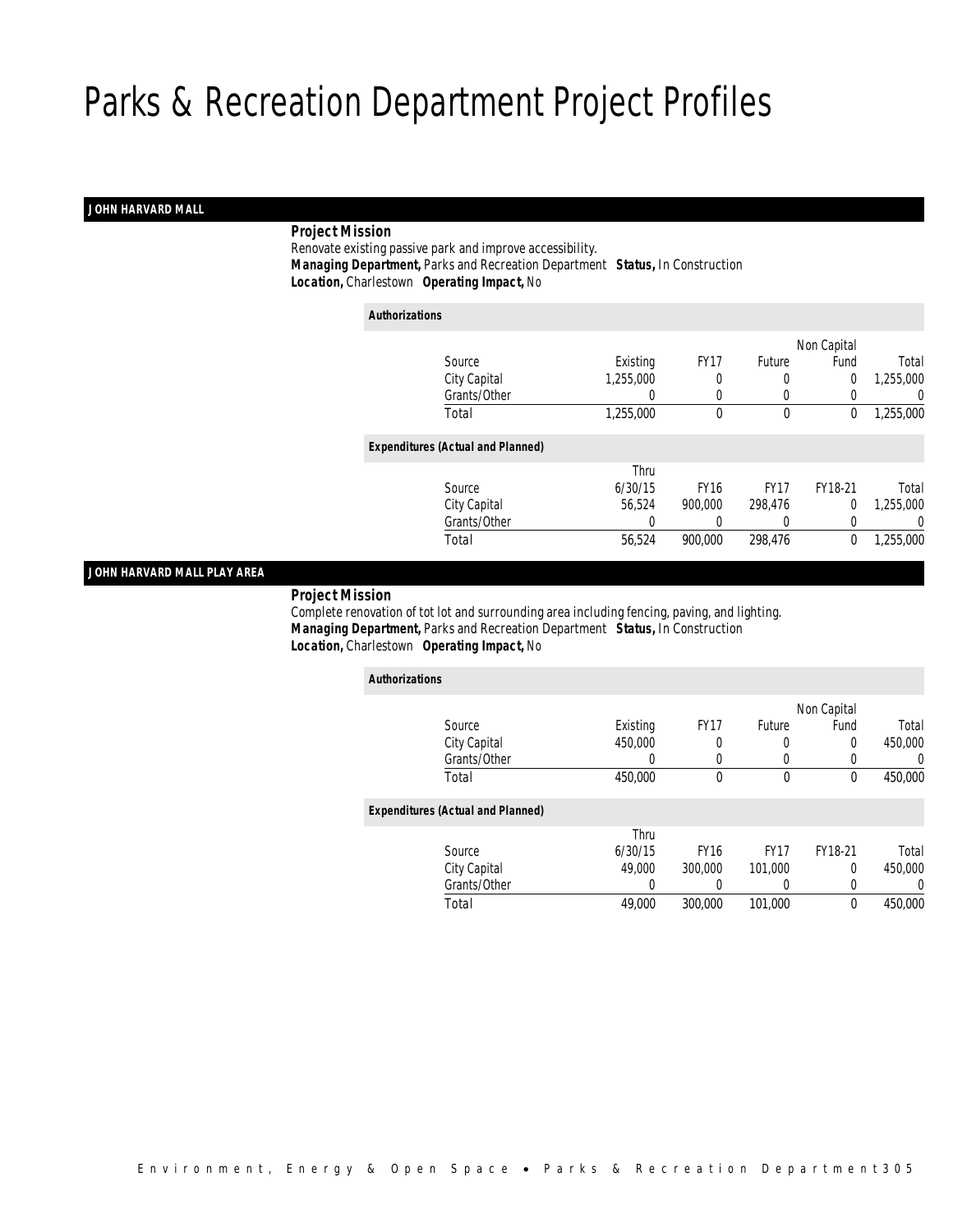#### *JUSTICE GOURDIN VETERANS' MEMORIAL PARK*

### *Project Mission*

Major park renovation including pathways, walls, plazas, ADA improvements, and landscaping. *Managing Department,* Parks and Recreation Department *Status,* In Design*Location,* Roxbury *Operating Impact,* No

| <b>Authorizations</b>                    |              |          |             |             |             |         |
|------------------------------------------|--------------|----------|-------------|-------------|-------------|---------|
|                                          |              |          |             |             | Non Capital |         |
|                                          | Source       | Existing | <b>FY17</b> | Future      | Fund        | Total   |
|                                          | City Capital | 152,000  | 0           | 0           | 0           | 152,000 |
|                                          | Grants/Other | 0        | 0           | 0           | 0           | 0       |
| Total                                    |              | 152,000  | 0           | $\mathbf 0$ | 0           | 152,000 |
| <b>Expenditures (Actual and Planned)</b> |              |          |             |             |             |         |
|                                          |              | Thru     |             |             |             |         |
|                                          | Source       | 6/30/15  | <b>FY16</b> | <b>FY17</b> | FY18-21     | Total   |
|                                          | City Capital | 0        | 47.000      | 35,000      | 70,000      | 152,000 |
|                                          | Grants/Other | 0        | 0           | 0           | 0           | 0       |
| Total                                    |              | 0        | 47,000      | 35,000      | 70,000      | 152,000 |

### *KELLEHER ROSE GARDEN*

 *Project Mission* Perimeter restoration of historic rose garden.*Managing Department,* Parks and Recreation Department *Status,* To Be Scheduled

| <b>Location, Fenway/Kenmore Operating Impact, No</b> |  |
|------------------------------------------------------|--|
|                                                      |  |

| <b>Authorizations</b>                    |          |             |             |             |                  |
|------------------------------------------|----------|-------------|-------------|-------------|------------------|
|                                          |          |             |             | Non Capital |                  |
| Source                                   | Existing | <b>FY17</b> | Future      | Fund        | Total            |
| City Capital                             | 170,000  | 0           |             | 0           | 170,000          |
| Grants/Other                             | 0        |             |             |             | $\left( \right)$ |
| Total                                    | 170,000  | 0           | $\theta$    | 0           | 170,000          |
| <b>Expenditures (Actual and Planned)</b> |          |             |             |             |                  |
|                                          | Thru     |             |             |             |                  |
| Source                                   | 6/30/15  | <b>FY16</b> | <b>FY17</b> | FY18-21     | Total            |
| City Capital                             | O        | 0           | 45,000      | 125,000     | 170,000          |
| Grants/Other                             | 0        | 0           |             |             | 0                |
| Total                                    | 0        | 0           | 45,000      | 125,000     | 170,000          |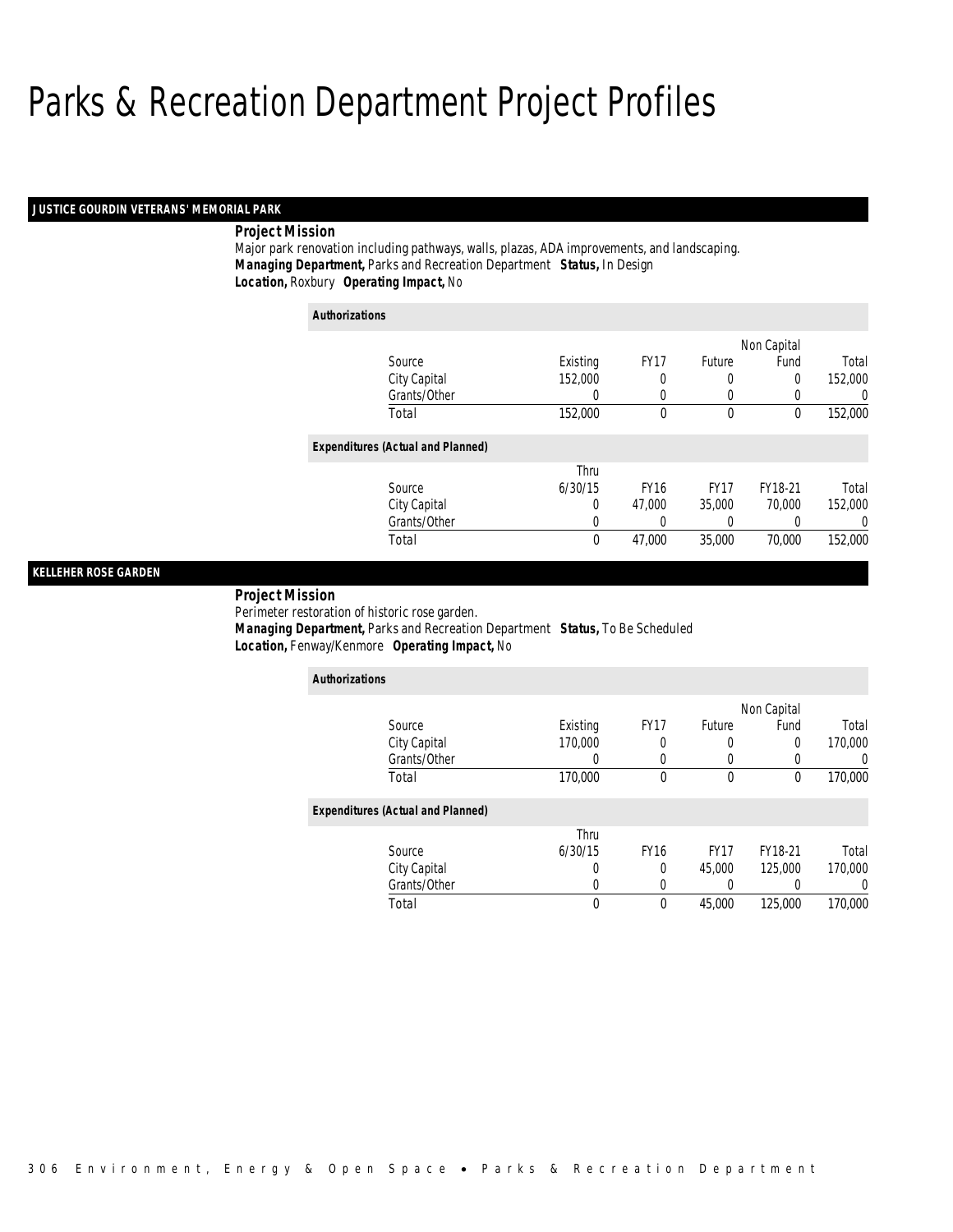#### *LANGONE PARK AND PUOPOLO PLAYGROUND*

### *Project Mission*

 Enhancement and improvements to playground, basketball court, baseball fields, softball field, bocce, lighting, drainage and plantings. *Managing Department,* Parks and Recreation Department *Status,* To Be Scheduled

*Location,* North End *Operating Impact,* Yes

## *Authorizations*

|                                          |          |             |                  | Non Capital |           |
|------------------------------------------|----------|-------------|------------------|-------------|-----------|
| Source                                   | Existing | <b>FY17</b> | <b>Future</b>    | Fund        | Total     |
| City Capital                             | 0        | 0           | 5,460,000        | 0           | 5,460,000 |
| Grants/Other                             | 0        |             | $\left( \right)$ |             | 0         |
| Total                                    | 0        | 0           | 5,460,000        | 0           | 5,460,000 |
| <b>Expenditures (Actual and Planned)</b> |          |             |                  |             |           |
|                                          | Thru     |             |                  |             |           |
| Source                                   | 6/30/15  | <b>FY16</b> | <b>FY17</b>      | FY18-21     | Total     |
| City Capital                             | 0        | 0           | 0                | 5,460,000   | 5,460,000 |
| Grants/Other                             | 0        | 0           | 0                |             | 0         |
| Total                                    | 0        | $\theta$    | 0                | 5,460,000   | 5,460,000 |
|                                          |          |             |                  |             |           |

### *LIBERTY TREE*

#### *Project Mission*

 Restoration of passive park including brick paving and other site improvements. *Managing Department,* Parks and Recreation Department *Status,* In Design*Location,* Chinatown *Operating Impact,* No

| <b>Authorizations</b> |                                          |          |             |             |             |         |
|-----------------------|------------------------------------------|----------|-------------|-------------|-------------|---------|
|                       |                                          |          |             |             | Non Capital |         |
|                       | Source                                   | Existing | <b>FY17</b> | Future      | Fund        | Total   |
|                       | City Capital                             | 130,000  | 0           | 0           | 0           | 130,000 |
|                       | Grants/Other                             | $\left($ | 0           | 0           | 0           | 0       |
|                       | Total                                    | 130,000  | $\theta$    | 0           | 0           | 130,000 |
|                       | <b>Expenditures (Actual and Planned)</b> |          |             |             |             |         |
|                       |                                          | Thru     |             |             |             |         |
|                       | Source                                   | 6/30/15  | <b>FY16</b> | <b>FY17</b> | FY18-21     | Total   |
|                       | City Capital                             | 23.680   | 35,300      | 71.020      | 0           | 130,000 |
|                       | Grants/Other                             | 0        |             | 0           | 0           | 0       |
|                       | Total                                    | 23,680   | 35,300      | 71,020      | 0           | 130,000 |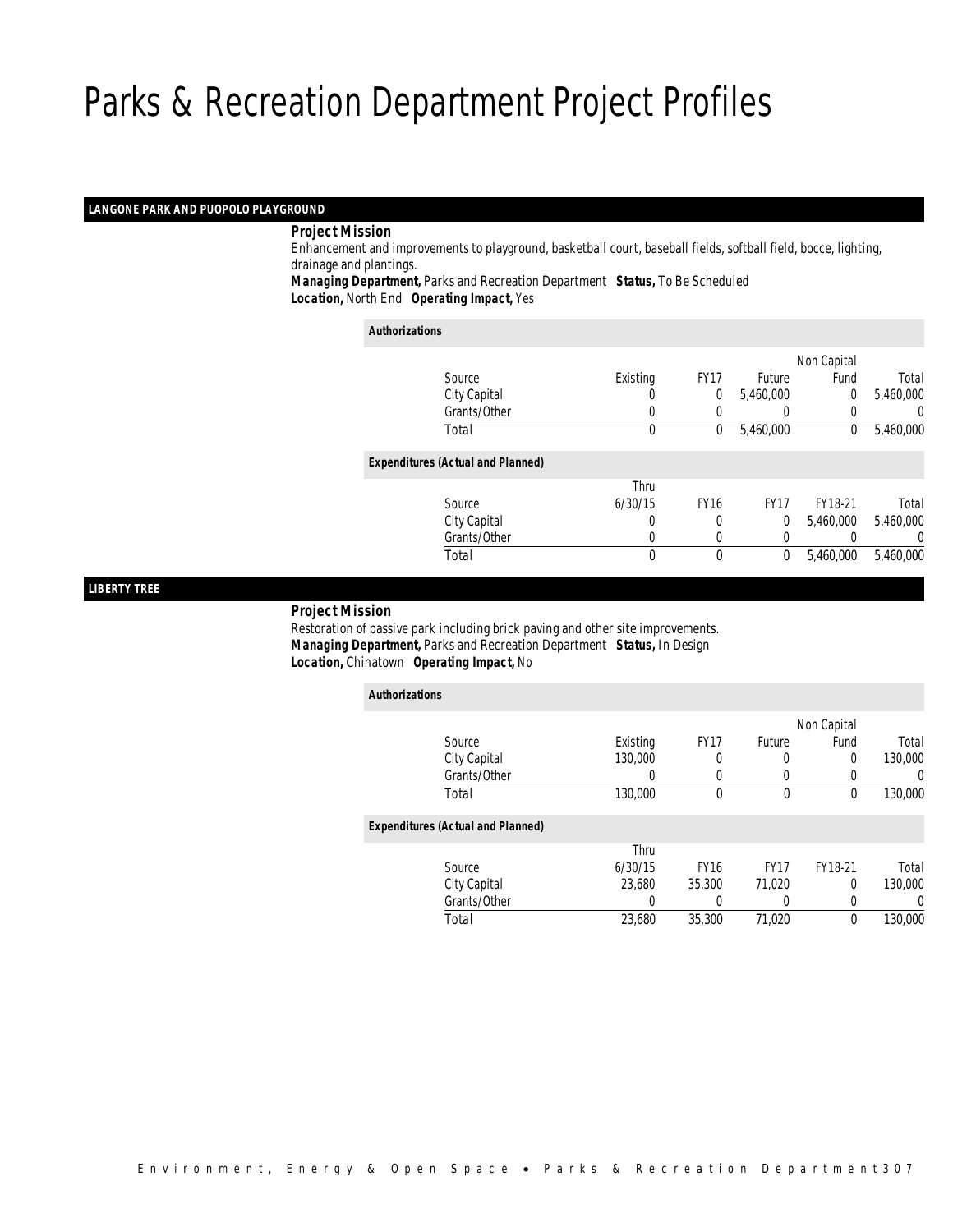## *MARCELLA PLAYGROUND*

### *Project Mission*

Renovation including new play equipment, spray feature, court resurfacing, re-graded field and improved lighting, wall improvements, new fence and restoration of public art.

*Managing Department,* Parks and Recreation Department *Status,* In Construction*Location,* Roxbury *Operating Impact,* No

| <b>Authorizations</b>                    |           |             |             |             |                  |
|------------------------------------------|-----------|-------------|-------------|-------------|------------------|
|                                          |           |             |             | Non Capital |                  |
| Source                                   | Existing  | <b>FY17</b> | Future      | Fund        | Total            |
| City Capital                             | 2.160.000 | 0           | 0           | 0           | 2,160,000        |
| Grants/Other                             | 0         | 0           | 0           | 0           | $\left( \right)$ |
| Total                                    | 2,160,000 | 0           | $\mathbf 0$ | 0           | 2,160,000        |
| <b>Expenditures (Actual and Planned)</b> |           |             |             |             |                  |
|                                          | Thru      |             |             |             |                  |
| Source                                   | 6/30/15   | <b>FY16</b> | <b>FY17</b> | FY18-21     | Total            |
| City Capital                             | 8.502     | 700,000     | 1.100.000   | 351.498     | 2,160,000        |
| Grants/Other                             | 0         |             | 0           | 0           | 0                |
| Total                                    | 8,502     | 700,000     | 1.100.000   | 351,498     | 2.160.000        |

### *MARTIN'S PARK*

#### *Project Mission*

Creation of major new park near Children's Museum. The project will include an accessible playground and passive areas. Install play equipment, safety surfacing, plantings, and site furnishings. *Managing Department,* Parks and Recreation Department *Status,* New Project*Location,* South Boston *Operating Impact,* No

| <b>Authorizations</b>                    |          |             |             |             |           |
|------------------------------------------|----------|-------------|-------------|-------------|-----------|
|                                          |          |             |             | Non Capital |           |
| Source                                   | Existing | <b>FY17</b> | Future      | Fund        | Total     |
| City Capital                             | 0        | 1,500,000   | 0           | $\Omega$    | 1,500,000 |
| Grants/Other                             | 0        | 0           | 0           | 5,500,000   | 5,500,000 |
| Total                                    | 0        | 1,500,000   | 0           | 5,500,000   | 7,000,000 |
| <b>Expenditures (Actual and Planned)</b> |          |             |             |             |           |
|                                          | Thru     |             |             |             |           |
| Source                                   | 6/30/15  | <b>FY16</b> | <b>FY17</b> | FY18-21     | Total     |
| City Capital                             | 0        | 0           | 1.000.000   | 500,000     | 1,500,000 |
| Grants/Other                             | 0        | 0           | 0           |             | 0         |
| Total                                    | 0        | 0           | 1.000.000   | 500,000     | 1.500.000 |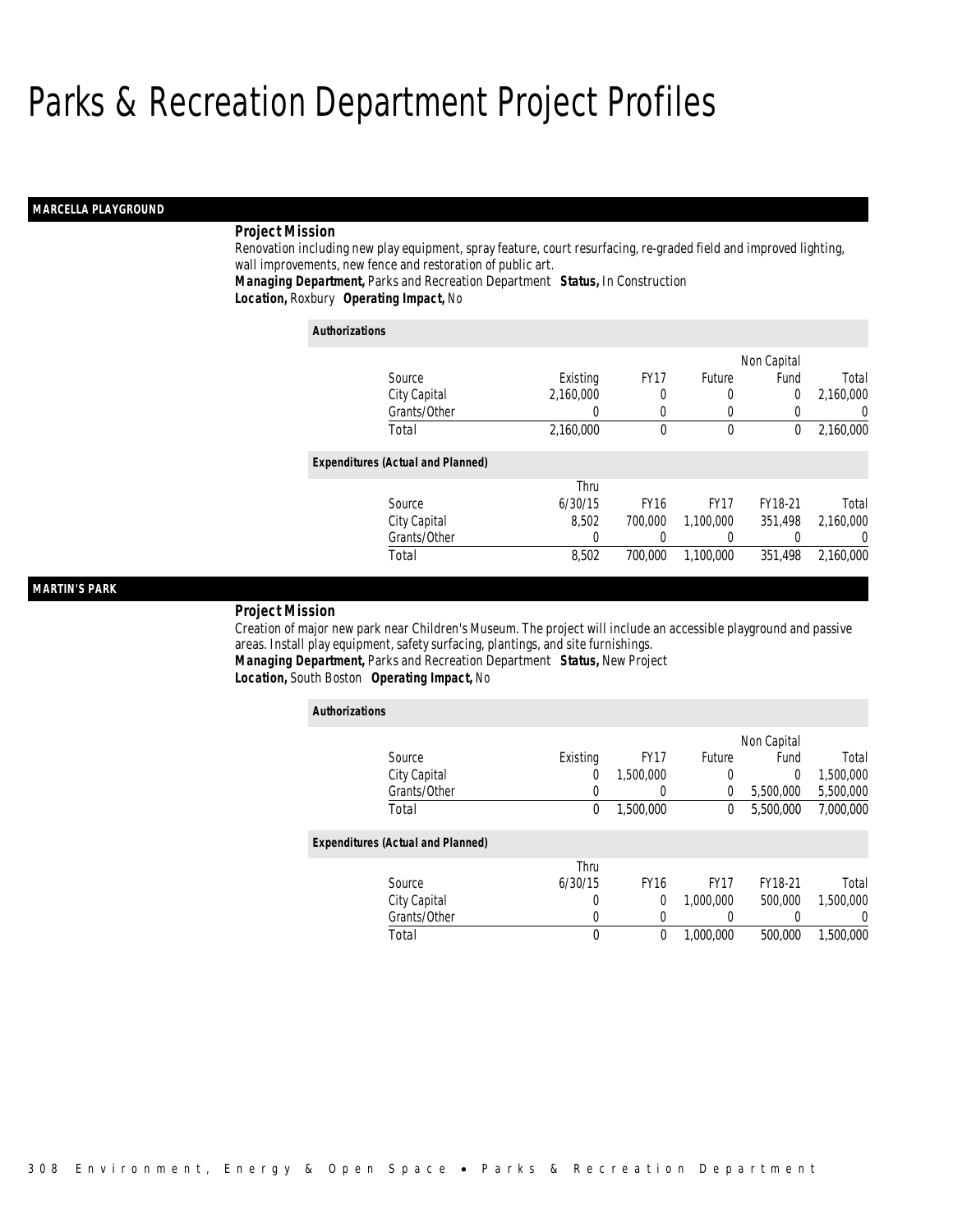## *MARY HANNON PLAYGROUND*

### *Project Mission*

 Major park renovation including drainage; fencing and wall repairs; and new landscaping, play structure, and safety surfacing.

*Managing Department,* Parks and Recreation Department *Status,* In Construction*Location,* Roxbury *Operating Impact,* No

| <b>Authorizations</b> |                                          |          |             |             |              |         |
|-----------------------|------------------------------------------|----------|-------------|-------------|--------------|---------|
|                       |                                          |          |             |             | Non Capital  |         |
|                       | Source                                   | Existing | <b>FY17</b> | Future      | Fund         | Total   |
|                       | City Capital                             | 914,083  | 0           | 0           | 0            | 914,083 |
|                       | Grants/Other                             | $\left($ | 0           | 0           | 0            | 0       |
|                       | Total                                    | 914,083  | 0           | 0           | 0            | 914,083 |
|                       | <b>Expenditures (Actual and Planned)</b> |          |             |             |              |         |
|                       |                                          | Thru     |             |             |              |         |
|                       | Source                                   | 6/30/15  | <b>FY16</b> | <b>FY17</b> | FY18-21      | Total   |
|                       | City Capital                             | 62.700   | 533.883     | 317,500     | 0            | 914,083 |
|                       | Grants/Other                             | 0        | 0           | 0           | 0            | 0       |
|                       | Total                                    | 62,700   | 533.883     | 317.500     | $\mathbf{0}$ | 914,083 |
|                       |                                          |          |             |             |              |         |

### *MARY HANNON PLAYGROUND PHASE II*

 *Project Mission* Renovate ball field and passive areas. *Managing Department,* Parks and Recreation Department *Status,* To Be Scheduled*Location,* Roxbury *Operating Impact,* No

| <b>Authorizations</b>                    |          |             |                  |             |         |
|------------------------------------------|----------|-------------|------------------|-------------|---------|
|                                          |          |             |                  | Non Capital |         |
| Source                                   | Existing | <b>FY17</b> | Future           | Fund        | Total   |
| City Capital                             | U        | 0           | 896,000          | 0           | 896,000 |
| Grants/Other                             | 0        | 0           | 0                | 0           | 0       |
| Total                                    | $\theta$ | 0           | 896,000          | 0           | 896,000 |
| <b>Expenditures (Actual and Planned)</b> |          |             |                  |             |         |
|                                          | Thru     |             |                  |             |         |
| Source                                   | 6/30/15  | <b>FY16</b> | FY <sub>17</sub> | FY18-21     | Total   |
| City Capital                             | 0        | 0           | 0                | 896,000     | 896.000 |
| Grants/Other                             | 0        | 0           | 0                |             | 0       |
| Total                                    | 0        | 0           | 0                | 896.000     | 896,000 |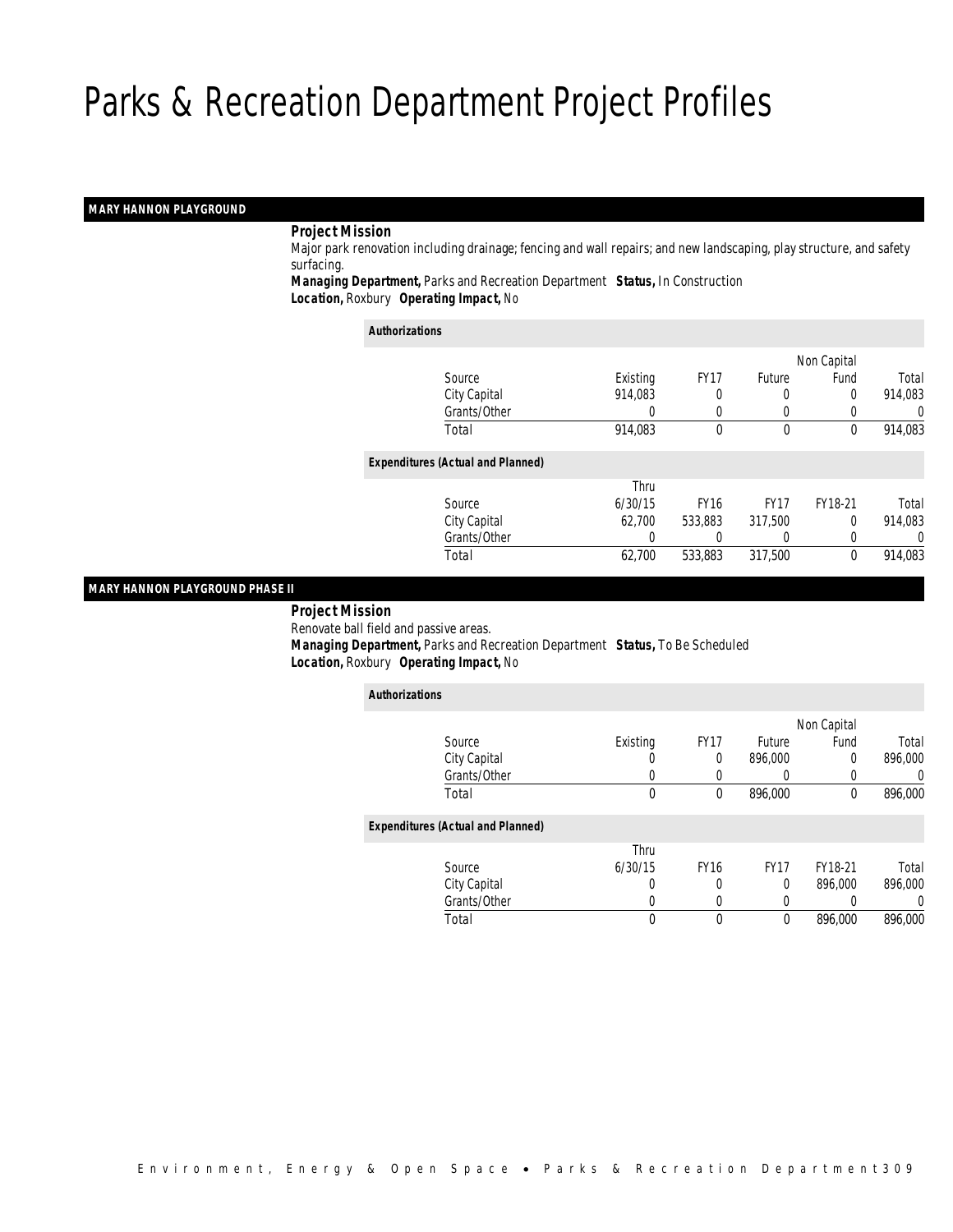## *MCCONNELL PLAYGROUND*

### *Project Mission*

Comprehensive park renovation to include play lot, three fields, passive park, parking lot and address access issues. *Managing Department,* Parks and Recreation Department *Status,* To Be Scheduled*Location,* Dorchester *Operating Impact,* No

| <b>Authorizations</b>                    |          |                  |             |                  |           |
|------------------------------------------|----------|------------------|-------------|------------------|-----------|
|                                          |          |                  |             | Non Capital      |           |
| Source                                   | Existing | FY <sub>17</sub> | Future      | Fund             | Total     |
| City Capital                             | 300,000  | 3,390,000        | 0           | $\overline{0}$   | 3,690,000 |
| Grants/Other                             | 0        | 0                | 0           | $\left( \right)$ | $\Omega$  |
| Total                                    | 300,000  | 3,390,000        | 0           | 0                | 3,690,000 |
| <b>Expenditures (Actual and Planned)</b> |          |                  |             |                  |           |
|                                          | Thru     |                  |             |                  |           |
| Source                                   | 6/30/15  | <b>FY16</b>      | <b>FY17</b> | FY18-21          | Total     |
| City Capital                             | 0        | 0                | 610,000     | 3,080,000        | 3,690,000 |
| Grants/Other                             |          | 0                | 0           |                  | 0         |
| Total                                    | 0        | 0                | 610,000     | 3,080,000        | 3,690,000 |

## *MCKINNEY PLAYGROUND MASTER PLAN*

 *Project Mission* Develop a master plan for the park. *Managing Department,* Parks and Recreation Department *Status,* To Be Scheduled*Location,* Allston/Brighton *Operating Impact,* No

| <b>Authorizations</b>                    |          |             |             |             |        |
|------------------------------------------|----------|-------------|-------------|-------------|--------|
|                                          |          |             |             | Non Capital |        |
| Source                                   | Existing | <b>FY17</b> | Future      | Fund        | Total  |
| City Capital                             | 50,000   |             | 0           | 0           | 50,000 |
| Grants/Other                             |          |             | 0           | 0           |        |
| Total                                    | 50,000   | $\Omega$    | 0           | 0           | 50,000 |
| <b>Expenditures (Actual and Planned)</b> |          |             |             |             |        |
|                                          | Thru     |             |             |             |        |
| Source                                   | 6/30/15  | <b>FY16</b> | <b>FY17</b> | FY18-21     | Total  |
| City Capital                             |          | 5.000       | 45,000      | 0           | 50,000 |
| Grants/Other                             |          | O           | 0           | 0           |        |
| Total                                    | $\theta$ | 5,000       | 45,000      | 0           | 50,000 |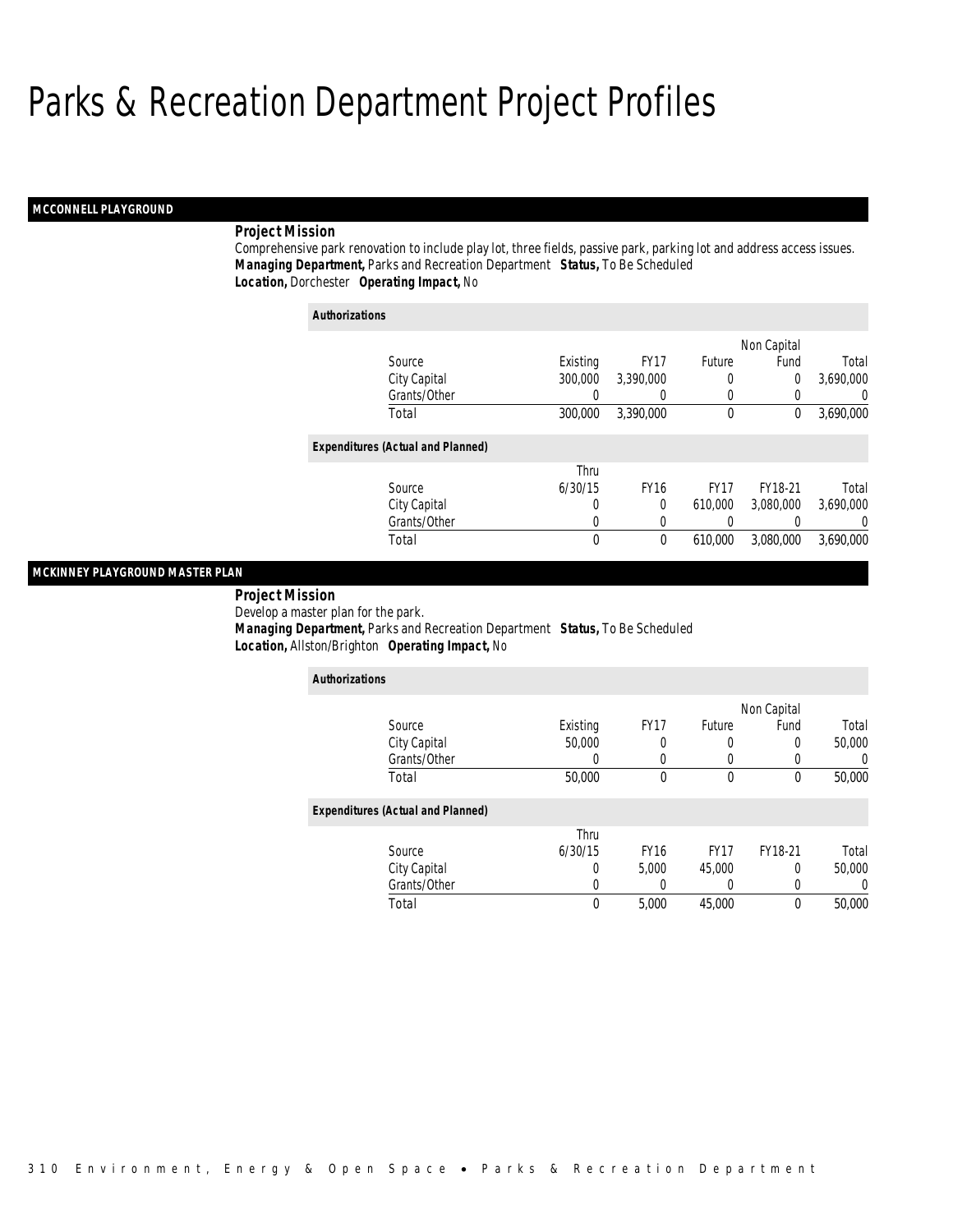## *MEDAL OF HONOR PARK & LEE PLAYGROUND*

### *Project Mission*

 Park renovation to include lawn improvements, pathway and infrastructure upgrades, and new play equipment. *Managing Department,* Parks and Recreation Department *Status,* In Design*Location,* South Boston *Operating Impact,* No

| <b>Authorizations</b> |                                          |           |             |             |             |           |
|-----------------------|------------------------------------------|-----------|-------------|-------------|-------------|-----------|
|                       |                                          |           |             |             | Non Capital |           |
|                       | Source                                   | Existing  | <b>FY17</b> | Future      | Fund        | Total     |
|                       | City Capital                             | 1,000,000 | 1,010,000   | 0           | 0           | 2,010,000 |
|                       | Grants/Other                             | $\left($  | 0           | 0           | 0           | 0         |
|                       | Total                                    | 1,000,000 | 1,010,000   | $\mathbf 0$ | $\mathbf 0$ | 2,010,000 |
|                       | <b>Expenditures (Actual and Planned)</b> |           |             |             |             |           |
|                       |                                          | Thru      |             |             |             |           |
|                       | Source                                   | 6/30/15   | <b>FY16</b> | <b>FY17</b> | FY18-21     | Total     |
|                       | City Capital                             | 0         | 450,000     | 1,050,000   | 510,000     | 2,010,000 |
|                       | Grants/Other                             | 0         | 0           | 0           | 0           | 0         |
|                       | Total                                    | $\theta$  | 450,000     | 1,050,000   | 510,000     | 2,010,000 |
|                       |                                          |           |             |             |             |           |

## *MOAKLEY PARK MASTER PLAN*

#### *Project Mission*

 Develop a master plan for the optimal use of space within the entire park. *Managing Department,* Parks and Recreation Department *Status,* New Project*Location,* South Boston *Operating Impact,* No

| <b>Authorizations</b>                    |              |             |             |             |          |
|------------------------------------------|--------------|-------------|-------------|-------------|----------|
|                                          |              |             |             | Non Capital |          |
| Source                                   | Existing     | <b>FY17</b> | Future      | Fund        | Total    |
| City Capital                             | 0            | 180,000     | 0           | 0           | 180,000  |
| Grants/Other                             | 0            | 0           | 0           | 0           | 0        |
| Total                                    | $\mathbf 0$  | 180,000     | 0           | 0           | 180,000  |
| <b>Expenditures (Actual and Planned)</b> |              |             |             |             |          |
|                                          | Thru         |             |             |             |          |
| Source                                   | 6/30/15      | <b>FY16</b> | <b>FY17</b> | FY18-21     | Total    |
| City Capital                             | 0            | 0           | 80,000      | 100,000     | 180,000  |
| Grants/Other                             | 0            | 0           | 0           |             | $\Omega$ |
| Total                                    | $\mathbf{0}$ | $\theta$    | 80,000      | 100,000     | 180,000  |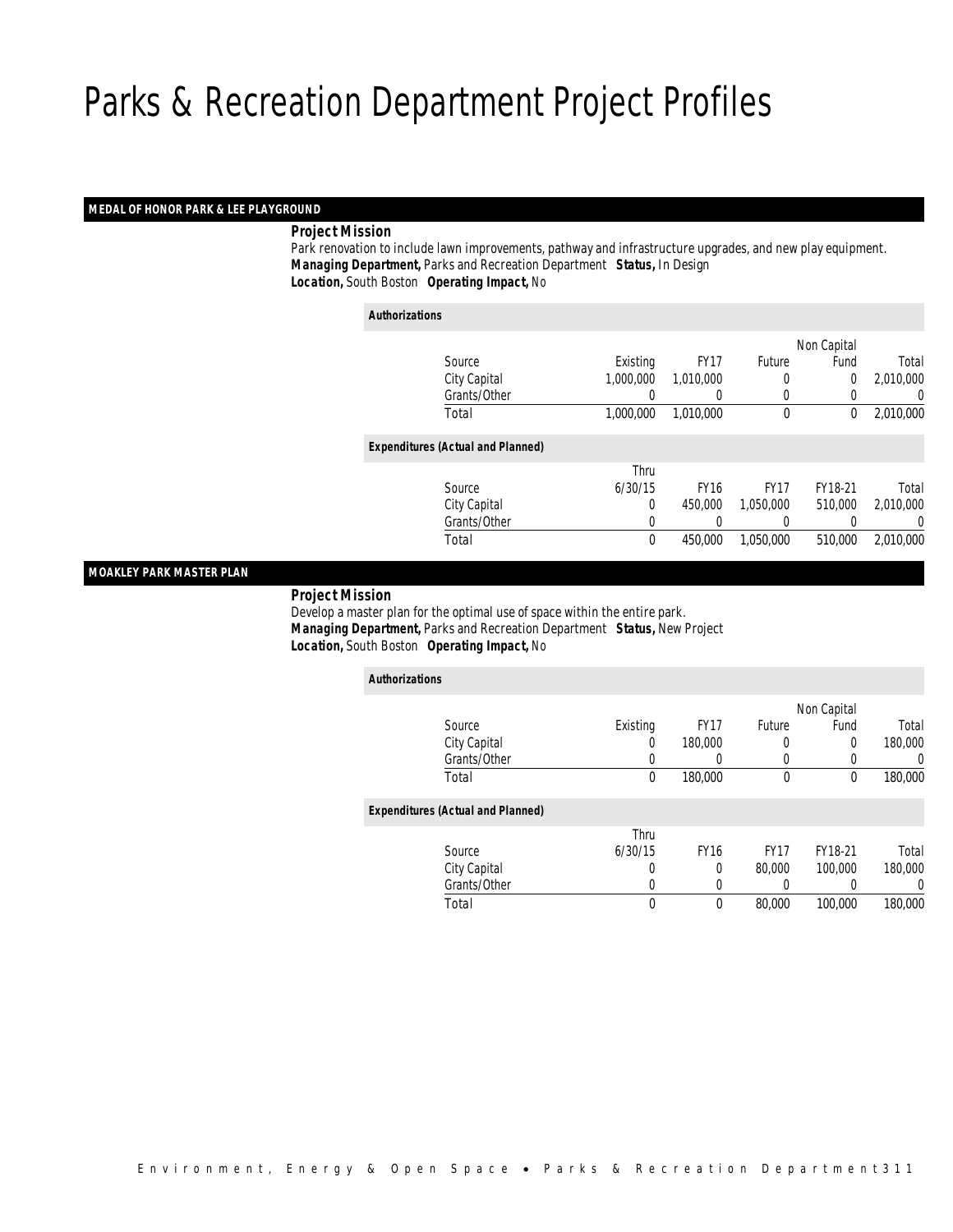## *MONSIGNOR REYNOLDS PLAYGROUND*

## *Project Mission*

Install new play lot equipment, safety surfacing, curbing, fencing, and benches. *Managing Department,* Parks and Recreation Department *Status,* In Construction*Location,* South End *Operating Impact,* No

| <b>Authorizations</b> |                                          |          |             |             |             |         |
|-----------------------|------------------------------------------|----------|-------------|-------------|-------------|---------|
|                       |                                          |          |             |             | Non Capital |         |
|                       | Source                                   | Existing | <b>FY17</b> | Future      | Fund        | Total   |
|                       | City Capital                             | 540,000  | 0           | 0           | $\Omega$    | 540,000 |
|                       | Grants/Other                             | 0        | 0           | 0           | 0           | 0       |
|                       | Total                                    | 540,000  | 0           | $\mathbf 0$ | $\theta$    | 540,000 |
|                       | <b>Expenditures (Actual and Planned)</b> |          |             |             |             |         |
|                       |                                          | Thru     |             |             |             |         |
|                       | Source                                   | 6/30/15  | <b>FY16</b> | <b>FY17</b> | FY18-21     | Total   |
|                       | City Capital                             | 34.993   | 210,000     | 295.007     | $\Omega$    | 540,000 |
|                       | Grants/Other                             | 0        | 0           | 0           | 0           | 0       |
|                       | Total                                    | 34,993   | 210,000     | 295,007     | 0           | 540,000 |

## *MT. HOPE STREET PARCEL*

*Project Mission* 

Study and implement strategies that will transform the DND parcel into a park. *Managing Department,* Parks and Recreation Department *Status,* New Project*Location,* Roslindale *Operating Impact,* No

| <b>Authorizations</b>                    |          |                  |             |             |                  |
|------------------------------------------|----------|------------------|-------------|-------------|------------------|
|                                          |          |                  |             | Non Capital |                  |
| Source                                   | Existing | <b>FY17</b>      | Future      | Fund        | Total            |
| City Capital                             |          | 50,000           |             | 0           | 50,000           |
| Grants/Other                             |          | $\left( \right)$ |             |             | $\left( \right)$ |
| Total                                    | 0        | 50,000           | $\mathbf 0$ | $\Omega$    | 50,000           |
| <b>Expenditures (Actual and Planned)</b> |          |                  |             |             |                  |
|                                          | Thru     |                  |             |             |                  |
| Source                                   | 6/30/15  | <b>FY16</b>      | <b>FY17</b> | FY18-21     | Total            |
| City Capital                             | O        | 0                | 50,000      | 0           | 50,000           |
| Grants/Other                             | 0        |                  |             |             |                  |
| Total                                    | 0        | $\Omega$         | 50,000      | 0           | 50,000           |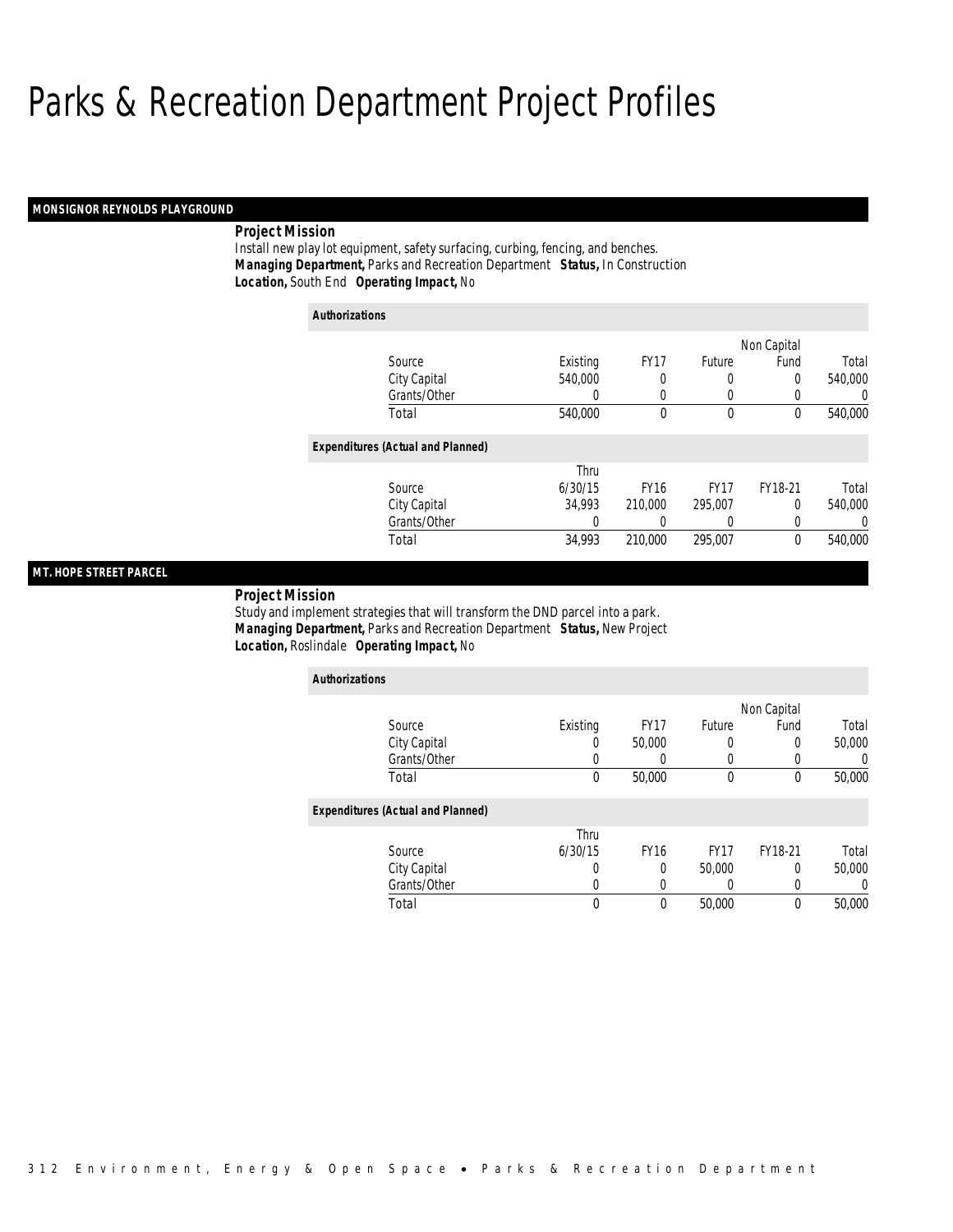## *MUDDY RIVER*

## *Project Mission*

 Dredge main channel and restore habitat along the Muddy River. Project will be implemented through the Army Corps of Engineers. Additional project funding is provided by the Army Corps of Engineers, the Commonwealth, and the Town of Brookline.

*Managing Department,* Parks and Recreation Department *Status,* In Construction*Location,* Fenway/Kenmore *Operating Impact,* No

| <b>Authorizations</b>                    |            |             |             |             |            |
|------------------------------------------|------------|-------------|-------------|-------------|------------|
|                                          |            |             |             | Non Capital |            |
| Source                                   | Existing   | <b>FY17</b> | Future      | Fund        | Total      |
| City Capital                             | 10.352,500 | 0           | 0           | 0           | 10.352.500 |
| Grants/Other                             | 1,277,086  | 0           | 0           | 77,676,056  | 78,953,142 |
| Total                                    | 11.629.586 | 0           | 0           | 77.676.056  | 89,305,642 |
| <b>Expenditures (Actual and Planned)</b> |            |             |             |             |            |
|                                          | Thru       |             |             |             |            |
| Source                                   | 6/30/15    | <b>FY16</b> | <b>FY17</b> | FY18-21     | Total      |
| City Capital                             | 3.361.528  | 500,000     | 500,000     | 5.990.972   | 10,352,500 |
| Grants/Other                             | 998,355    | 100,000     | 100,000     | 78.731      | 1,277,086  |
| Total                                    | 4.359.883  | 600.000     | 600,000     | 6.069.703   | 11.629.586 |

*NOYES PARK* 

*Project Mission*

 Rehabilitate the park, including updating the play lot, courts, fields and lighting. *Managing Department,* Parks and Recreation Department *Status,* To Be Scheduled*Location,* East Boston *Operating Impact,* No

| <b>Authorizations</b>                    |          |             |                  |                |                  |
|------------------------------------------|----------|-------------|------------------|----------------|------------------|
|                                          |          |             |                  | Non Capital    |                  |
| Source                                   | Existing | <b>FY17</b> | <b>Future</b>    | Fund           | Total            |
| City Capital                             | 0        | 400,000     | 2.710.000        | $\overline{0}$ | 3,110,000        |
| Grants/Other                             | 0        |             | $\left( \right)$ | 0              | $\left( \right)$ |
| Total                                    | 0        | 400,000     | 2,710,000        | 0              | 3,110,000        |
| <b>Expenditures (Actual and Planned)</b> |          |             |                  |                |                  |
|                                          | Thru     |             |                  |                |                  |
| Source                                   | 6/30/15  | <b>FY16</b> | <b>FY17</b>      | FY18-21        | Total            |
| City Capital                             | 0        | $\Omega$    | 180,000          | 2.930.000      | 3,110,000        |
| Grants/Other                             | 0        | 0           |                  |                | $\left($         |
| Total                                    | 0        | 0           | 180,000          | 2.930.000      | 3.110.000        |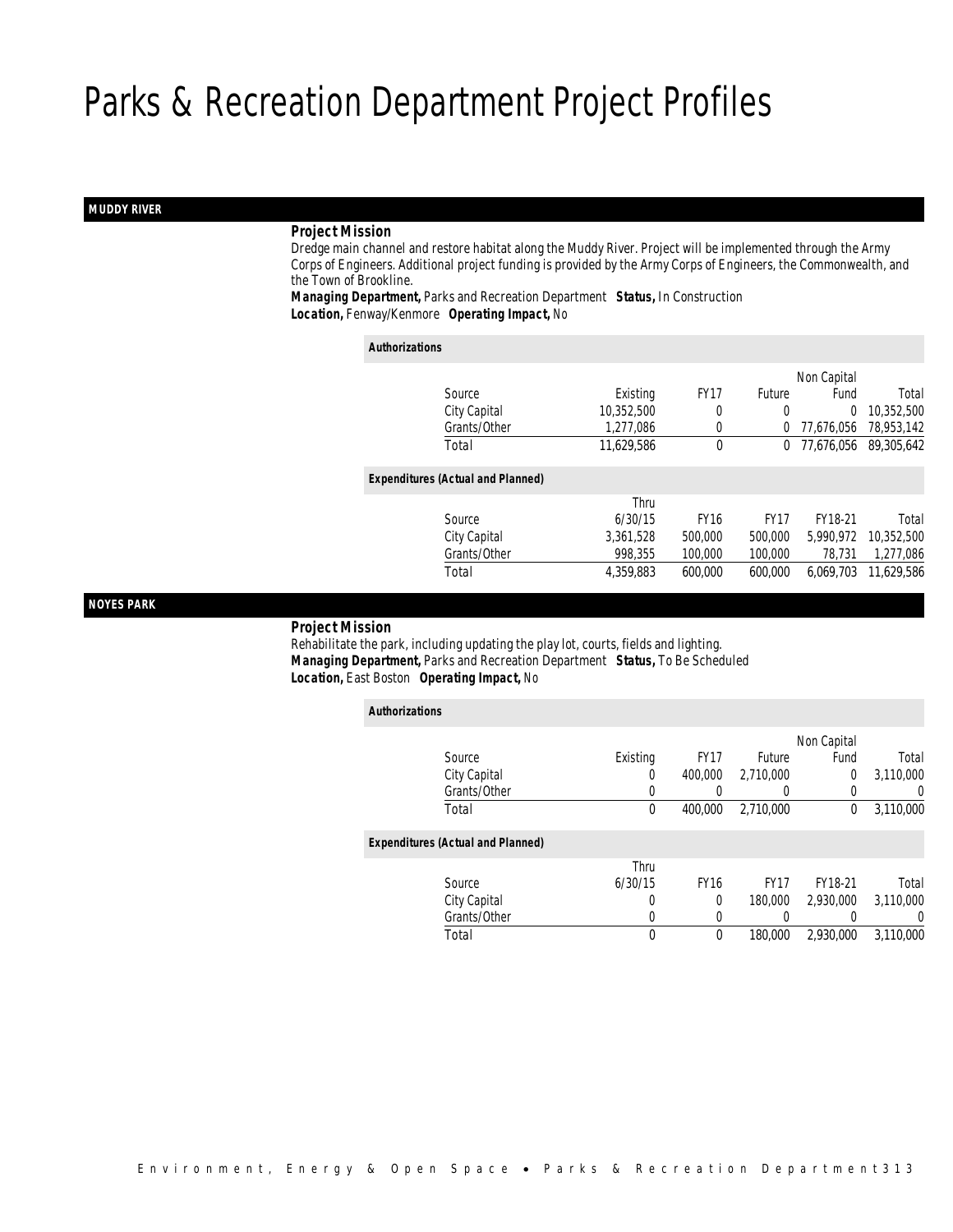## *OLMSTED PARK LANDSCAPE RESTORATION*

## *Project Mission*

Landscape rehabilitation including woodlands restoration, stair stabilization, and landscape improvements. *Managing Department,* Parks and Recreation Department *Status,* In Design*Location,* Jamaica Plain *Operating Impact,* No

| <b>Authorizations</b> |                                          |             |             |               |             |         |
|-----------------------|------------------------------------------|-------------|-------------|---------------|-------------|---------|
|                       |                                          |             |             |               | Non Capital |         |
|                       | Source                                   | Existing    | <b>FY17</b> | <b>Future</b> | Fund        | Total   |
|                       | City Capital                             | 100,000     | 579,000     | 0             | 0           | 679,000 |
|                       | Grants/Other                             | 0           | 0           | 0             | 0           | 0       |
|                       | Total                                    | 100,000     | 579,000     | $\mathbf 0$   | 0           | 679,000 |
|                       | <b>Expenditures (Actual and Planned)</b> |             |             |               |             |         |
|                       |                                          | Thru        |             |               |             |         |
|                       | Source                                   | 6/30/15     | <b>FY16</b> | <b>FY17</b>   | FY18-21     | Total   |
|                       | City Capital                             | 0           | 45,000      | 604.000       | 30,000      | 679.000 |
|                       | Grants/Other                             | 0           | 0           | 0             | 0           | 0       |
|                       | Total                                    | $\mathbf 0$ | 45,000      | 604.000       | 30,000      | 679,000 |

## *PARCEL PRIORITY PLAN*

#### *Project Mission*

Analyze and identify lands of recreational, habitat, connectivity, or ecological value in the City of Boston that should be protected as open space.

*Managing Department,* Parks and Recreation Department *Status,* New Project*Location,* Citywide *Operating Impact,* No

| <b>Authorizations</b>                    |          |                  |             |             |        |
|------------------------------------------|----------|------------------|-------------|-------------|--------|
|                                          |          |                  |             | Non Capital |        |
| Source                                   | Existing | FY <sub>17</sub> | Future      | Fund        | Total  |
| City Capital                             | U        | 90,000           | 0           | 0           | 90,000 |
| Grants/Other                             |          |                  |             |             |        |
| Total                                    | 0        | 90,000           | $\mathbf 0$ | $\theta$    | 90,000 |
| <b>Expenditures (Actual and Planned)</b> |          |                  |             |             |        |
|                                          | Thru     |                  |             |             |        |
| Source                                   | 6/30/15  | <b>FY16</b>      | <b>FY17</b> | FY18-21     | Total  |
| City Capital                             | O        | 0                | 90,000      | 0           | 90,000 |
| Grants/Other                             |          |                  |             | 0           |        |
| Total                                    | 0        | 0                | 90.000      | 0           | 90.000 |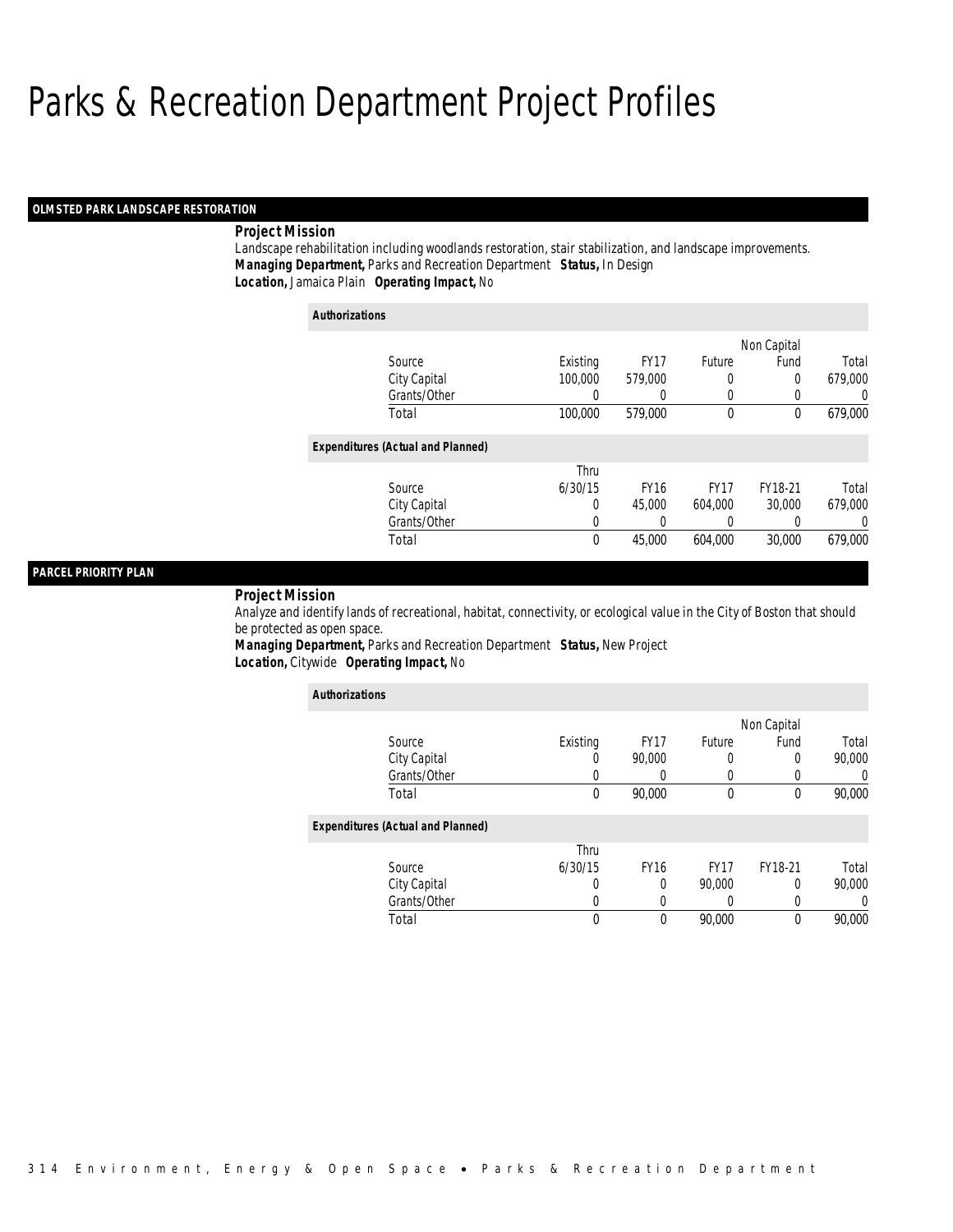### *PARK ACCESSIBILITY EVALUATION AND ASSET STUDY*

*Project Mission*

 Inventory of park assets and assessment of park conditions including accessibility. Evaluation and analysis will support and inform the City's Park and Open Space plan and future capital improvement requests. *Managing Department,* Parks and Recreation Department *Status,* Study Underway*Location,* Citywide *Operating Impact,* No

## *Authorizations*

|                                          |          |             |               | Non Capital |         |
|------------------------------------------|----------|-------------|---------------|-------------|---------|
| Source                                   | Existing | <b>FY17</b> | <b>Future</b> | Fund        | Total   |
| City Capital                             | 630,000  | 0           | 0             | 0           | 630,000 |
| Grants/Other                             | 0        | 0           | $\left($      |             | 0       |
| Total                                    | 630,000  | $\theta$    | $\theta$      | 0           | 630,000 |
| <b>Expenditures (Actual and Planned)</b> |          |             |               |             |         |
|                                          | Thru     |             |               |             |         |
| Source                                   | 6/30/15  | <b>FY16</b> | <b>FY17</b>   | FY18-21     | Total   |
| City Capital                             | 439,260  | 135,000     | 55,740        | $\Omega$    | 630,000 |
| Grants/Other                             |          |             |               |             | 0       |
| Total                                    | 439,260  | 135,000     | 55,740        | $\theta$    | 630,000 |
|                                          |          |             |               |             |         |

## *PARK PLANNING STUDIES*

### *Project Mission*

 Planning and related landscape design services including: capital phasing plans, development of standard details and specifications and miscellaneous planning services.

*Managing Department,* Parks and Recreation Department *Status,* In Design*Location,* Citywide *Operating Impact,* No

| <b>Authorizations</b>                    |          |             |             |             |         |
|------------------------------------------|----------|-------------|-------------|-------------|---------|
|                                          |          |             |             | Non Capital |         |
| Source                                   | Existing | <b>FY17</b> | Future      | Fund        | Total   |
| City Capital                             | 70,000   | 121,000     | 0           | 0           | 191,000 |
| Grants/Other                             | 0        | 0           | 0           |             | U       |
| Total                                    | 70,000   | 121,000     | $\mathbf 0$ | 0           | 191,000 |
| <b>Expenditures (Actual and Planned)</b> |          |             |             |             |         |
|                                          | Thru     |             |             |             |         |
| Source                                   | 6/30/15  | <b>FY16</b> | <b>FY17</b> | FY18-21     | Total   |
| City Capital                             | 6.435    | 39.500      | 50,000      | 95,065      | 191,000 |
| Grants/Other                             | 0        | 0           | 0           |             | 0       |
| Total                                    | 6.435    | 39,500      | 50,000      | 95.065      | 191,000 |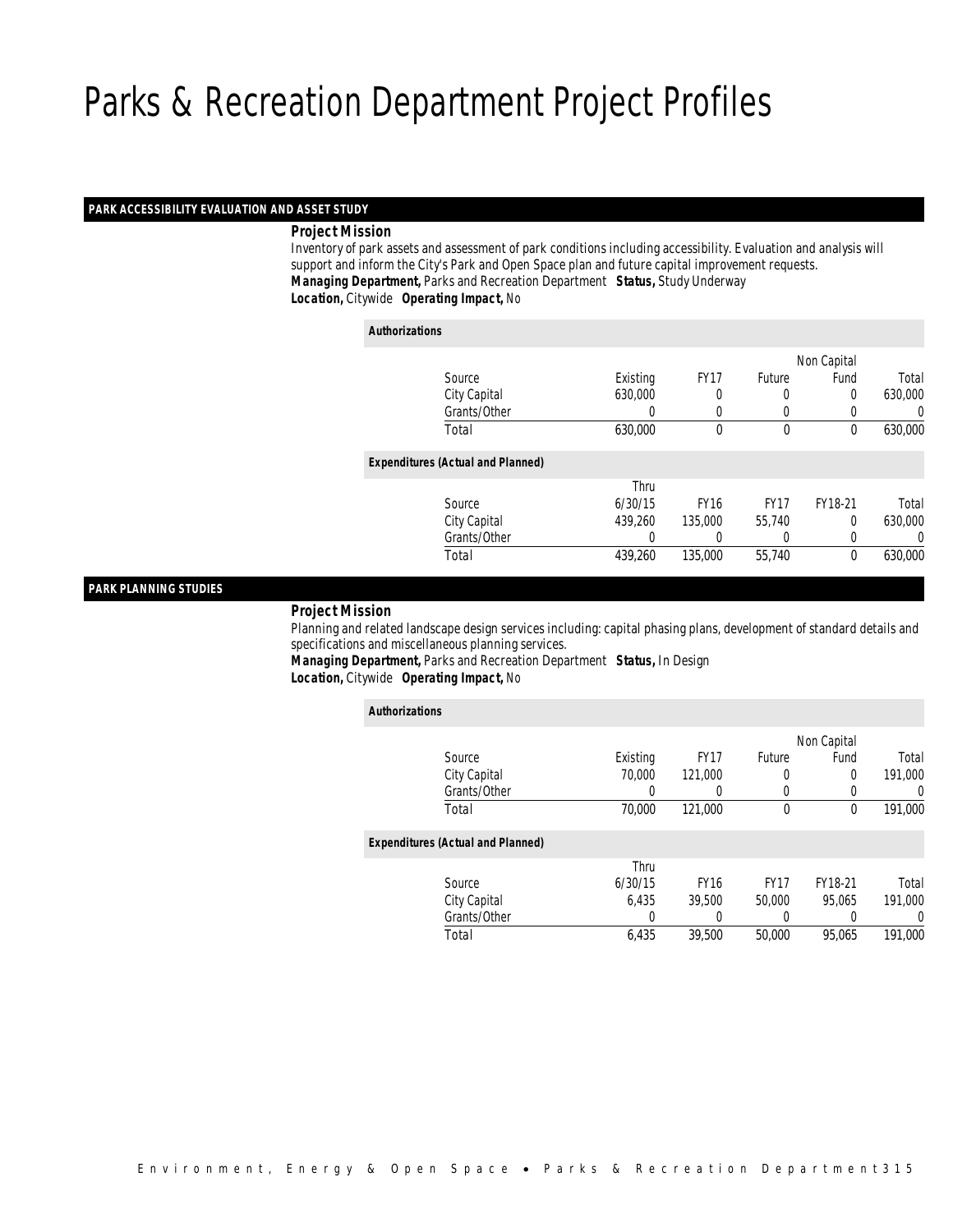## *PARKMAN PLAYGROUND*

## *Project Mission*

Revitalize playground, pavilion, entrance and perimeter. *Managing Department,* Parks and Recreation Department *Status,* To Be Scheduled*Location,* Roslindale *Operating Impact,* No

| <b>Authorizations</b> |                                          |          |             |             |             |           |
|-----------------------|------------------------------------------|----------|-------------|-------------|-------------|-----------|
|                       |                                          |          |             |             | Non Capital |           |
|                       | Source                                   | Existing | <b>FY17</b> | Future      | Fund        | Total     |
|                       | City Capital                             | $\left($ | 240,000     | 1,500,000   | 0           | 1,740,000 |
|                       | Grants/Other                             | 0        |             |             | 0           | $\theta$  |
|                       | Total                                    | 0        | 240,000     | 1,500,000   | 0           | 1,740,000 |
|                       | <b>Expenditures (Actual and Planned)</b> |          |             |             |             |           |
|                       |                                          | Thru     |             |             |             |           |
|                       | Source                                   | 6/30/15  | <b>FY16</b> | <b>FY17</b> | FY18-21     | Total     |
|                       | City Capital                             | 0        | $\Omega$    | 311,000     | 1,429,000   | 1,740,000 |
|                       | Grants/Other                             | 0        | 0           | 0           |             | 0         |
|                       | Total                                    | 0        | $\theta$    | 311,000     | 1.429.000   | 1.740.000 |

## *PAUL REVERE MALL*

*Project Mission* 

Park improvements including site furnishings, pathways, landscaping, and utilities. Restoration work on the fountain and monument.

*Managing Department,* Parks and Recreation Department *Status,* New Project*Location,* North End *Operating Impact,* Yes

| <b>Authorizations</b>                    |          |                  |             |             |           |
|------------------------------------------|----------|------------------|-------------|-------------|-----------|
|                                          |          |                  |             | Non Capital |           |
| Source                                   | Existing | FY <sub>17</sub> | Future      | Fund        | Total     |
| City Capital                             | U        |                  | 0           | 0           | 0         |
| Grants/Other                             | 0        | 1,900,000        | 0           | 0           | 1,900,000 |
| Total                                    | 0        | 1,900,000        | $\mathbf 0$ | 0           | 1,900,000 |
| <b>Expenditures (Actual and Planned)</b> |          |                  |             |             |           |
|                                          | Thru     |                  |             |             |           |
| Source                                   | 6/30/15  | <b>FY16</b>      | <b>FY17</b> | FY18-21     | Total     |
| City Capital                             | O        |                  |             | 0           | 0         |
| Grants/Other                             | 0        | $\Omega$         | 250,000     | 1,650,000   | 1,900,000 |
| Total                                    | 0        | $\theta$         | 250,000     | 1.650.000   | 1,900,000 |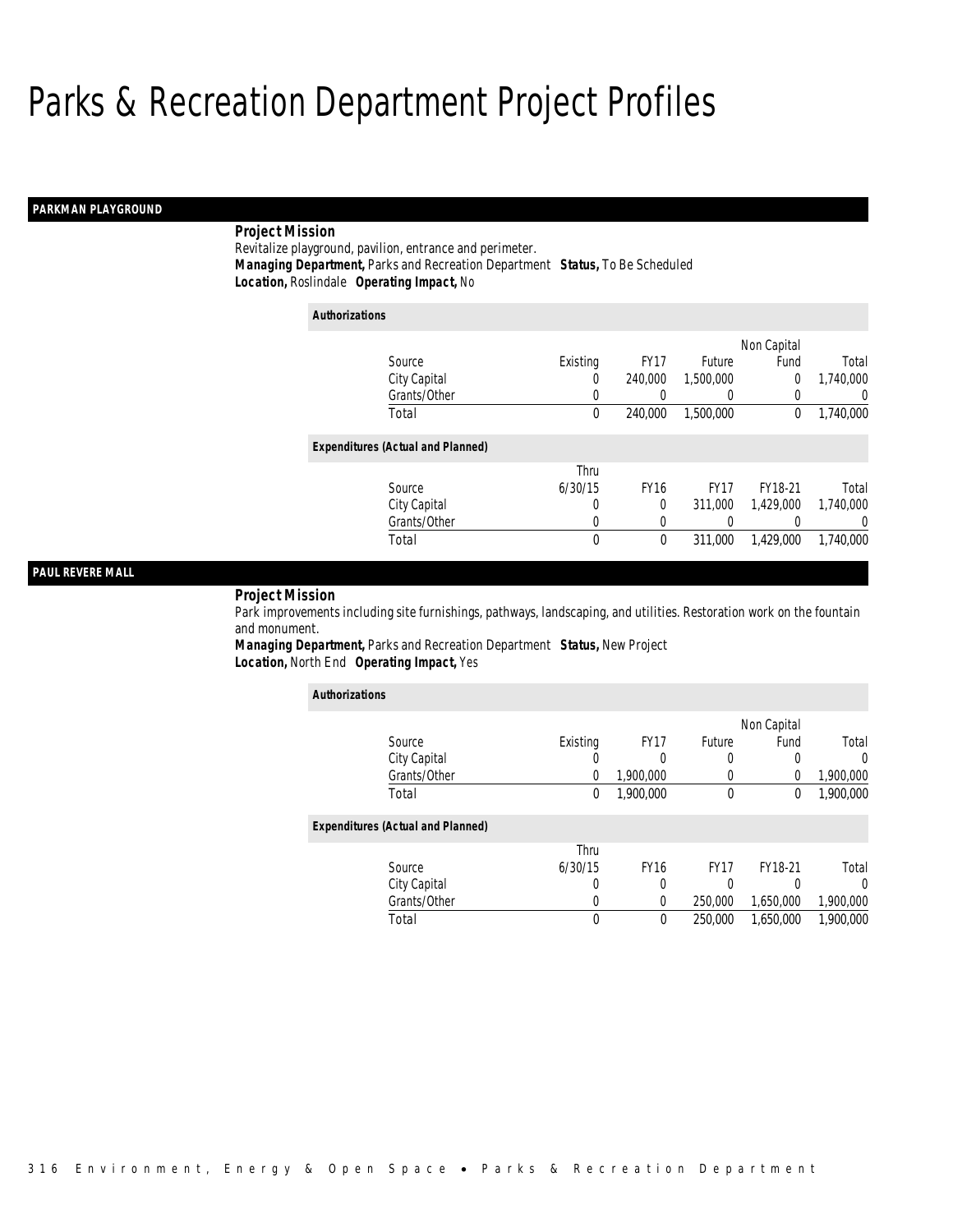## *PENNIMAN ROAD PLAY AREA*

## *Project Mission*

 Improvements to multi-functional park, including drainage, play lot, courts, passive areas, and infrastructure. *Managing Department,* Parks and Recreation Department *Status,* To Be Scheduled*Location,* Allston/Brighton *Operating Impact,* No

| <b>Authorizations</b>                    |          |             |             |             |                  |
|------------------------------------------|----------|-------------|-------------|-------------|------------------|
|                                          |          |             |             | Non Capital |                  |
| Source                                   | Existing | <b>FY17</b> | Future      | Fund        | Total            |
| City Capital                             | U        | 0           | 1.737.000   | 0           | 1,737,000        |
| Grants/Other                             | 0        | 0           | 0           |             | $\left( \right)$ |
| Total                                    | 0        | 0           | 1,737,000   | 0           | 1,737,000        |
| <b>Expenditures (Actual and Planned)</b> |          |             |             |             |                  |
|                                          | Thru     |             |             |             |                  |
| Source                                   | 6/30/15  | <b>FY16</b> | <b>FY17</b> | FY18-21     | Total            |
| City Capital                             | 0        | 0           | 0           | 1.737.000   | 1.737.000        |
| Grants/Other                             | 0        | 0           | 0           |             | $\Omega$         |
| Total                                    | 0        | 0           | 0           | 1,737,000   | 1,737,000        |

## *PUBLIC GARDEN LAGOON*

#### *Project Mission*

 Repair and backfill missing, destroyed, and leaking granite coping surrounding the lagoon. *Managing Department,* Parks and Recreation Department *Status,* In Design*Location,* Beacon Hill *Operating Impact,* No

| <b>Authorizations</b>                    |           |                  |             |             |           |
|------------------------------------------|-----------|------------------|-------------|-------------|-----------|
|                                          |           |                  |             | Non Capital |           |
| Source                                   | Existing  | FY <sub>17</sub> | Future      | Fund        | Total     |
| City Capital                             | 1,085,428 | 0                | 0           | 0           | 1,085,428 |
| Grants/Other                             | 0         | 0                | 0           | 0           | 0         |
| Total                                    | 1,085,428 | 0                | $\mathbf 0$ | 0           | 1,085,428 |
| <b>Expenditures (Actual and Planned)</b> |           |                  |             |             |           |
|                                          | Thru      |                  |             |             |           |
| Source                                   | 6/30/15   | <b>FY16</b>      | <b>FY17</b> | FY18-21     | Total     |
| City Capital                             | 546.053   | 100,000          | 0           | 439.375     | 1.085.428 |
| Grants/Other                             | 0         |                  | 0           |             | $\left($  |
| Total                                    | 546,053   | 100,000          | $\mathbf 0$ | 439.375     | 1.085.428 |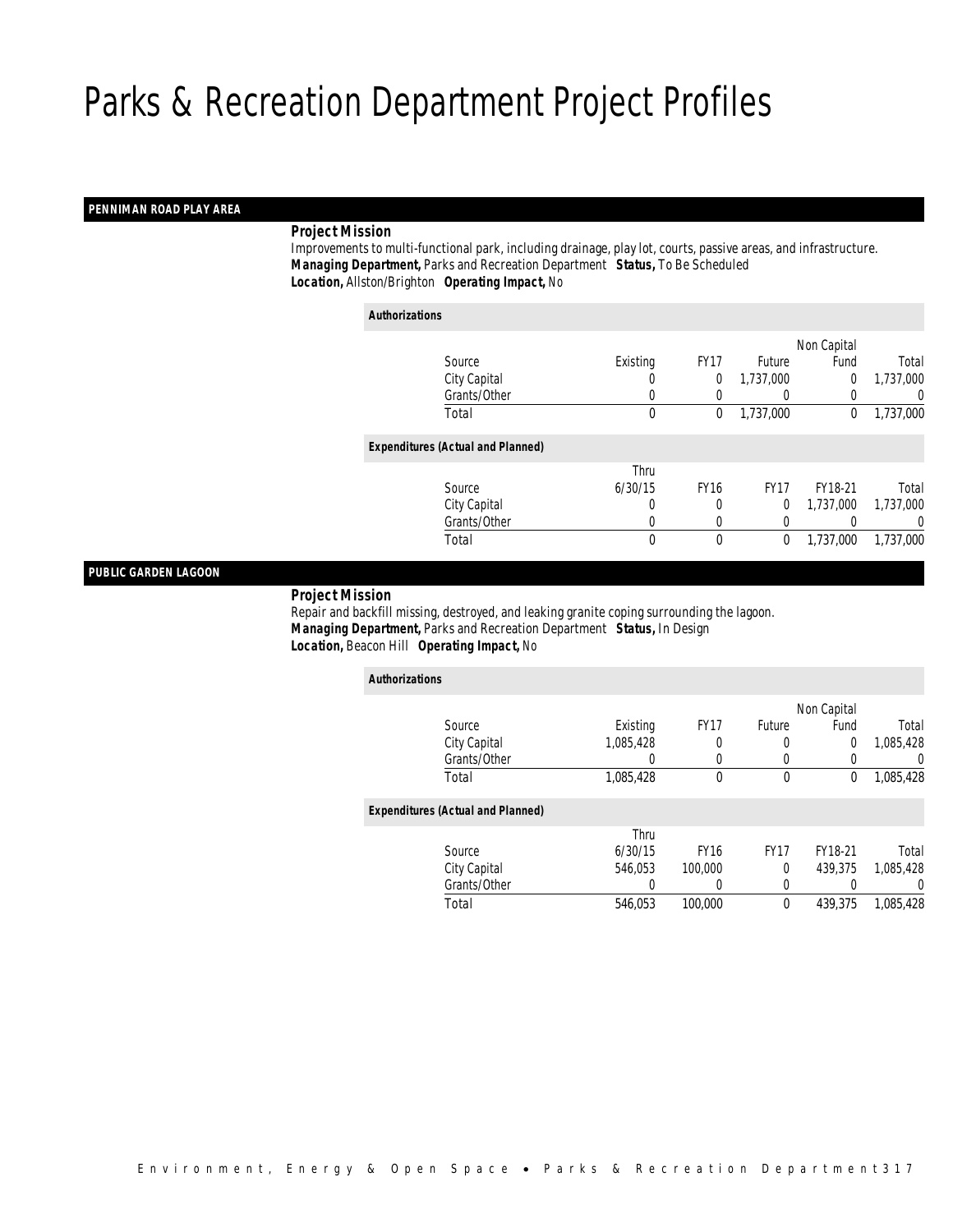## *PUBLIC GARDEN PATHWAYS*

## *Project Mission*

Repair and upgrade existing pathways.*Managing Department,* Parks and Recreation Department *Status,* In Construction

*Location,* Beacon Hill *Operating Impact,* No

| <b>Authorizations</b>                    |          |             |               |             |           |
|------------------------------------------|----------|-------------|---------------|-------------|-----------|
|                                          |          |             |               | Non Capital |           |
| Source                                   | Existing | <b>FY17</b> | <b>Future</b> | Fund        | Total     |
| City Capital                             | 940,000  | 0           | 509,364       | 0           | 1,449,364 |
| Grants/Other                             | 0        | 0           | 0             | 0           | 0         |
| Total                                    | 940.000  | 0           | 509.364       | $^{0}$      | 1,449,364 |
| <b>Expenditures (Actual and Planned)</b> |          |             |               |             |           |
|                                          | Thru     |             |               |             |           |
| Source                                   | 6/30/15  | <b>FY16</b> | <b>FY17</b>   | FY18-21     | Total     |
| City Capital                             | 419,716  | 325,000     | 0             | 704.648     | 1.449.364 |
| Grants/Other                             | 0        |             | 0             | 0           | 0         |
| Total                                    | 419,716  | 325,000     | $\theta$      | 704.648     | 1.449.364 |

## *PUBLIC GARDEN TOOL SHED*

*Project Mission* 

Design and comprehensive repairs for the interior and exterior of the existing tool shed. *Managing Department,* Public Facilities Department *Status,* To Be Scheduled*Location,* Beacon Hill *Operating Impact,* No

| <b>Authorizations</b>                    |                  |                  |             |             |                  |
|------------------------------------------|------------------|------------------|-------------|-------------|------------------|
|                                          |                  |                  |             | Non Capital |                  |
| Source                                   | Existing         | FY <sub>17</sub> | Future      | Fund        | Total            |
| City Capital                             | 77.000           | 300,000          |             | 0           | 377.000          |
| Grants/Other                             | $\left( \right)$ | $\left($         | $\left($    | 0           | $\left( \right)$ |
| Total                                    | 77,000           | 300,000          | 0           | 0           | 377,000          |
| <b>Expenditures (Actual and Planned)</b> |                  |                  |             |             |                  |
|                                          | Thru             |                  |             |             |                  |
| Source                                   | 6/30/15          | <b>FY16</b>      | <b>FY17</b> | FY18-21     | Total            |
| City Capital                             | O                | 0                | 35,000      | 342,000     | 377,000          |
| Grants/Other                             | 0                | $\Omega$         |             | 0           |                  |
| Total                                    | $\theta$         | $\Omega$         | 35,000      | 342,000     | 377.000          |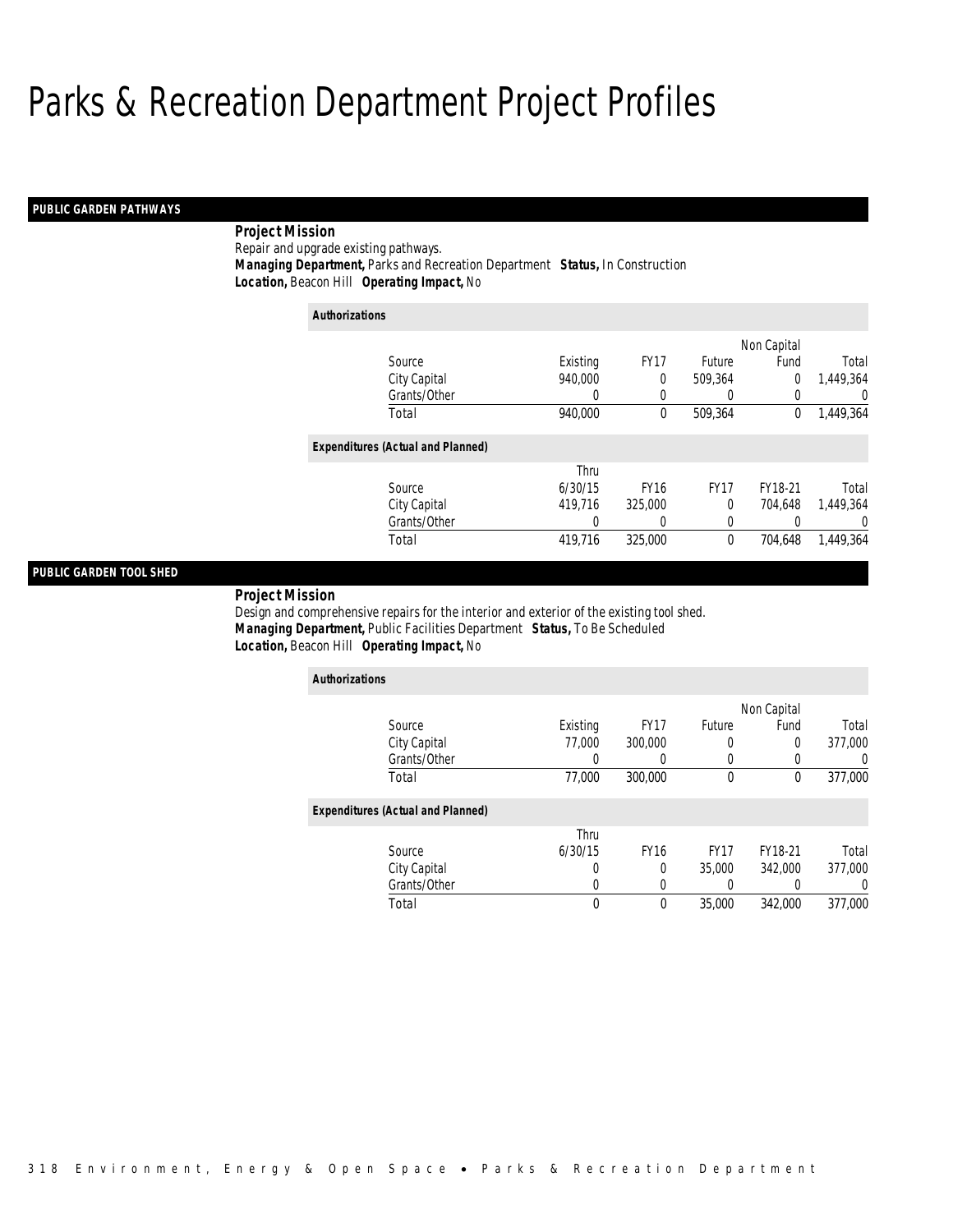## *PUOPOLO FIELD ELECTRICAL REPAIRS*

## *Project Mission*

 Repair and replacement of entire electrical system. Change power source from high voltage to low voltage, install MUSCO lighting controllers and modify all required wiring and switches. *Managing Department,* Parks and Recreation Department *Status,* In Design*Location,* North End *Operating Impact,* No

#### *Authorizations*

|                                          |             |             |               | Non Capital |         |
|------------------------------------------|-------------|-------------|---------------|-------------|---------|
| Source                                   | Existing    | <b>FY17</b> | <b>Future</b> | Fund        | Total   |
| City Capital                             | 260,000     |             | 0             | 0           | 260,000 |
| Grants/Other                             | 0           | 0           | $\left($      |             | 0       |
| Total                                    | 260,000     | $\theta$    | $\mathbf 0$   | 0           | 260,000 |
| <b>Expenditures (Actual and Planned)</b> |             |             |               |             |         |
|                                          | Thru        |             |               |             |         |
| Source                                   | 6/30/15     | <b>FY16</b> | <b>FY17</b>   | FY18-21     | Total   |
| City Capital                             | 0           | 140,000     | 120,000       | $\Omega$    | 260,000 |
| Grants/Other                             | 0           |             | $\left($      | 0           | 0       |
| Total                                    | $\mathbf 0$ | 140,000     | 120,000       | $\theta$    | 260,000 |
|                                          |             |             |               |             |         |

## *RACHEL REVERE SQUARE*

*Project Mission*

 General park refurbishment including furnishings, play area, plaza, and pathways. Work will be coordinated with nearby Public Works project.

*Managing Department,* Parks and Recreation Department *Status,* In Design*Location,* North End *Operating Impact,* No

| <b>Authorizations</b>                    |          |             |             |             |          |
|------------------------------------------|----------|-------------|-------------|-------------|----------|
|                                          |          |             |             | Non Capital |          |
| Source                                   | Existing | <b>FY17</b> | Future      | Fund        | Total    |
| City Capital                             | 487.000  | 0           | 0           | 0           | 487.000  |
| Grants/Other                             | 0        | $\left($    | 0           | 0           | $\Omega$ |
| Total                                    | 487,000  | $\Omega$    | $\mathbf 0$ | $\Omega$    | 487,000  |
| <b>Expenditures (Actual and Planned)</b> |          |             |             |             |          |
|                                          | Thru     |             |             |             |          |
| Source                                   | 6/30/15  | <b>FY16</b> | <b>FY17</b> | FY18-21     | Total    |
| City Capital                             | 1.080    | 300,000     | 185,920     | $\Omega$    | 487.000  |
| Grants/Other                             | 0        | 0           | 0           | 0           | $\Omega$ |
| Total                                    | 1.080    | 300,000     | 185,920     | $\Omega$    | 487.000  |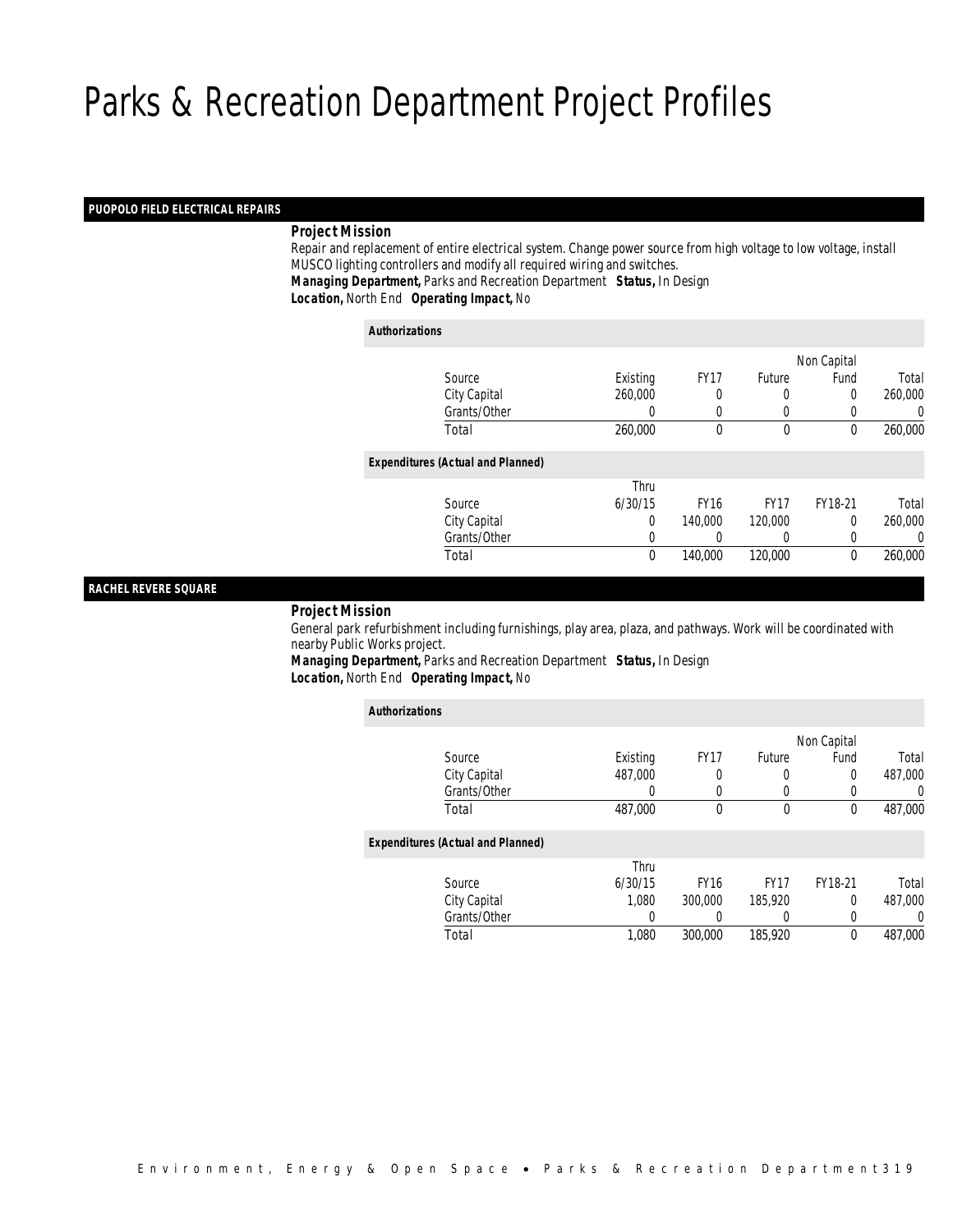## *RAMSAY PARK*

## *Project Mission*

Park renovation including play lot, basketball courts, tennis courts, plazas, passive areas and lighting. *Managing Department,* Parks and Recreation Department *Status,* New Project*Location,* South End *Operating Impact,* No

| <b>Authorizations</b>                    |          |             |             |             |           |
|------------------------------------------|----------|-------------|-------------|-------------|-----------|
|                                          |          |             |             | Non Capital |           |
| Source                                   | Existing | <b>FY17</b> | Future      | Fund        | Total     |
| City Capital                             | 0        | 500,000     | 1.520.000   | $\mathbf 0$ | 2,020,000 |
| Grants/Other                             | $\left($ |             | 0           | 0           | 0         |
| Total                                    | 0        | 500,000     | 1,520,000   | 0           | 2,020,000 |
| <b>Expenditures (Actual and Planned)</b> |          |             |             |             |           |
|                                          | Thru     |             |             |             |           |
| Source                                   | 6/30/15  | <b>FY16</b> | <b>FY17</b> | FY18-21     | Total     |
| City Capital                             | 0        | $\Omega$    | 339,000     | 1,681,000   | 2,020,000 |
| Grants/Other                             | 0        |             | 0           |             | $\left($  |
| Total                                    | 0        | 0           | 339,000     | 1,681,000   | 2,020,000 |

## *RESERVATION ROAD PARK*

*Project Mission* 

*Authorizations*

Comprehensive park renovation to include skate park improvements, artificial turf replacement, site improvements, and landscaping.

*Managing Department,* Parks and Recreation Department *Status,* To Be Scheduled*Location,* Hyde Park *Operating Impact,* No

| AUUNULLAUUNS                             |          |             |             |             |           |
|------------------------------------------|----------|-------------|-------------|-------------|-----------|
|                                          |          |             |             | Non Capital |           |
| Source                                   | Existing | <b>FY17</b> | Future      | Fund        | Total     |
| City Capital                             | 0        | 400,000     | 3,560,000   | $\mathbf 0$ | 3,960,000 |
| Grants/Other                             | 0        |             |             | 0           |           |
| Total                                    | 0        | 400,000     | 3,560,000   | 0           | 3,960,000 |
| <b>Expenditures (Actual and Planned)</b> |          |             |             |             |           |
|                                          | Thru     |             |             |             |           |
| Source                                   | 6/30/15  | <b>FY16</b> | <b>FY17</b> | FY18-21     | Total     |
| City Capital                             | 0        | 0           | 410,000     | 3,550,000   | 3,960,000 |
| Grants/Other                             | 0        |             |             | $\cup$      |           |
| Total                                    | $\theta$ | $\theta$    | 410.000     | 3,550,000   | 3.960.000 |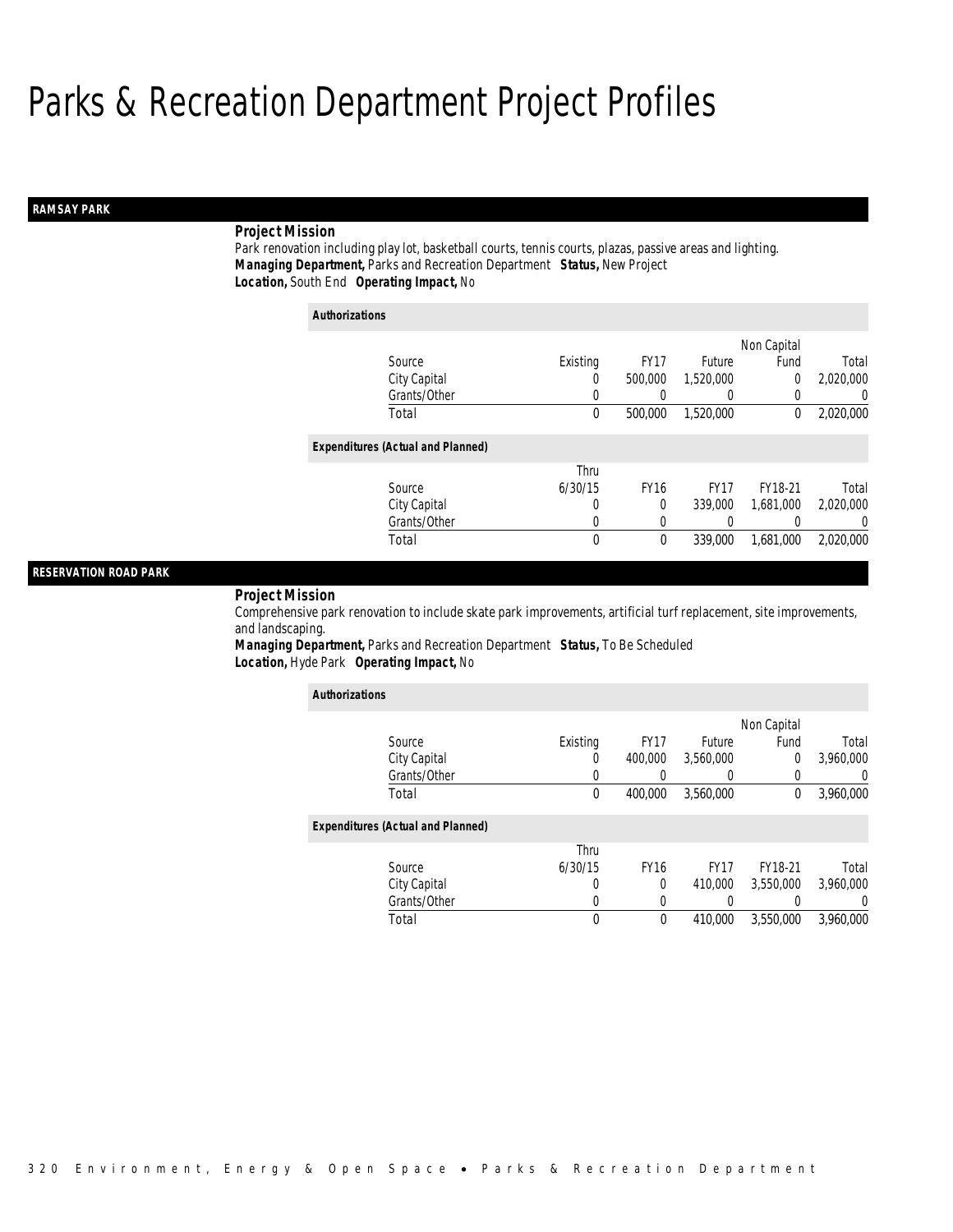## *ROBERTS PLAYGROUND*

## *Project Mission*

 Playground renovation including water spray, play structure, fencing, safety surfacing, site furnishings and plantings. *Managing Department,* Parks and Recreation Department *Status,* In Construction*Location,* Dorchester *Operating Impact,* No

| <b>Authorizations</b>                    |                |             |               |                |           |
|------------------------------------------|----------------|-------------|---------------|----------------|-----------|
|                                          |                |             |               | Non Capital    |           |
| Source                                   | Existing       | <b>FY17</b> | <b>Future</b> | Fund           | Total     |
| City Capital                             | 1,140,000      | 0           | 0             | $\overline{0}$ | 1,140,000 |
| Grants/Other                             | 400,000        | $\Omega$    | 0             | 0              | 400,000   |
| Total                                    | 1,540,000      | $\theta$    | $\mathbf 0$   | 0              | 1,540,000 |
| <b>Expenditures (Actual and Planned)</b> |                |             |               |                |           |
|                                          | Thru           |             |               |                |           |
| Source                                   | 6/30/15        | <b>FY16</b> | <b>FY17</b>   | FY18-21        | Total     |
| City Capital                             | $\overline{0}$ | 100,000     | 1.040.000     | $\overline{0}$ | 1,140,000 |
| Grants/Other                             | 0              | $\Omega$    | 400,000       | 0              | 400,000   |
| Total                                    | $\mathbf 0$    | 100,000     | 1,440,000     | 0              | 1,540,000 |

*ROGERS PARK* 

## *Project Mission*

 Planning for future park improvements. *Managing Department,* Parks and Recreation Department *Status,* In Design*Location,* Allston/Brighton *Operating Impact,* No

| <b>Authorizations</b>                    |          |             |             |             |        |
|------------------------------------------|----------|-------------|-------------|-------------|--------|
|                                          |          |             |             | Non Capital |        |
| Source                                   | Existing | <b>FY17</b> | Future      | Fund        | Total  |
| City Capital                             | 50,000   | 0           | 0           | 0           | 50,000 |
| Grants/Other                             | 0        | 0           | 0           | 0           | 0      |
| Total                                    | 50,000   | 0           | $\mathbf 0$ | 0           | 50,000 |
| <b>Expenditures (Actual and Planned)</b> |          |             |             |             |        |
|                                          | Thru     |             |             |             |        |
| Source                                   | 6/30/15  | <b>FY16</b> | <b>FY17</b> | FY18-21     | Total  |
| City Capital                             | $\Omega$ | 25,000      | 25,000      | $\Omega$    | 50,000 |
| Grants/Other                             | 0        | 0           |             | 0           | 0      |
| Total                                    | 0        | 25,000      | 25,000      | $\Omega$    | 50,000 |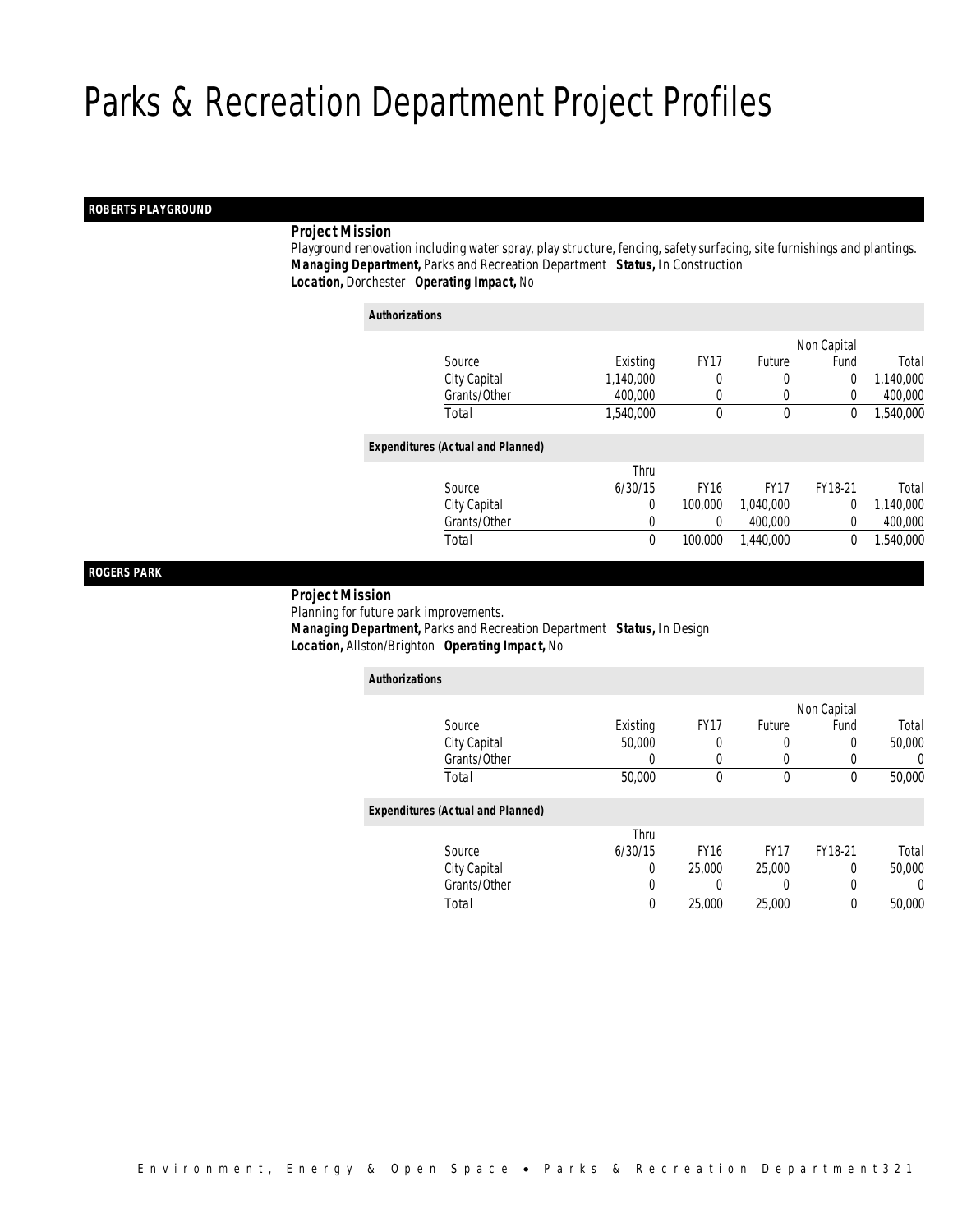## *ROSS PLAYGROUND*

## *Project Mission*

Overall park and play lot refurbishment and installation of safety surfacing. *Managing Department,* Parks and Recreation Department *Status,* In Design*Location,* Hyde Park *Operating Impact,* No

| <b>Authorizations</b> |                                          |          |             |             |                |           |
|-----------------------|------------------------------------------|----------|-------------|-------------|----------------|-----------|
|                       |                                          |          |             |             | Non Capital    |           |
|                       | Source                                   | Existing | <b>FY17</b> | Future      | Fund           | Total     |
|                       | City Capital                             | 880,000  | 340,000     | 0           | $\overline{0}$ | 1,220,000 |
|                       | Grants/Other                             | 0        | 0           | 0           |                | U         |
|                       | Total                                    | 880,000  | 340,000     | $\mathbf 0$ | 0              | 1,220,000 |
|                       | <b>Expenditures (Actual and Planned)</b> |          |             |             |                |           |
|                       |                                          | Thru     |             |             |                |           |
|                       | Source                                   | 6/30/15  | <b>FY16</b> | <b>FY17</b> | FY18-21        | Total     |
|                       | City Capital                             | 0        | 20,000      | 1,200,000   | $\Omega$       | 1.220.000 |
|                       | Grants/Other                             | 0        |             | 0           | 0              | 0         |
|                       | Total                                    | 0        | 20,000      | 1,200,000   | $\theta$       | 1,220,000 |

## *RYAN PLAYGROUND*

*Project Mission* 

Park improvements including play lot, courts, fields/ancillary structures, and infrastructure. *Managing Department,* Parks and Recreation Department *Status,* To Be Scheduled*Location,* Charlestown *Operating Impact,* No

| <b>Authorizations</b>                    |          |             |             |             |                  |
|------------------------------------------|----------|-------------|-------------|-------------|------------------|
|                                          |          |             |             | Non Capital |                  |
| Source                                   | Existing | <b>FY17</b> | Future      | Fund        | Total            |
| City Capital                             | U        | 0           | 2,630,000   | 0           | 2,630,000        |
| Grants/Other                             | O        | $\Omega$    |             | $\Omega$    | 0                |
| Total                                    | 0        | 0           | 2,630,000   | 0           | 2,630,000        |
| <b>Expenditures (Actual and Planned)</b> |          |             |             |             |                  |
|                                          | Thru     |             |             |             |                  |
| Source                                   | 6/30/15  | <b>FY16</b> | <b>FY17</b> | FY18-21     | Total            |
| City Capital                             | 0        | 0           | 0           | 2,630,000   | 2,630,000        |
| Grants/Other                             | 0        | $\Omega$    | 0           |             | $\left( \right)$ |
| Total                                    | 0        | $\theta$    | $\theta$    | 2,630,000   | 2,630,000        |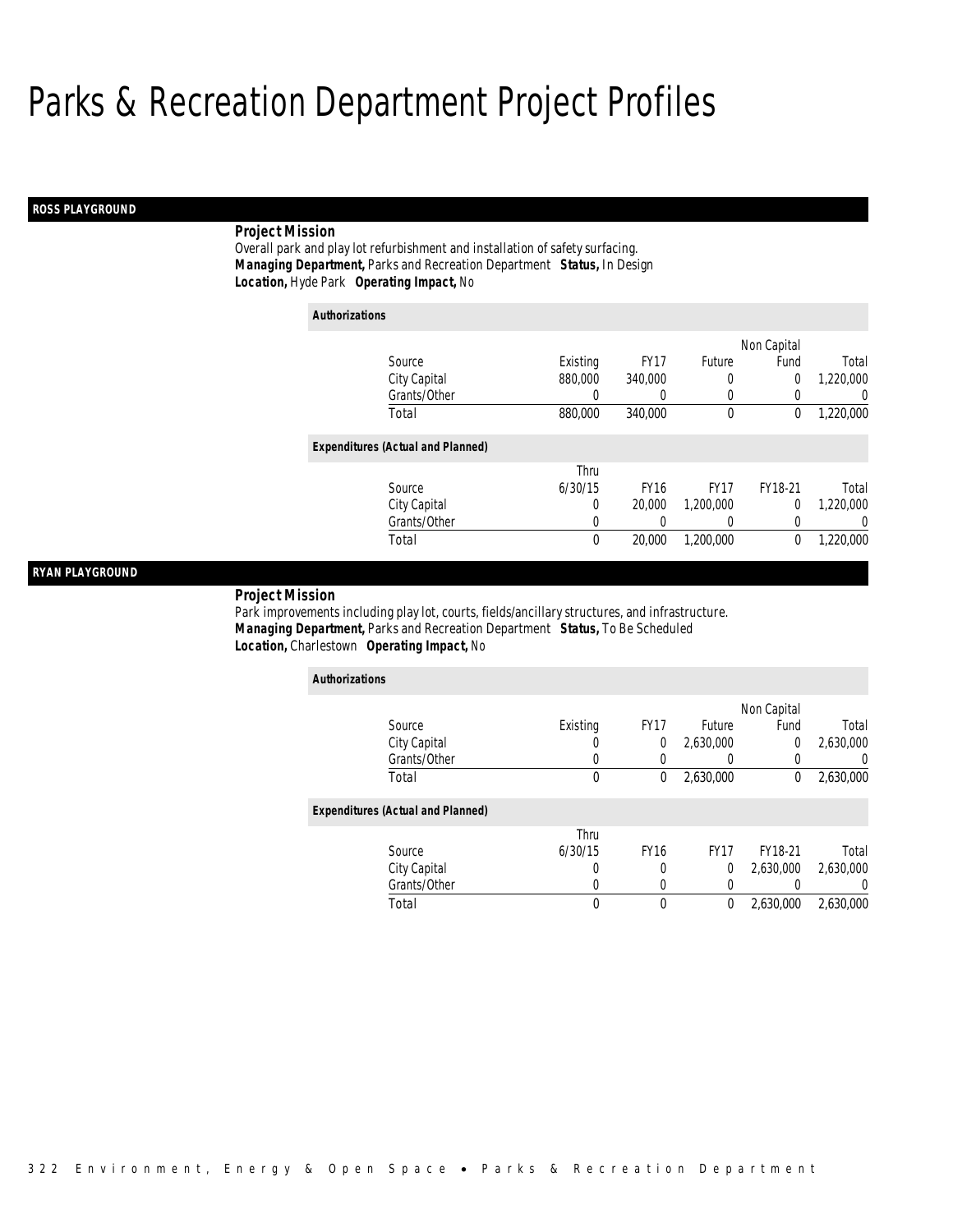## *SAVIN HILL PARK*

## *Project Mission*

 Access and pathway improvements, seating area installation and improvements, grading and drainage restoration, fence installation and overlook creation.

*Managing Department,* Parks and Recreation Department *Status,* In Construction*Location,* Dorchester *Operating Impact,* No

#### *Authorizations*

|                                          |                  |             |               | Non Capital |         |
|------------------------------------------|------------------|-------------|---------------|-------------|---------|
| Source                                   | Existing         | <b>FY17</b> | <b>Future</b> | Fund        | Total   |
| City Capital                             | 265,000          | 0           |               | 0           | 265,000 |
| Grants/Other                             | $\left( \right)$ | 0           | $\left($      |             | 0       |
| Total                                    | 265,000          | 0           | $\theta$      | 0           | 265,000 |
| <b>Expenditures (Actual and Planned)</b> |                  |             |               |             |         |
|                                          | Thru             |             |               |             |         |
| Source                                   | 6/30/15          | <b>FY16</b> | <b>FY17</b>   | FY18-21     | Total   |
| City Capital                             | 21,426           | 243,574     | 0             | $\Omega$    | 265,000 |
| Grants/Other                             | 0                |             | $\left($      |             | 0       |
| Total                                    | 21,426           | 243,574     | $\theta$      | $\theta$    | 265,000 |
|                                          |                  |             |               |             |         |

## *SMITH PLAYGROUND*

*Project Mission*

 Improvements to playground, new water spray feature, amphitheater, passive community space, and Western Avenue street improvements.

*Managing Department,* Parks and Recreation Department *Status,* New Project*Location,* Allston/Brighton *Operating Impact,* Yes

| <b>Authorizations</b>                    |          |             |             |             |           |
|------------------------------------------|----------|-------------|-------------|-------------|-----------|
|                                          |          |             |             | Non Capital |           |
| Source                                   | Existing | <b>FY17</b> | Future      | Fund        | Total     |
| City Capital                             | 0        | 0           | 0           |             | $\Omega$  |
| Grants/Other                             | 0        | 3,300,000   | 0           | 200,000     | 3,500,000 |
| Total                                    | 0        | 3,300,000   | 0           | 200,000     | 3,500,000 |
| <b>Expenditures (Actual and Planned)</b> |          |             |             |             |           |
|                                          | Thru     |             |             |             |           |
| Source                                   | 6/30/15  | <b>FY16</b> | <b>FY17</b> | FY18-21     | Total     |
| City Capital                             | 0        | 0           | 0           | 0           | $\Omega$  |
| Grants/Other                             | 0        | 0           | 250,000     | 3,050,000   | 3,300,000 |
| Total                                    | 0        | 0           | 250,000     | 3.050.000   | 3,300,000 |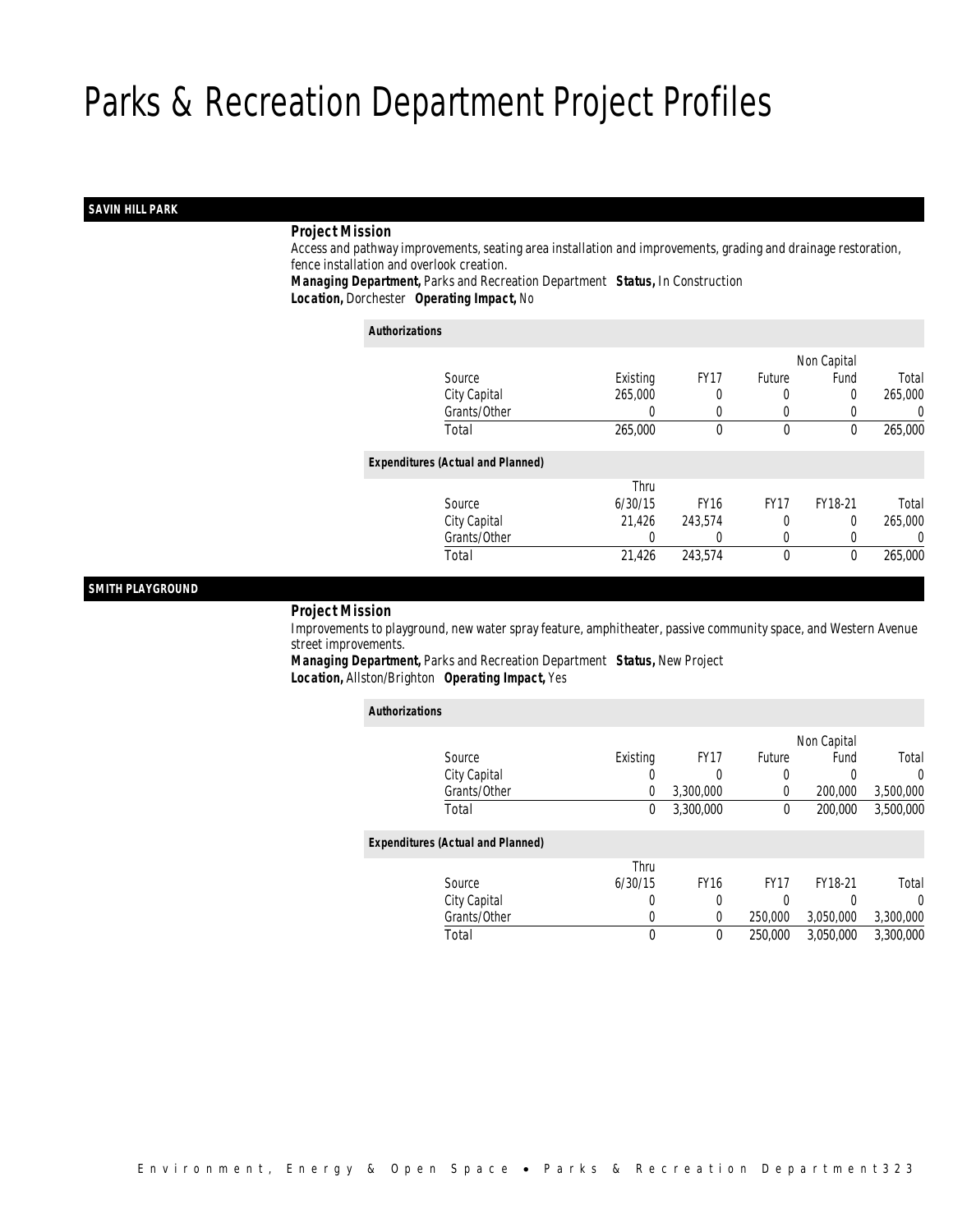## *SOUTH END LIBRARY PARK*

## *Project Mission*

Passive park renovation including pathways and landscape improvements. *Managing Department,* Parks and Recreation Department *Status,* New Project*Location,* South End *Operating Impact,* No

| <b>Authorizations</b>                    |          |             |             |             |         |
|------------------------------------------|----------|-------------|-------------|-------------|---------|
|                                          |          |             |             | Non Capital |         |
| Source                                   | Existing | <b>FY17</b> | Future      | Fund        | Total   |
| City Capital                             | 0        | 150,000     | 0           | 0           | 150,000 |
| Grants/Other                             | 0        | 0           | 0           | 0           | U       |
| Total                                    | 0        | 150,000     | $\mathbf 0$ | 0           | 150,000 |
| <b>Expenditures (Actual and Planned)</b> |          |             |             |             |         |
|                                          | Thru     |             |             |             |         |
| Source                                   | 6/30/15  | <b>FY16</b> | <b>FY17</b> | FY18-21     | Total   |
| City Capital                             | 0        | 0           | 50,000      | 100,000     | 150,000 |
| Grants/Other                             | 0        | 0           |             |             | 0       |
| Total                                    | 0        | 0           | 50,000      | 100,000     | 150,000 |

## *STREET TREE PLANTING*

 *Project Mission* Ongoing program of street tree planting throughout the City. *Managing Department,* Parks and Recreation Department *Status,* Annual Program*Location,* Citywide *Operating Impact,* No

| <b>Authorizations</b>                    |                  |             |             |             |                  |
|------------------------------------------|------------------|-------------|-------------|-------------|------------------|
|                                          |                  |             |             | Non Capital |                  |
| Source                                   | Existing         | <b>FY17</b> | Future      | Fund        | Total            |
| City Capital                             | 5.400.000        | 700,000     | 700.000     | 0           | 6.800.000        |
| Grants/Other                             | $\left( \right)$ |             |             | $\Omega$    | $\left( \right)$ |
| Total                                    | 5,400,000        | 700,000     | 700,000     | 0           | 6,800,000        |
| <b>Expenditures (Actual and Planned)</b> |                  |             |             |             |                  |
|                                          | Thru             |             |             |             |                  |
| Source                                   | 6/30/15          | <b>FY16</b> | <b>FY17</b> | FY18-21     | Total            |
| City Capital                             | 3.296.287        | 700,000     | 700.000     | 2.103.713   | 6,800,000        |
| Grants/Other                             | 0                |             |             | 0           | 0                |
| Total                                    | 3.296.287        | 700,000     | 700.000     | 2.103.713   | 6,800,000        |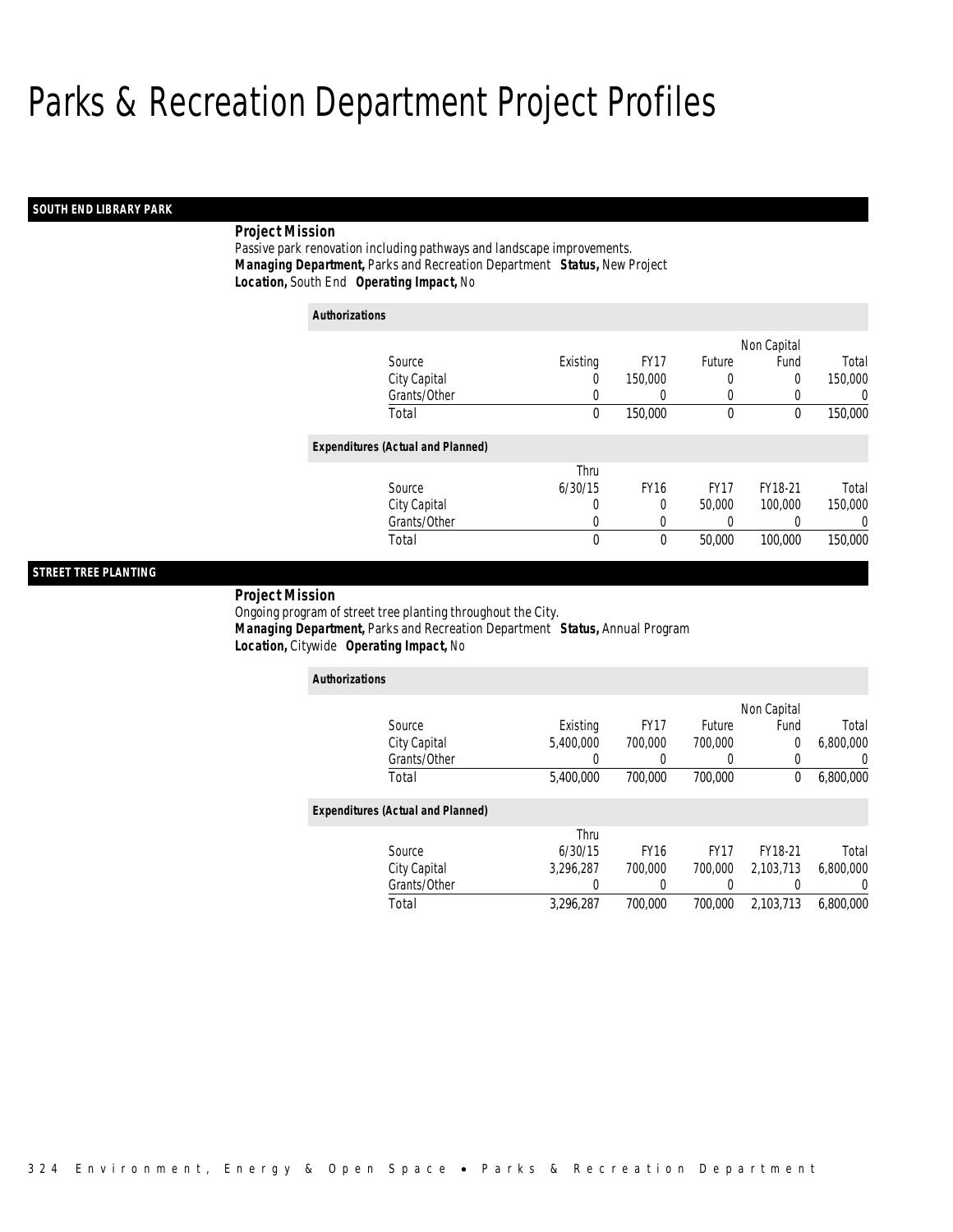## *TAI TUNG PARK*

## *Project Mission*

 General park refurbishment and installation of new safety surfacing. *Managing Department,* Parks and Recreation Department *Status,* In Design*Location,* Chinatown *Operating Impact,* No

| <b>Authorizations</b> |                                          |          |             |               |             |         |
|-----------------------|------------------------------------------|----------|-------------|---------------|-------------|---------|
|                       |                                          |          |             |               | Non Capital |         |
|                       | Source                                   | Existing | <b>FY17</b> | <b>Future</b> | Fund        | Total   |
|                       | City Capital                             | 160,000  |             | 0             | 0           | 160,000 |
|                       | Grants/Other                             | 0        |             | $\left($      |             | 0       |
|                       | Total                                    | 160,000  | 0           | $\mathbf 0$   | 0           | 160,000 |
|                       | <b>Expenditures (Actual and Planned)</b> |          |             |               |             |         |
|                       |                                          | Thru     |             |               |             |         |
|                       | Source                                   | 6/30/15  | <b>FY16</b> | <b>FY17</b>   | FY18-21     | Total   |
|                       | City Capital                             | 13,885   | 50,000      | 96.115        | $\Omega$    | 160,000 |
|                       | Grants/Other                             |          |             |               |             | 0       |
|                       | Total                                    | 13,885   | 50,000      | 96,115        | 0           | 160,000 |
|                       |                                          |          |             |               |             |         |

## *TITUS SPARROW PARK*

### *Project Mission*

 Improve the playground, tennis and basketball courts. *Managing Department,* Parks and Recreation Department *Status,* New Project*Location,* South End *Operating Impact,* No

| <b>Authorizations</b>                    |          |             |             |             |           |
|------------------------------------------|----------|-------------|-------------|-------------|-----------|
|                                          |          |             |             | Non Capital |           |
| Source                                   | Existing | <b>FY17</b> | Future      | Fund        | Total     |
| City Capital                             | 0        | 0           | 1,980,000   | $\Omega$    | 1,980,000 |
| Grants/Other                             | 0        |             |             |             | 0         |
| Total                                    | 0        | 0           | 1,980,000   | 0           | 1,980,000 |
| <b>Expenditures (Actual and Planned)</b> |          |             |             |             |           |
|                                          | Thru     |             |             |             |           |
| Source                                   | 6/30/15  | <b>FY16</b> | <b>FY17</b> | FY18-21     | Total     |
| City Capital                             | 0        | 0           | $\theta$    | 1.980.000   | 1.980.000 |
| Grants/Other                             | 0        | 0           | 0           |             | $\Omega$  |
| Total                                    | 0        | $\theta$    | 0           | 1,980,000   | 1.980.000 |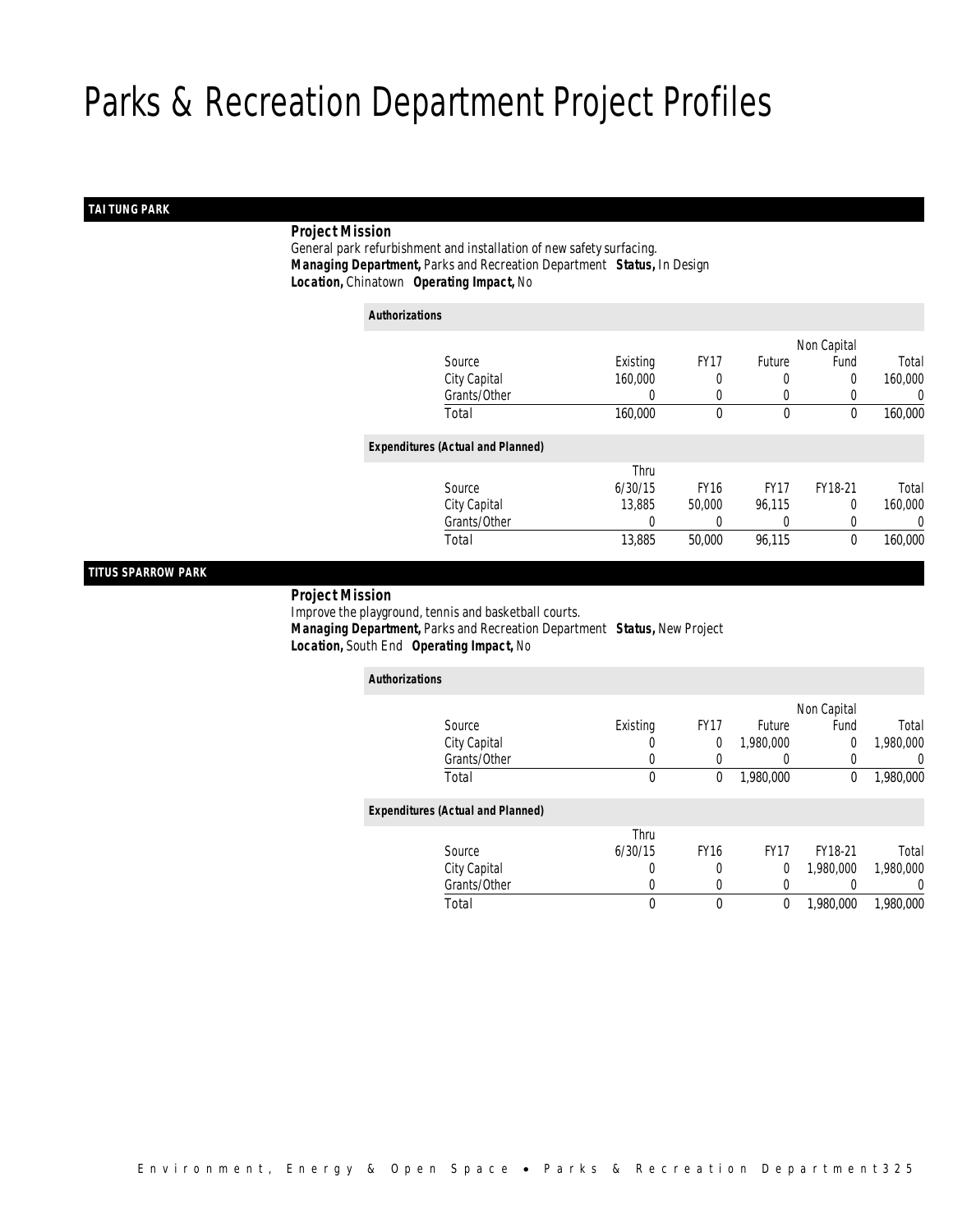### *TITUS SPARROW PARK PATHWAYS*

*Project Mission* 

Pathway improvements.

*Managing Department,* Parks and Recreation Department *Status,* To Be Scheduled*Location,* South End *Operating Impact,* No

| <b>Authorizations</b>                    |             |             |             |             |         |
|------------------------------------------|-------------|-------------|-------------|-------------|---------|
|                                          |             |             |             | Non Capital |         |
| Source                                   | Existing    | <b>FY17</b> | Future      | Fund        | Total   |
| City Capital                             | 120,000     | 0           | 0           | $\Omega$    | 120,000 |
| Grants/Other                             | 0           | 0           | 0           | 0           | 0       |
| Total                                    | 120,000     | 0           | $\mathbf 0$ | 0           | 120,000 |
| <b>Expenditures (Actual and Planned)</b> |             |             |             |             |         |
|                                          | Thru        |             |             |             |         |
| Source                                   | 6/30/15     | <b>FY16</b> | <b>FY17</b> | FY18-21     | Total   |
| City Capital                             | 0           | 50,000      | 70,000      | 0           | 120,000 |
| Grants/Other                             | 0           | 0           | 0           | 0           | 0       |
| Total                                    | $\mathbf 0$ | 50,000      | 70,000      | $\theta$    | 120,000 |

## *TREE CANOPY ASSESSMENT*

*Project Mission* 

Update the City's Tree Canopy Assessment to inform targets and priorities for canopy expansion. *Managing Department,* Parks and Recreation Department *Status,* New Project*Location,* Various neighborhoods *Operating Impact,* No

| <b>Authorizations</b>                    |          |             |             |             |        |
|------------------------------------------|----------|-------------|-------------|-------------|--------|
|                                          |          |             |             | Non Capital |        |
| Source                                   | Existing | <b>FY17</b> | Future      | Fund        | Total  |
| City Capital                             |          | 85,000      | 0           | 0           | 85,000 |
| Grants/Other                             |          |             |             |             |        |
| Total                                    | 0        | 85,000      | 0           | 0           | 85,000 |
| <b>Expenditures (Actual and Planned)</b> |          |             |             |             |        |
|                                          | Thru     |             |             |             |        |
| Source                                   | 6/30/15  | <b>FY16</b> | <b>FY17</b> | FY18-21     | Total  |
| City Capital                             | O        | 0           | 85,000      | 0           | 85,000 |
| Grants/Other                             |          |             |             | 0           |        |
| Total                                    | 0        | 0           | 85,000      | 0           | 85,000 |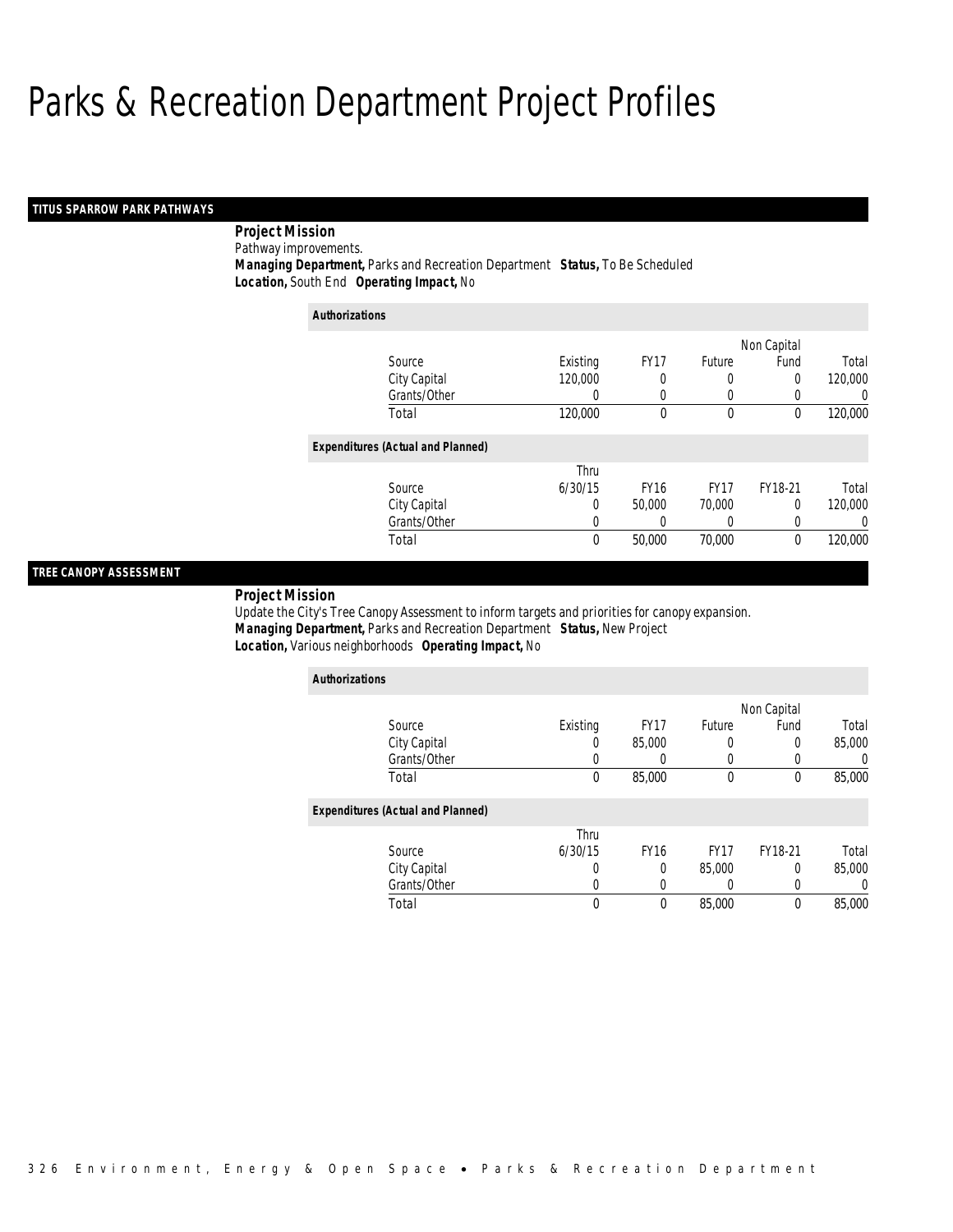## *URBAN WILDS RENOVATIONS*

## *Project Mission*

 Renovation of walls, walkways, and signage within urban wilds owned by Environment and Parks Department. *Managing Department,* Parks and Recreation Department *Status,* Annual Program*Location,* Citywide *Operating Impact,* No

| <b>Authorizations</b> |                                          |           |             |               |             |           |
|-----------------------|------------------------------------------|-----------|-------------|---------------|-------------|-----------|
|                       |                                          |           |             |               | Non Capital |           |
|                       | Source                                   | Existing  | <b>FY17</b> | <b>Future</b> | Fund        | Total     |
|                       | City Capital                             | 1,325,000 | 316,000     | 1.333.419     | $\mathbf 0$ | 2,974,419 |
|                       | Grants/Other                             | 295,000   | 0           | $\left($      | $\Omega$    | 295,000   |
|                       | Total                                    | 1,620,000 | 316,000     | 1,333,419     | 0           | 3,269,419 |
|                       | <b>Expenditures (Actual and Planned)</b> |           |             |               |             |           |
|                       |                                          | Thru      |             |               |             |           |
|                       | Source                                   | 6/30/15   | <b>FY16</b> | <b>FY17</b>   | FY18-21     | Total     |
|                       | City Capital                             | 700.419   | 453,000     | 316,000       | 1.505.000   | 2,974,419 |
|                       | Grants/Other                             | 221,960   | 73,040      | $\left($      | 0           | 295,000   |
|                       | Total                                    | 922.379   | 526,040     | 316,000       | 1,505,000   | 3,269,419 |
|                       |                                          |           |             |               |             |           |

## *WILLIAM DEVINE GOLF COURSE*

#### *Project Mission*

 Improve drainage, paving, and other miscellaneous items. *Managing Department,* Parks and Recreation Department *Status,* Annual Program*Location,* Roxbury *Operating Impact,* No

| <b>Authorizations</b>                    |           |             |             |             |           |
|------------------------------------------|-----------|-------------|-------------|-------------|-----------|
|                                          |           |             |             | Non Capital |           |
| Source                                   | Existing  | <b>FY17</b> | Future      | Fund        | Total     |
| City Capital                             | 1.500.000 | 200,000     | 361,544     | $\Omega$    | 2.061.544 |
| Grants/Other                             | 0         | 0           |             | 0           | 0         |
| Total                                    | 1,500,000 | 200,000     | 361.544     | $\theta$    | 2.061.544 |
| <b>Expenditures (Actual and Planned)</b> |           |             |             |             |           |
|                                          | Thru      |             |             |             |           |
| Source                                   | 6/30/15   | <b>FY16</b> | <b>FY17</b> | FY18-21     | Total     |
| City Capital                             | 1.061.544 | 200,000     | 200,000     | 600,000     | 2.061.544 |
| Grants/Other                             | 0         | $\left($    | 0           | 0           | $\Omega$  |
| Total                                    | 1.061.544 | 200,000     | 200,000     | 600.000     | 2.061.544 |